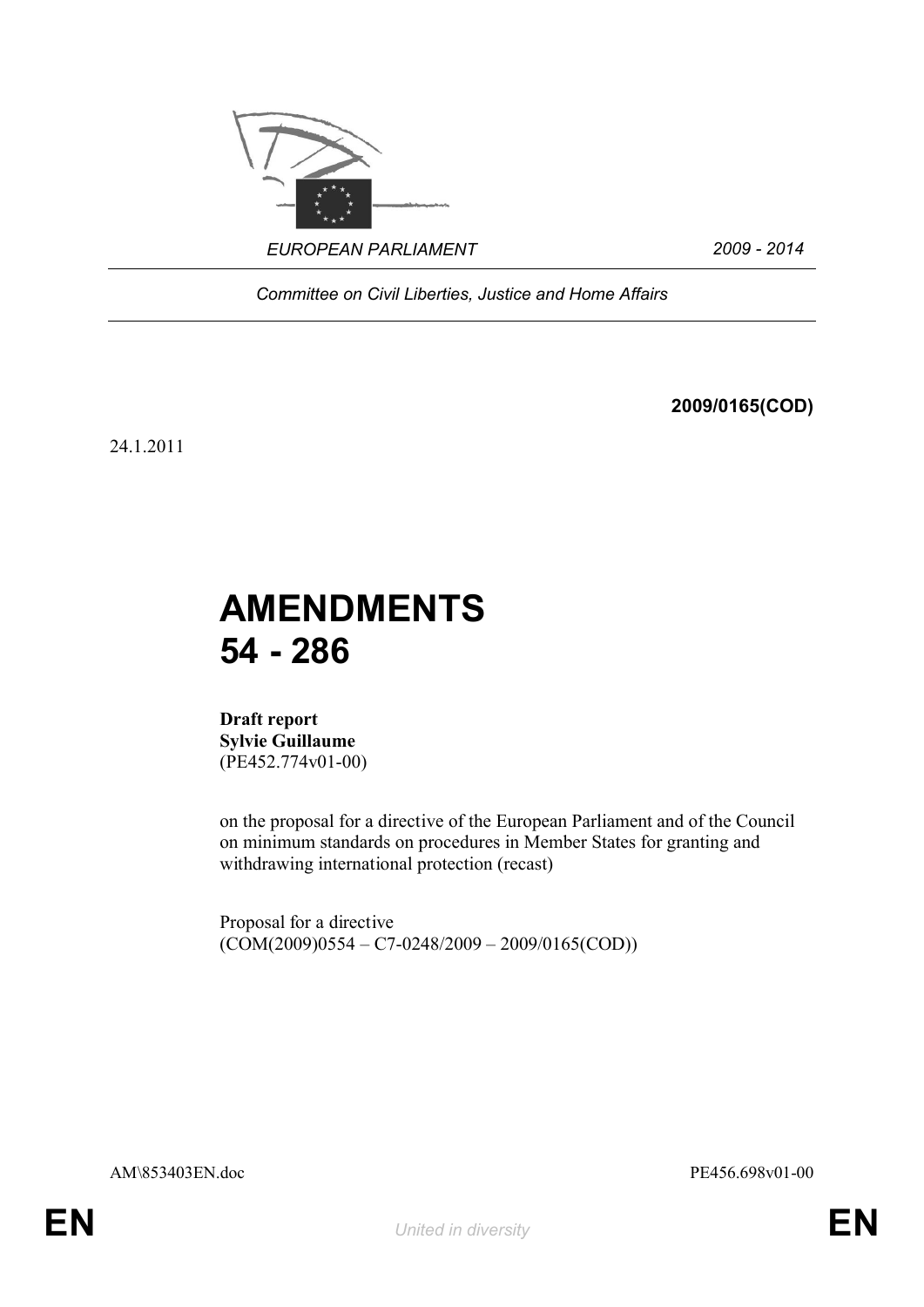AM\_Com\_LegReport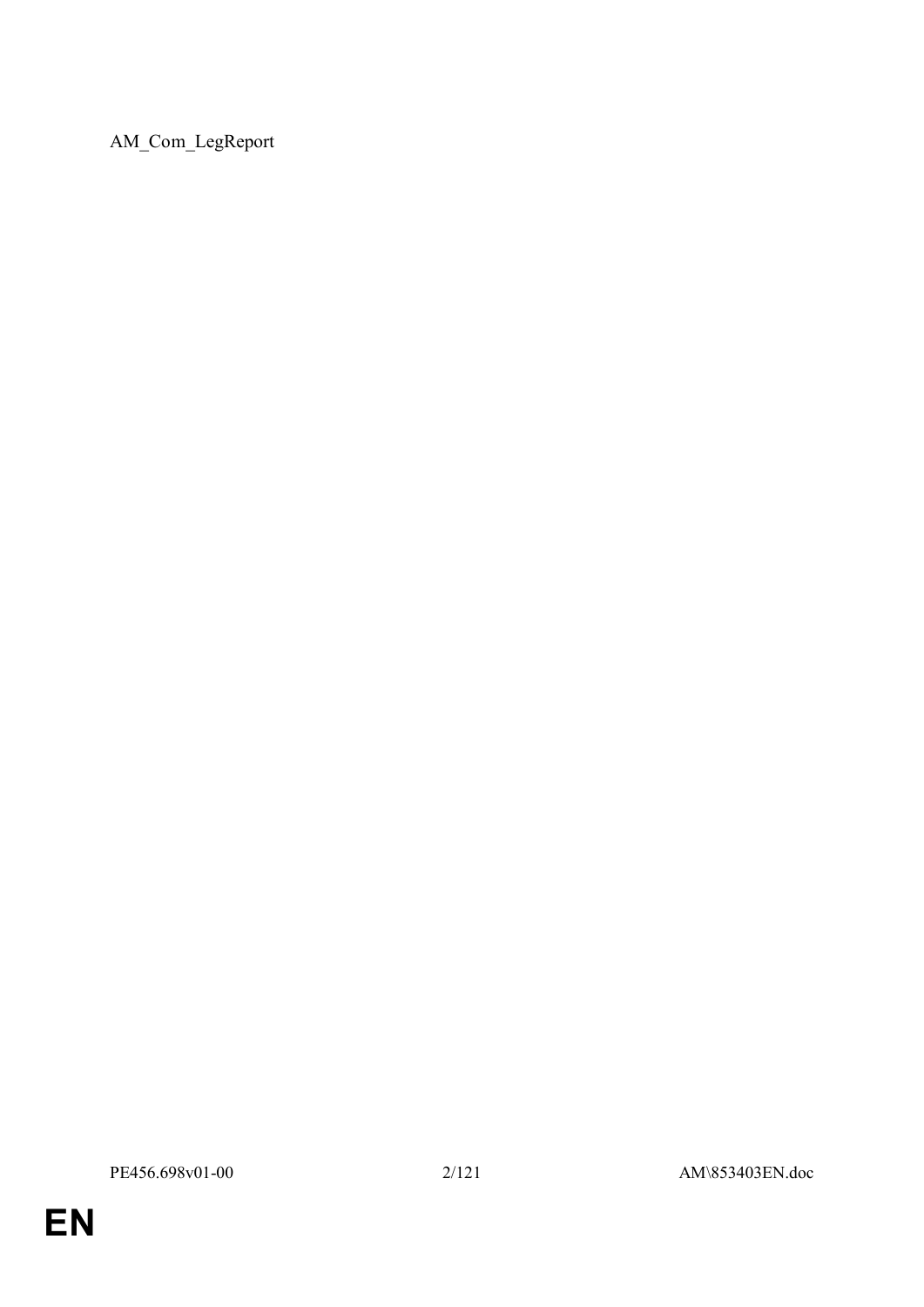### **Amendment 54 Georgios Papanikolaou**

#### **Proposal for a directive Recital 8**

### *Text proposed by the Commission Amendment*

(8) The resources of the European Refugee Fund and of the European Asylum Support Office *should* be mobilised to provide adequate support to the Member States' efforts relating to the implementation of the standards set in the second phase of the Common European Asylum System, in particular to those Member States which are faced with specific and disproportionate pressures on their asylum systems, due in particular to their geographical or demographic situation.

(8) The resources of the European Refugee Fund and of the European Asylum Support Office *must* be mobilised*, inter alia,* to provide adequate support to the Member States' efforts relating to the implementation of the standards set in the second phase of the Common European Asylum System, in particular to those Member States which are faced with specific and disproportionate pressures on their asylum systems, due in particular to their geographical or demographic situation. *In Member States that accept a disproportionately large number of asylum applications in relation to the size of their population, financial support and administrative/technical support must be mobilised immediately under the European Refugee Fund and the European Asylum Support Office respectively in order to enable them to comply with the provisions of this Directive.*

Or. el

### **Amendment 55 Daniël van der Stoep**

### **Proposal for a directive Recital 10**

*Text proposed by the Commission Amendment*

(10) The main objective of this Directive is to develop further minimum standards for procedures in Member States for granting and withdrawing international protection *with a view to establishing a common* 

(10) The main objective of this Directive is to develop further minimum standards for procedures in Member States for granting and withdrawing international protection.

AM\853403EN.doc 3/121 PE456.698v01-00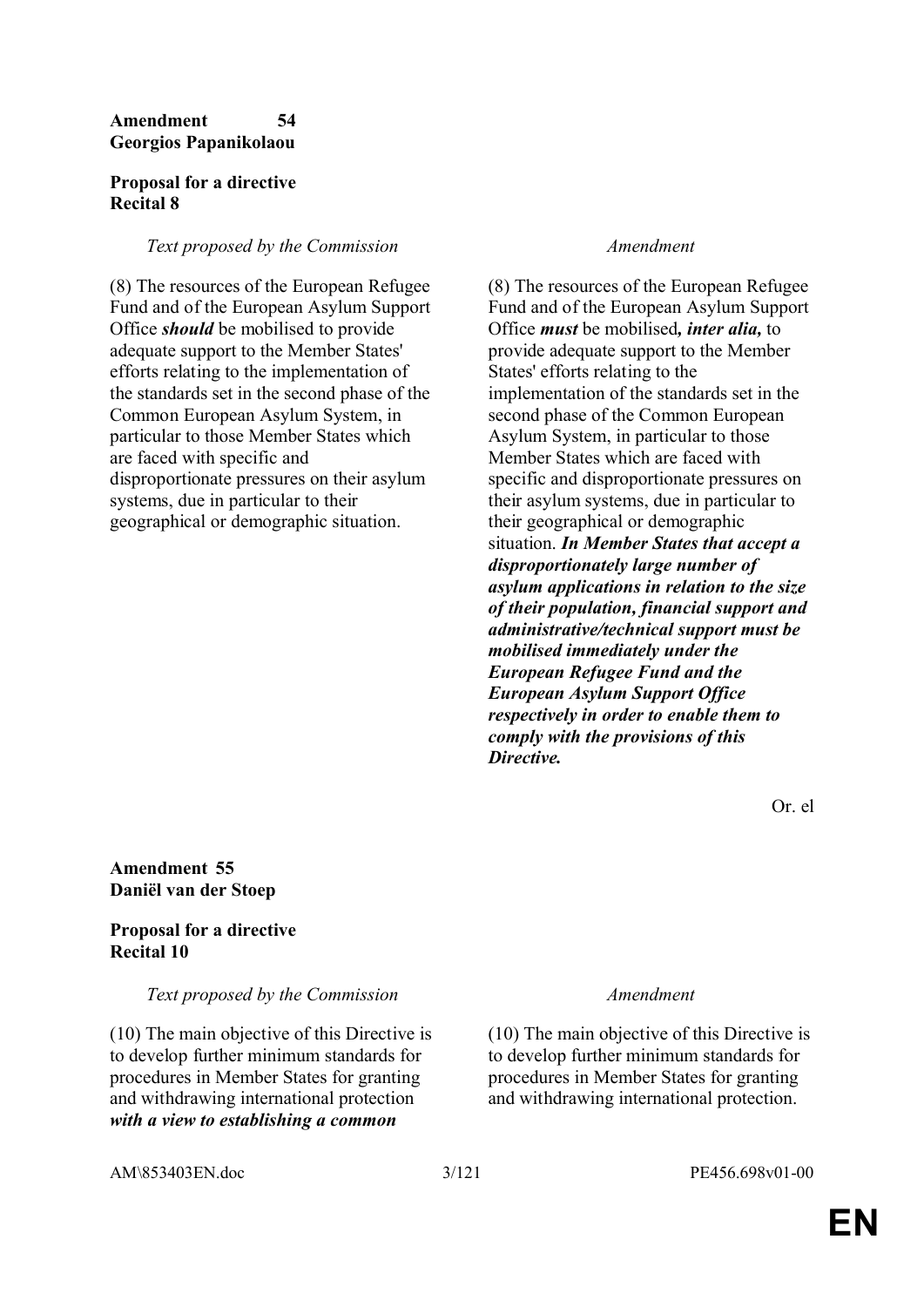*asylum procedure in the Community*.

**Amendment 56 Kyriacos Triantaphyllides, Cornelis de Jong, Rui Tavares, Cornelia Ernst, Marie-Christine Vergiat**

#### **Proposal for a directive Recital 13**

*Text proposed by the Commission Amendment*

(13) This Directive respects the fundamental rights and observes the principles recognised in particular by the Charter of Fundamental Rights of the European Union. In particular this Directive seeks to promote the application of Articles 1, 18, 19, 21, 24 and 47 of the Charter and has to be implemented accordingly.

(13) This Directive respects the fundamental rights and observes the principles recognised in particular by the Charter of Fundamental Rights of the European Union. In particular this Directive seeks to promote the application of *Articles 1, 4,* 18, 19, 21, 24 and 47 of the Charter and has to be implemented accordingly.

Or. en

### **Amendment 57 Sophia in 't Veld**

**Proposal for a directive Recital 14 a (new)** 

*Text proposed by the Commission Amendment*

*(14a) Member States are obliged to fully respect the principle of non-refoulement and the right to asylum, which includes access to an asylum procedure for any person who wishes to claim asylum and who is in their jurisdiction, including those under the effective control of an EU or Member State body.*

Or. en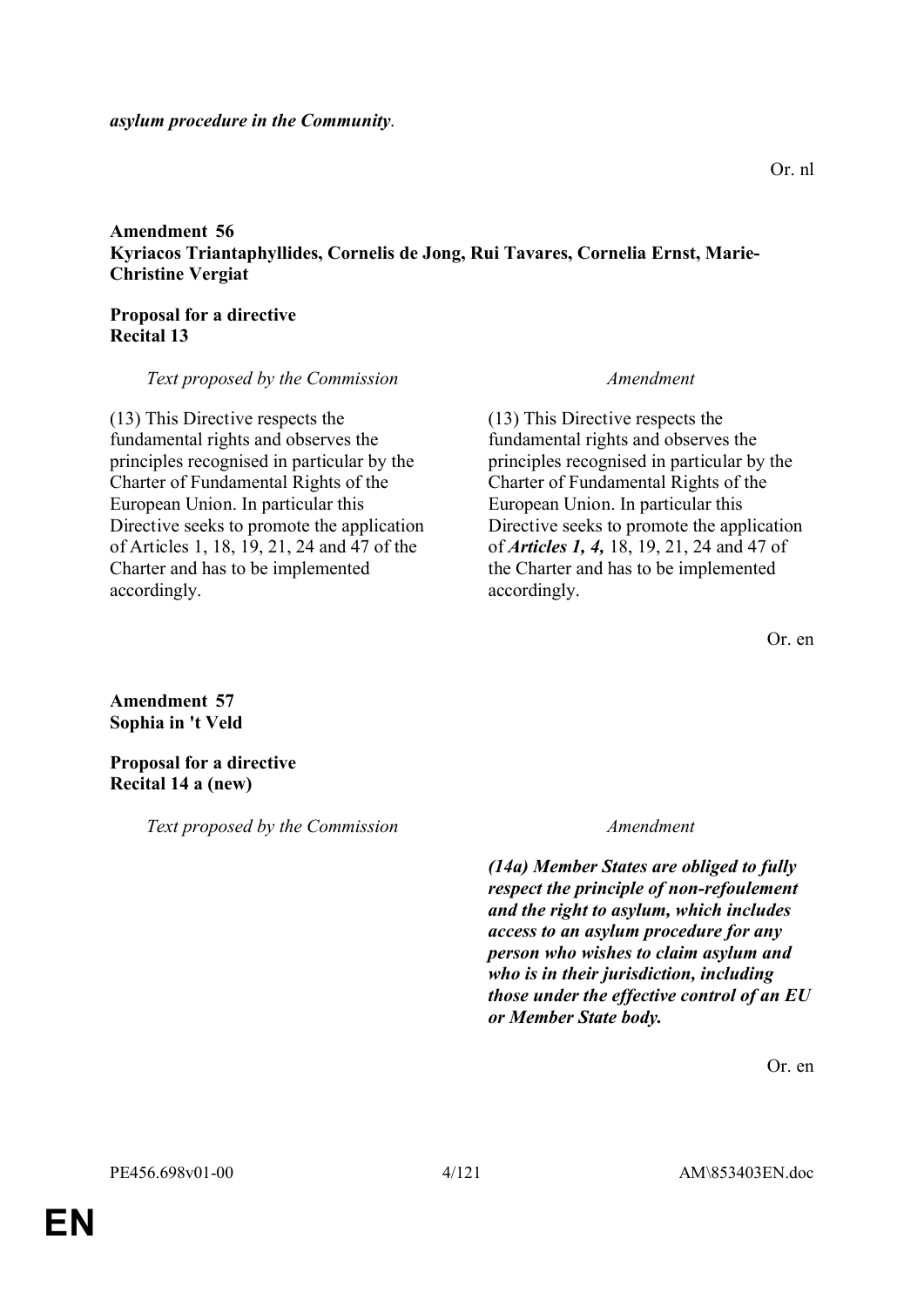### **Amendment 58 Anna Maria Corazza Bildt, Véronique Mathieu, Mariya Nedelcheva, Simon Busuttil**

#### **Proposal for a directive Recital 15**

#### *Text proposed by the Commission Amendment*

(15) It is essential that decisions on all applications for international protection be taken on the basis of the facts and, in the first instance, by authorities whose personnel has the appropriate knowledge *or* receives the necessary training in the field of asylum and refugee matters.

(15) It is essential that decisions on all applications for international protection be taken on the basis of the facts and, in the first instance, by authorities whose personnel has the appropriate knowledge *and* receives the necessary training in the field of asylum and refugee matters.

Or. en

**Amendment 59 Mario Borghezio**

#### **Proposal for a directive Recital 18**

#### *Text proposed by the Commission Amendment*

(18) In the interests of a correct recognition of those persons in need of protection as refugees within the meaning of Article 1 of the Geneva Convention or as persons eligible for subsidiary protection, every applicant should have an effective access to procedures, the opportunity to cooperate and properly communicate with the competent authorities so as to present the relevant facts of his/her case and sufficient procedural guarantees to pursue his/her case throughout all stages of the procedure. Moreover, the procedure in which an application for international protection is examined should normally provide an applicant at least with the right to stay pending a decision by the determining authority, access to the services of an interpreter for submitting his/her case if interviewed by the authorities, the opportunity to communicate with a

(18) In the interests of a correct recognition of those persons in need of protection as refugees within the meaning of Article 1 of the Geneva Convention or as persons eligible for subsidiary protection, every applicant should have an effective access to procedures, the opportunity to cooperate and properly communicate with the competent authorities so as to present the relevant facts of his/her case and sufficient procedural guarantees to pursue his/her case throughout all stages of the procedure. Moreover, the procedure in which an application for international protection is examined should normally provide an applicant at least with the right to stay pending a decision by the determining authority, access to the services of an interpreter for submitting his/her case if interviewed by the authorities, the opportunity to communicate with a

AM\853403EN.doc 5/121 PE456.698v01-00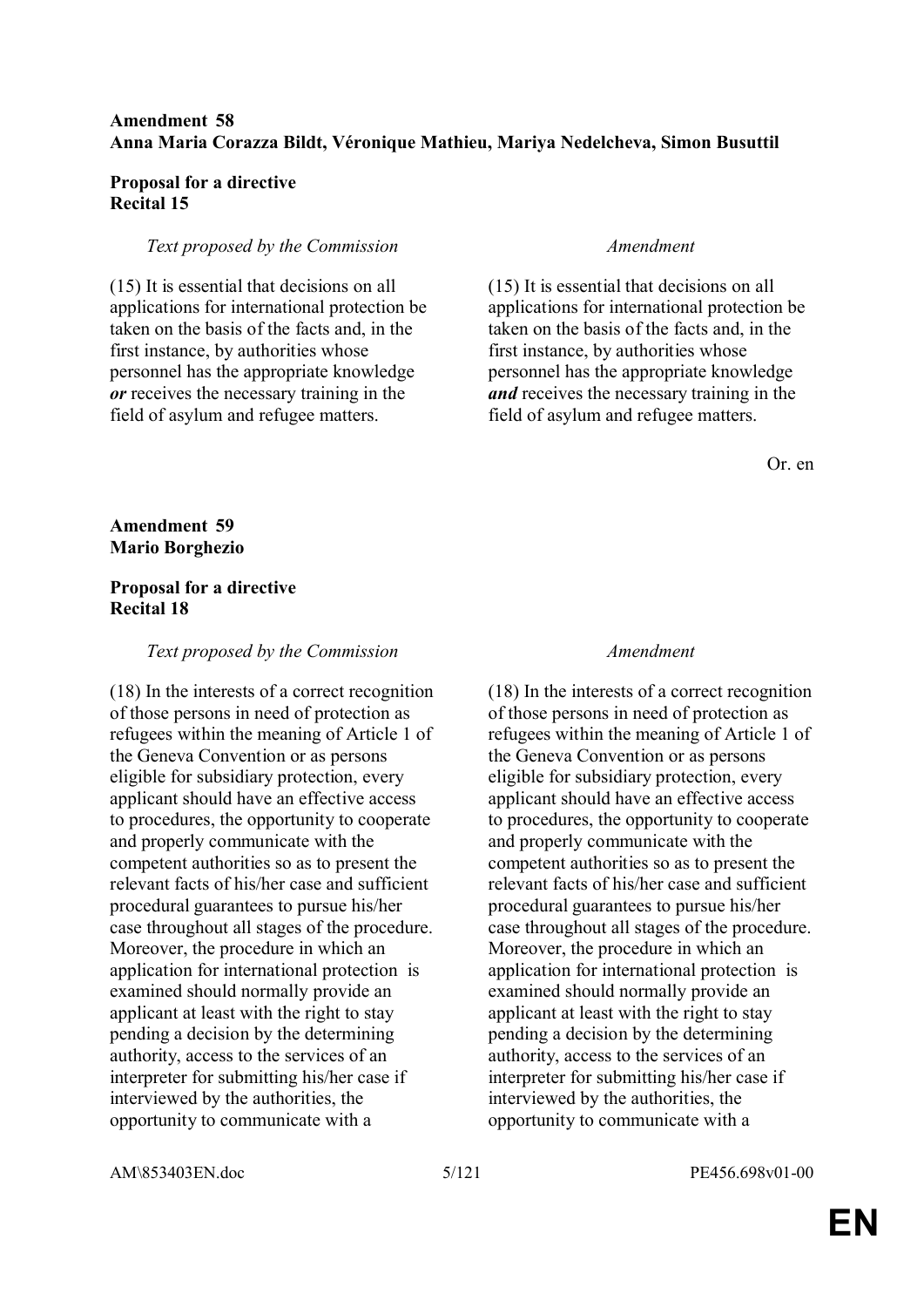representative of the United Nations High Commissioner for Refugees (UNHCR) and with organizations providing advice or counselling to applicants for international protection , the right to appropriate notification of a decision, a motivation of that decision in fact and in law, the opportunity to consult a legal adviser or other counsellor, and the right to be informed of his/her legal position at decisive moments in the course of the procedure, in a language he/she *can reasonably be supposed to understand* and, in the case of a negative decision, the right to an effective remedy before a court or tribunal.

representative of the United Nations High Commissioner for Refugees (UNHCR) and with organizations providing advice or counselling to applicants for international protection , the right to appropriate notification of a decision, a motivation of that decision in fact and in law, the opportunity to consult a legal adviser or other counsellor, and the right to be informed of his/her legal position at decisive moments in the course of the procedure, in a language he/she *understands* and, in the case of a negative decision, the right to an effective remedy before a court or tribunal.

Or. it

### **Amendment 60 Hélène Flautre on behalf of the Verts/ALE Group**

#### **Proposal for a directive Recital 18**

#### *Text proposed by the Commission Amendment*

(18) In the interests of a correct recognition of those persons in need of protection as refugees within the meaning of Article 1 of the Geneva Convention or as persons eligible for subsidiary protection, every applicant should have an effective access to procedures, the opportunity to cooperate and properly communicate with the competent authorities so as to present the relevant facts of his/her case and *sufficient* procedural guarantees to pursue his/her case throughout all stages of the procedure. Moreover, the procedure in which an application for international protection is examined *should* normally provide an applicant at least with the right to stay pending a decision by the determining authority, access to the services of an interpreter for submitting his/her case if

(18) In the interests of a correct recognition of those persons in need of protection as refugees within the meaning of Article 1 of the Geneva Convention or as persons eligible for subsidiary protection, every applicant should have an effective access to procedures, the opportunity to cooperate and properly communicate with the competent authorities so as to present the relevant facts of his/her case and *effective* procedural guarantees to pursue his/her case throughout all stages of the procedure. Moreover, the procedure in which an application for international protection is examined *must* normally provide an applicant at least with the right to stay pending a decision by the determining authority *and, in the case of a negative decision, the time necessary for seeking a*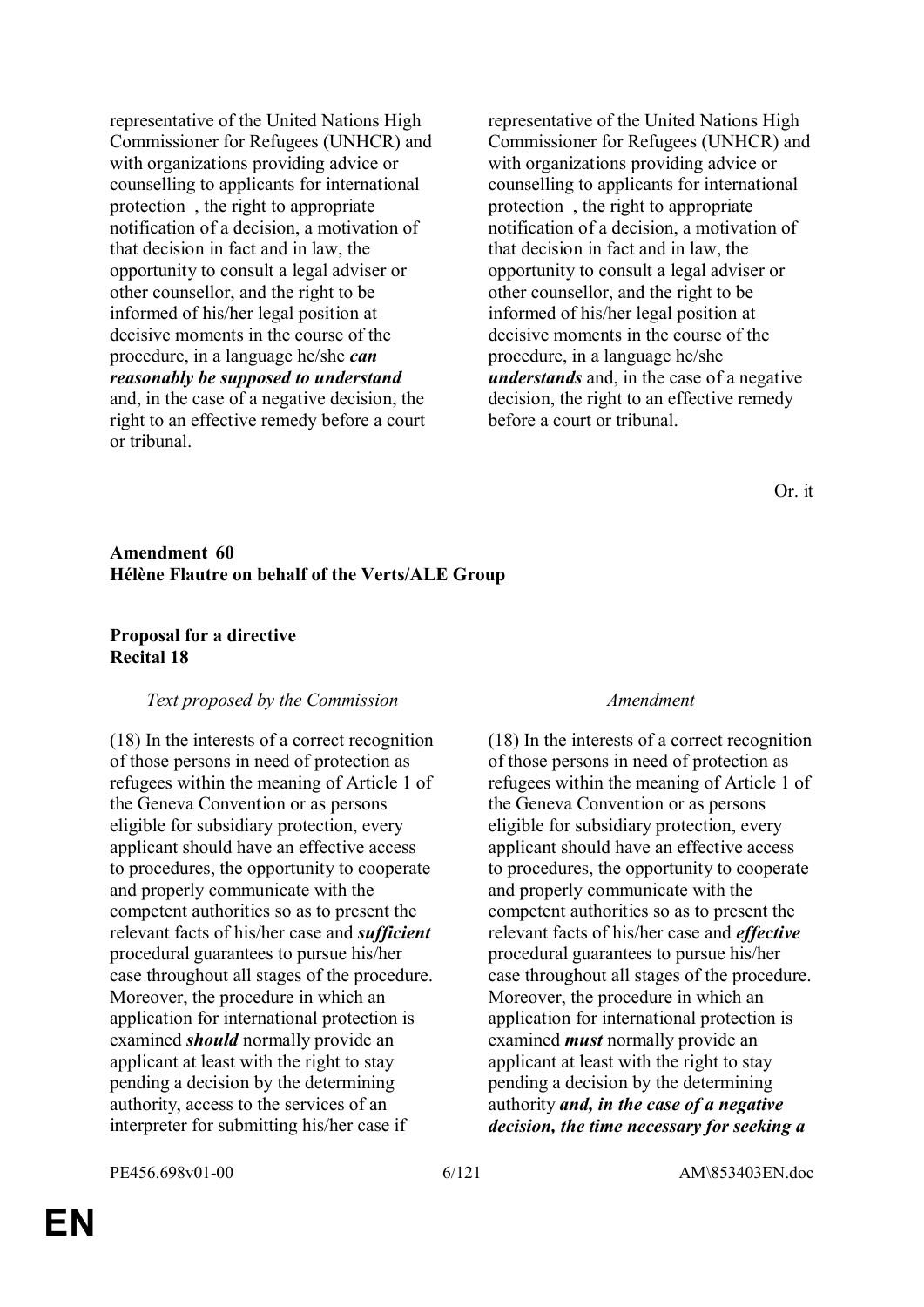interviewed by the authorities, the opportunity to communicate with a representative of the United Nations High Commissioner for Refugees (UNHCR) and with organizations providing advice or counselling to applicants for international protection , the right to appropriate notification of a decision, a motivation of that decision in fact and in law, the opportunity to consult a legal adviser or other counsellor, and the right to be informed of his/her legal position at decisive moments in the course of the procedure, in a language he/she can *reasonably be supposed to* understand and, in the case of a negative decision, the right to an effective remedy before a court or tribunal.

*judicial remedy,* access to the services of an interpreter for submitting his/her case if interviewed by the authorities, the opportunity to communicate with a representative of the United Nations High Commissioner for Refugees (UNHCR) and with organizations providing advice or counselling to applicants for international protection , the right to appropriate notification of a decision, a motivation of that decision in fact and in law, the opportunity to consult a legal adviser or other counsellor, and the right to be informed of his/her legal position at decisive moments in the course of the procedure, in a language he/she can understand and, in the case of a negative decision, the right to an effective remedy before a court or tribunal.

Or. en

#### **Amendment 61 Sophia in 't Veld**

### **Proposal for a directive Recital 18**

### *Text proposed by the Commission Amendment*

(18) In the interests of a correct recognition of those persons in need of protection as refugees within the meaning of Article 1 of the Geneva Convention or as persons eligible for subsidiary protection, every applicant should have an effective access to procedures, the opportunity to cooperate and properly communicate with the competent authorities so as to present the relevant facts of his/her case and sufficient procedural guarantees to pursue his/her case throughout all stages of the procedure. Moreover, the procedure in which an application for international protection is examined should normally provide an applicant at least with the right to stay pending a decision by the determining

(18) In the interests of a correct recognition of those persons in need of protection as refugees within the meaning of Article 1 of the Geneva Convention or as persons eligible for subsidiary protection, every applicant should have an effective access to procedures, the opportunity to cooperate and properly communicate with the competent authorities so as to present the relevant facts of his/her case and sufficient procedural guarantees to pursue his/her case throughout all stages of the procedure. Moreover, the procedure in which an application for international protection is examined should normally provide an applicant at least with the right to stay pending a *final* decision by the

AM\853403EN.doc 7/121 PE456.698v01-00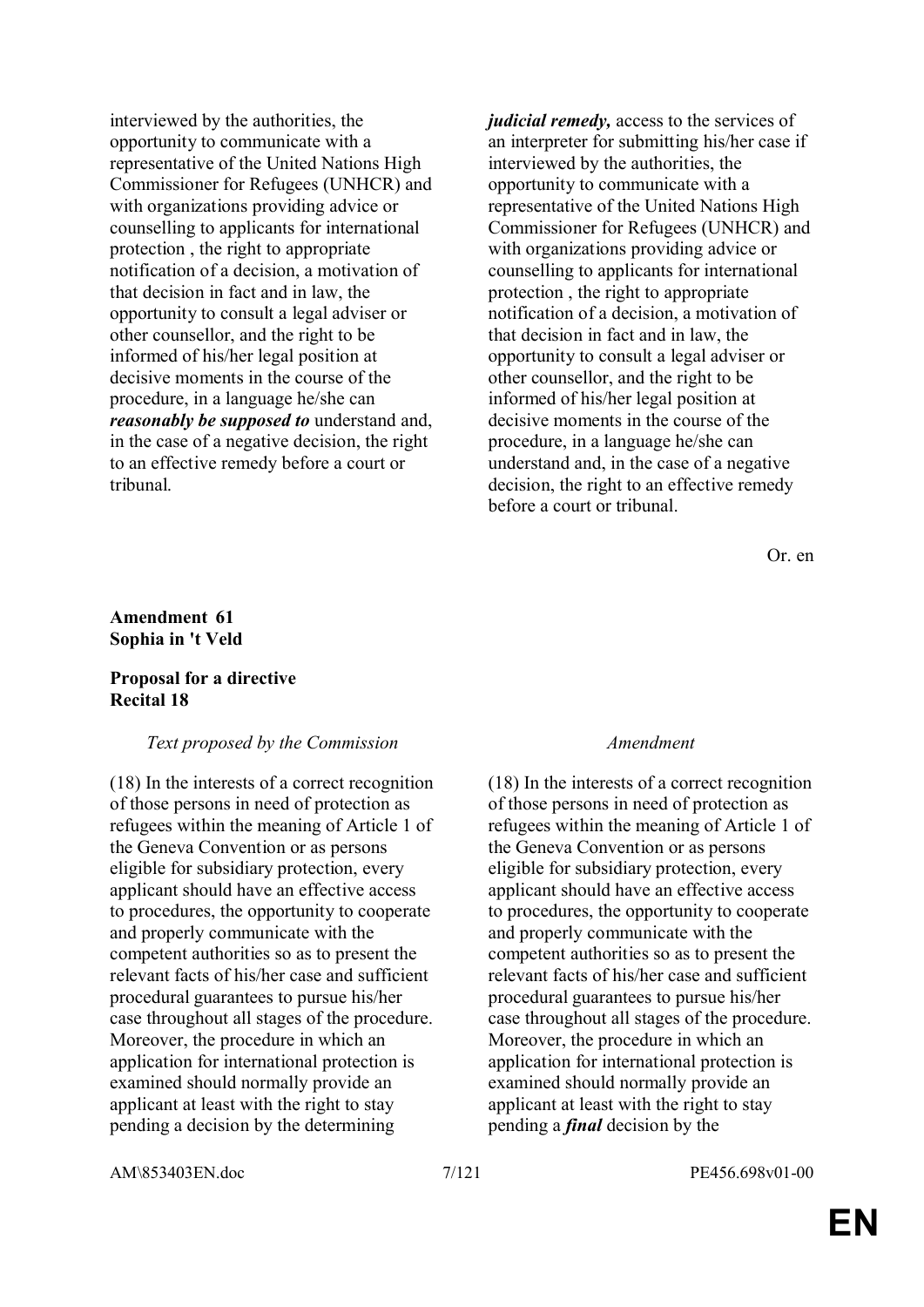authority, access to the services of an interpreter for submitting his/her case if interviewed by the authorities, the opportunity to communicate with a representative of the United Nations High Commissioner for Refugees (UNHCR) and with organizations providing advice or counselling to applicants for international protection , the right to appropriate notification of a decision, a motivation of that decision in fact and in law, the opportunity to consult a legal adviser or other counsellor, and the right to be informed of his/her legal position at decisive moments in the course of the procedure, in a language he/she can reasonably be supposed to understand and, in the case of a negative decision, the right to an effective remedy before a court or tribunal.

determining authority, *including in cases where an applicant lodges an appeal, and for so long as a competent court or tribunal so authorises,* access to the services of an interpreter for submitting his/her case if interviewed by the authorities, the opportunity to communicate with a representative of the United Nations High Commissioner for Refugees (UNHCR) and with organizations providing advice or counselling to applicants for international protection , the right to appropriate notification of a decision, a motivation of that decision in fact and in law, the opportunity to consult a legal adviser or other counsellor, and the right to be informed of his/her legal position at decisive moments in the course of the procedure, in a language he/she can reasonably be supposed to understand and, in the case of a negative decision, the right to an effective remedy before a court or tribunal.

Or. en

#### **Amendment 62 Monika Hohlmeier**

#### **Proposal for a directive Recital 20**

### *Text proposed by the Commission Amendment*

(20) In addition, special *procedural guarantees for* vulnerable applicants, such as minors, unaccompanied minors, persons who have been subjected to torture, rape or other serious acts of violence or disabled persons, *should be laid down* in order to create the conditions necessary for their effective access to procedures and presenting the elements needed to substantiate the application for international protection.

(20) In addition, *particular attention should be paid to the* special *needs of* vulnerable applicants, such as minors, unaccompanied minors, persons who have been subjected to torture, rape or other serious acts of violence or disabled persons, in order to create the conditions necessary for their effective access to procedures and presenting the elements needed to substantiate the application for international protection.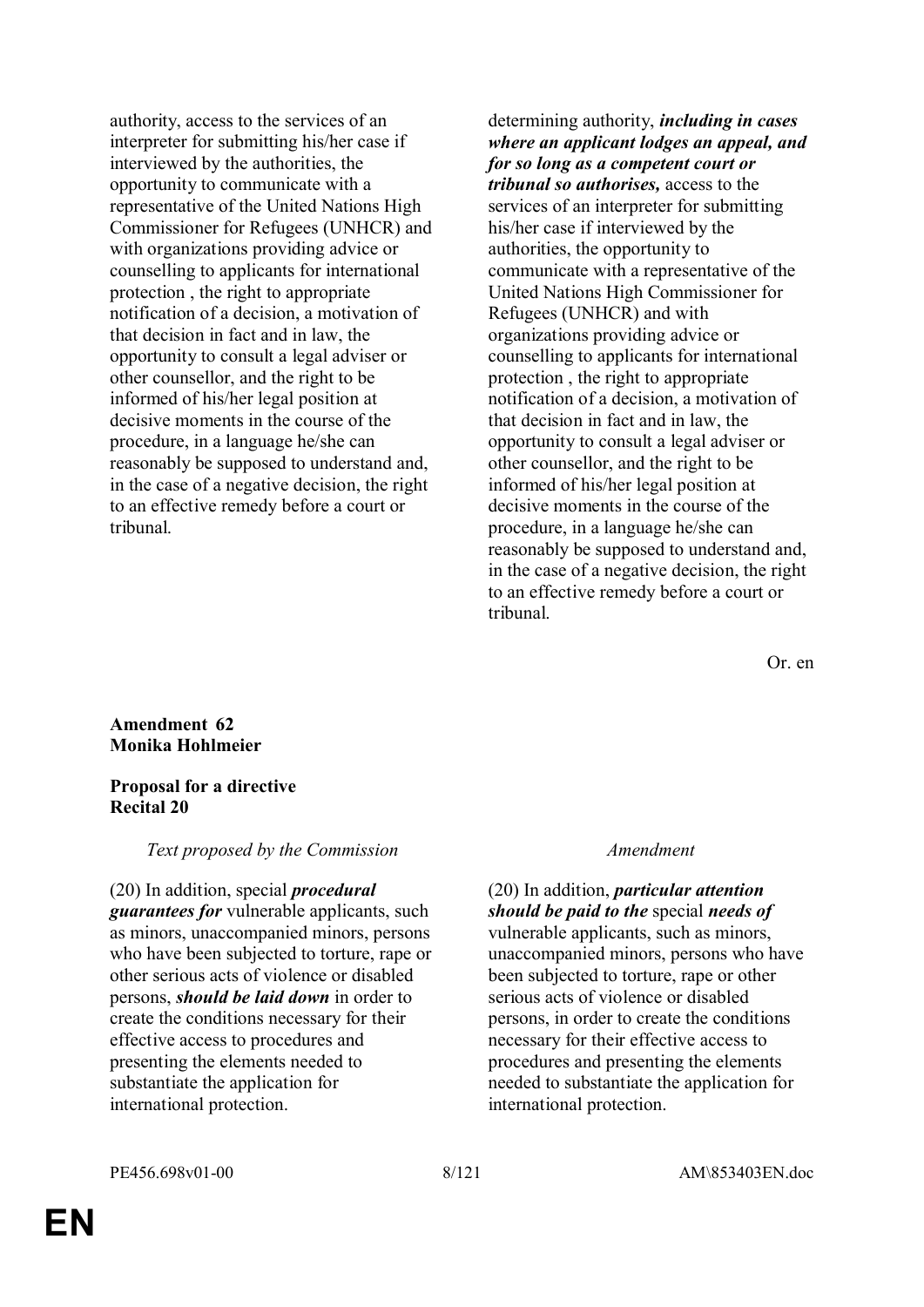#### *Justification*

*The authorities should be compelled to ensure that particularly vulnerable applicants will be able to deal with the procedure effectively and their special circumstances taken into consideration. However, this must not cause any new obstacles to the procedure or opportunities for abuse to arise, in line with the aim of the recast of keeping the procedure as short and effective as possible.*

**Amendment 63 Hélène Flautre on behalf of the Verts/ALE Group**

#### **Proposal for a directive Recital 20**

#### *Text proposed by the Commission Amendment*

(20) In addition, special procedural guarantees for vulnerable applicants, such as minors, unaccompanied minors, persons who have been subjected to torture, rape or other serious acts of violence or disabled persons, should be laid down in order to create the conditions necessary for their effective access to procedures and presenting the elements needed to substantiate the application for international protection.

(20) In addition, special procedural guarantees for vulnerable applicants, such as minors, unaccompanied minors, *pregnant women,* persons who have been subjected to torture, rape or other serious acts of violence or disabled persons, should be laid down in order to create the conditions necessary for their effective access to procedures and presenting the elements needed to substantiate the application for international protection.

(20) In addition, special procedural

guarantees for vulnerable applicants, such as minors, unaccompanied minors, persons who have been subjected to torture, rape or

Or. en

**Amendment 64 Sylvie Guillaume**

**Proposal for a directive Recital 20** 

#### *Text proposed by the Commission Amendment*

(20) In addition, special procedural guarantees for vulnerable applicants, such as minors, unaccompanied minors, persons who have been subjected to torture, rape or

AM\853403EN.doc 9/121 PE456.698v01-00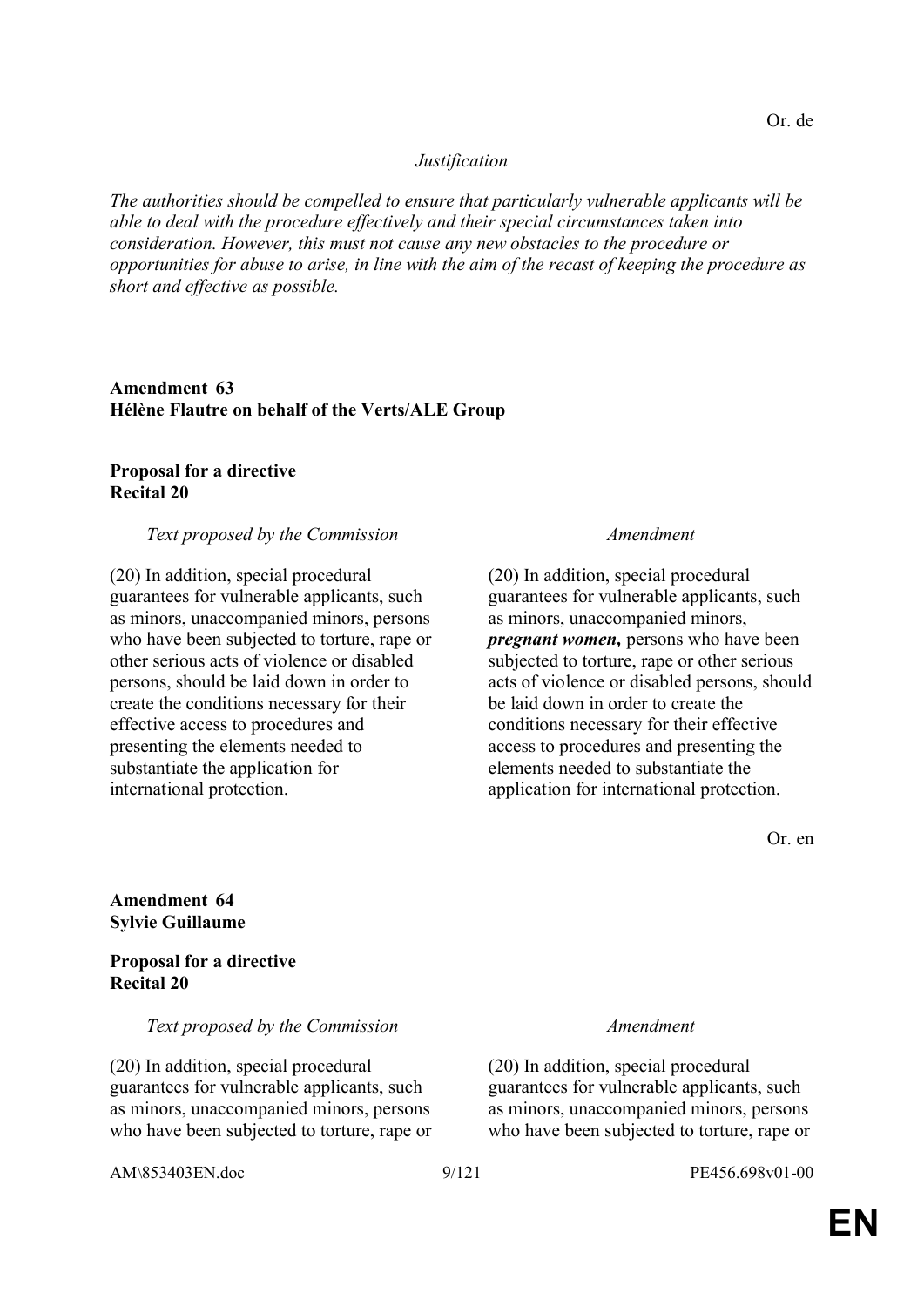other serious acts of violence or disabled persons, should be laid down in order to create the conditions necessary for their effective access to procedures and presenting the elements needed to substantiate the application for international protection.

other serious acts of violence*, such as violence based on gender and harmful traditional practices,* or disabled persons, should be laid down in order to create the conditions necessary for their effective access to procedures and presenting the elements needed to substantiate the application for international protection.

Or. fr

#### **Amendment 65 Hélène Flautre on behalf of the Verts/ALE Group**

### **Proposal for a directive Recital 22**

#### *Text proposed by the Commission Amendment*

(22) With a view to ensuring substantive equality between female and male applicants, examination procedures should be gender sensitive. In particular, personal interviews should be organised in a way which makes its possible for both female and male applicants to speak about their past experiences in cases involving gender based persecution. The complexity of gender related claims should be properly taken into account in procedures based on the safe third country concept, the safe country of origin concept or the notion of subsequent applications.

(22) With a view to ensuring substantive equality between female and male applicants, examination procedures should be gender sensitive. In particular, personal interviews should be organised in a way which makes its possible for both female and male applicants to speak about their past experiences in cases involving gender based persecution *to an interviewer of the same sex if so requested, who has specific training on the issue of interviews regarding gender based prosecution*. The complexity of gender related claims should be properly taken into account in procedures based on the safe third country concept, the safe country of origin concept or the notion of subsequent applications.

Or. en

**Amendment 66 Alfredo Pallone, Clemente Mastella**

**Proposal for a directive Recital 22**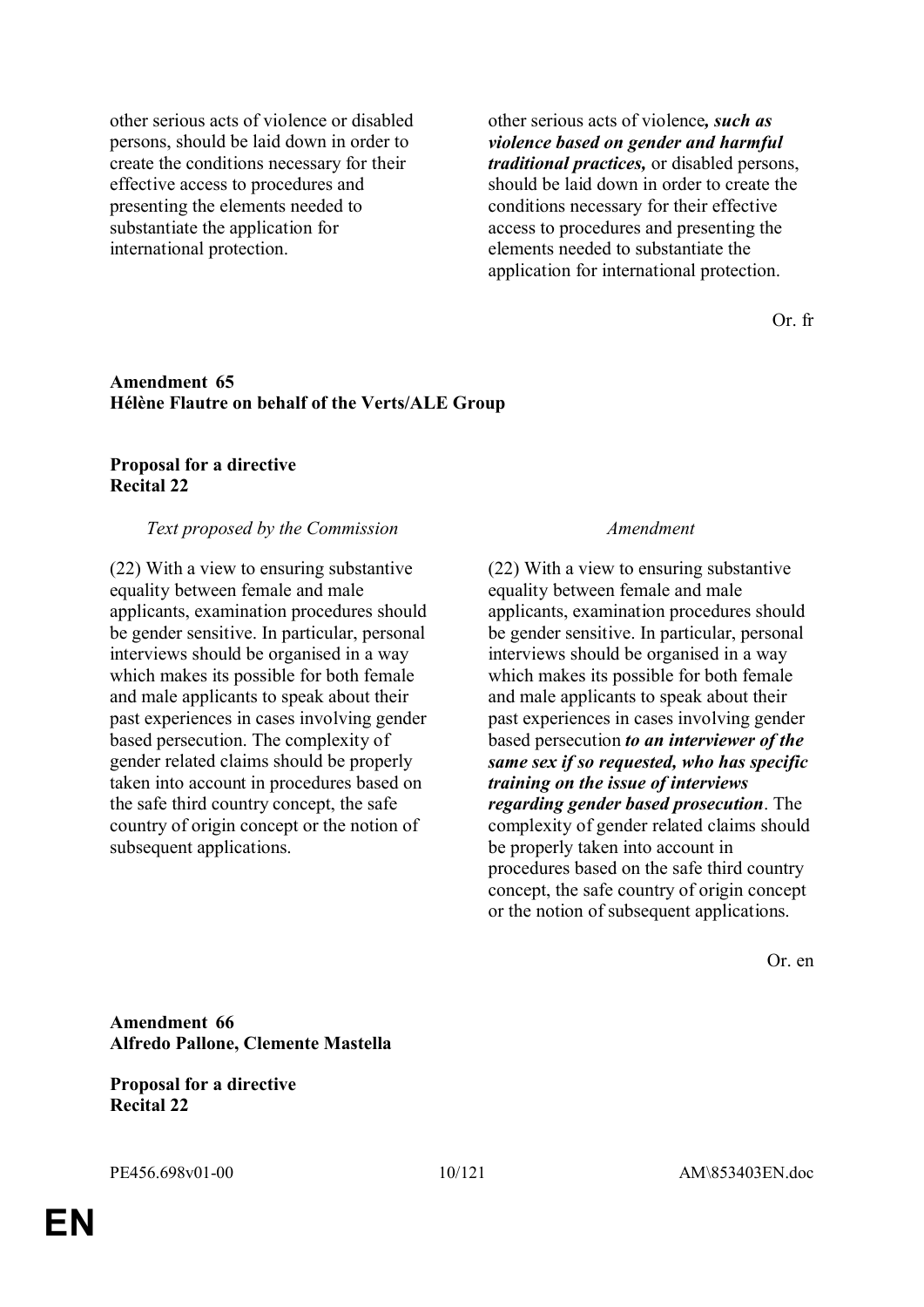(22) With a view to ensuring substantive equality between female and male applicants, examination procedures should be *gender* sensitive. In particular, personal interviews should be organised in a way which makes its possible for both female and male applicants to speak about their past experiences in cases involving *gender* based persecution. The complexity of *gender* related claims should be properly taken into account in procedures based on the safe third country concept, the safe country of origin concept or the notion of subsequent applications.

(22) With a view to ensuring substantive equality between female and male applicants, examination procedures should be sensitive *to the specificities of the two sexes*. In particular, personal interviews should be organised in a way which makes its possible for both female and male applicants to speak about their past experiences in cases involving *sex-*based persecution. The complexity of *sex-*related claims should be properly taken into account in procedures based on the safe third country concept, the safe country of origin concept or the notion of subsequent applications.

Or. it

# *Justification*

*The reference to the term 'gender' seems legally incorrect, inter alia in relation to the formulation of the Treaties, which always refer to 'sex', never to 'gender'. Moreover, the concept of 'gender' is of a 'moral' character and cannot be regarded as commonly accepted.*

### **Amendment 67 Hélène Flautre on behalf of the Verts/ALE Group**

### **Proposal for a directive Recital 24**

*Text proposed by the Commission Amendment*

(24) Procedures for examining international protection needs should be organised in a way that makes it possible for the *competent* authorities to conduct a rigorous examination of applications for international protection.

(24) Procedures for examining international protection needs should be organised in a way that makes it possible for the *determining* authorities to conduct a rigorous examination of applications for international protection.

Or. en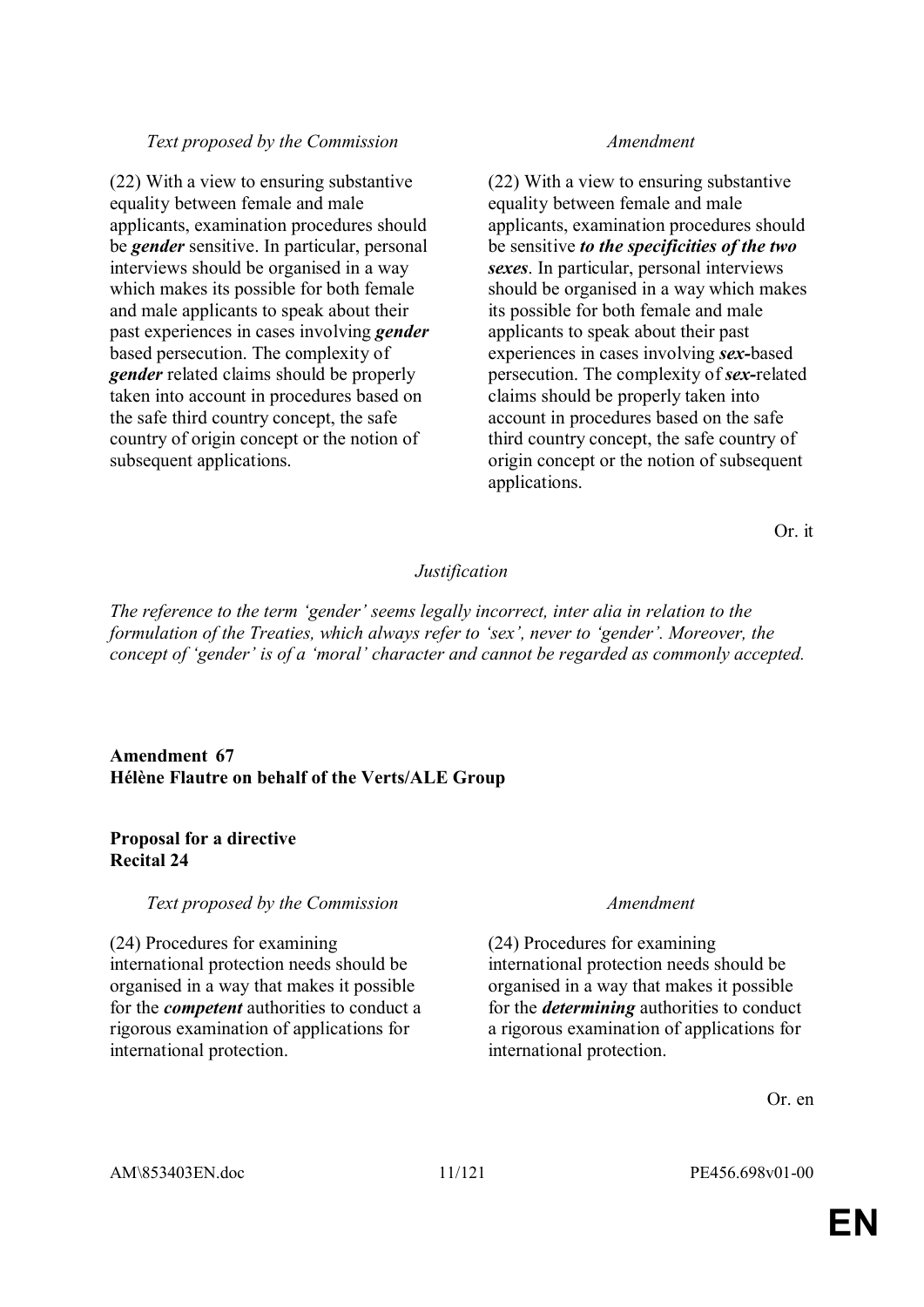#### **Amendment 68 Mario Borghezio**

### **Proposal for a directive Recital 25**

### *Text proposed by the Commission Amendment*

(25) Where an applicant makes a subsequent application without presenting new evidence or arguments, it would be disproportionate to oblige Member States to carry out a new full examination procedure. In these cases, Member States should *be able to* dismiss an application as inadmissible in accordance with the res judicata principle.

(25) Where an applicant makes a subsequent application without presenting new evidence or arguments, it would be disproportionate to oblige Member States to carry out a new full examination procedure. In these cases, Member States should dismiss an application as inadmissible in accordance with the res judicata principle.

Or. it

### **Amendment 69 Hélène Flautre on behalf of the Verts/ALE Group**

### **Proposal for a directive Recital 25**

### *Text proposed by the Commission Amendment*

(25) Where an applicant makes a subsequent application without presenting new evidence or arguments, it would be disproportionate to oblige *Member States* to carry out a new full examination procedure. In these cases, *Member States* should be able to dismiss an application as inadmissible in accordance with the res judicata principle.

(25) Where an applicant makes a subsequent application without presenting new evidence or arguments, it would be disproportionate to oblige *determining authorities* to carry out a new full examination procedure. In these cases, *the determining authorities* should be able to dismiss an application as inadmissible in accordance with the res judicata principle.

Or. en

**Amendment 70 Hélène Flautre on behalf of the Verts/ALE Group**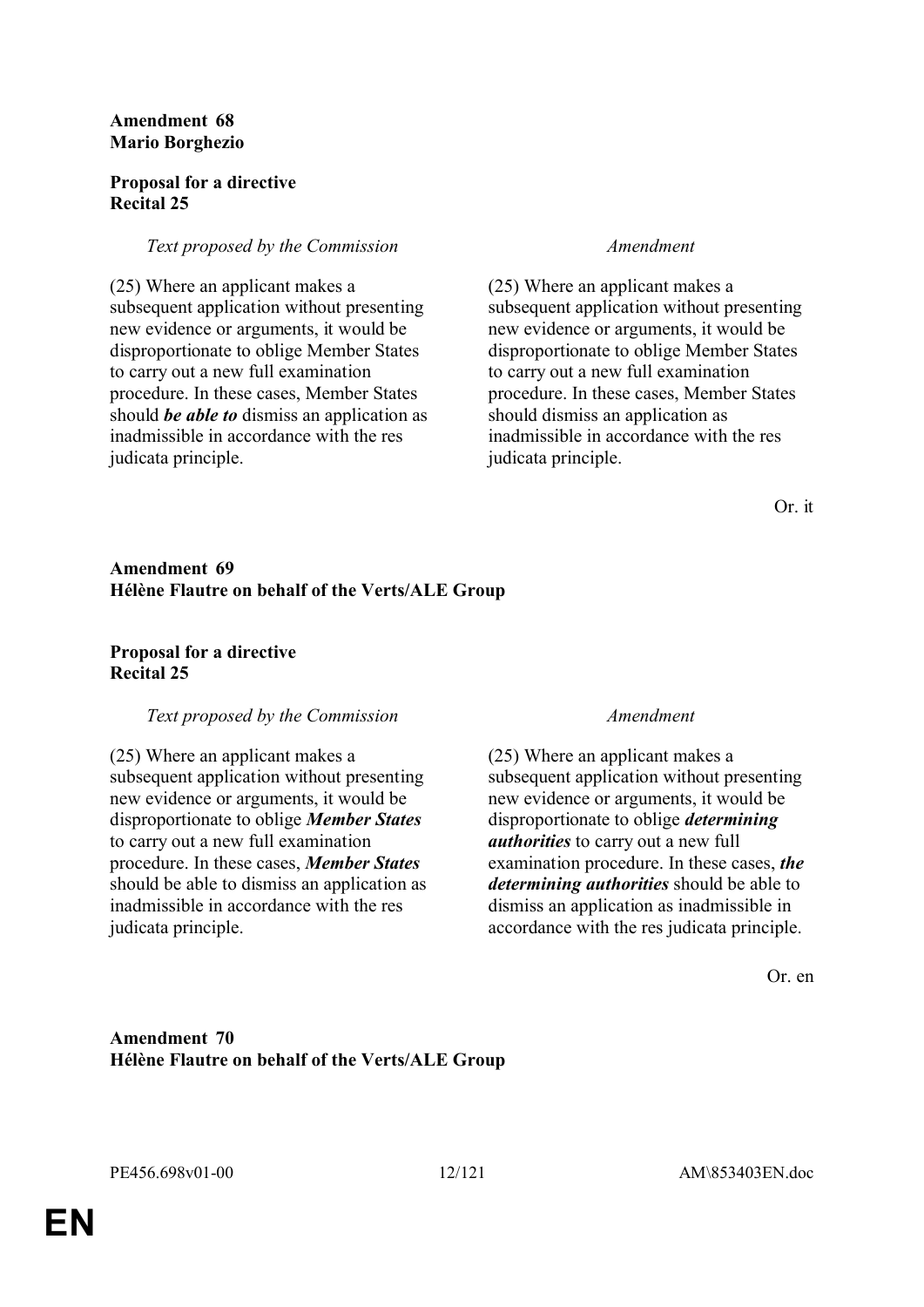#### **Proposal for a directive Recital 26**

#### *Text proposed by the Commission Amendment*

(26) Many applications for international protection are made at the border or in a transit zone of a Member State prior to a decision on the entry of the applicant. *Member States* should be able to provide for admissibility and/or substantive examination procedures which make it possible to decide on applications made at the border or in transit zones at those locations.

(26) Many applications for international protection are made at the border or in a transit zone of a Member State prior to a decision on the entry of the applicant. *Determining authorities* should be able to provide for admissibility and/or substantive examination procedures which make it possible to decide on applications made at the border or in transit zones at those locations.

Or. en

### **Amendment 71 Hélène Flautre on behalf of the Verts/ALE Group**

#### **Proposal for a directive Recital 27**

*Text proposed by the Commission Amendment*

*(27) A key consideration for the wellfoundedness of an application for international protection is the safety of the applicant in his/her country of origin. Where a third country can be regarded as a safe country of origin, Member States should be able to designate it as safe and presume its safety for a particular applicant, unless he/she presents counterindications.*

*deleted*

Or. en

# **Amendment 72 Hélène Flautre on behalf of the Verts/ALE Group**

#### **Proposal for a directive Recital 28**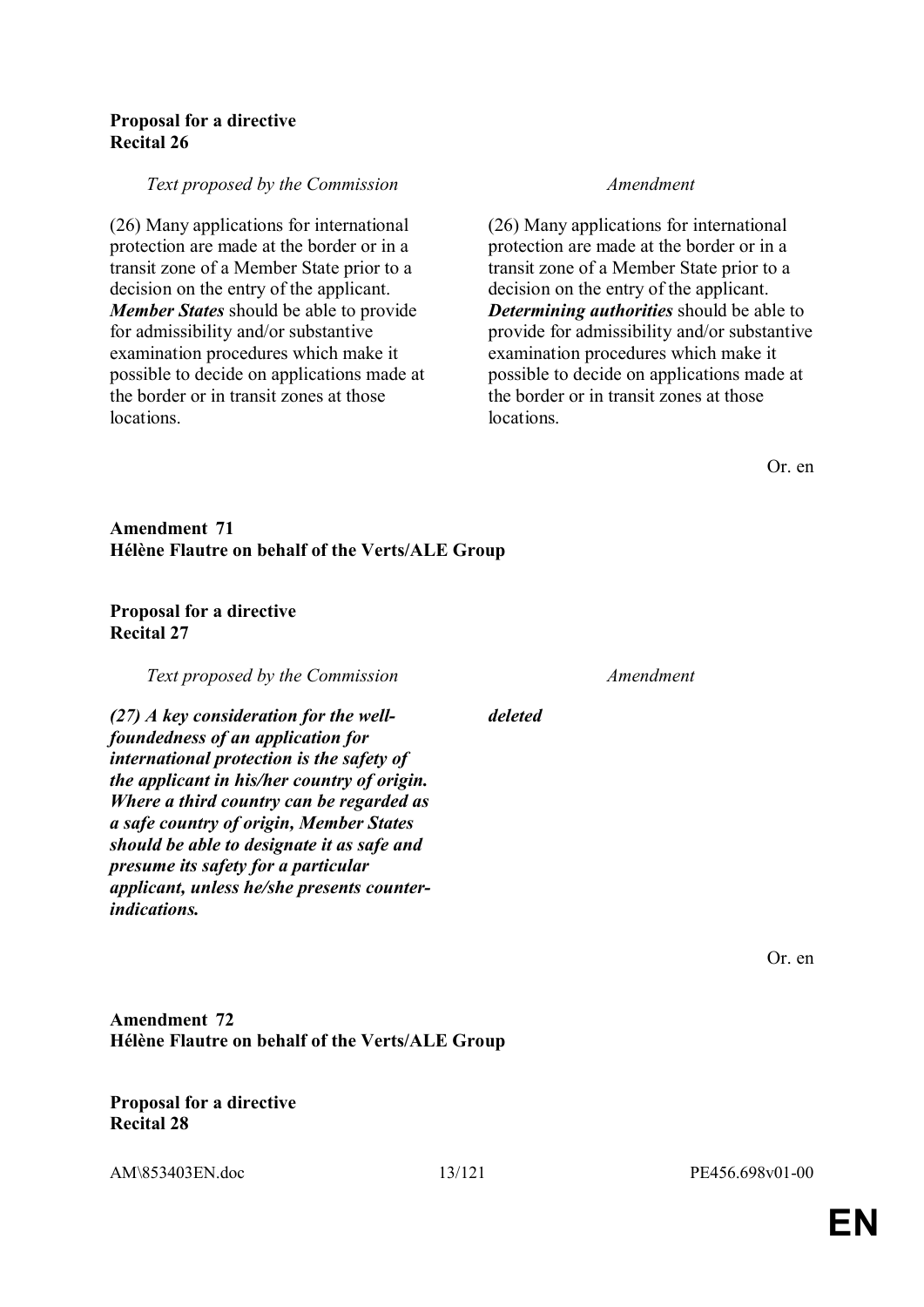*(28) Given the level of harmonisation achieved on the qualification of third country nationals and stateless persons as refugees, common criteria for designating third countries as safe countries of origin should be established.*

#### **Amendment 73 Hélène Flautre on behalf of the Verts/ALE Group**

### **Proposal for a directive Recital 29**

*Text proposed by the Commission Amendment*

*(29) The designation of a third country as a safe country of origin for the purposes of this Directive cannot establish an absolute guarantee of safety for nationals of that country. By its very nature, the assessment underlying the designation can only take into account the general civil, legal and political circumstances in that country and whether actors of persecution, torture or inhuman or degrading treatment or punishment are subject to sanction in practice when found liable in the country concerned. For this reason, it is important that, where an applicant shows that there are valid reasons to consider the country not to be safe in his/her particular circumstances, the designation of the country as safe can no longer be considered relevant for him/her.*

*deleted*

*deleted*

Or. en

Or. en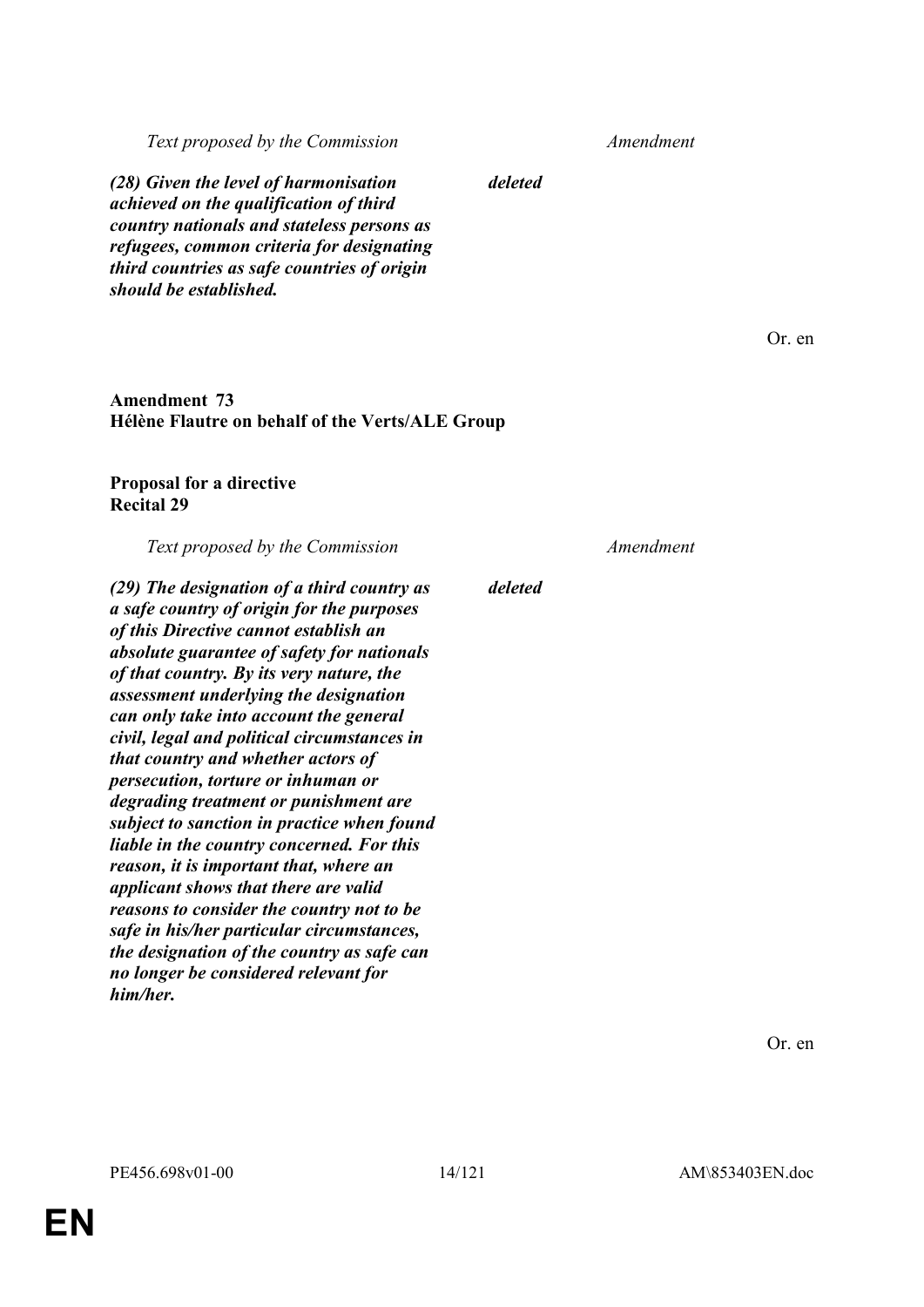#### **Amendment 74 Mario Borghezio**

### **Proposal for a directive Recital 30**

### *Text proposed by the Commission Amendment*

(30) Member States should examine all applications on the substance, i.e. assess whether the applicant in question qualifies for international protection in accordance with Directive […/../EC] [the Qualification Directive] *except where the present Directive provides otherwise, in particular where it can be reasonably assumed that another country would do the examination or provide sufficient protection*. In particular, Member States *should not be* obliged to assess the substance of an application for international protection where a first country of asylum has granted the applicant refugee status or otherwise sufficient protection and the applicant will be readmitted to this country.

(30) Member States should examine all applications on the substance, i.e. assess whether the applicant in question qualifies for international protection in accordance with Directive […/../EC] [the Qualification Directive]. In particular, Member States *are* obliged to assess the substance of an application for international protection where a first country of asylum has granted the applicant refugee status or otherwise sufficient protection and the applicant will be readmitted to this country.

Or. it

### **Amendment 75 Hélène Flautre on behalf of the Verts/ALE Group**

### **Proposal for a directive Recital 30**

### *Text proposed by the Commission Amendment*

(30) Member States should examine all applications on the substance, i.e. assess whether the applicant in question qualifies for international protection in accordance with Directive [.../../EC] [the Qualification Directive] except where the present Directive provides otherwise, in particular where it can be *reasonably assumed* that another country would do the examination

(30) Member States should examine all applications on the substance, i.e. assess whether the applicant in question qualifies for international protection in accordance with Directive […/../EC] [the Qualification Directive] except where the present Directive provides otherwise, in particular where it can be *ensured* that another country would do the examination or

AM\853403EN.doc 15/121 PE456.698v01-00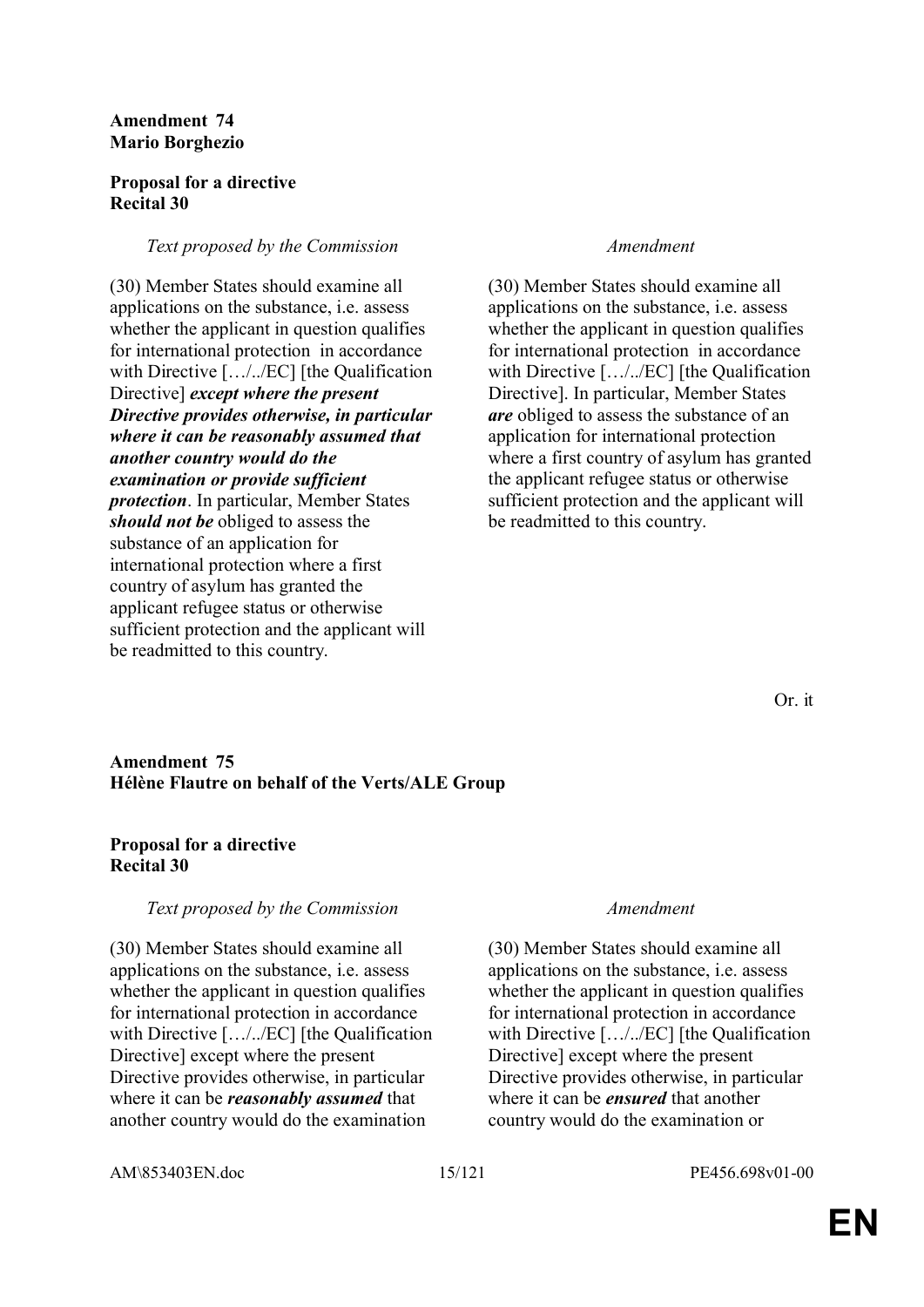or provide *sufficient* protection. In particular, Member States should not be obliged to assess the substance of an application for international protection where a first country of asylum has granted the applicant refugee status *or otherwise sufficient protection and the applicant will be readmitted to this country*.

provide *accessible and efficient* protection. In particular, Member States should not be obliged to assess the substance of an application for international protection where a first country of asylum has granted the applicant refugee status.

Or. en

#### **Amendment 76 Hélène Flautre on behalf of the Verts/ALE Group**

#### **Proposal for a directive Recital 31**

*Text proposed by the Commission Amendment*

*(31) Member States should also not be obliged to assess the substance of an application for international protection where the applicant, due to a sufficient connection to a third country as defined by national law, can reasonably be expected to seek protection in that third country , and there are grounds for considering that the applicant will be admitted or re-admitted to that country . Member States should only proceed on this basis where this particular applicant would be safe in the third country concerned. In order to avoid secondary movements of applicants, common principles for the consideration or designation by Member States of third countries as safe should be established.*

*deleted*

Or. en

**Amendment 77 Mario Borghezio**

**Proposal for a directive Recital 31**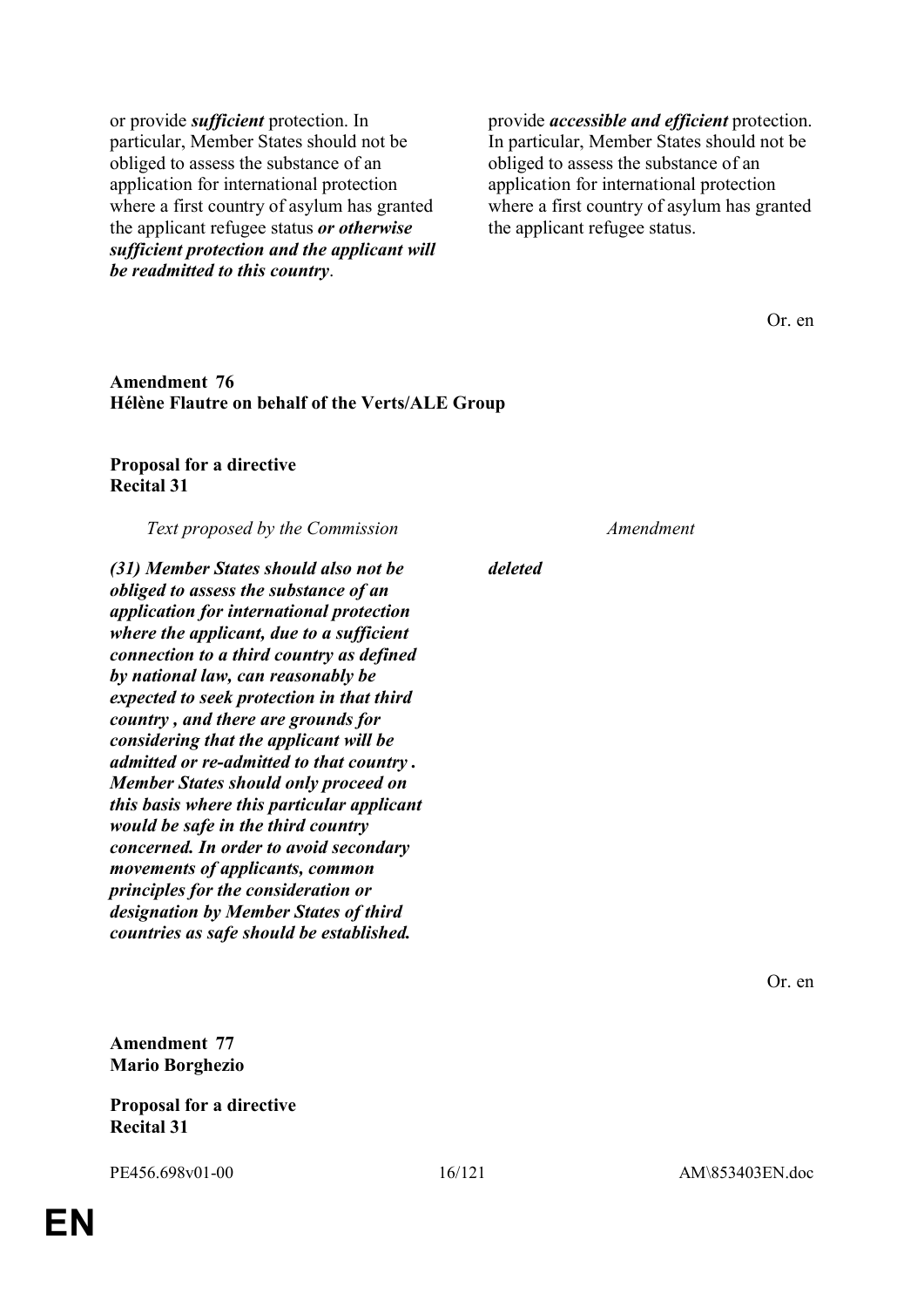(31) Member States *should* also not *be* obliged to assess the substance of an application for international protection where the applicant, due to a sufficient connection to a third country as defined by national law, can reasonably be expected to seek protection in that third country, and there are grounds for considering that the applicant will be admitted or re-admitted to that country. Member States should only proceed on this basis where this particular applicant would be safe in the third country concerned. In order to avoid secondary movements of applicants, common principles for the consideration or designation by Member States of third countries as safe should be established.

(31) Member States *are* also not obliged to assess the substance of an application for international protection where the applicant, due to a sufficient connection to a third country as defined by national law, can reasonably be expected to seek protection in that third country, and there are grounds for considering that the applicant will be admitted or re-admitted to that country. Member States should only proceed on this basis where this particular applicant would be safe in the third country concerned. In order to avoid secondary movements of applicants, common principles for the consideration or designation by Member States of third countries as safe should be established.

Or. it

### **Amendment 78 Hélène Flautre on behalf of the Verts/ALE Group**

### **Proposal for a directive Recital 32**

*Text proposed by the Commission Amendment*

*(32) Furthermore, with respect to certain European third countries, which observe particularly high human rights and refugee protection standards, Member States should be allowed to not carry out, or not to carry out full examination of asylum applications regarding applicants who enter their territory from such European third countries.*

*deleted*

Or. en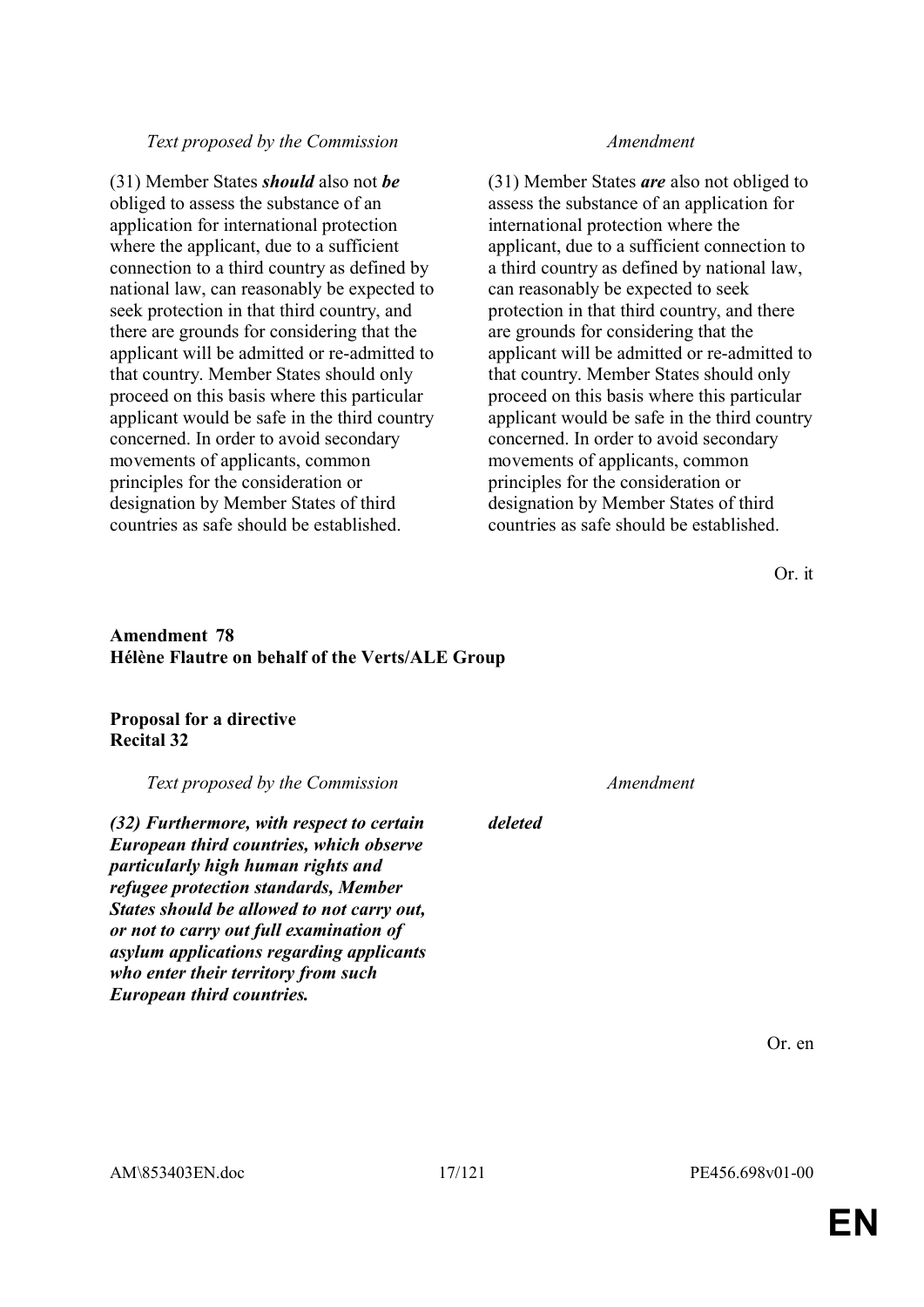#### **Amendment 79 Mario Borghezio**

### **Proposal for a directive Recital 39**

# *Text proposed by the Commission Amendment*

(39) Since the objective of this Directive, namely to establish minimum standards on procedures in Member States for granting and withdrawing international protection cannot be sufficiently attained by the Member States and can therefore, by reason of the scale and effects of the action, be better achieved at *Community* level, the *Community* may adopt measures, in accordance with the principle of subsidiarity as set out in Article 5 of the Treaty. In accordance with the principle of proportionality, as set out in that Article, this Directive does not go beyond what is necessary in order to achieve this objective.

(39) Since the objective of this Directive, namely to establish minimum standards on procedures in Member States for granting and withdrawing international protection*,* cannot be sufficiently attained by the *individual* Member States and can therefore, by reason of the scale and effects of the action, be better achieved at *Union* level, the *Union* may adopt measures, in accordance with the principle of subsidiarity as set out in Article 5 of the Treaty. In accordance with the principle of proportionality, as set out in that Article, this Directive does not go beyond what is necessary in order to achieve this objective.

Or. it

# **Amendment 80 Mario Borghezio**

**Proposal for a directive Article 2 – point c** 

# *Text proposed by the Commission Amendment*

(c) "applicant" or "applicant for international protection" means a third country national or stateless person who has made an application for international protection in respect of which a final decision has not yet been taken;

(c) *Does not affect English version.*

Or. it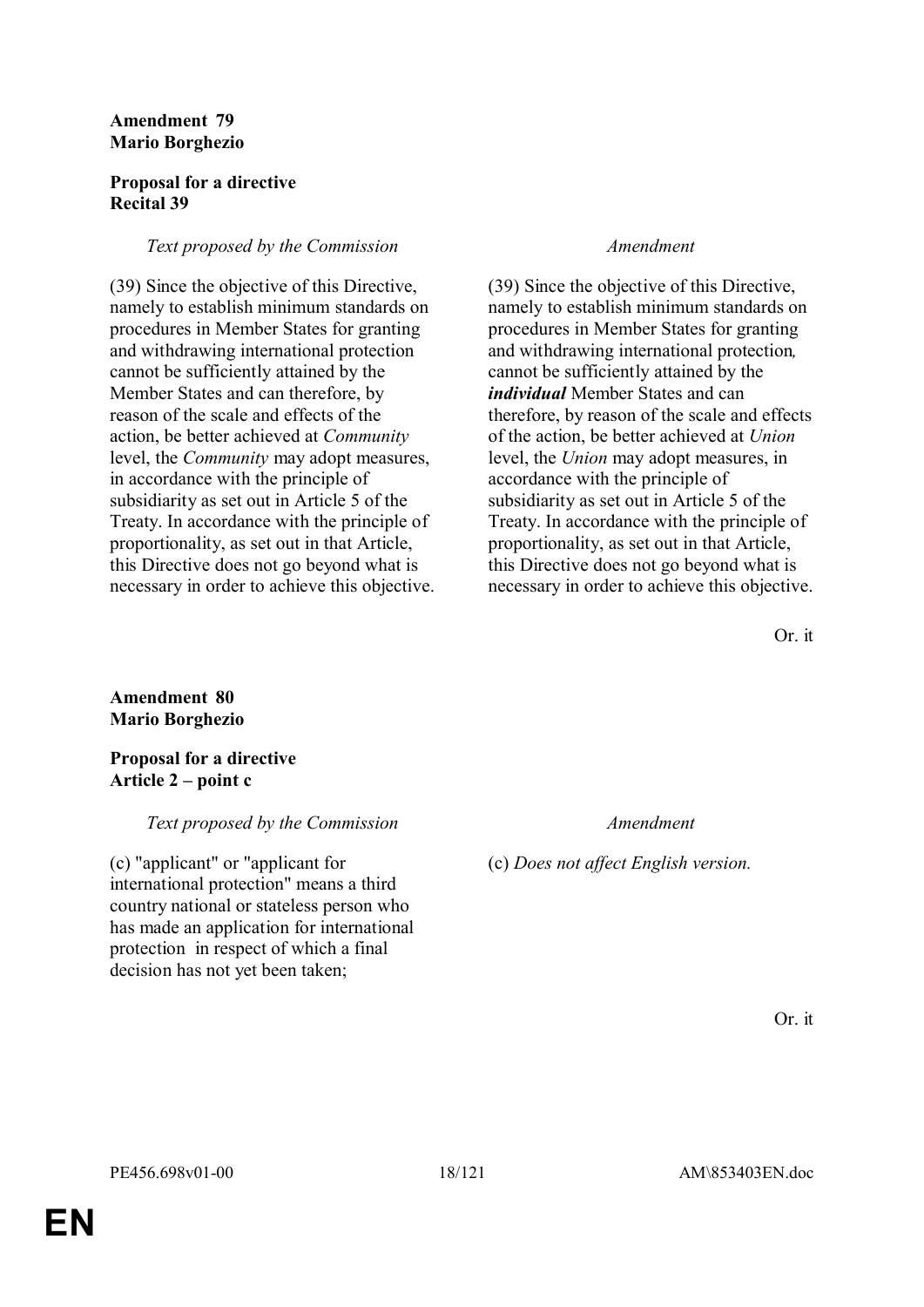### **Amendment 81 Monika Hohlmeier, Simon Busuttil**

### **Proposal for a directive Article 2 – point d**

### *Text proposed by the Commission Amendment*

(d) 'applicant with special needs' means an applicant who due to age, gender, disability, mental *health problems* or consequences of torture, rape or other serious forms of psychological, physical or sexual violence is in need of special guarantees in order to benefit from the rights and comply with the obligations in accordance with this Directive;

(d) 'applicant with special needs' means an applicant who due to age, gender, disability, *physical or* mental *illnesses* or consequences of torture, rape or other serious forms of psychological, physical or sexual violence is in need of special guarantees in order to benefit from the rights and comply with the obligations in accordance with this Directive;

Or. de

### *Justification*

*The expression 'mental health problem' is not clear and leads to legal uncertainty. Taking into account mental strain as a result of violence and the acts of persecution defined is compulsory, according to the Qualification Directive and this abridged version. It would therefore be better to refer to mental and physical illnesses.*

### **Amendment 82 Sophia in 't Veld**

### **Proposal for a directive Article 2 – point d**

### *Text proposed by the Commission Amendment*

(d) 'applicant with special needs' means an applicant who due to age, gender, disability, mental health problems or consequences of torture, rape or other serious forms of psychological, physical or sexual violence is in need of special guarantees in order to benefit from the rights and comply with the obligations in accordance with this Directive;

(d) 'applicant with special needs' means an applicant who due to age, gender, *sexual orientation, gender identity,* disability, mental health problems or consequences of torture, rape or other serious forms of psychological, physical or sexual violence is in need of special guarantees in order to benefit from the rights and comply with the obligations in accordance with this Directive;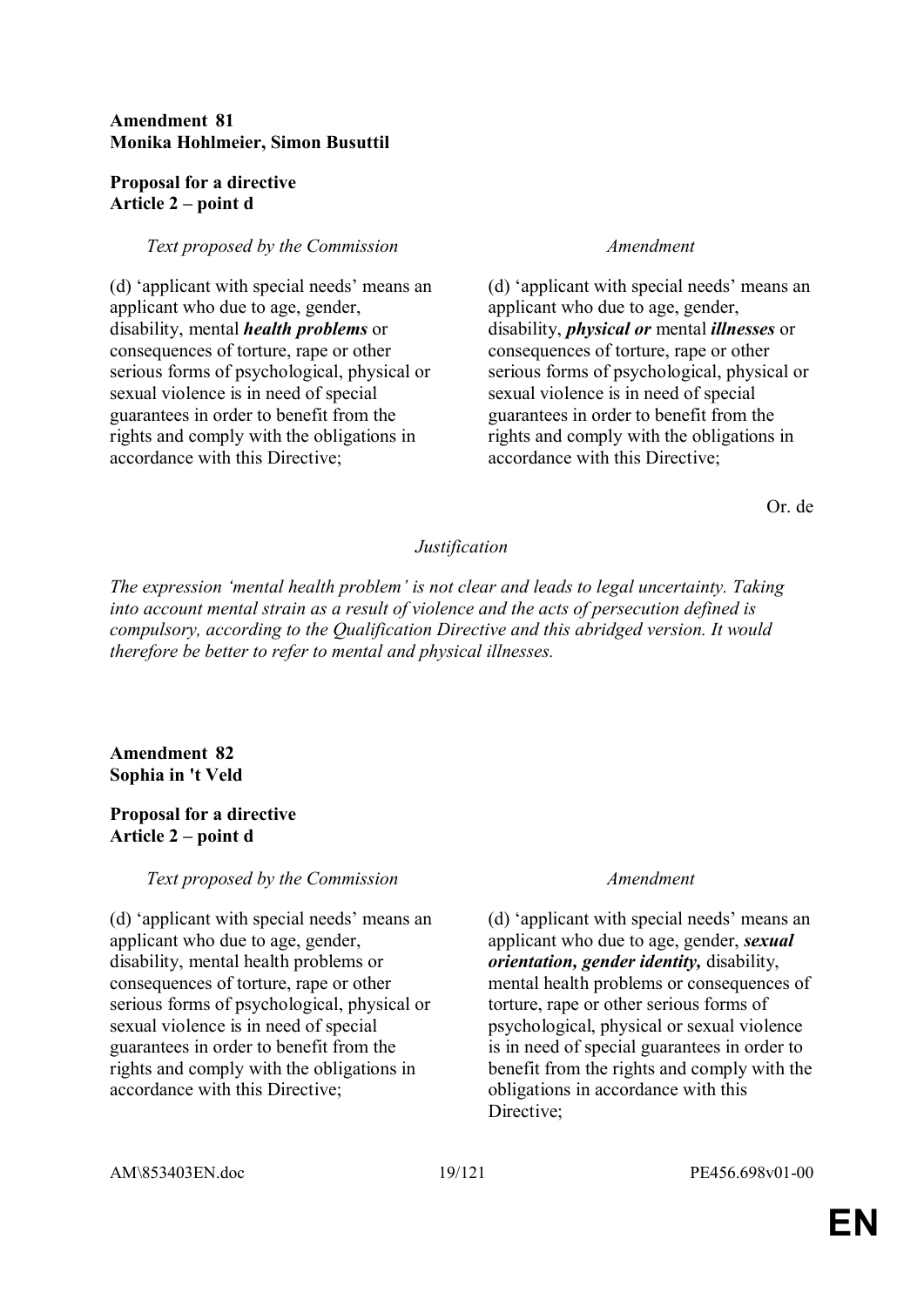### **Amendment 83 Hélène Flautre on behalf of the Verts/ALE Group**

### **Proposal for a directive Article 2 – point d**

### *Text proposed by the Commission Amendment*

(d) 'applicant with special needs' means an applicant who due to age, gender, disability, mental health problems or consequences of torture, rape or other serious forms of psychological, physical or sexual violence is in need of special guarantees in order to benefit from the rights and comply with the obligations in accordance with this Directive;

(d) 'applicant with special needs' means an applicant who due to age, gender, *gender identity,* disability, mental health problems or consequences of torture, rape or other serious forms of psychological, physical or sexual violence is in need of special guarantees in order to benefit from the rights and comply with the obligations in accordance with this Directive;

Or. en

#### **Amendment 84 Mario Borghezio**

**Proposal for a directive Article 2 – point p** 

*Text proposed by the Commission Amendment*

*(p) "remain in the Member State" means to remain in the territory, including at the border or in transit zones, of the Member State in which the application for international protection has been made or is being examined.*

*deleted*

Or. it

**Amendment 85 Ernst Strasser**

**Proposal for a directive Article 2 – point p a (new)**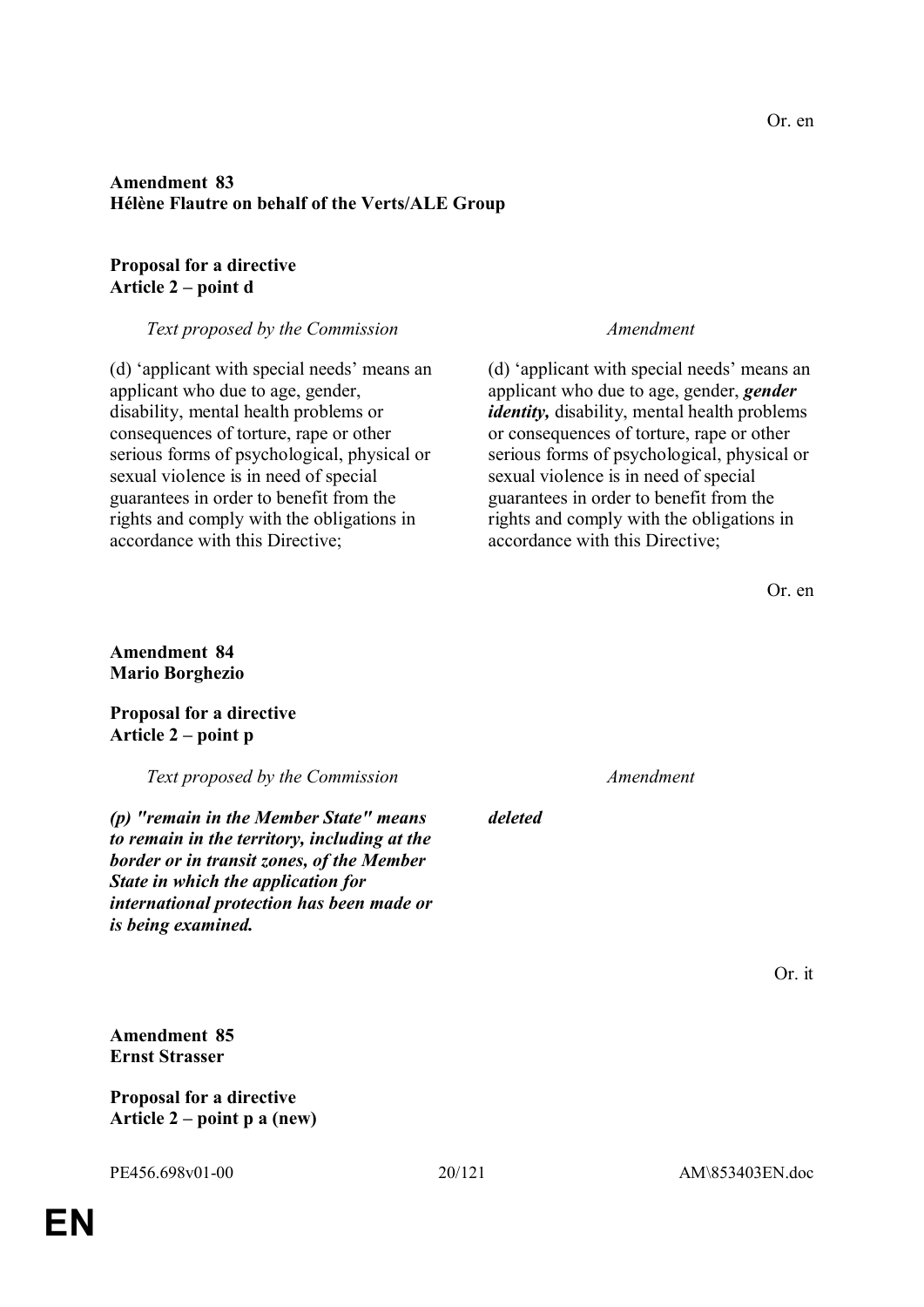*(pa) "subsequent application" means a further application after a final decision;*

Or. en

**Amendment 86 Sophia in 't Veld**

## **Proposal for a directive Article 2 – point p b (new)**

*Text proposed by the Commission Amendment*

*(pb) "new facts and circumstances" means facts supporting the essence of the claim, which could contribute to a revision of an earlier decision.*

Or. en

**Amendment 87 Sophia in 't Veld**

**Proposal for a directive Article 4 – paragraph 2 – point a a (new)** 

*Text proposed by the Commission Amendment*

*(aa) applicants with special needs, as defined in Article 2(d);*

Or. en

**Amendment 88 Kyriacos Triantaphyllides, Cornelis de Jong, Rui Tavares, Cornelia Ernst, Marie-Christine Vergiat**

**Proposal for a directive Article 4 – paragraph 2 – point b**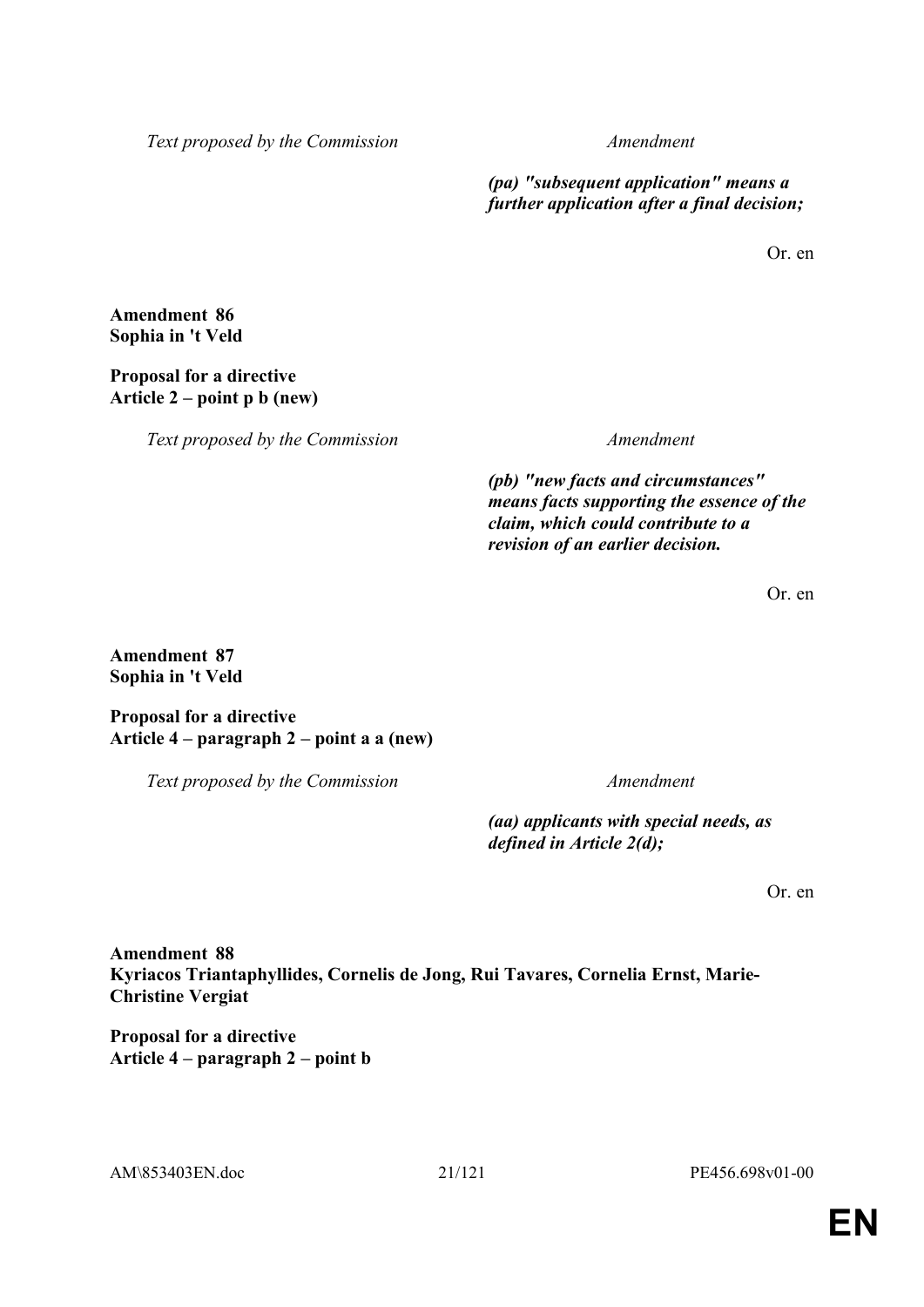**EN**

*Text proposed by the Commission Amendment*

(b) gender, trauma and age awareness; (b) gender, *sexual orientation,* trauma and age awareness;

Or. en

# **Amendment 89 Anna Maria Corazza Bildt, Véronique Mathieu, Mariya Nedelcheva, Simon Busuttil**

# **Proposal for a directive Article 4 – paragraph 2 – point b**

*Text proposed by the Commission Amendment*

(b) gender, trauma and age awareness; (b) gender, trauma and age awareness*, with particular attention being paid to unaccompanied minors*;

Or. en

# **Amendment 90 Alfredo Pallone, Clemente Mastella, Salvatore Iacolino**

# **Proposal for a directive Article 4 – paragraph 2 – point b**

*Text proposed by the Commission Amendment*

(b) *gender*, trauma and age awareness; (b) *sex*, trauma and age awareness;

Or. it

# *Justification*

*The reference to the term 'gender' seems legally incorrect, inter alia in relation to the formulation of the Treaties, which always refer to 'sex', never to 'gender'. Moreover, the concept of 'gender' is of a 'moral' character and cannot be regarded as commonly accepted.*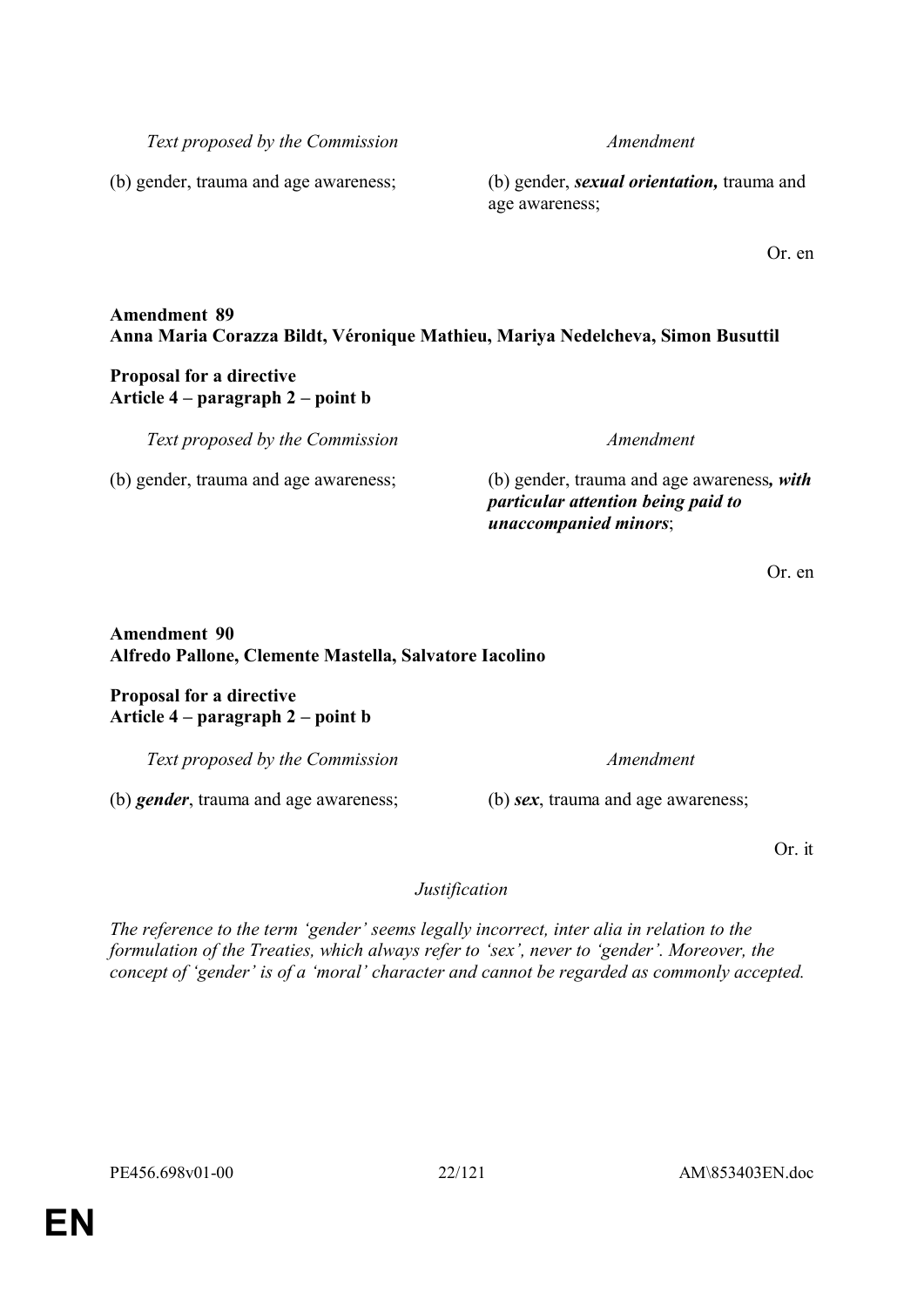**Amendment 91 Monika Hohlmeier**

### **Proposal for a directive Article 4 – paragraph 2 – point f**

*Text proposed by the Commission Amendment*

*(f) evidence assessment, including the principle of the benefit of the doubt;*

Or. de

*Justification*

*deleted*

*'The benefit of the doubt' is not a recognised principle of the asylum procedure, and neither is it dealt with in the Geneva Convention on Refugees.*

**Amendment 92 Kyriacos Triantaphyllides, Cornelis de Jong, Rui Tavares, Cornelia Ernst, Marie-Christine Vergiat**

**Proposal for a directive Article 4 – paragraph 3** 

*Text proposed by the Commission Amendment*

*3. However, Member States may provide that another authority is responsible for the purpose of processing cases pursuant to Regulation (EC) No …/…. [the Dublin Regulation].*

Or. en

*Justification*

*deleted*

*It is important for the determining authority which is well acquainted with all asylum cases to also be responsible for Dublin cases.*

**Amendment 93**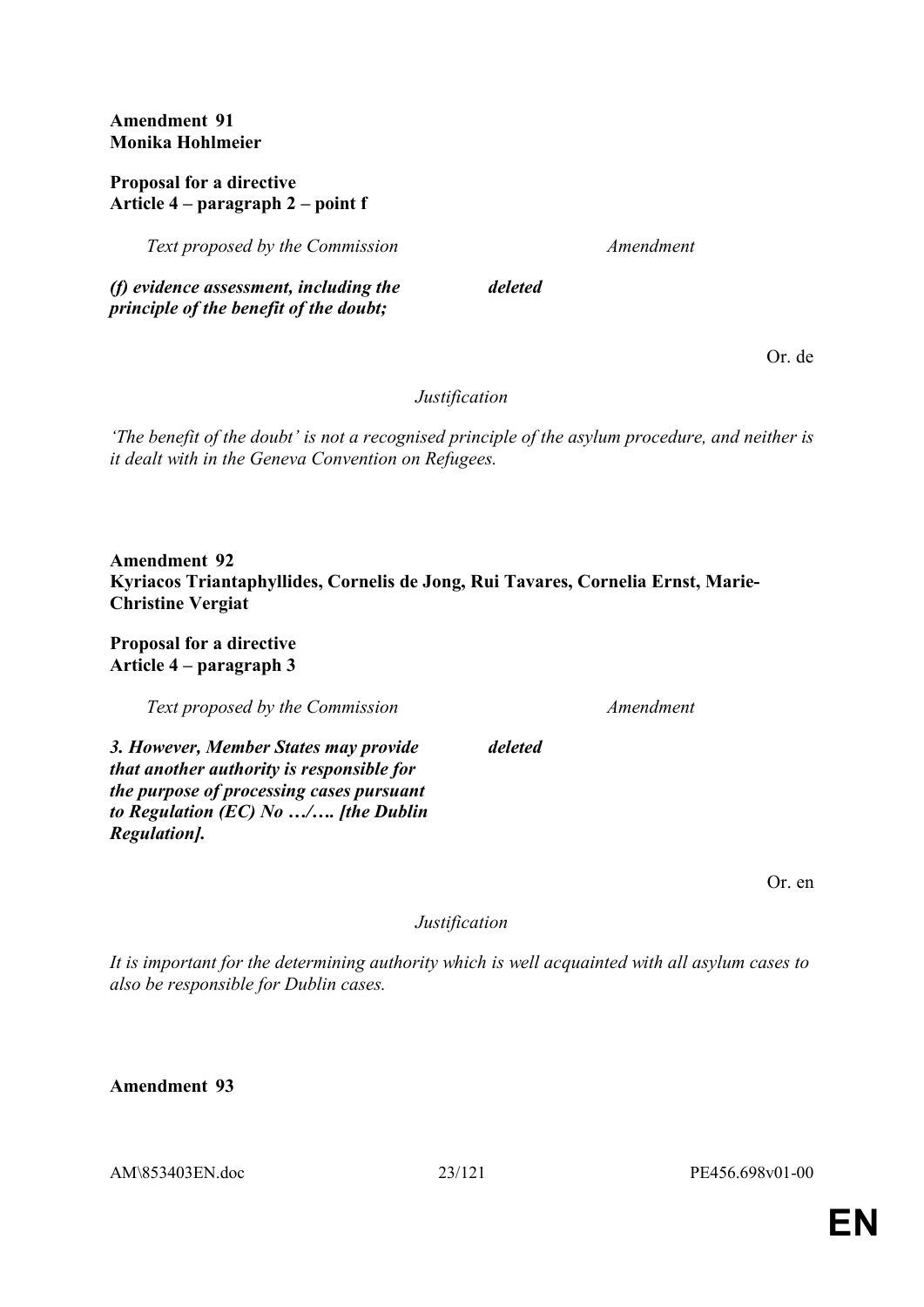## **Hélène Flautre on behalf of the Verts/ALE Group**

#### **Proposal for a directive Article 4 – paragraph 3**

*Text proposed by the Commission Amendment*

*deleted*

*3. However, Member States may provide that another authority is responsible for the purpose of processing cases pursuant to Regulation (EC) No …/…. [the Dublin Regulation].*

Or. en

#### **Amendment 94**

### **Hélène Flautre on behalf of the Verts/ALE Group**

#### **Proposal for a directive Article 4 – paragraph 4**

*Text proposed by the Commission Amendment*

*deleted*

*4. Where an authority is designated in accordance with paragraph 3, Member States shall ensure that the personnel of that authority have the appropriate knowledge or receive the necessary training to fulfil their obligations when implementing this Directive.*

Or. en

# **Amendment 95 Anna Maria Corazza Bildt, Véronique Mathieu, Mariya Nedelcheva, Simon Busuttil**

### **Proposal for a directive Article 4 – paragraph 4**

| Text proposed by the Commission        | Amendment                              |
|----------------------------------------|----------------------------------------|
| 4. Where an authority is designated in | 4. Where an authority is designated in |
| accordance with paragraph 3, Member    | accordance with paragraph 3, Member    |

PE456.698v01-00 24/121 AM\853403EN.doc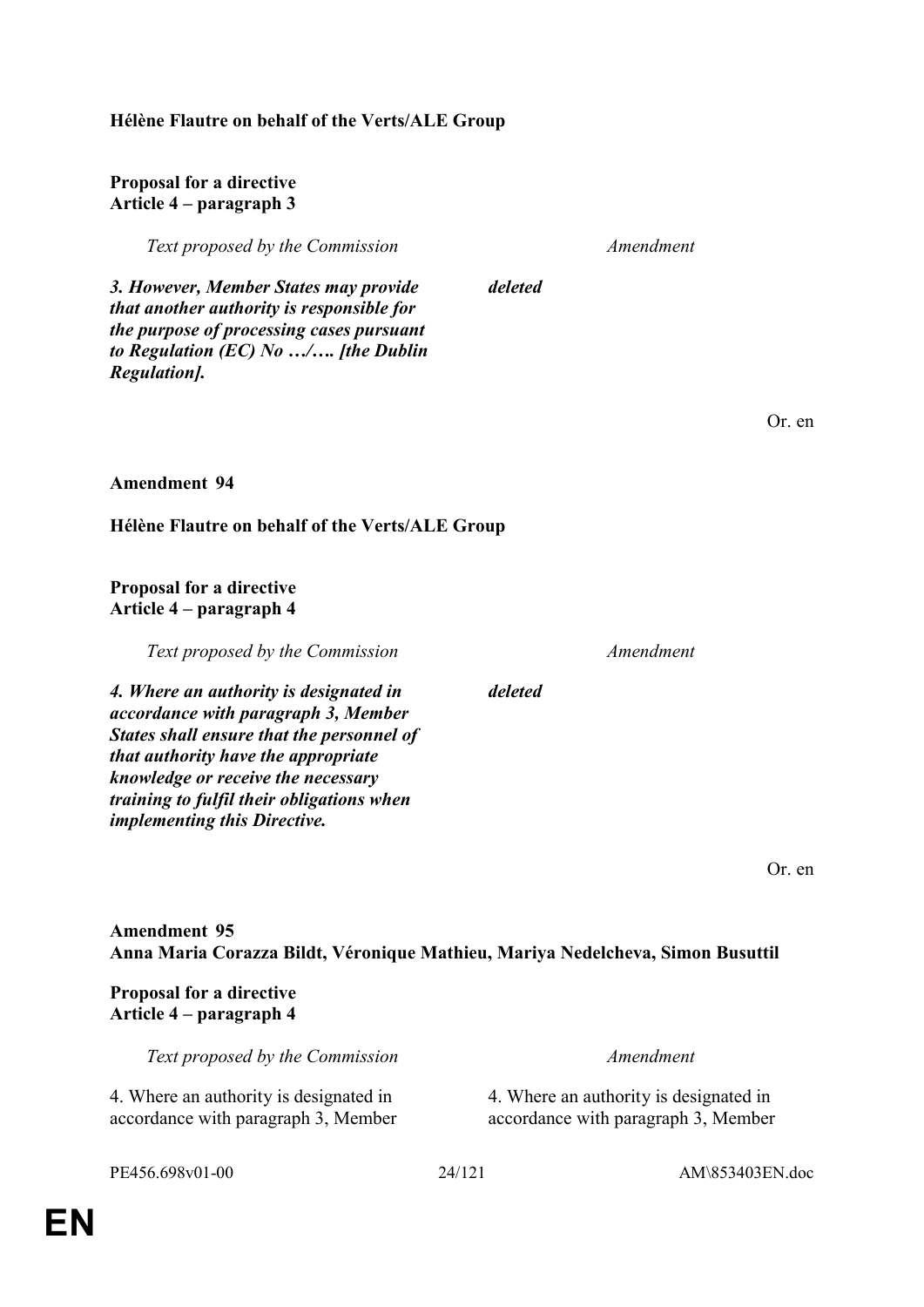States shall ensure that the personnel of that authority have the appropriate knowledge *or* receive the necessary training to fulfil their obligations when implementing this Directive.

States shall ensure that the personnel of that authority have the appropriate knowledge *and* receive the necessary training to fulfil their obligations when implementing this Directive.

Or. en

#### **Amendment 96 Monika Hohlmeier**

#### **Proposal for a directive Article 6 – paragraph 5**

*Text proposed by the Commission Amendment*

5. Member States shall ensure that a minor has the right to make an application for international protection either on his/her own behalf, or through his/her *parents or other adult family members.*

5. Member States shall ensure that a minor has the right to make an application for international protection either on his/her own behalf *– if he/she is considered under national law as capable of bringing proceedings –* or through his/her *legal representative or the latter's authorised representative*. *In all other cases Article 6(6) shall apply.*

Or. de

### **Amendment 97 Hélène Flautre on behalf of the Verts/ALE Group**

# **Proposal for a directive Article 6 – paragraph 8 – subparagraph 1**

### *Text proposed by the Commission Amendment*

8. Member States shall ensure that border guards, police and immigration authorities, and personnel of detention facilities have instructions and receive necessary training for *dealing with* applications for international protection. *If these authorities are designated as competent authorities pursuant to paragraph 1, the* instructions shall *include an obligation to* 

8. Member States shall ensure that border guards, police and immigration authorities, and personnel of detention facilities have instructions and receive necessary training for *accepting and registering* applications for international protection. *The* instructions shall *then* require the application to be forwarded to the authority competent for *processing the registered* 

AM\853403EN.doc 25/121 PE456.698v01-00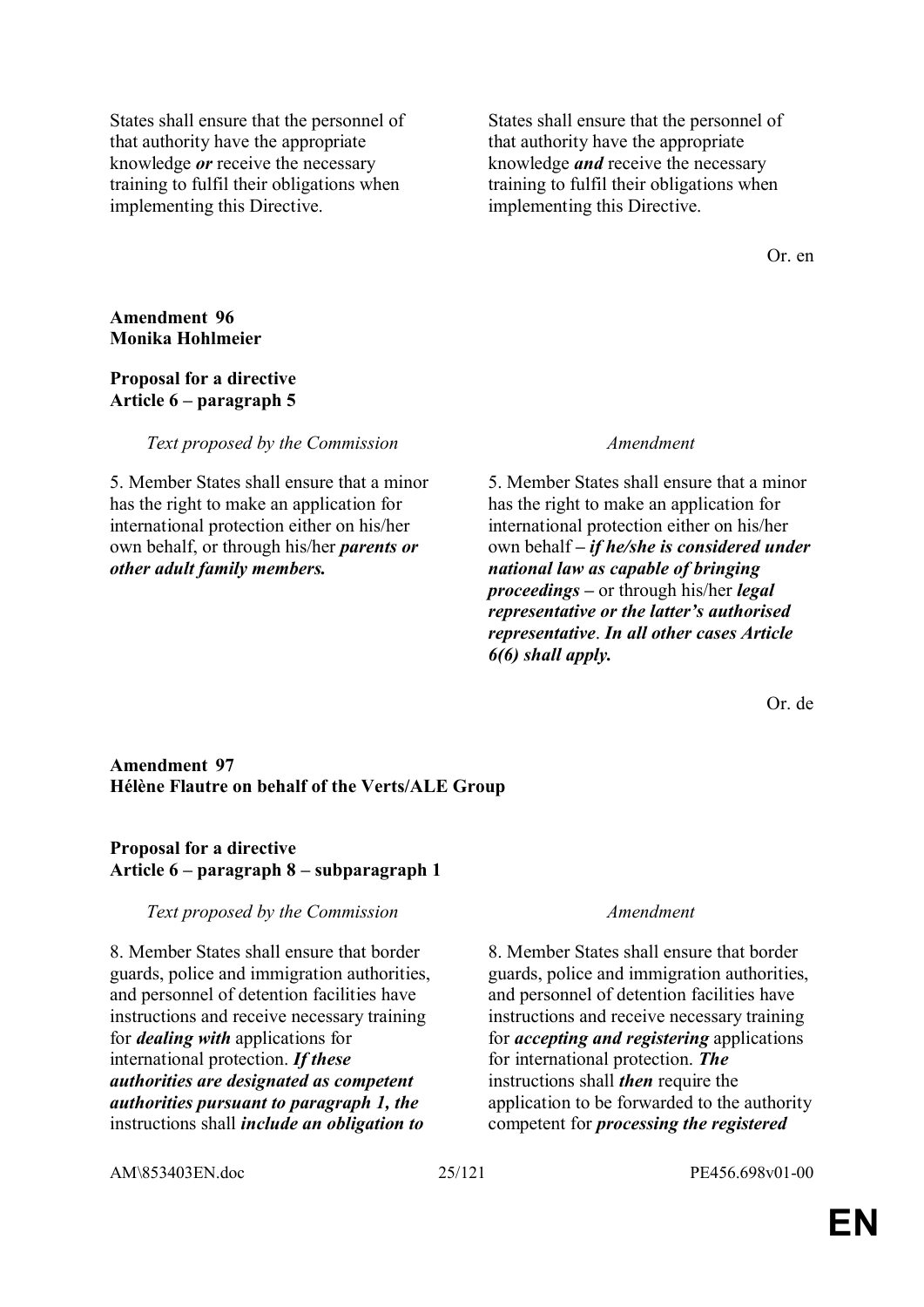*register the application. In other cases, the instructions shall* require to forward the application to the authority competent for *this registration* together with all relevant information.

*application* together with all relevant information.

Or. en

### **Amendment 98 Hélène Flautre on behalf of the Verts/ALE Group**

#### **Proposal for a directive Article 7 – paragraph 2**

#### *Text proposed by the Commission Amendment*

2. Member States shall provide for interpretation arrangements in order to ensure communication between persons who wish to make an application for international protection and border guards or personnel of detention facilities.

2. Member States shall provide for *free* interpretation arrangements in order to ensure communication between persons who wish to make an application for international protection and border guards or personnel of detention facilities.

Or. en

### **Amendment 99 Daniël van der Stoep**

#### **Proposal for a directive Article 7 – paragraph 2**

### *Text proposed by the Commission Amendment*

2. Member States *shall* provide for interpretation arrangements in order to ensure communication between persons who wish to make an application for international protection and border guards or personnel of detention facilities.

2. Member States *may* provide for interpretation arrangements in order to ensure communication between persons who wish to make an application for international protection and border guards or personnel of detention facilities.

Or. nl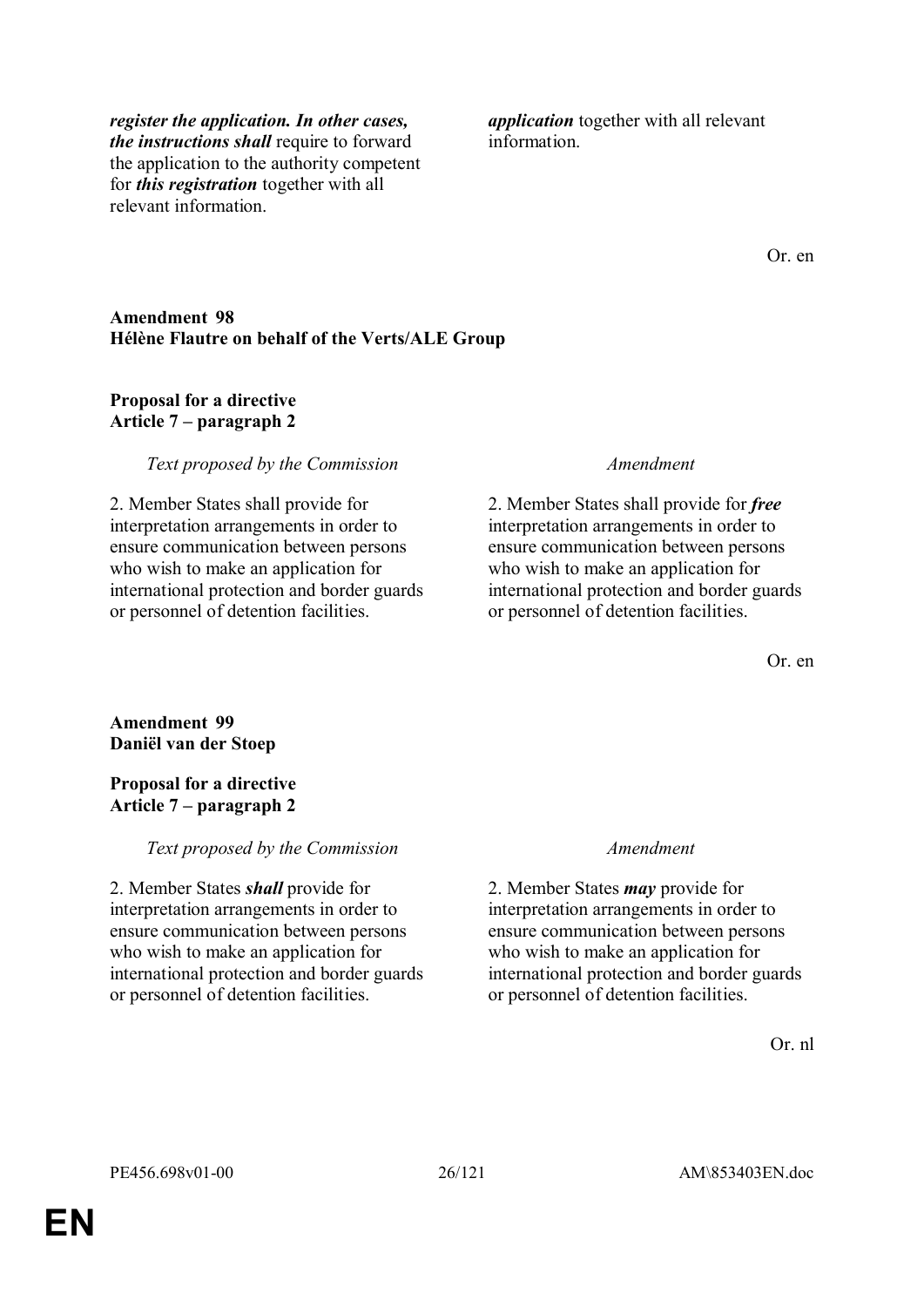### **Amendment 100 Sophia in 't Veld**

### **Proposal for a directive Article 7 – paragraph 3 – subparagraph 1**

#### *Text proposed by the Commission Amendment*

3. Member States shall ensure that organizations providing advice and counseling to applicants for international protection have access to the border crossing points, including transit zones, and detention facilities subject to an agreement with the competent authorities of the Member State.

3. Member States shall ensure that organizations providing *legal* advice and *representation and* counselling to applicants for international protection have access to the border crossing points, including transit zones, and detention facilities subject to an agreement with the competent authorities of the Member State.

Or. en

### **Amendment 101 Kyriacos Triantaphyllides, Cornelis de Jong, Rui Tavares, Cornelia Ernst, Marie-Christine Vergiat**

## **Proposal for a directive Article 7 – paragraph 3 – subparagraph 1**

#### *Text proposed by the Commission Amendment*

3. Member States shall ensure that organizations providing advice and counseling to applicants for international protection have access to the border crossing points, including transit zones, and detention facilities *subject to an agreement with the competent authorities of the Member State*.

3. Member States shall ensure that organizations providing advice*,*  counselling and *legal representation* to applicants for international protection have access to the border crossing points, including transit zones, and detention facilities.

Or. en

#### **Amendment 102**

**Hélène Flautre on behalf of the Verts/ALE Group**

### **Proposal for a directive Article 7 – paragraph 3 – subparagraph 1**

AM\853403EN.doc 27/121 PE456.698v01-00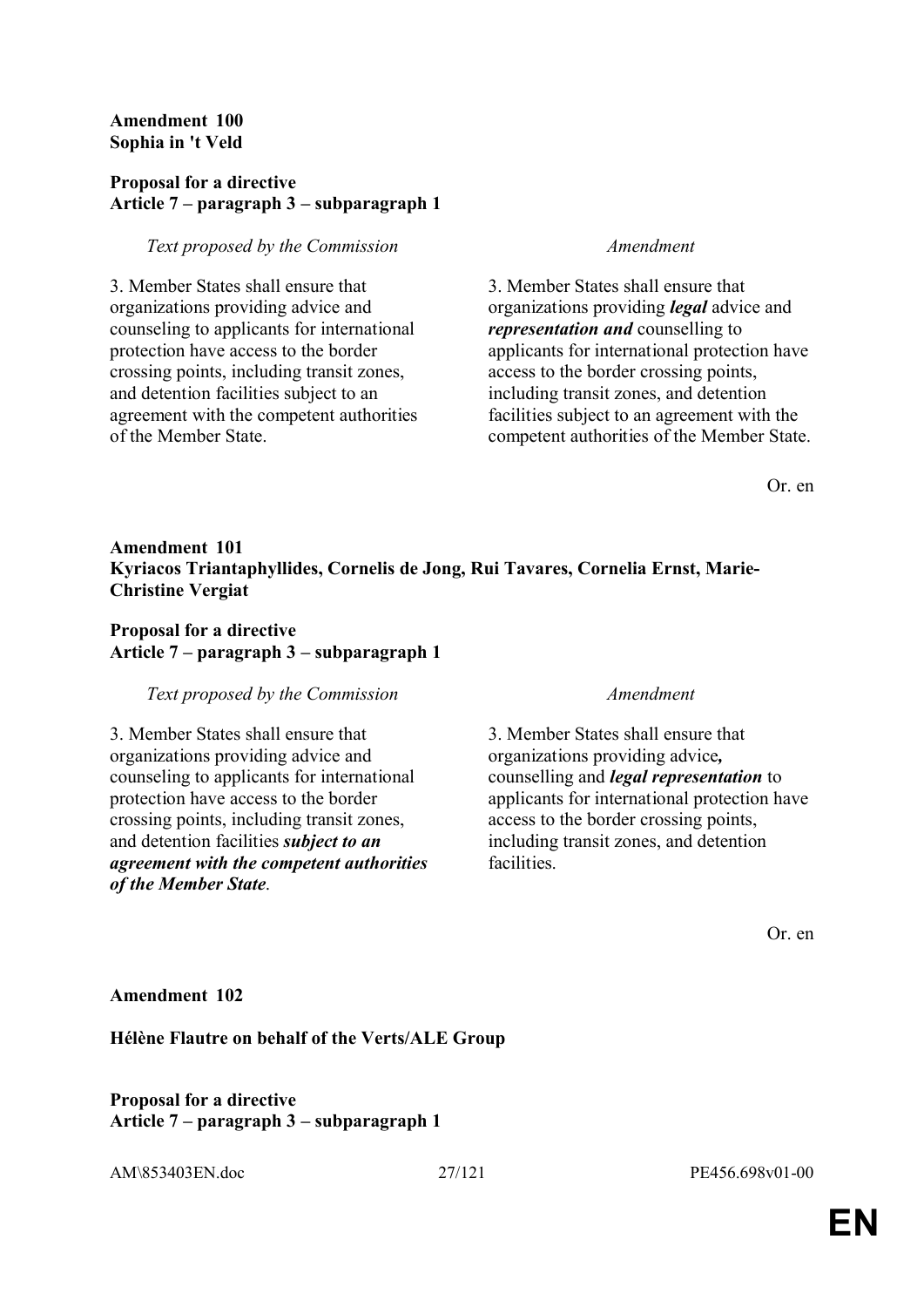3. Member States shall ensure that organizations providing advice and counseling to applicants for international protection have access to the border crossing points, including transit zones, and detention facilities subject to an agreement with the competent authorities of the Member State.

3. Member States shall ensure that organizations providing advice and counseling to applicants for international protection have *unobstructed* access to the border crossing points, including transit zones, and detention facilities subject to an agreement with the competent authorities of the Member State.

Or. en

### **Amendment 103 Anna Maria Corazza Bildt, Véronique Mathieu**

### **Proposal for a directive Article 7 – paragraph 3 – subparagraph 2**

### *Text proposed by the Commission Amendment*

Member States may provide for rules covering the presence of such organizations in the areas referred to in this Article.

Member States may provide for rules covering the presence of such organizations in the areas referred to in this Article*, as long as they do not limit access by applicants to advice and counselling* .

Or. en

**Amendment 104 Sophia in 't Veld**

### **Proposal for a directive Article 8 – paragraph 1**

*Text proposed by the Commission Amendment*

1. Applicants shall be allowed to remain in the Member State, for the sole purpose of the procedure, until the determining authority has made a decision *in accordance with the procedures at first instance set out in Chapter III*. This right to remain shall not constitute an entitlement to a residence permit.

1. Applicants shall be allowed to remain in the Member State, for the sole purpose of the procedure, until the determining authority has made a *final* decision*, including in cases where an applicant lodges an appeal, and for as long as a competent court or tribunal so authorises*. This right to remain shall not constitute an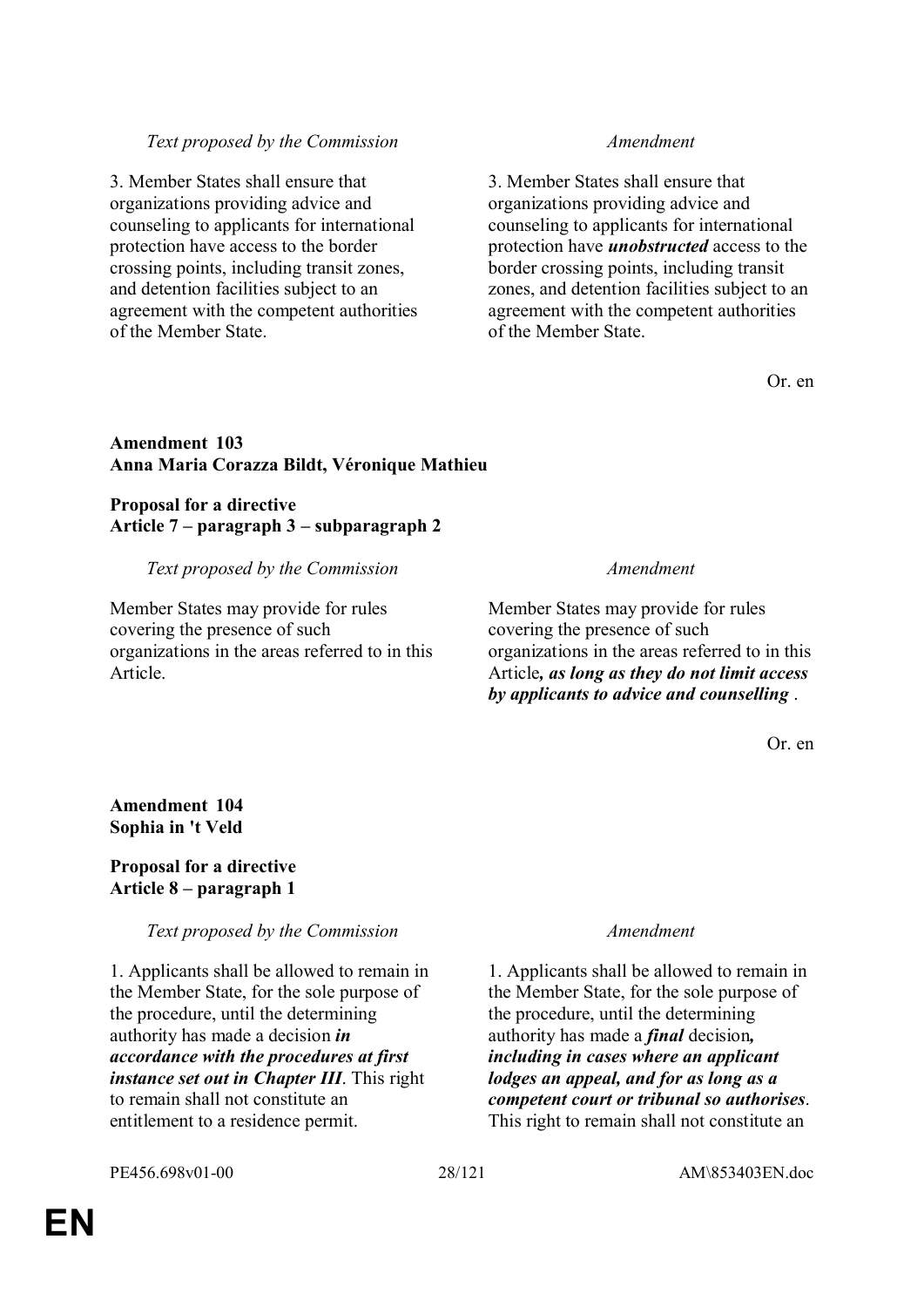#### Or. en

### **Amendment 105 Hélène Flautre on behalf of the Verts/ALE Group**

#### **Proposal for a directive Article 8 – paragraph 1**

*Text proposed by the Commission Amendment*

1. Applicants shall be allowed to remain in the Member State, for the sole purpose of the procedure, until the determining authority has made a decision in accordance with the procedures at first instance set out in Chapter III*. This right to remain shall not constitute an entitlement to a residence permit*.

1. Applicants shall be allowed to remain in the Member State, for the sole purpose of the procedure, until the determining authority has made a decision in accordance with the procedures at first instance set out in Chapter III.

Or. en

**Amendment 106 Monika Hohlmeier**

**Proposal for a directive Article 8 – paragraph 3** 

*Text proposed by the Commission Amendment*

*3. A Member State may extradite an applicant to a third country pursuant to paragraph 2 only where the competent authorities are satisfied that an extradition decision will not result in direct or indirect refoulement in violation of international obligations of the Member State.*

Or. de

*Justification*

*deleted*

*Under international law the Member States are obliged to comply with the non-refoulement* 

AM\853403EN.doc 29/121 PE456.698v01-00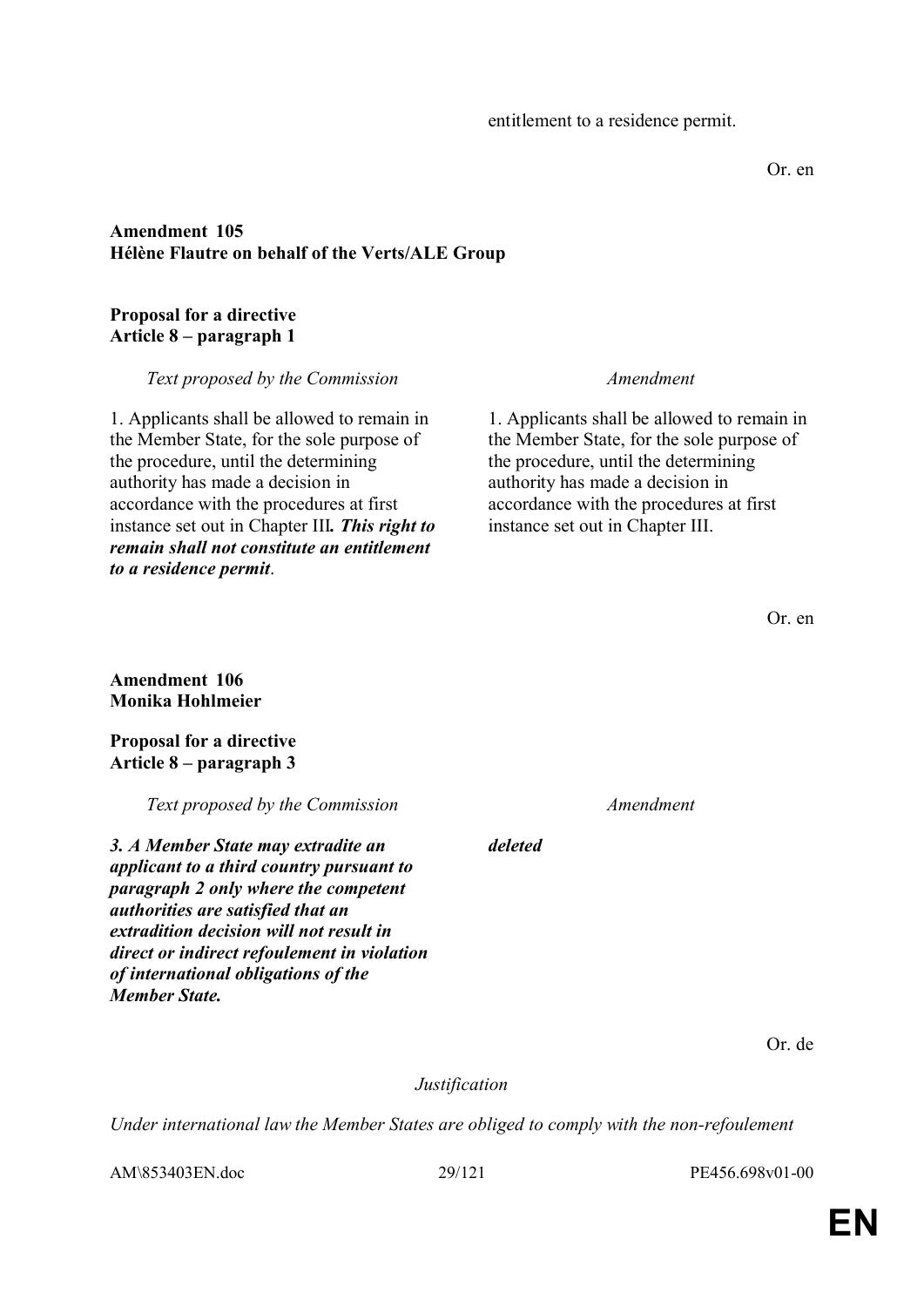*rule. This paragraph contains no added value and should not be included in the Directive, in order to keep the text concise.*

### **Amendment 107 Kyriacos Triantaphyllides, Cornelis de Jong, Rui Tavares, Cornelia Ernst, Marie-Christine Vergiat**

### **Proposal for a directive Article 8 – paragraph 3**

*Text proposed by the Commission Amendment*

3. A Member State may extradite an applicant to a third country pursuant to paragraph 2 only where the competent authorities *are satisfied* that an extradition decision will not result in direct or indirect refoulement in violation of international obligations of the Member State.

3. A Member State may extradite an applicant to a third country pursuant to paragraph 2 only where the competent authorities *have established through the assessment of the United Nations High Commissioner for Refugees and the European Asylum Support Office* that an extradition decision will not result in direct or indirect refoulement in violation of international obligations of the Member State *or expose the applicant to inhuman or degrading treatment upon arrival in the third country*.

Or. en

### *Justification*

*Diplomatic assurances have proved insufficient in ensuring the situation on the ground is secure for the applicant. The involvement of the UNHCR and EASO in this process would remedy this situation.*

**Amendment 108 Hélène Flautre on behalf of the Verts/ALE Group**

**Proposal for a directive Article 8 – paragraph 3**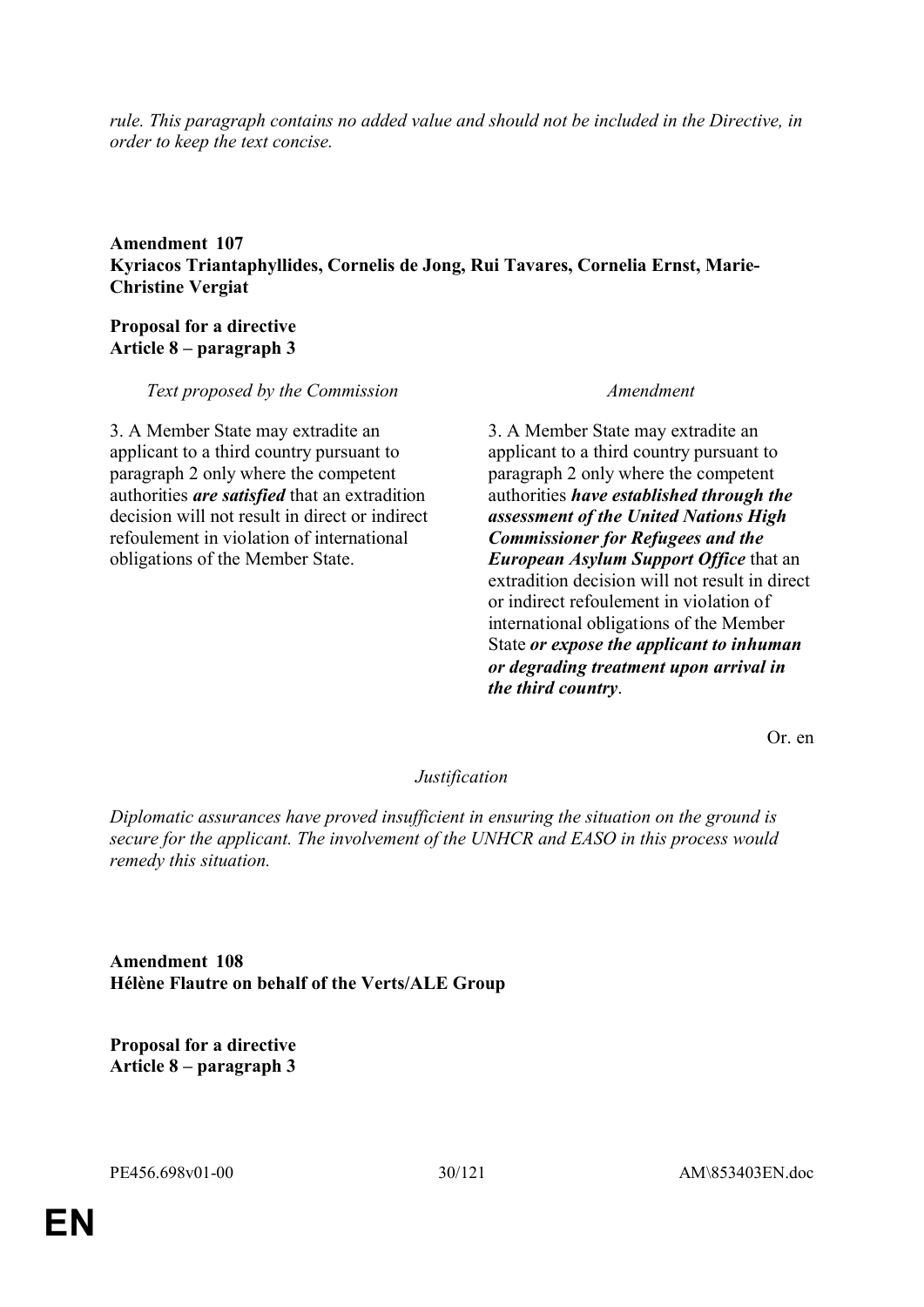3. A Member State may extradite an applicant to a third country pursuant to paragraph 2 only where the *competent* authorities are *satisfied* that an extradition decision will not result in direct or indirect refoulement in violation of international obligations of the Member State.

3. A Member State may extradite an applicant to a third country pursuant to paragraph 2 only where the *determining* authorities are *certain* that an extradition decision will not result in direct or indirect refoulement in violation of international obligations of the Member State.

Or. en

### **Amendment 109 Sophia in 't Veld**

### **Proposal for a directive Article 8 – paragraph 3**

### *Text proposed by the Commission Amendment*

3. A Member State may extradite an applicant to a third country pursuant to paragraph 2 only where *the competent authorities are satisfied that* an extradition decision will not result in direct or indirect refoulement in violation of international obligations of the Member State.

3. A Member State may extradite an applicant to a third country pursuant to paragraph 2 only where an extradition decision will not result in direct or indirect refoulement in violation of international obligations of the Member State.

Or. en

### **Amendment 110 Monika Hohlmeier**

### **Proposal for a directive Article 9 – paragraph 3 – point a**

*Text proposed by the Commission Amendment*

(a) applications are examined and decisions are taken individually, objectively *and* impartially;

(a) applications are examined and decisions are taken individually, objectively*,*  impartially *and taking into account the ability of individual applicants to exercise the rights and obligations laid down in this Directive*;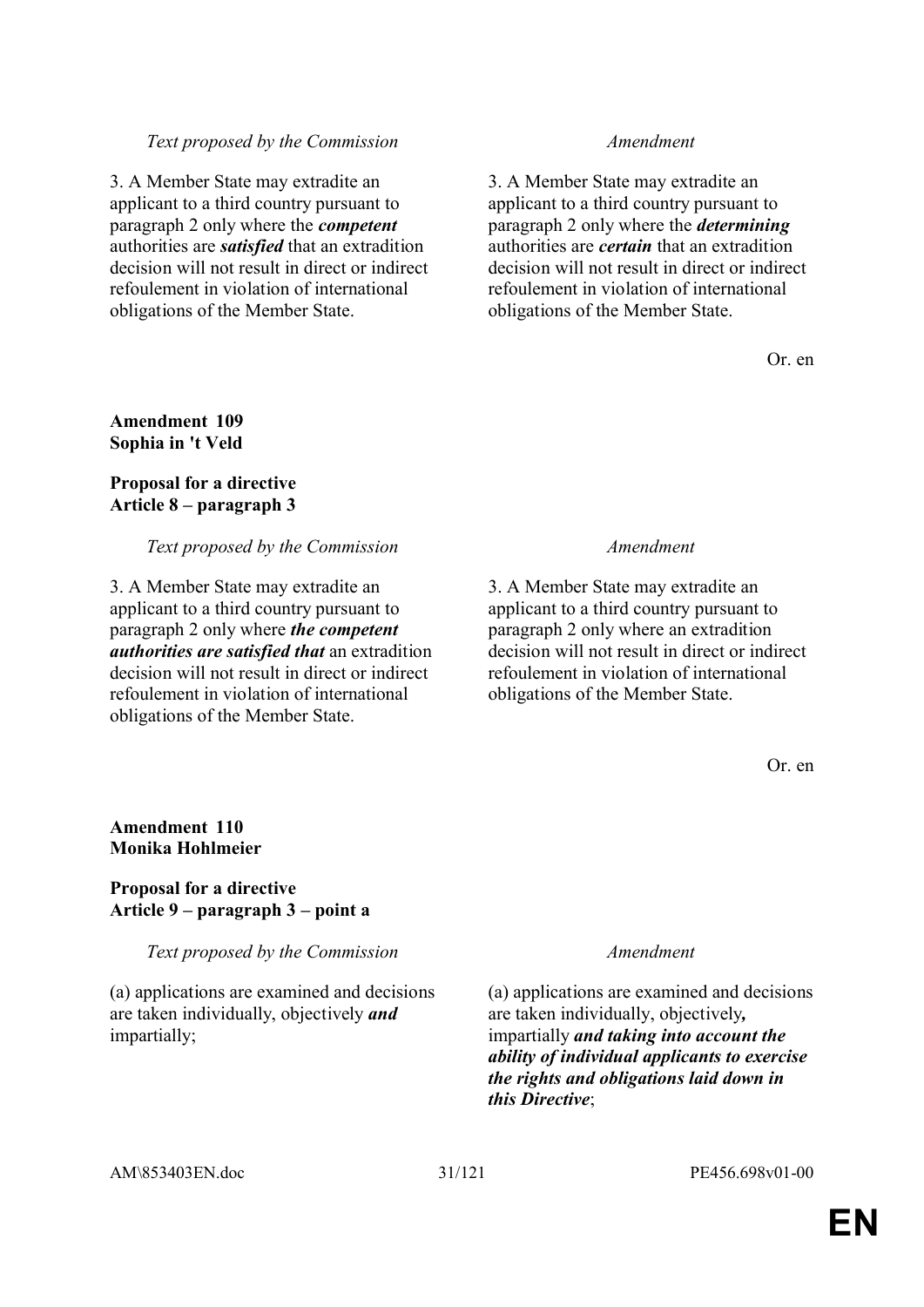#### *Justification*

*Applicants with special needs (cf. Article 20 of the Commission proposal) do not form a clearly-definable group. Since the authorities must in any case take into account acts of persecution, including mental, physical and sexual violence, they should also be obliged to take into account the ability of individual applicants to exercise their rights and obligations.*

### **Amendment 111 Kyriacos Triantaphyllides, Cornelis de Jong, Rui Tavares, Cornelia Ernst, Marie-Christine Vergiat**

### **Proposal for a directive Article 9 – paragraph 3 – point b**

#### *Text proposed by the Commission Amendment*

(b) precise and up-to-date information is obtained from various sources, such as the United Nations High Commissioner for Refugees (UNHCR) *and* the European Asylum Support Office, as to the general situation prevailing in the countries of origin of applicants and, where necessary, in countries through which they have transited, and that such information is made available to the personnel responsible for examining applications and taking decisions and, where the determining authority takes it into consideration for the purpose of taking a decision, to the applicant and his/her legal adviser;

(b) precise and up-to-date information is obtained from various sources, such as the United Nations High Commissioner for Refugees (UNHCR)*,* the European Asylum Support Office *and international human rights organisations*, as to the general situation prevailing in the countries of origin of applicants and, where necessary, in countries through which they have transited, and that such information is made available to the personnel responsible for examining applications and taking decisions and, where the determining authority takes it into consideration for the purpose of taking a decision, to the applicant and his/her legal adviser;

Or. en

**Amendment 112 Kyriacos Triantaphyllides, Cornelis de Jong, Rui Tavares, Marie-Christine Vergiat, Cornelia Ernst**

**Proposal for a directive Article 9 – paragraph 3 – point c**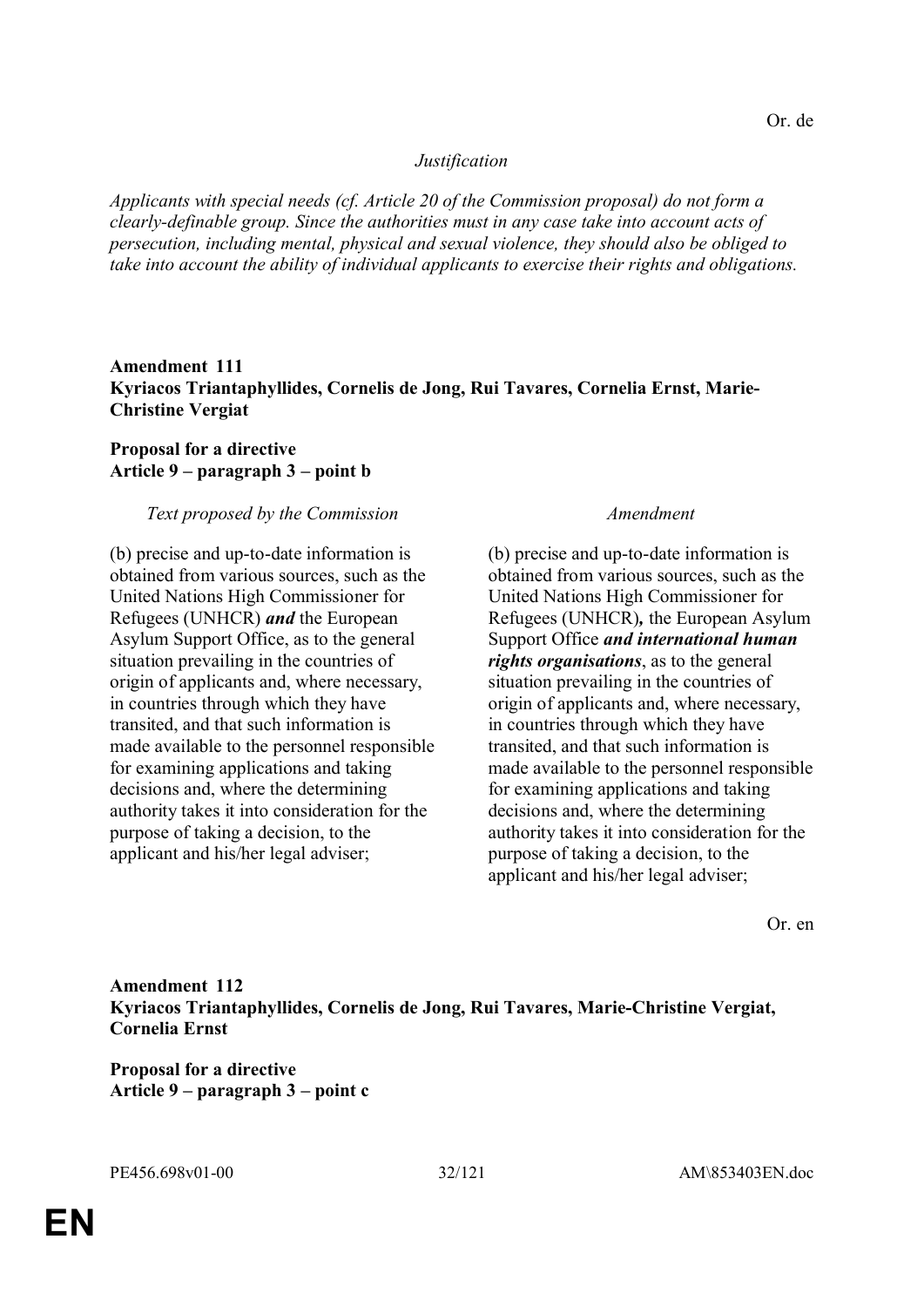(c) the personnel examining applications and taking decisions have the knowledge with respect to relevant standards applicable in the field of asylum and refugee law;

(c) the personnel examining applications and taking decisions have the knowledge with respect to relevant standards applicable in the field of asylum and refugee law *as well as human rights law and have completed the initial and followup training programme referred to in Article 4(1)*;

Or. en

#### **Amendment 113**

### **Hélène Flautre on behalf of the Verts/ALE Group**

#### **Proposal for a directive Article 9 – paragraph 3 – point d**

#### *Text proposed by the Commission Amendment*

(d) the personnel examining applications and taking decisions are instructed and have the possibility to seek advice, whenever necessary, from experts on particular issues, such as medical, cultural, child or *gender* issues.

(d) the personnel examining applications and taking decisions are instructed and have the possibility to seek advice, whenever necessary, from experts on particular issues, such as medical, cultural, child*, gender* or *sexual orientation* issues.

Or. en

### **Amendment 114 Alfredo Pallone, Clemente Mastella, Salvatore Iacolino**

### **Proposal for a directive Article 9 – paragraph 3 – point d**

*Text proposed by the Commission Amendment*

(d) the personnel examining applications and taking decisions are instructed and have the possibility to seek advice, whenever necessary, from experts on particular issues, such as medical, cultural,

(d) the personnel examining applications and taking decisions are instructed and have the possibility to seek advice, whenever necessary, from experts on particular issues, such as medical, cultural,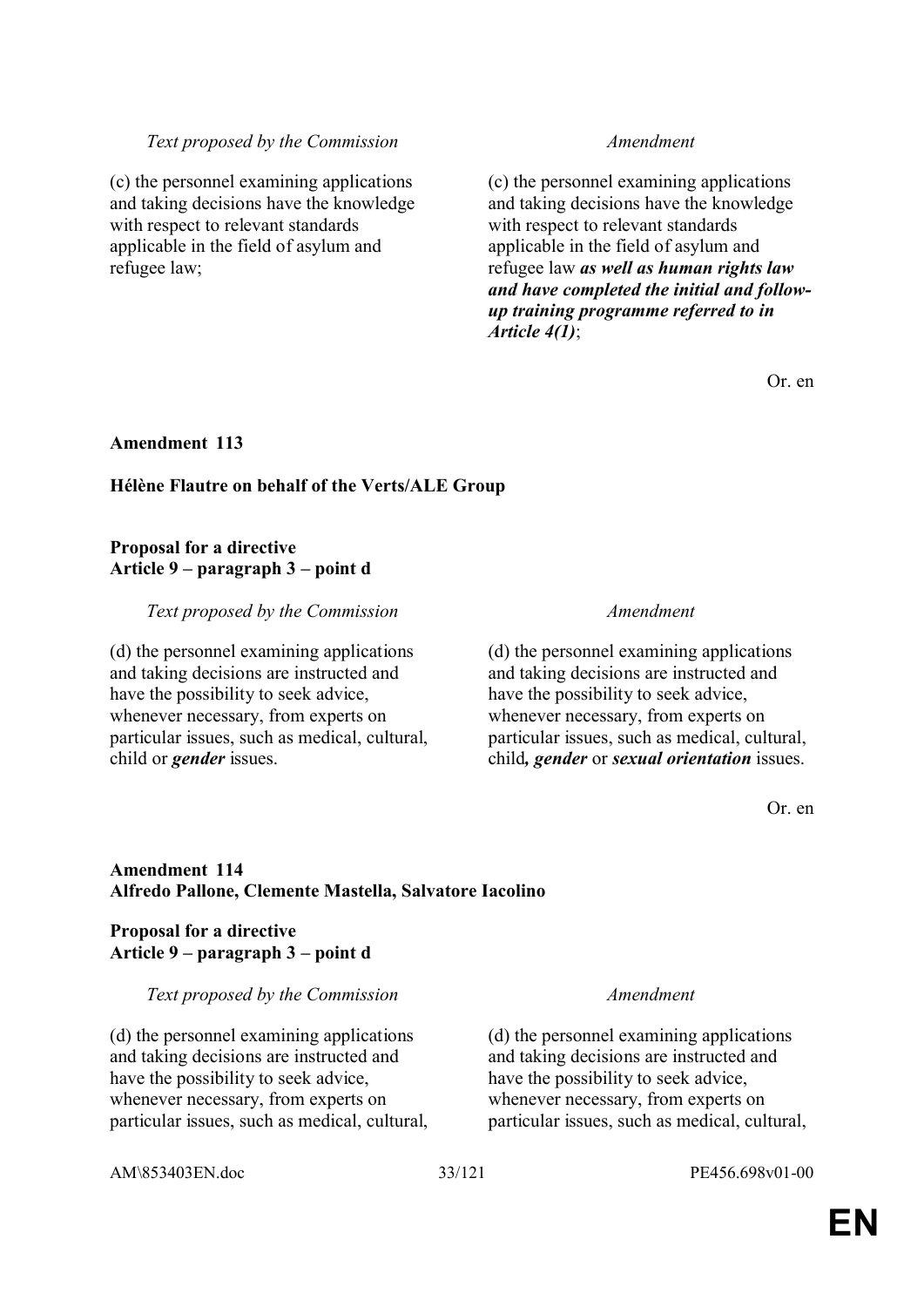child or *gender* issues. child*, religious* or *sex* issues.

Or. it

### *Justification*

*Considering the role of the religious element in the context of the Directive, it is desirable to include mention of it here. As for the reference to the term 'gender', it seems legally incorrect, inter alia in relation to the formulation of the Treaties, which always refer to 'sex', never to 'gender'. Moreover, the concept of 'gender' is of a 'moral' character and cannot be regarded as commonly accepted.*

#### **Amendment 115 Kyriacos Triantaphyllides, Cornelis de Jong, Rui Tavares, Cornelia Ernst, Marie-Christine Vergiat**

### **Proposal for a directive Article 10 – paragraph 2 – subparagraph 1**

*Text proposed by the Commission Amendment*

2. Member States shall also ensure that, where an application is rejected with regard to refugee status and/or subsidiary protection status , the reasons in fact and in law are stated in the decision and information on how to challenge a negative decision is given in writing.

2. Member States shall also ensure that, where an application is rejected *or granted* with regard to refugee status and/or subsidiary protection status , the reasons in fact and in law are stated in the decision and information on how to challenge a negative decision is given in writing *at the time of issuing the decision*.

Or. en

#### *Justification*

*Adding this reference will ensure the applicant will receive the information swiftly therefore enabling him or her to comply with any time requirements for further administrative action.*

### **Amendment 116 Hélène Flautre on behalf of the Verts/ALE Group**

### **Proposal for a directive Article 10 – paragraph 2 – subparagraph 1**

PE456.698v01-00 34/121 AM\853403EN.doc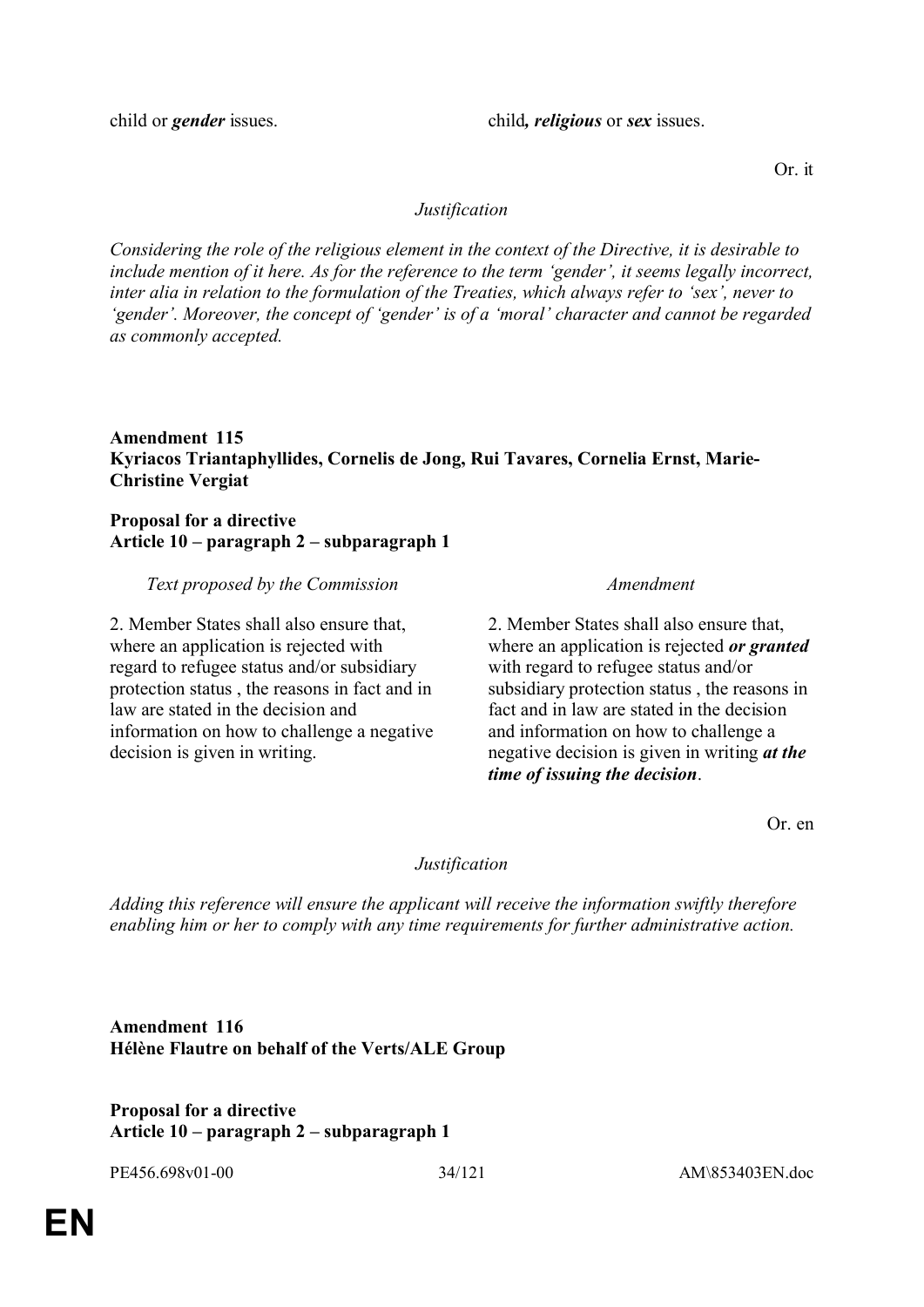2. Member States shall also ensure that, where an application is rejected with regard to refugee status and/or subsidiary protection status, the reasons in fact and in law are stated in the decision and information on how to challenge a negative decision is given in writing.

2. Member States shall also ensure that, where an application is rejected with regard to refugee status and/or subsidiary protection status, the reasons in fact and in law are stated in the decision and information on how to challenge a negative decision is given in writing *and signed upon receipt by the recipient*.

Or. en

#### **Amendment 117 Sophia in 't Veld**

#### **Proposal for a directive Article 10 – paragraph 2 – subparagraph 1**

#### *Text proposed by the Commission Amendment*

2. Member States shall also ensure that, where an application is rejected with regard to refugee status and/or subsidiary protection status, the reasons in fact and in law are stated in the decision and information on how to challenge a negative decision is given in writing.

2. Member States shall also ensure that, where an application is rejected with regard to refugee status and/or subsidiary protection status, the reasons in fact and in law are *clearly* stated in the decision and information on how to challenge a negative decision is given in writing *at the time of issuing the decision*.

Or. en

#### **Amendment 118 Hélène Flautre on behalf of the Verts/ALE Group**

**Proposal for a directive Article 10 – paragraph 2 – subparagraph 2** 

*Text proposed by the Commission Amendment*

*deleted*

*Member States need not provide information on how to challenge a negative decision in writing in conjunction with a decision where the*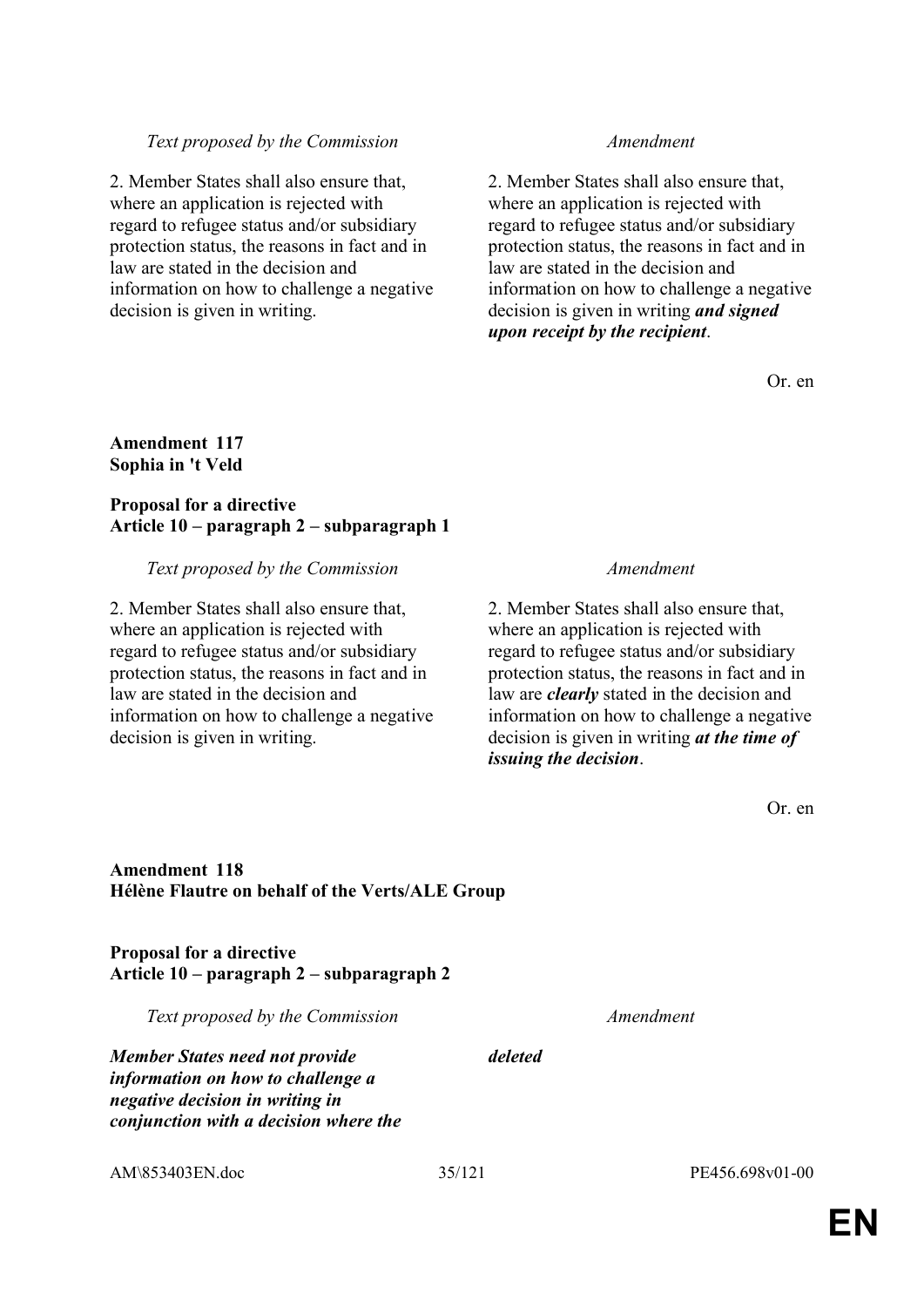*applicant has been provided with this information at an earlier stage either in writing or by electronic means accessible to the applicant.*

Or. en

#### **Amendment 119 Hélène Flautre on behalf of the Verts/ALE Group**

#### **Proposal for a directive Article 10 – paragraph 4**

#### *Text proposed by the Commission Amendment*

4. Paragraph 3 shall not apply to cases where disclosure of particular circumstances of a person to members of his/her family can jeopardize the interests of that person, including cases involving gender and/or age based persecution. In such cases, a separate decision shall be issued to the person concerned.

4. Paragraph 3 shall not apply to cases where disclosure of particular circumstances of a person to members of his/her family can jeopardize the interests of that person, including cases involving gender*, gender identity, sexual orientation* and/or age based persecution. In such cases, a separate decision shall be issued to the person concerned.

Or. en

**Amendment 120 Sophia in 't Veld**

### **Proposal for a directive Article 10 – paragraph 4**

#### *Text proposed by the Commission Amendment*

4. Paragraph 3 shall not apply to cases where disclosure of particular circumstances of a person to members of his/her family can jeopardize the interests of that person, including cases involving gender and/or age based persecution. In such cases, a separate decision shall be issued to the person concerned.

4. Paragraph 3 shall not apply to cases where disclosure of particular circumstances of a person to members of his/her family can jeopardize the interests of that person, including cases involving gender*, sexual orientation, gender identity,* and/or age based persecution. In such cases, a separate decision shall be issued to the person concerned.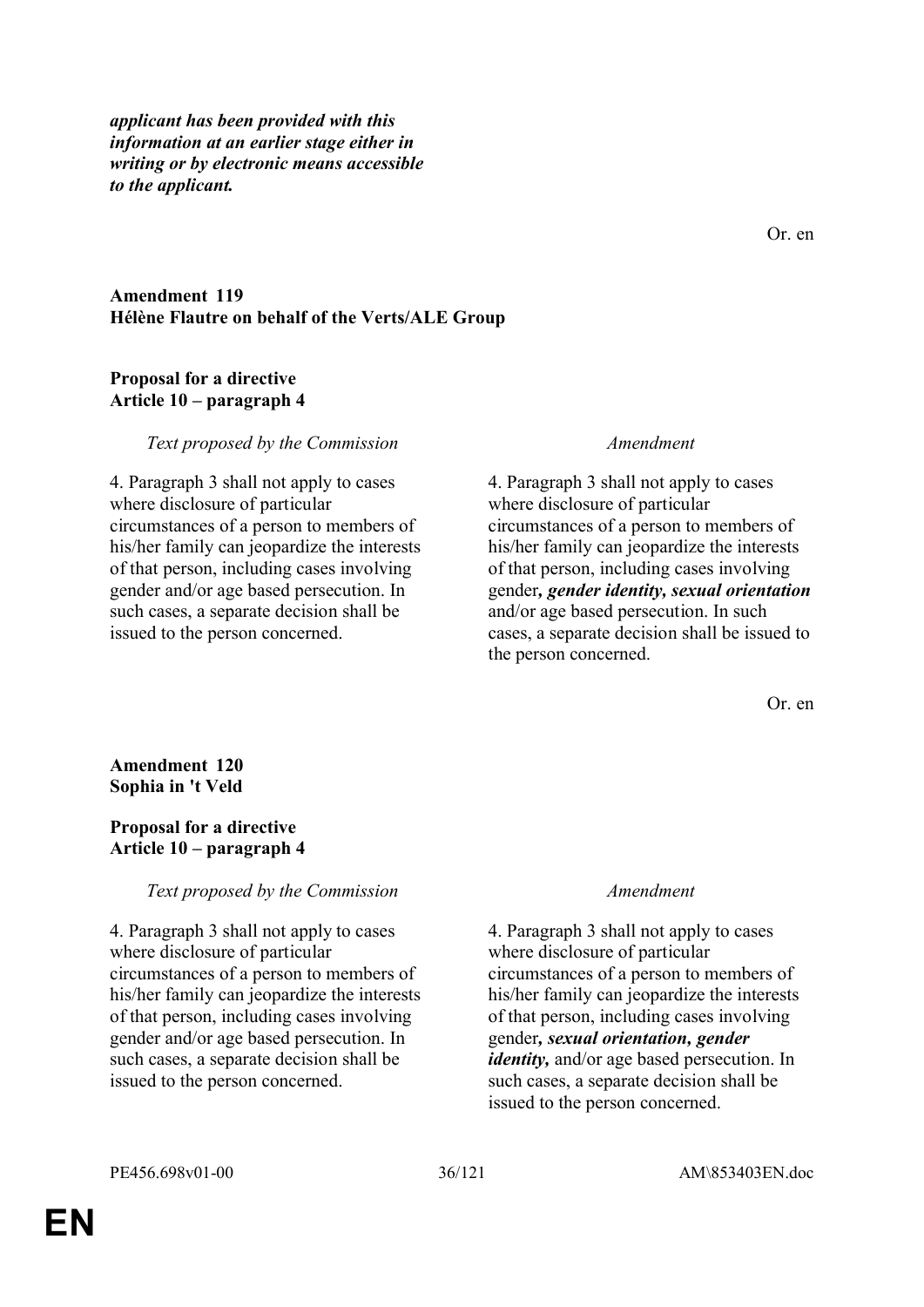# **Amendment 121 Alfredo Pallone, Clemente Mastella, Salvatore Iacolino**

### **Proposal for a directive Article 10 – paragraph 4**

### *Text proposed by the Commission Amendment*

4. Paragraph 3 shall not apply to cases where disclosure of particular circumstances of a person to members of his/her family can jeopardize the interests of that person, including cases involving *gender* and/or age based persecution. In such cases, a separate decision shall be issued to the person concerned.

4. Paragraph 3 shall not apply to cases where disclosure of particular circumstances of a person to members of his/her family can jeopardize the interests of that person, including cases involving *sex* and/or age based persecution. In such cases, a separate decision shall be issued to the person concerned.

Or. it

# *Justification*

*The reference to the term 'gender' seems legally incorrect, inter alia in relation to the formulation of the Treaties, which always refer to 'sex', never to 'gender'. Moreover, the concept of 'gender' is of a 'moral' character and cannot be regarded as commonly accepted.*

### **Amendment 122 Mario Borghezio**

### **Proposal for a directive Article 11 – paragraph 1 – point a**

#### *Text proposed by the Commission Amendment*

(a) they shall be informed in a language which they *may reasonably be supposed to* understand of the procedure to be followed and of their rights and obligations during the procedure and the possible consequences of not complying with their obligations and not cooperating with the authorities. They shall be informed of the time-frame, as well as the means at their disposal for fulfilling the obligation to

(a) they shall be informed in a language which they understand of the procedure to be followed and of their rights and obligations during the procedure and the possible consequences of not complying with their obligations and not cooperating with the authorities. They shall be informed of the time-frame, as well as the means at their disposal for fulfilling the obligation to submit the elements as

AM\853403EN.doc 37/121 PE456.698v01-00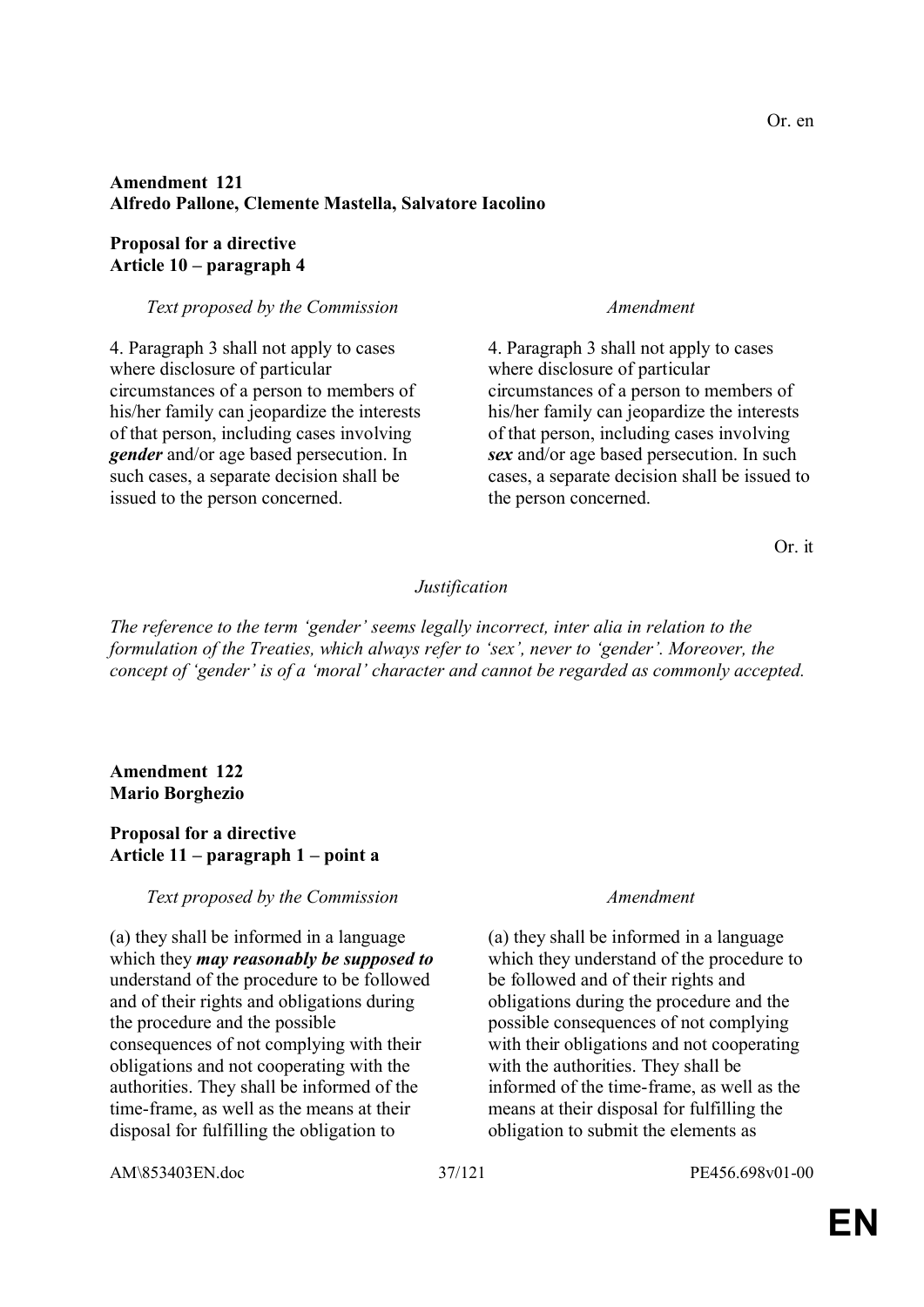submit the elements as referred to in Article 4 of Directive […./../EC] [the Qualification Directive ]. This information shall be given in time to enable them to exercise the rights guaranteed in this Directive and to comply with the obligations described in Article 12;

referred to in Article 4 of Directive […./../EC] [the Qualification Directive ]. This information shall be given in time to enable them to exercise the rights guaranteed in this Directive and to comply with the obligations described in Article  $12:$ 

Or. it

#### **Amendment 123 Hélène Flautre on behalf of the Verts/ALE Group**

### **Proposal for a directive Article 11 – paragraph 1 – point a**

#### *Text proposed by the Commission Amendment*

(a) they shall be informed in a language which they *may reasonably be supposed to* understand of the procedure to be followed and of their rights and obligations during the procedure and the possible consequences of not complying with their obligations and not cooperating with the authorities. They shall be informed of the time-frame, as well as the means at their disposal for fulfilling the obligation to submit the elements as referred to in Article 4 of Directive […./../EC] [the Qualification Directive ]. This information shall be given in *time* to enable them to exercise the rights guaranteed in this Directive and to comply with the obligations described in Article 12;

(a) they shall be informed in a language which they understand of the procedure to be followed and of their rights and obligations during the procedure and the possible consequences of not complying with their obligations and not cooperating with the authorities. They shall be informed of the time-frame, as well as the means at their disposal for fulfilling the obligation to submit the elements as referred to in Article 4 of Directive […./../EC] [the Qualification Directive ]. This information shall be given *sufficiently* in *advance in order* to enable them to exercise the rights guaranteed in this Directive and to comply with the obligations described in Article 12;

Or. en

**Amendment 124 Mario Borghezio**

**Proposal for a directive Article 11 – paragraph 1 – point b**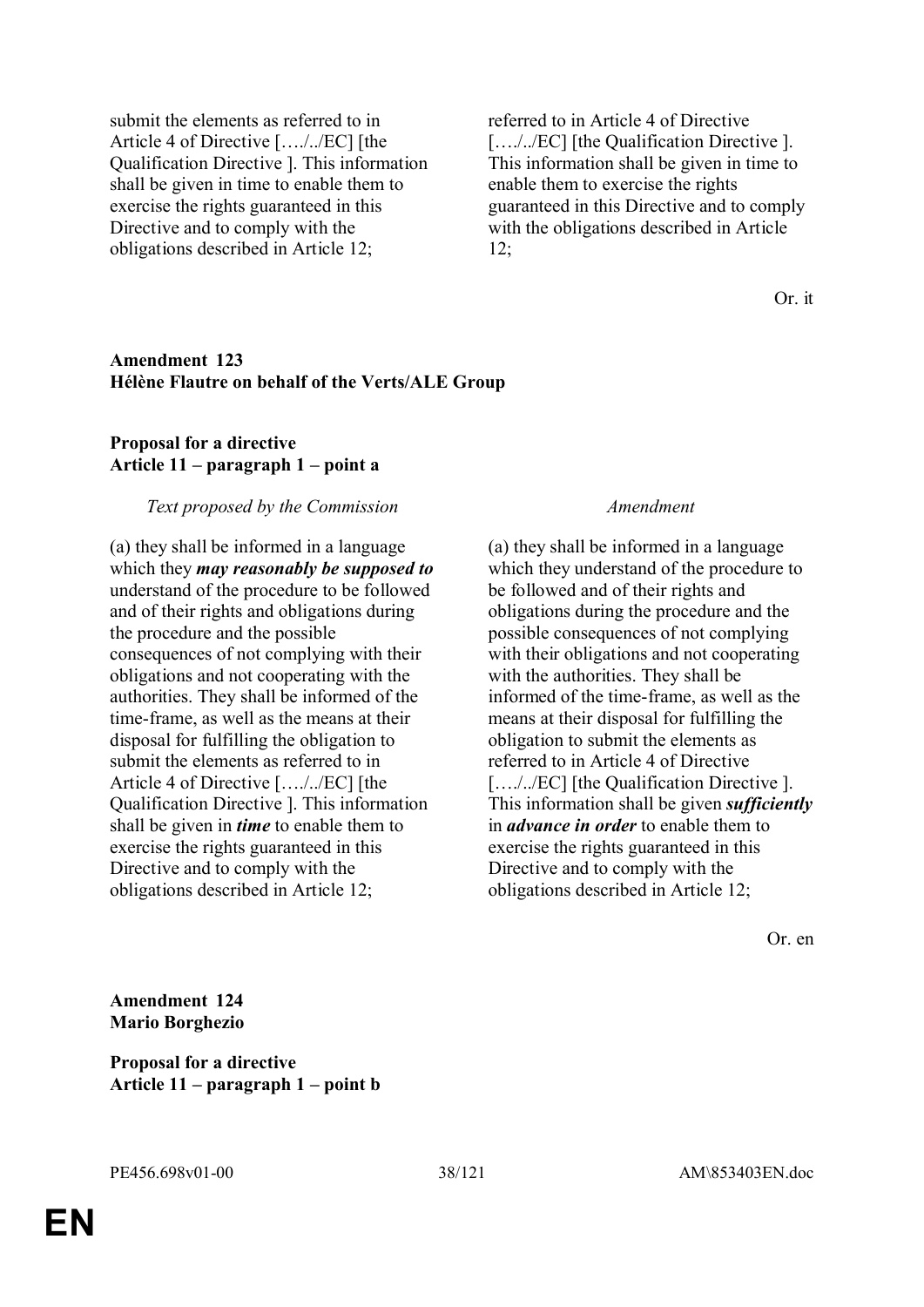#### *Text proposed by the Commission Amendment*

(b) they shall receive the services of an interpreter for submitting their case to the competent authorities whenever necessary. Member States shall consider it necessary to give these services *at least* when the determining authority calls upon the applicant to be interviewed as referred to in Articles 13, 14, 15, 16 and 30 and appropriate communication cannot be ensured without such services. In this case and in other cases where the competent authorities call upon the applicant, these services shall be paid for out of public funds;

(b) they shall receive the services of an interpreter for submitting their case to the competent authorities whenever necessary. Member States shall consider it necessary to give these services *only* when the determining authority calls upon the applicant to be interviewed as referred to in Articles 13, 14, 15, 16 and 30 and appropriate communication cannot be ensured without such services. In this case and in other cases where the competent authorities call upon the applicant, these services shall be paid for out of public funds *if the applicant cannot pay for them*;

Or. it

### **Amendment 125 Daniël van der Stoep**

#### **Proposal for a directive Article 11 – paragraph 1 – point b**

#### *Text proposed by the Commission Amendment*

(b) they shall receive the services of an interpreter for submitting their case to the competent authorities whenever necessary. Member States shall consider it necessary to give these services at least when the determining authority calls upon the applicant to be interviewed as referred to in Articles 13, 14, 15, 16 and 30 and appropriate communication cannot be ensured without such services. In this case and in other cases where the competent authorities call upon the applicant, these services shall be paid for *out of public funds*;

(b) they shall receive the services of an interpreter for submitting their case to the competent authorities whenever necessary. Member States shall consider it necessary to give these services at least when the determining authority calls upon the applicant to be interviewed as referred to in Articles 13, 14, 15, 16 and 30 and appropriate communication cannot be ensured without such services. In this case and in other cases where the competent authorities call upon the applicant, these services shall be paid for *primarily by the applicant*;

Or. nl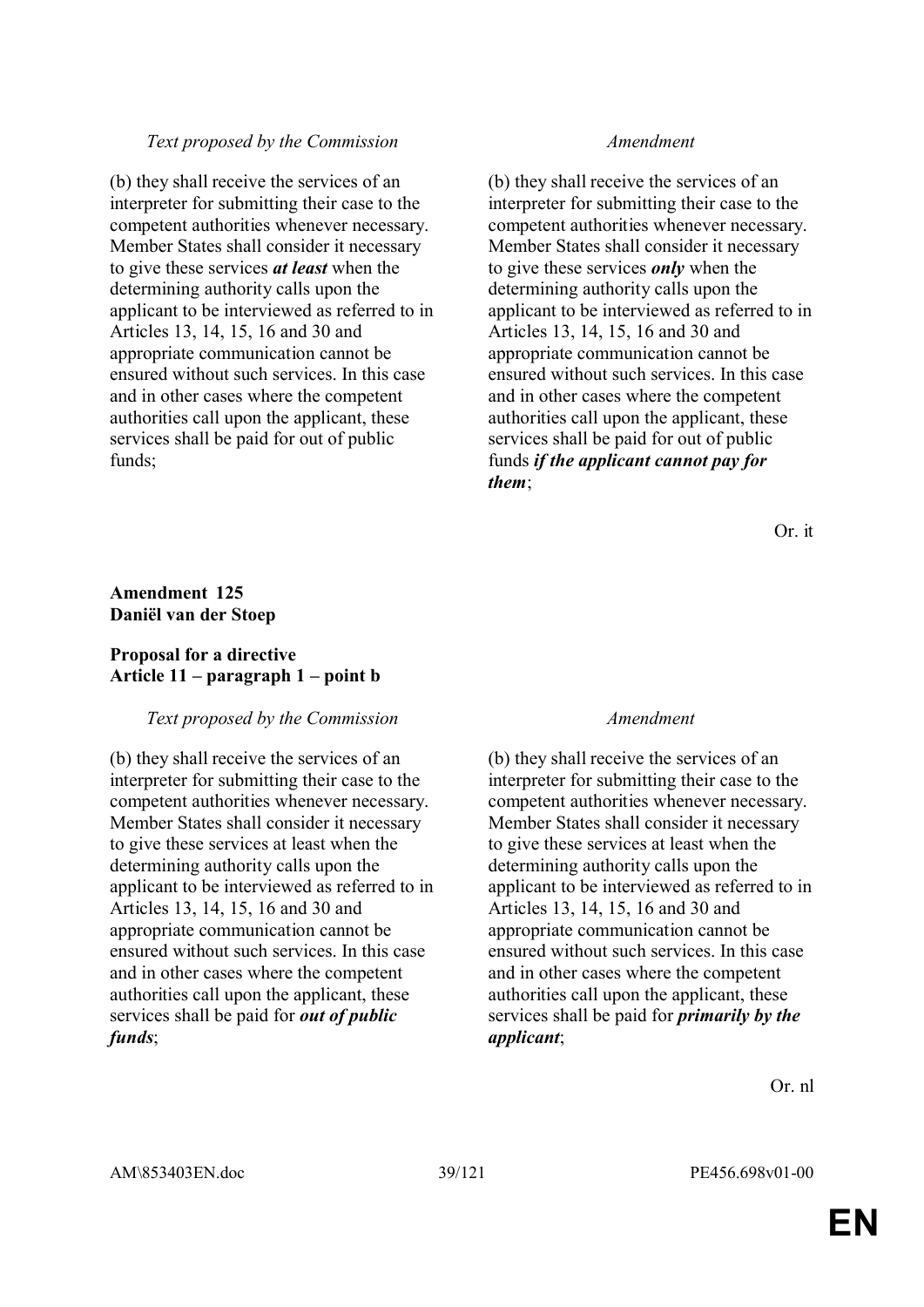### **Amendment 126 Mario Borghezio**

### **Proposal for a directive Article 11 – paragraph 1 – point e**

# *Text proposed by the Commission Amendment*

(e) they shall be informed of the result of the decision by the determining authority in a language that they *may reasonably be supposed to* understand when they are not assisted or represented by a legal adviser or other counsellor. The information provided shall include information on how to challenge a negative decision in accordance with the provisions of Article 10(2).

(e) they shall be informed of the result of the decision by the determining authority in a language that they understand when they are not assisted or represented by a legal adviser or other counsellor. The information provided shall include information on how to challenge a negative decision in accordance with the provisions of Article 10(2).

Or. it

# **Amendment 127 Monika Hohlmeier, Simon Busuttil**

**Proposal for a directive Article 12 – paragraph 1** 

# *Text proposed by the Commission Amendment*

1. Applicants for international protection shall *cooperate with the competent authorities with a view to establishing* their identity and other elements referred to in Article 4(2) of Directive […./../EC] [the Qualification Directive]. Member States may impose upon applicants other obligations to cooperate with the competent authorities insofar as these obligations are necessary for the processing of the application.

1. Applicants for international protection shall *be required to assist in clarifying the situation and to reveal* their identity*, nationality* and other elements referred to in Article 4(2) of Directive […./../EC] [the Qualification Directive] *to the competent authorities*. *If they are not in possession of a valid passport or a document in lieu of a passport, applicants shall be required to cooperate in obtaining an identity document. So long as applicants are permitted to remain in the Member State under international protection during consideration of the application, they shall not be required to enter into contact with authorities of their country of origin if there is reason to fear persecution by the State.* Member States may impose upon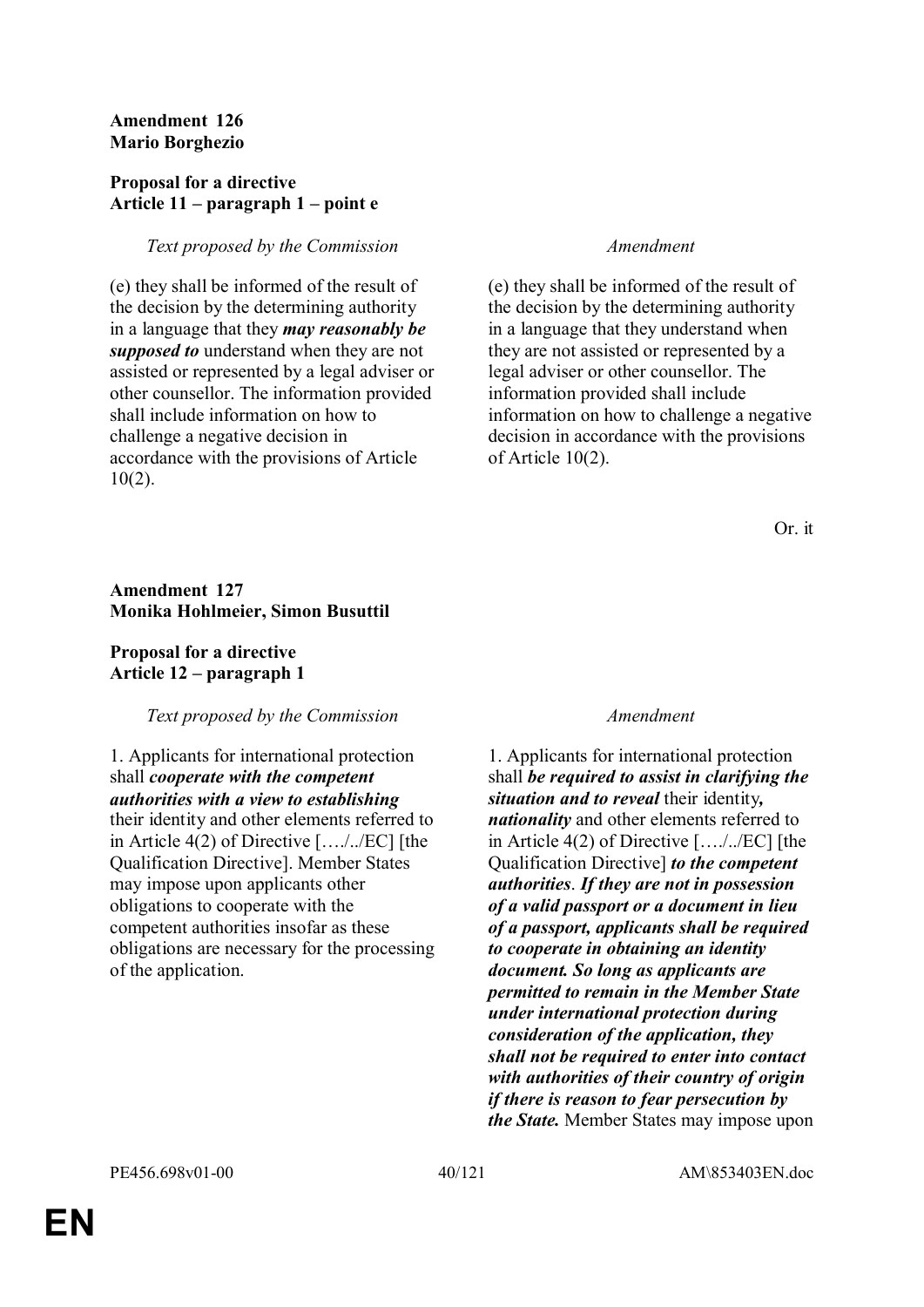applicants other obligations to cooperate with the competent authorities insofar as these obligations are necessary for the processing of the application.

Or. de

#### **Amendment 128 Hélène Flautre on behalf of the Verts/ALE Group**

#### **Proposal for a directive Article 12 – paragraph 1**

#### *Text proposed by the Commission Amendment*

1. Applicants for international protection shall cooperate with the competent authorities with a view to establishing their identity and other elements referred to in Article 4(2) of Directive […./../EC] [the Qualification Directive]. Member States may impose upon applicants other obligations to cooperate with the competent authorities insofar as these obligations are necessary for the processing of the application.

1. Applicants for international protection shall cooperate*, to the extent of their physical and psychological capacities,* with the competent authorities with a view to establishing their identity and other elements referred to in Article 4(2) of Directive […./../EC] [the Qualification Directive]. Member States may impose upon applicants other obligations to cooperate with the competent authorities insofar as these obligations are necessary for the processing of the application.

Or. en

### **Amendment 129 Mario Borghezio**

#### **Proposal for a directive Article 12 – paragraph 2 – point b**

*Text proposed by the Commission Amendment*

(b) applicants have to hand over documents in their possession *relevant* to the examination of the application*, such as their passports*;

(b) applicants have to hand over *all*  documents in their possession *necessary* to the examination of the application;

Or. it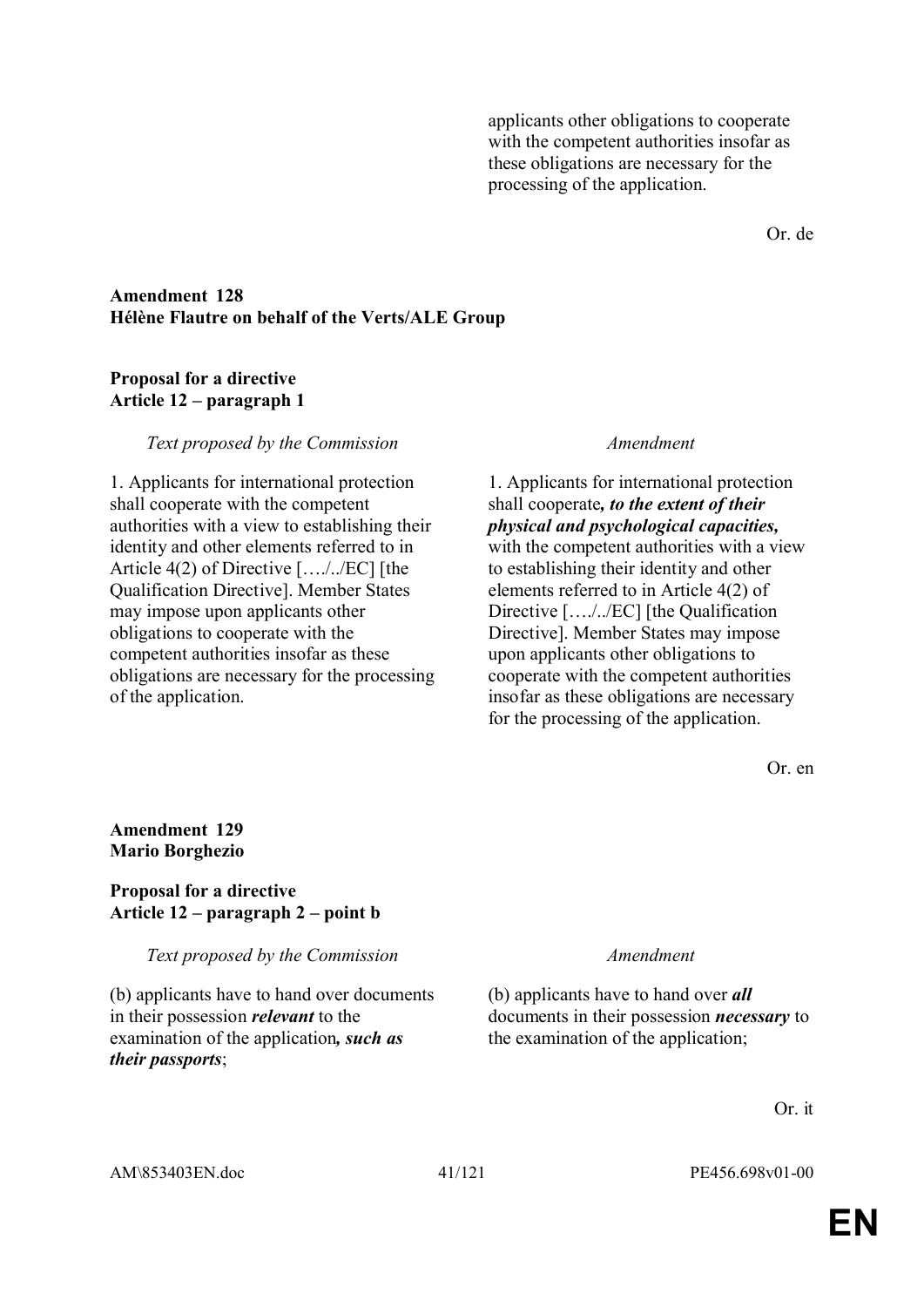### **Amendment 130 Mario Borghezio**

### **Proposal for a directive Article 12 – paragraph 2 – point c**

# *Text proposed by the Commission Amendment*

(c) applicants are required to inform the competent authorities of their current place of residence or address and of any changes thereof as soon as possible. Member States *may* provide that the applicant shall have to accept any communication at the most recent place of residence or address which he/she indicated accordingly;

(c) applicants are required to inform the competent authorities of their current place of residence or address and of any changes thereof as soon as possible. Member States *shall* provide that the applicant shall have to accept any communication at the most recent place of residence or address which he/she indicated accordingly;

Or. it

# **Amendment 131 Hélène Flautre on behalf of the Verts/ALE Group**

# **Proposal for a directive Article 12 – paragraph 2 – point c**

# *Text proposed by the Commission Amendment*

(c) applicants are required to inform the competent authorities of their current place of residence or address and of any changes thereof as soon as possible. Member States may provide that the applicant shall have to accept any communication at the most recent place of residence or address which he/she indicated accordingly;

(c) applicants are required to inform the competent authorities of their current place of residence or address and of any changes thereof as soon as possible. Member States may provide that the applicant shall have to accept any communication at the most recent place of residence or address which he/she indicated accordingly*; the address of a civil society organisation may be used as a registration address*;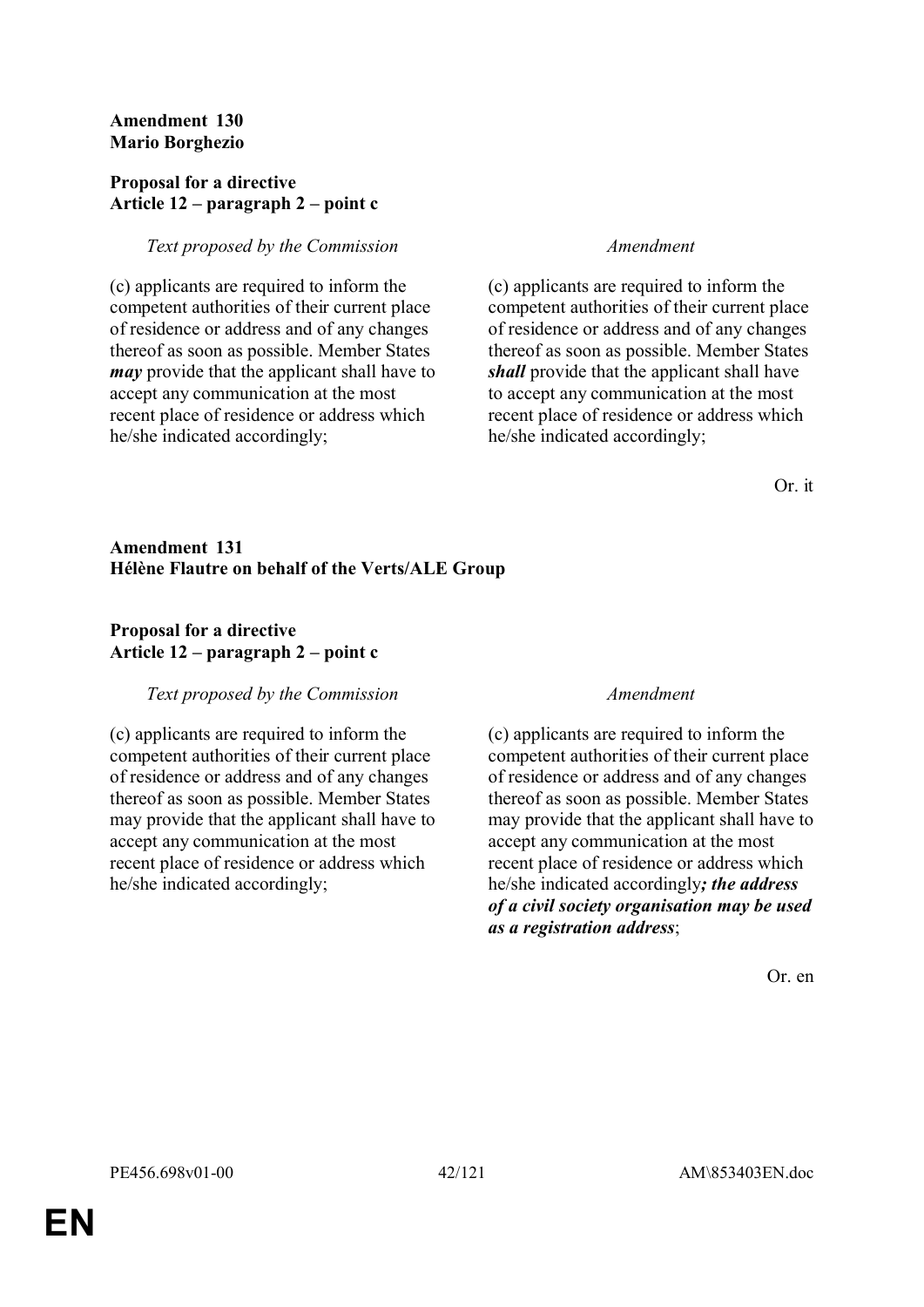## **Amendment 132 Kyriacos Triantaphyllides, Cornelis de Jong, Rui Tavares, Cornelia Ernst, Marie-Christine Vergiat**

# **Proposal for a directive Article 12 – paragraph 2 – point d**

*Text proposed by the Commission Amendment*

(d) the competent authorities may search the applicant and the items he/she carries with him/her, provided the search is carried out by a person of the same sex;

(d) the competent authorities may search the applicant and the items he/she carries with him/her, provided the search is carried out by a person of the same sex *who is age- and culture-sensitive*;

Or. en

### *Justification*

*This reference is only added to ensure a consistent approach throughout the directive with regard to the humane treatment of applicants.*

**Amendment 133 Hélène Flautre on behalf of the Verts/ALE Group**

### **Proposal for a directive Article 12 – paragraph 2 – point d**

#### *Text proposed by the Commission Amendment*

(d) the competent authorities may search the applicant and the items he/she carries with him/her, provided the search is carried out by a person of the same sex;

(d) the competent authorities may search the applicant and the items he/she carries with him/her, provided the search is carried out by a person of the same sex *and fully respects the principle of human dignity and physical and mental integrity*;

Or. en

# **Amendment 134 Hélène Flautre on behalf of the Verts/ALE Group**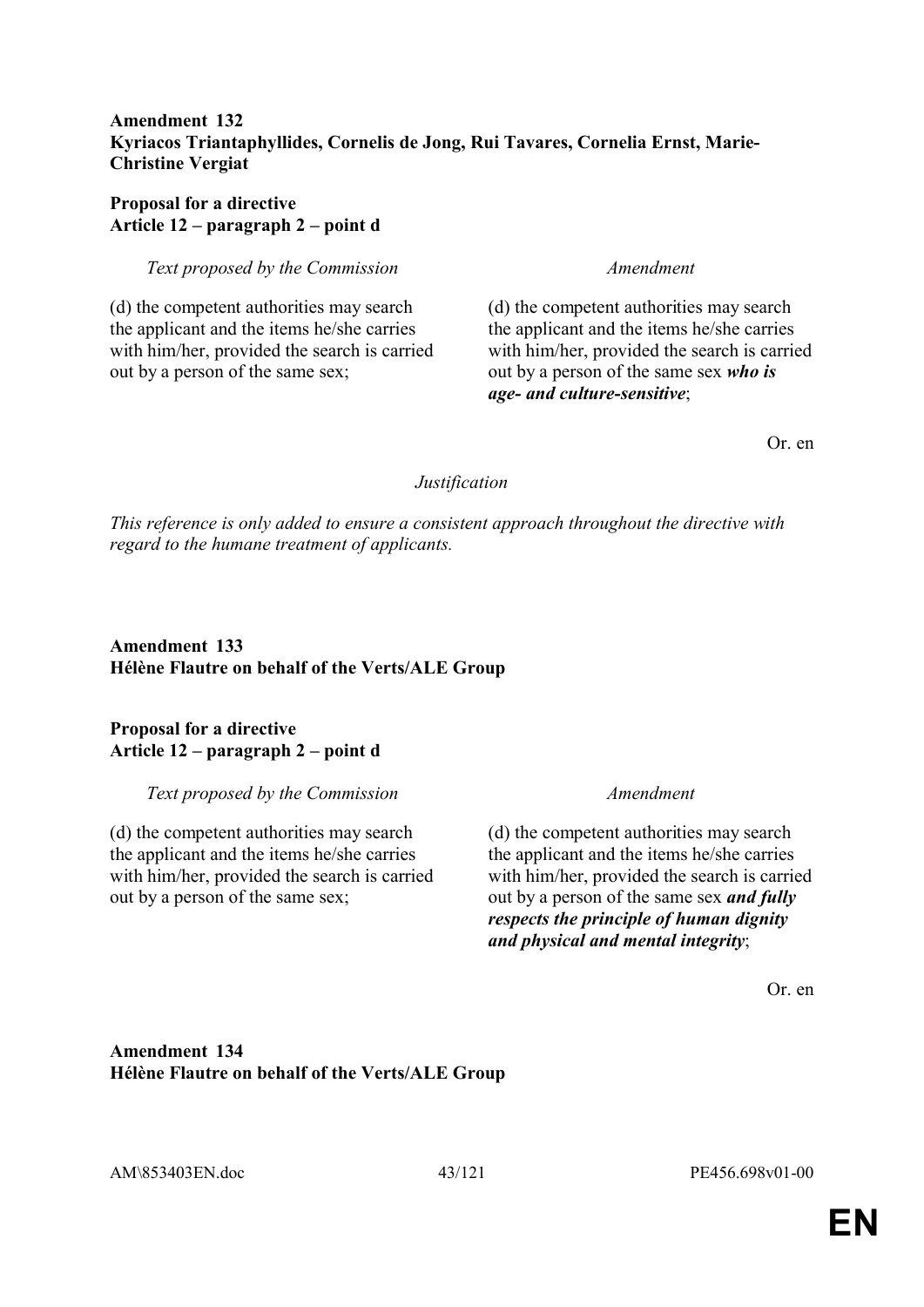## **Proposal for a directive Article 13 – paragraph 1 – subparagraph 1**

### *Text proposed by the Commission Amendment*

1. Before a decision is taken by the determining authority, the applicant shall be given the opportunity of a personal interview on his/her application for international protection with a person competent under national law to conduct such an interview. Interviews on the substance of an application for international protection shall always be conducted by the personnel of the determining authority.

1. Before a decision is taken by the determining authority, the applicant shall be given the opportunity of a personal interview on his/her application for international protection *in a language which he/she understands* with a person competent under national law to conduct such an interview. Interviews on the substance of an application for international protection shall always be conducted by the personnel of the determining authority.

Or. en

# **Amendment 135 Hélène Flautre on behalf of the Verts/ALE Group**

# **Proposal for a directive Article 13 – paragraph 2 – subparagraph 1 – point b**

#### *Text proposed by the Commission Amendment*

(b) the *competent* authority is of the opinion that the applicant is unfit or unable to be interviewed owing to enduring circumstances beyond his/her control. When in doubt, the *competent* authority shall consult a medical expert to establish whether the condition is temporary or permanent.

(b) the *determining* authority is of the opinion that the applicant is unfit or unable to be interviewed owing to enduring circumstances beyond his/her control. When in doubt, the *determining* authority shall consult a medical expert to establish whether the condition is temporary or permanent.

Or. en

# **Amendment 136 Hélène Flautre on behalf of the Verts/ALE Group**

# **Proposal for a directive Article 13 – paragraph 2 – subparagraph 2**

PE456.698v01-00 44/121 AM\853403EN.doc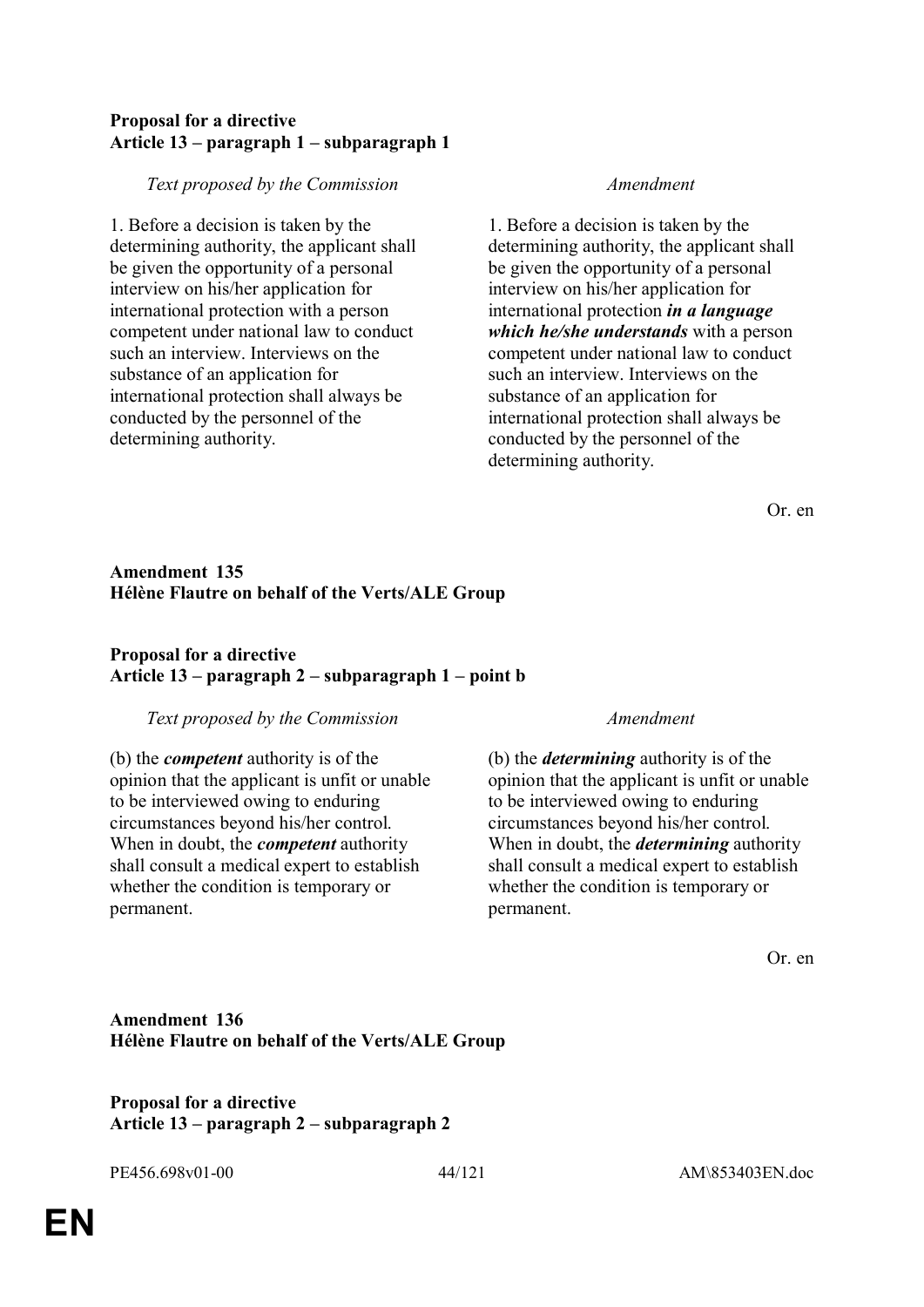Where the *determining authority* does not provide the applicant with the opportunity for a personal interview pursuant to point (b), or where applicable, to the dependant, *the determining authority* shall allow the applicant or the dependant to *reschedule the personal interview and to* submit further information.

Or. en

# **Amendment 137 Hélène Flautre on behalf of the Verts/ALE Group**

*Text proposed by the Commission Amendment*

# **Proposal for a directive Article 13 – paragraph 3**

further information.

*Text proposed by the Commission Amendment*

Where the *Member State* does not provide the applicant with the opportunity for a personal interview pursuant to point (b), or

*reasonable efforts* shall *be made to* allow the applicant or the dependant to submit

where applicable, to the dependant,

*3. The absence of a personal interview in accordance with this Article shall not prevent the determining authority from taking a decision on an application for international protection .*

# **Amendment 138 Hélène Flautre on behalf of the Verts/ALE Group**

# **Proposal for a directive Article 14 – paragraph 3 – point a**

# *Text proposed by the Commission Amendment*

(a) ensure that the person who conducts the interview is competent to take account of the personal *or* general circumstances surrounding the application, including the applicant's cultural origin, gender, or vulnerability;

(a) ensure that the person who conducts the interview is *qualified, trained and* competent to take account of the personal *and* general circumstances surrounding the application, including the applicant's cultural origin, gender, *sexual orientation*

*deleted*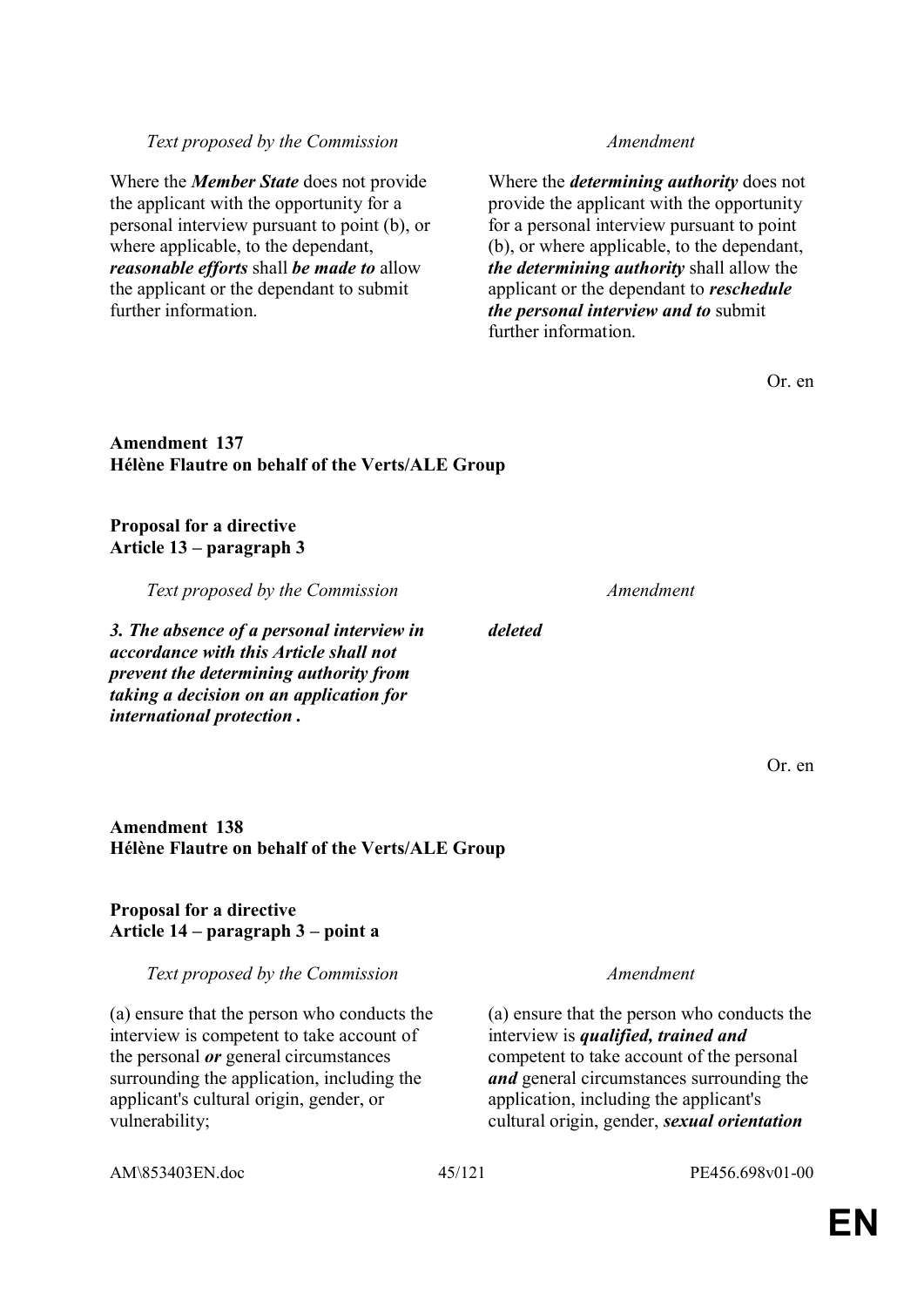or vulnerability;

Or. en

### **Amendment 139 Sophia in 't Veld**

# **Proposal for a directive Article 14 – paragraph 3 – point a**

*Text proposed by the Commission Amendment*

(a) ensure that the person who conducts the interview is competent to take account of the personal or general circumstances surrounding the application, including the applicant's cultural origin, gender, or vulnerability;

(a) ensure that the person who conducts the interview is competent to take account of the personal or general circumstances surrounding the application, including the applicant's cultural origin, gender, *sexual orientation, gender identity,* or vulnerability;

Or. en

# **Amendment 140 Hélène Flautre on behalf of the Verts/ALE Group**

# **Proposal for a directive Article 14 – paragraph 3 – point b**

*Text proposed by the Commission Amendment*

(b) *wherever possible,* provide for the interview with the applicant to be conducted by a person of the same sex if the applicant concerned so requests;

(b) provide for the interview with the applicant to be conducted by a person of the same sex if the applicant concerned so requests;

Or. en

**Amendment 141 Hélène Flautre on behalf of the Verts/ALE Group**

**Proposal for a directive Article 14 – paragraph 3 – point c**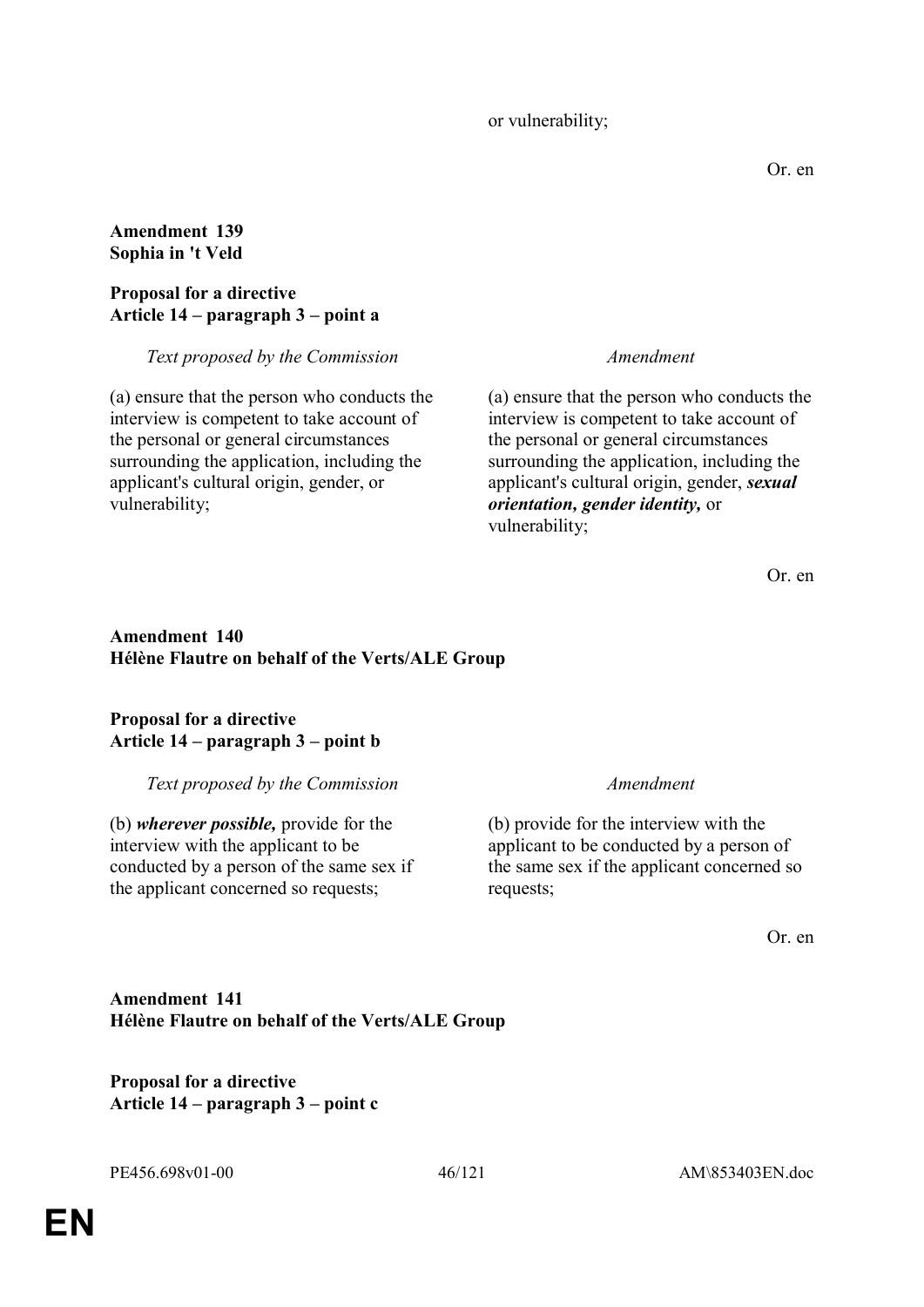#### *Text proposed by the Commission Amendment*

(c) select a competent interpreter who is able to ensure appropriate communication between the applicant and the person who conducts the interview. The communication need not necessarily take place in the language preferred by the applicant if there is another language which he/she understands and in which he/she is able to communicate clearly. Wherever possible, Member States shall provide an interpreter of the same sex if the applicant so requests;

(c) select a *qualified, trained and* competent interpreter who is able to ensure appropriate communication between the applicant and the person who conducts the interview. The communication need not necessarily take place in the language preferred by the applicant if there is another language which he/she understands and in which he/she is able to communicate clearly. Wherever possible, Member States shall provide an interpreter of the same sex if the applicant so requests;

Or. en

**Amendment 142 Daniël van der Stoep**

**Proposal for a directive Article 14 – paragraph 3 – point d** 

*Text proposed by the Commission Amendment*

*(d) ensure that the person who conducts an interview on the substance of an application for international protection does not wear a uniform;*

*deleted*

Or. nl

# **Amendment 143 Anna Maria Corazza Bildt, Véronique Mathieu, Mariya Nedelcheva, Simon Busuttil**

# **Proposal for a directive Article 14 – paragraph 3 – point e**

*Text proposed by the Commission Amendment*

e) ensure that interviews with minors are conducted in a child-friendly manner.

e) ensure that interviews with minors are conducted in a child-friendly manner *and by a person with the necessary knowledge of the special needs and rights of minors*.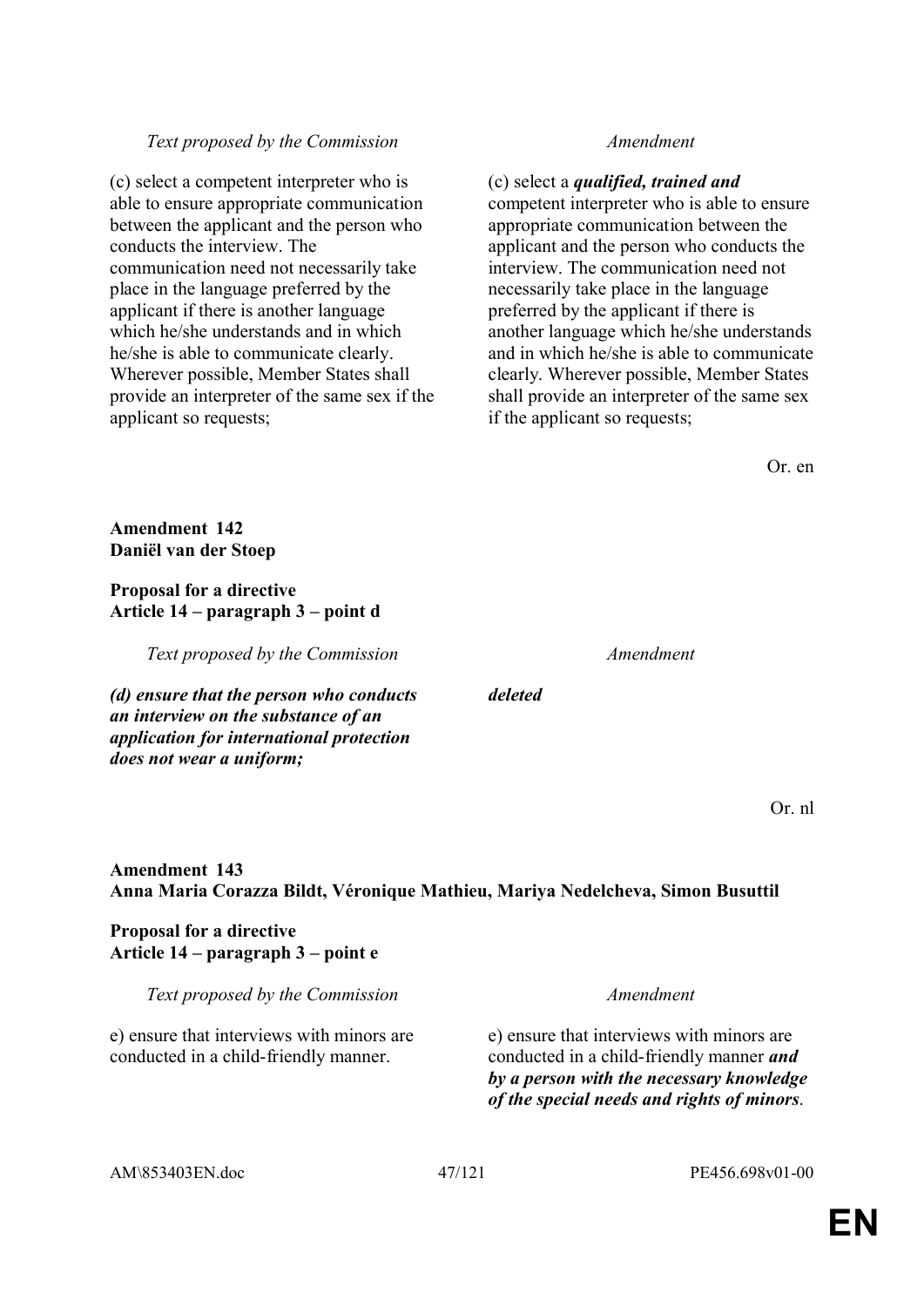### **Amendment 144 Monika Hohlmeier, Simon Busuttil**

### **Proposal for a directive Article 15 – introductory part**

### *Text proposed by the Commission Amendment*

When conducting a personal interview on the substance of an application for international protection, the determining authority shall ensure that the applicant has an *adequate* opportunity to present elements needed to substantiate his/her application for international protection in accordance with Article 4 (1) and (2) of Directive […./../EC] [the Qualification Directive]. To that end, Member States shall ensure that:

When conducting a personal interview on the substance of an application for international protection, the determining authority shall ensure that the applicant has an opportunity to present elements needed to substantiate his/her application for international protection in accordance with Article 4 (1) and (2) of Directive […./../EC] [the Qualification Directive]. To that end, Member States shall ensure that:

Or. de

# *Justification*

*The formulation 'adequate opportunity' is legally unclear. A simpler formulation without the addition of 'adequate' is less open to misinterpretation, equally apt and therefore preferable.*

### **Amendment 145 Monika Hohlmeier, Simon Busuttil**

### **Proposal for a directive Article 15 – point a**

*Text proposed by the Commission Amendment*

*deleted*

*(a) questions addressed to the applicant are relevant to the assessment of whether he/she is in need of international protection in accordance with Directive […./../EC] [the Qualification Directive];*

**EN**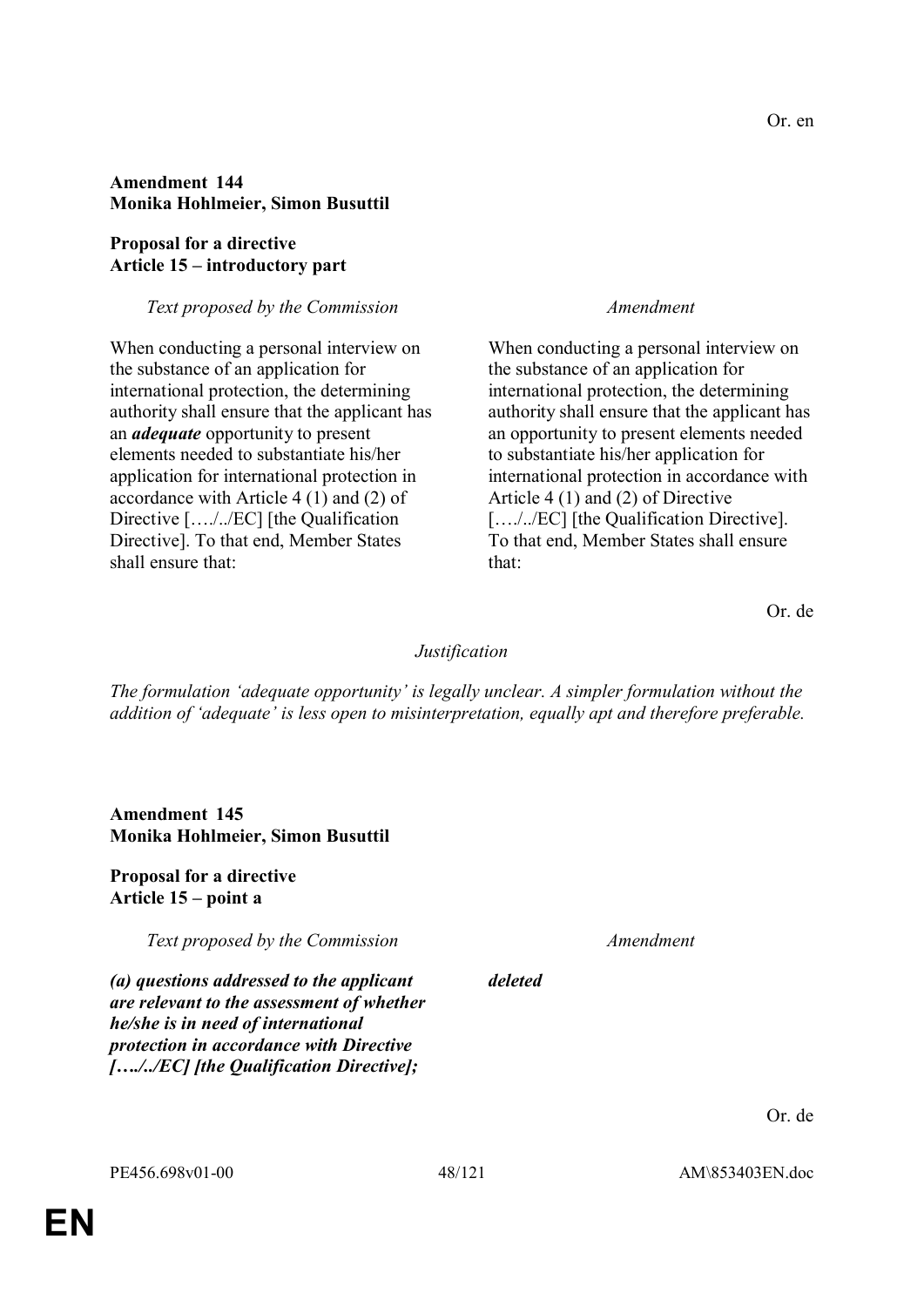### *Justification*

*It goes without saying that the questions put to applicants are also relevant to the procedure. However, in order to make the procedure efficient and ensure that it can normally be completed within six months, care should be taken not to create opportunities to prolong the procedure by making it possible to contest the list of questions.*

#### **Amendment 146 Monika Hohlmeier**

#### **Proposal for a directive Article 15 – point b**

*Text proposed by the Commission Amendment*

(b) the applicant has an *adequate* opportunity to give an explanation regarding elements needed to substantiate the application which may be missing and/or any inconsistencies or contradictions in his/her statements.

(b) the applicant has an opportunity to give an explanation regarding elements needed to substantiate the application which may be missing and/or any inconsistencies or contradictions in his/her statements.

Or. de

#### *Justification*

*The formulation 'adequate opportunity' is legally unclear. A simpler formulation without the addition of 'adequate' is less open to misinterpretation, equally apt and therefore preferable.*

**Amendment 147 Hélène Flautre on behalf of the Verts/ALE Group**

### **Proposal for a directive Article 16 – paragraph 5**

*Text proposed by the Commission Amendment*

5. Member States shall ensure that applicants have *timely* access to the transcript and, where applicable, the report of the personal interview before the determining authority takes a decision.

5. Member States shall ensure that applicants have *immediate* access to the transcript and, where applicable, the report of the personal interview before the determining authority takes a decision.

AM\853403EN.doc 49/121 PE456.698v01-00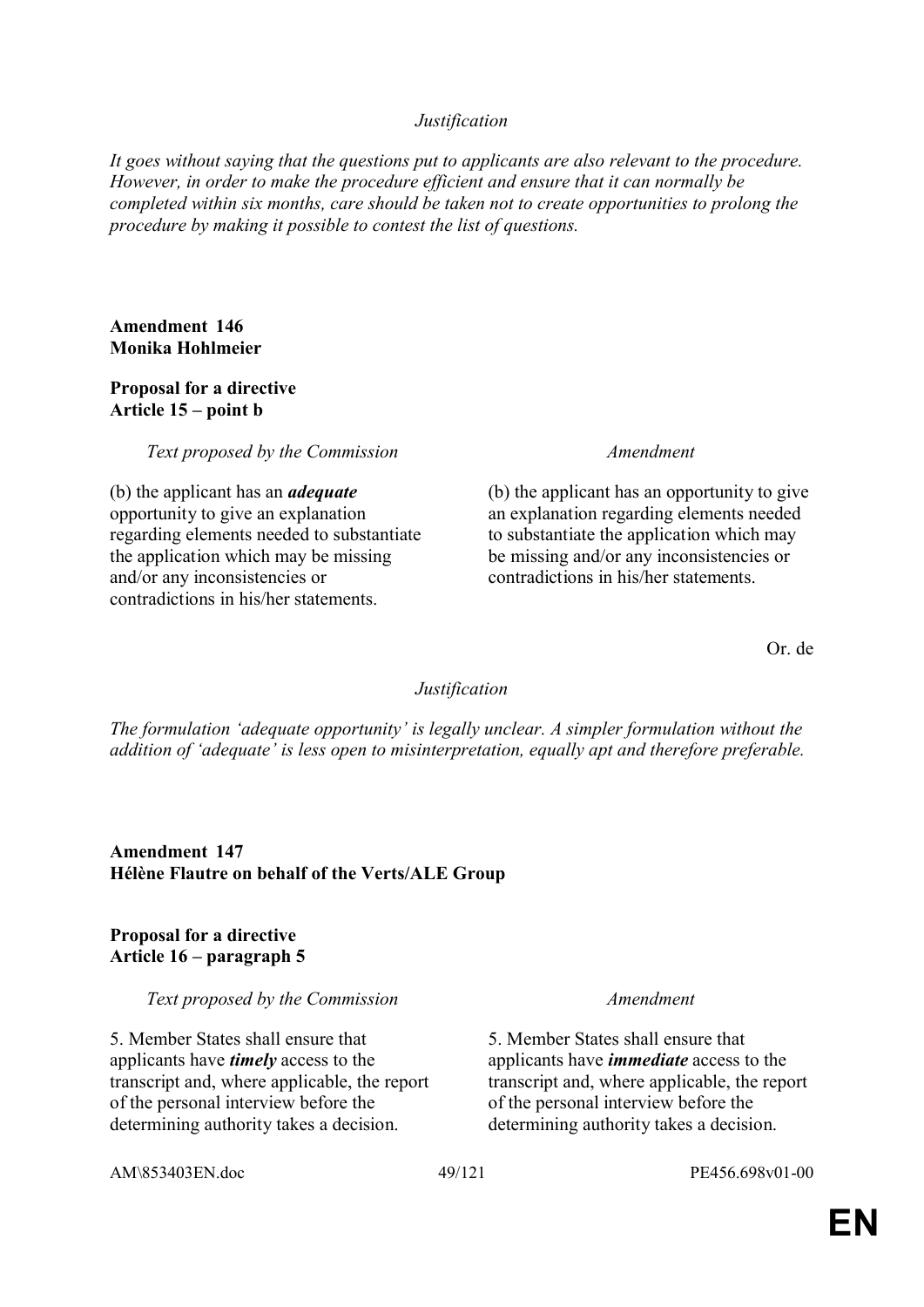### **Amendment 148 Monika Hohlmeier, Simon Busuttil**

**Proposal for a directive Article 17 – paragraph 1** 

*Text proposed by the Commission Amendment*

1. Member States shall *allow applicants, upon request, to have* a medical examination *carried out* in order to support statements in relation to past persecution or serious harm. To that end, Member States shall grant applicants a reasonable period to submit a medical certificate to the determining authority.

1. Member States shall *ensure, subject to the applicant's consent, that* a medical examination *is ordered* in order to support statements in relation to *post-traumatic stress disorder,* past persecution or serious harm*, in cases where the determining authority has reasonable grounds to suppose this to be appropriate and the capacity to be heard or to make complete and coherent statements is accordingly limited*. To that end, Member States shall grant applicants a reasonable period to submit a medical certificate to the determining authority.

Or. de

#### *Justification*

*In view of the regulatory purpose of the Qualification Directive, where special needs are taken into account, this must be based on the limited capacity to pursue the procedure effectively. There must be specific indications that applicants have a limited capacity to pursue their procedure adequately. Moreover, it is helpful to combine Article 17(1) and (2) in a single paragraph.*

**Amendment 149 Monika Hohlmeier, Simon Busuttil**

**Proposal for a directive Article 17 – paragraph 2** 

*Text proposed by the Commission Amendment*

*2. Without prejudice to paragraph 1, in cases where there are reasonable grounds*  *deleted*

PE456.698v01-00 50/121 AM\853403EN.doc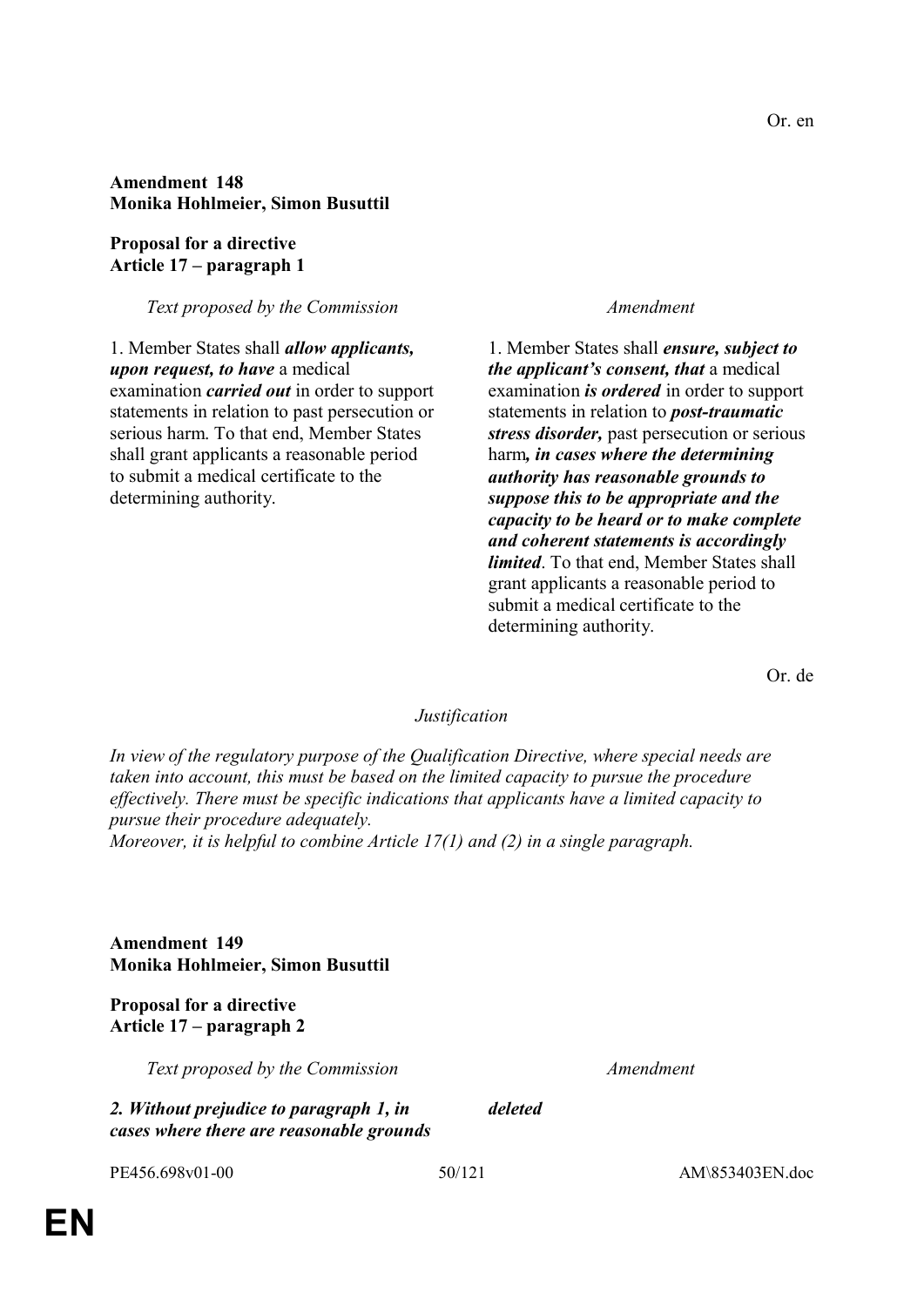*to consider that the applicant suffers from post-traumatic stress disorder, the determining authority, subject to the consent of the applicant, shall ensure that a medical examination is carried out.*

*Justification*

*It is helpful to combine Article 17(1) and (2) in a single paragraph, rendering Paragraph 2 superfluous.*

**Amendment 150 Monika Hohlmeier**

**Proposal for a directive Article 17 – paragraph 3** 

*Text proposed by the Commission Amendment*

3. Member States shall provide for relevant arrangements in order to ensure that impartial and qualified medical expertise is made available for the purpose of a medical examination referred to in paragraph 2.

3. Member States shall provide for relevant arrangements in order to ensure that impartial and qualified medical expertise *– for example, medical officers or medical specialists –* is made available for the purpose of a medical examination referred to in paragraph 2.

Or. de

### **Amendment 151 Anna Maria Corazza Bildt, Mariya Nedelcheva, Simon Busuttil, Véronique Mathieu**

#### **Proposal for a directive Article 17 – paragraph 3**

*Text proposed by the Commission Amendment*

3. Member States shall provide for relevant arrangements in order to ensure that impartial and qualified medical expertise is made available for the purpose of a medical examination referred to in

3. Member States shall provide for relevant arrangements in order to ensure that impartial and qualified medical expertise is made available for the purpose of a medical examination referred to in

AM\853403EN.doc 51/121 PE456.698v01-00

Or. de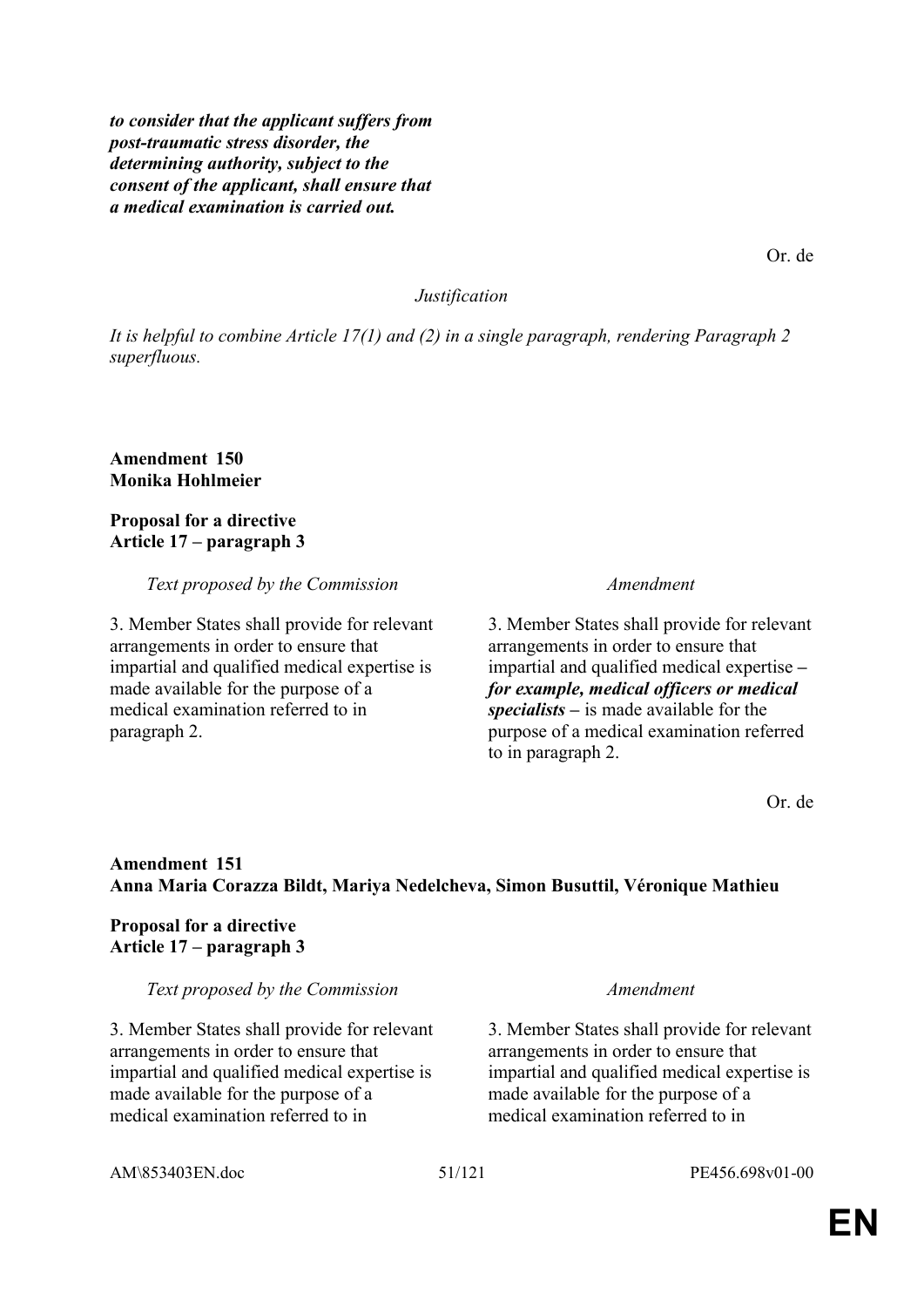paragraph 2. paragraph 2 *and that the less invasive medical examination is selected when the applicant is a minor*.

Or. en

# **Amendment 152 Simon Busuttil, Georgios Papanikolaou**

# **Proposal for a directive Article 18 – paragraph 1**

# *Text proposed by the Commission Amendment*

1. Applicants for international protection shall be given the opportunity to consult in an effective manner a legal adviser or other counsellor, admitted or permitted as such under national law, on matters relating to their applications for international protection*, at all stages of the procedure, including following a negative decision*.

1. Applicants for international protection shall be given the opportunity to consult in an effective manner a legal adviser or other counsellor, admitted or permitted as such under national law, on matters relating to their applications for international protection.

Or. en

**Amendment 153 Ernst Strasser**

# **Proposal for a directive Article 18 – paragraph 1**

# *Text proposed by the Commission Amendment*

1. Applicants for international protection shall be given the opportunity to consult in an effective manner a legal adviser or other counsellor, admitted or permitted as such under national law, on matters relating to their applications for international protection, *at all stages of the procedure, including following a negative decision*.

1. Applicants for international protection shall be given the opportunity to consult in an effective manner a legal adviser or other counsellor, admitted or permitted as such under national law, on matters relating to their applications for international protection, *throughout procedures in accordance with Chapter III and V*.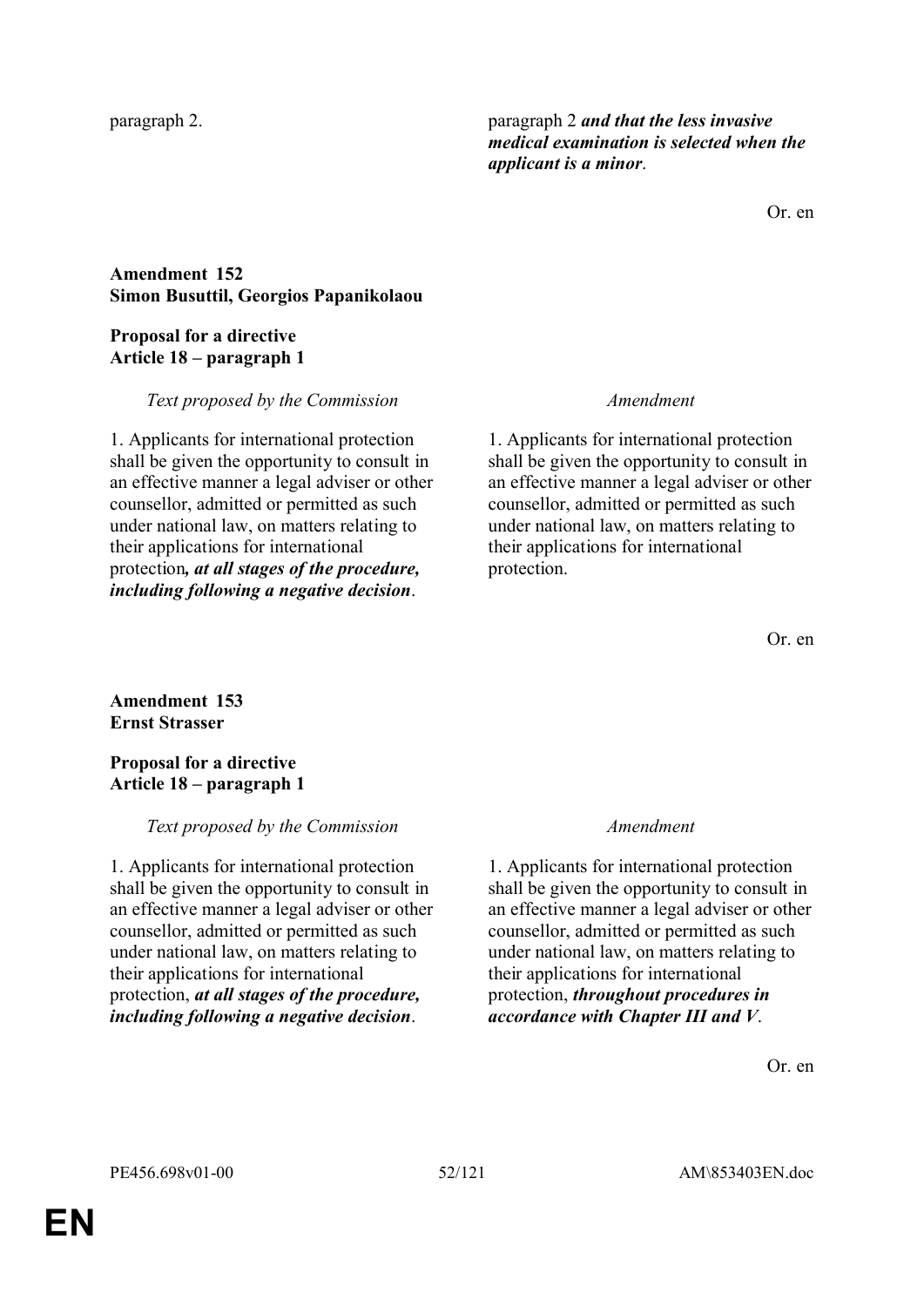### **Amendment 154 Monika Hohlmeier**

### **Proposal for a directive Article 18 – paragraph 2 – introductory part**

## *Text proposed by the Commission Amendment*

2. Member States shall ensure that *free* legal assistance and/or representation be granted on request*, subject to the provisions of paragraph 3*. *To that end, Member States shall:*

2. Member States shall ensure that *the requisite* legal assistance and/or representation be granted on request *in accordance with the relevant provisions of national law or provisions concerning legal aid*.

Or. de

# *Justification*

*The right to legal aid and legal services has not been communitised. There is therefore no justification for giving asylum-seekers preferential treatment in the asylum procedure before the administrative authorities and the courts in comparison with nationals or aliens in other procedures governed by national law.*

# **Amendment 155 Mario Borghezio**

# **Proposal for a directive Article 18 – paragraph 2 – introductory part**

*Text proposed by the Commission Amendment*

2. Member States shall ensure that free legal assistance and/or representation be granted on request, subject to the provisions of paragraph 3. To that end, Member States shall:

2. Member States shall ensure that free legal assistance and/or representation be granted on request, subject to the provisions of paragraph 3*, if the applicant cannot pay for it*. To that end, Member States shall:

Or. it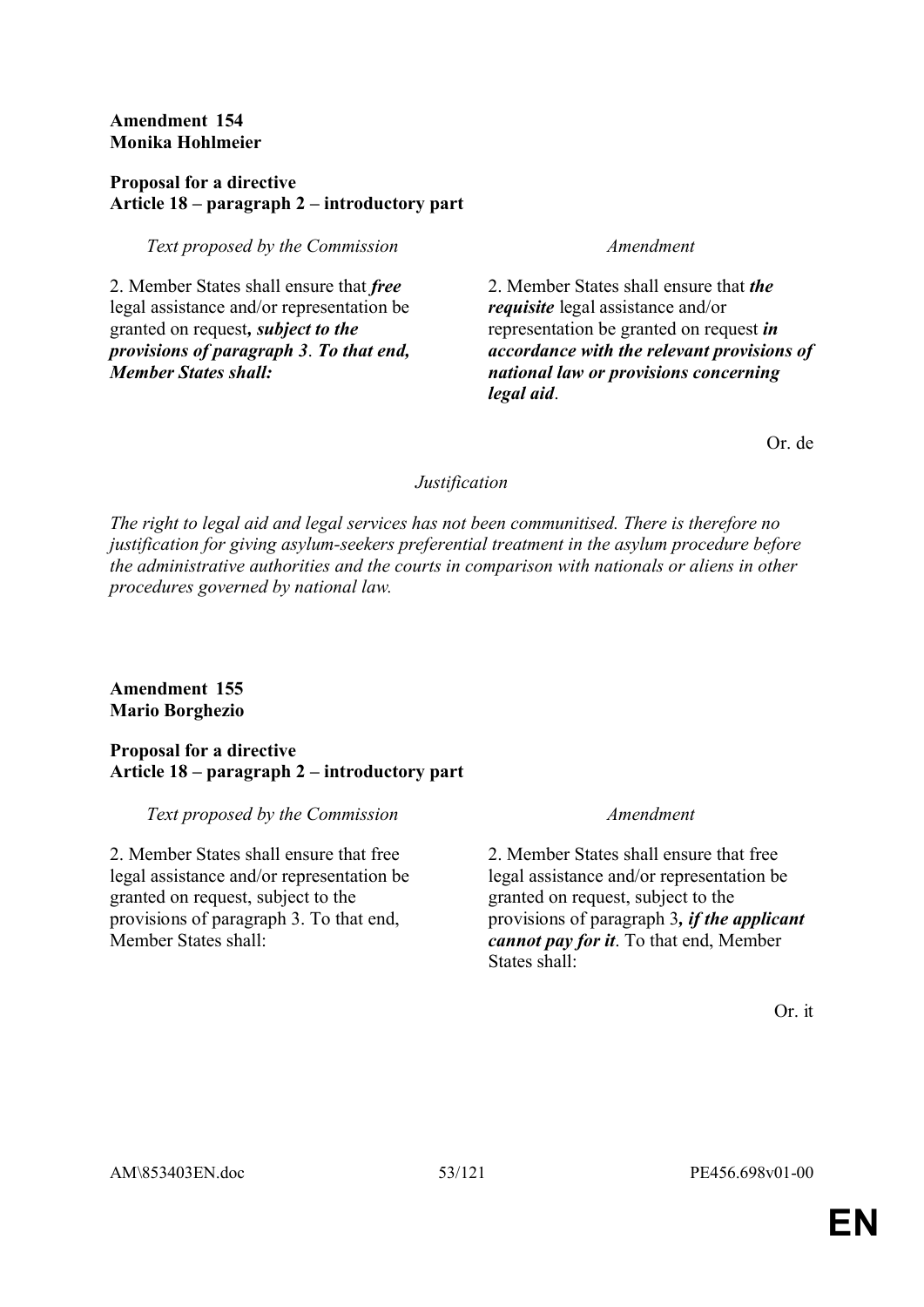## **Amendment 156 Kyriacos Triantaphyllides, Cornelis de Jong, Rui Tavares, Cornelia Ernst, Marie-Christine Vergiat**

### **Proposal for a directive Article 18 – paragraph 2 – introductory part**

*Text proposed by the Commission Amendment*

2. Member States shall ensure that free legal assistance *and/or* representation be granted on request, subject to the provisions of paragraph 3. To that end, Member States shall:

2. Member States shall ensure that free legal assistance *and* representation be granted on request, subject to the provisions of paragraph 3. To that end, Member States shall:

Or. en

### **Amendment 157**

# **Hélène Flautre on behalf of the Verts/ALE Group**

# **Proposal for a directive Article 18 – paragraph 2 – introductory part**

*Text proposed by the Commission Amendment*

2. Member States shall ensure that free legal assistance and/or representation be granted on request*, subject to the provisions of paragraph 3*. To that end, Member States shall:

2. Member States shall ensure that free legal assistance and/or representation *in accordance with paragraph 1* be granted on request. To that end, Member States shall:

Or. en

# **Amendment 158 Simon Busuttil, Georgios Papanikolaou**

**Proposal for a directive Article 18 – paragraph 2 – introductory part** 

*Text proposed by the Commission Amendment*

2. Member States shall ensure that free legal assistance and/or representation be granted on request, subject to the

2. *In the event of a negative decision by a determining authority,* Member States shall ensure that free legal assistance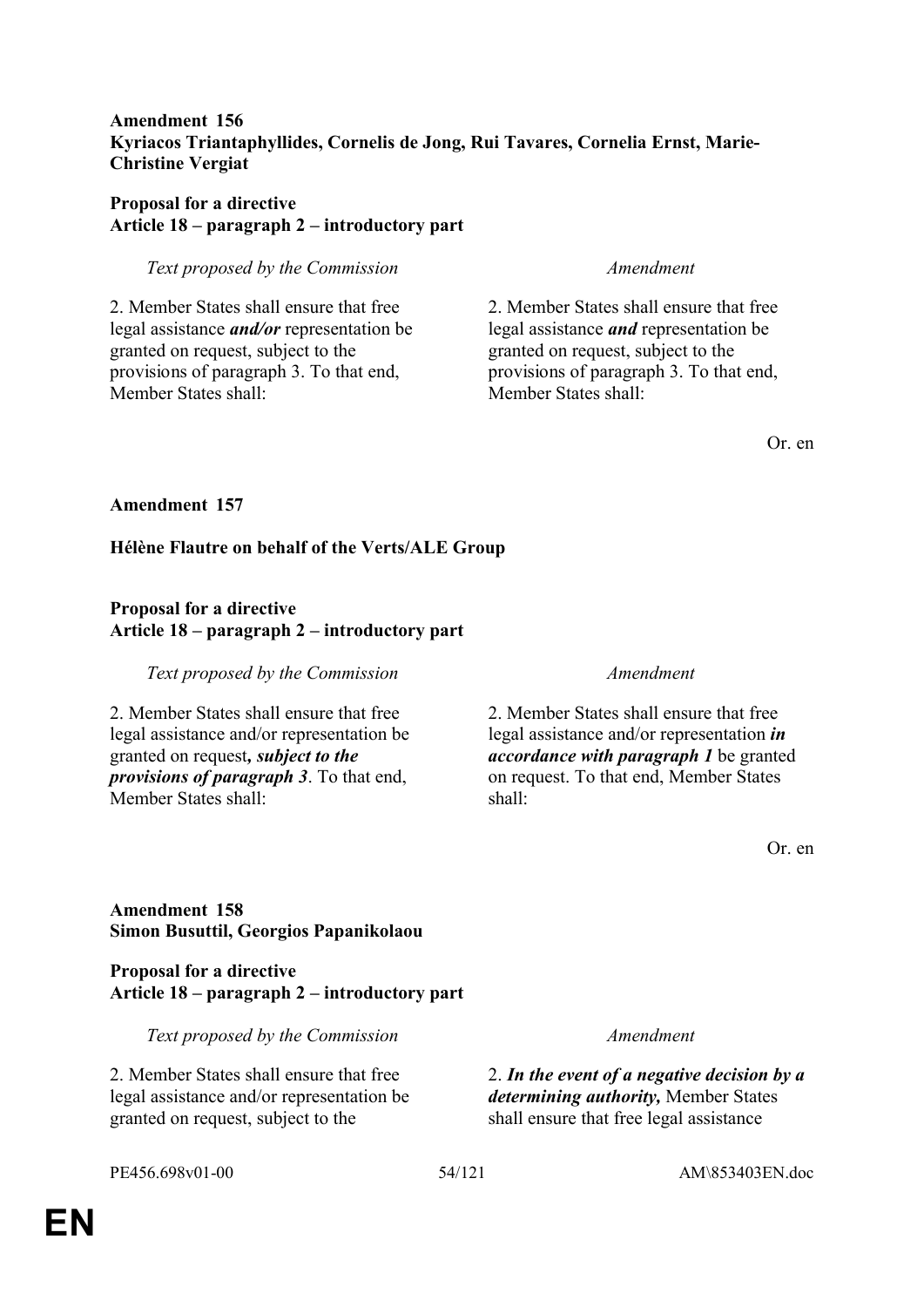provisions of paragraph 3. To that end, Member States shall:

and/or representation be granted on request, subject to the provisions of paragraph 3. To that end, Member States shall:

Or. en

Or. de

#### **Amendment 159 Monika Hohlmeier, Ernst Strasser**

#### **Proposal for a directive Article 18 – paragraph 2 – point a**

*Text proposed by the Commission Amendment*

*(a) provide for free legal assistance in procedures in accordance with Chapter*  *deleted*

*III. This shall include, at least, the provision of information on the procedure to the applicant in the light of his/her particular circumstances and explanations of reasons in fact and in law in the case of a negative decision;*

# **Amendment 160 Simon Busuttil, Georgios Papanikolaou**

### **Proposal for a directive Article 18 – paragraph 2 – point a**

*Text proposed by the Commission Amendment*

*(a) provide for free legal assistance in procedures in accordance with Chapter III. This shall include, at least, the provision of information on the procedure to the applicant in the light of his/her particular circumstances and explanations of reasons in fact and in law in the case of a negative decision;*

Or. en

*deleted*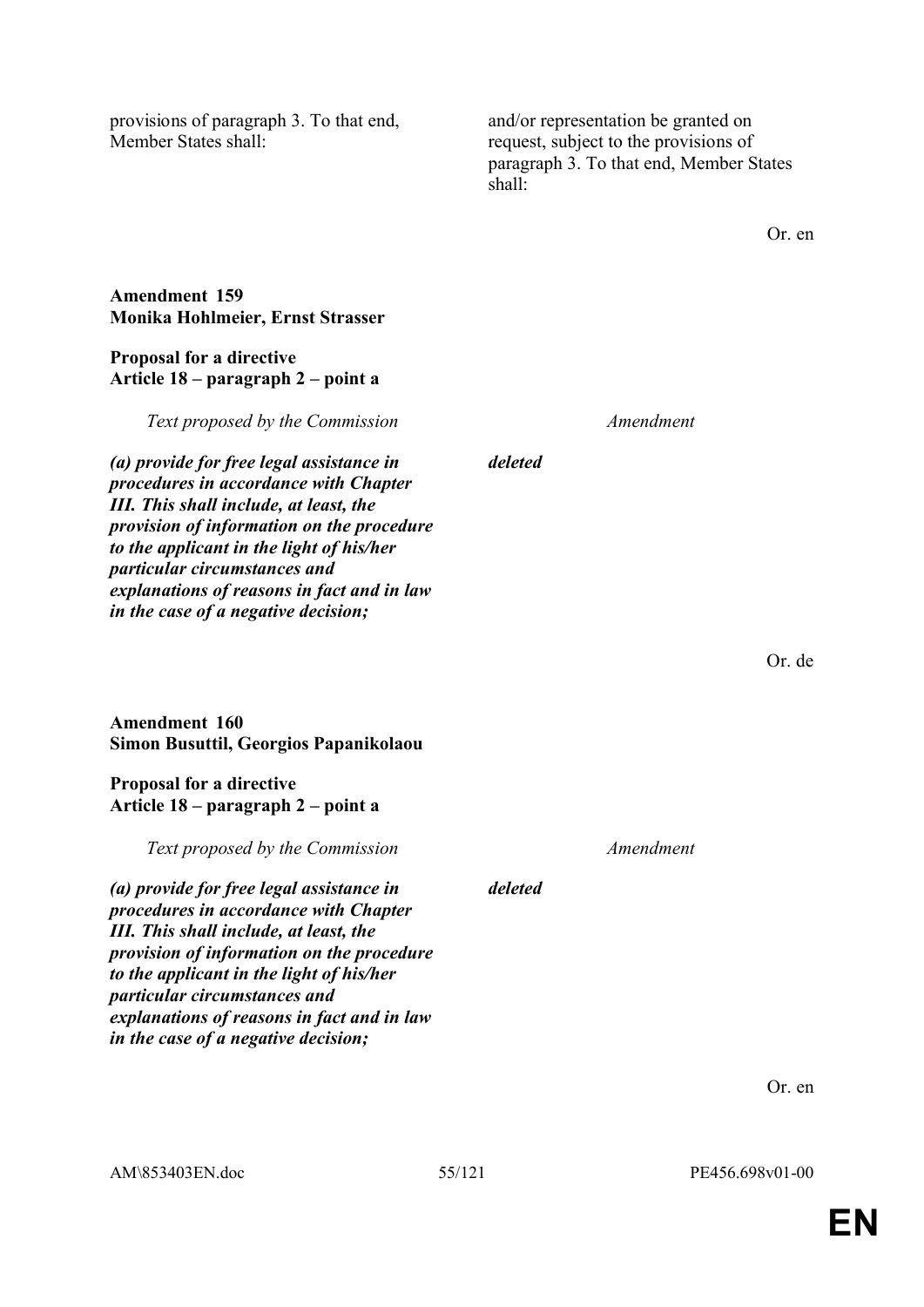**Amendment 161 Nadja Hirsch**

### **Proposal for a directive Article 18 – paragraph 2 – point a**

# *Text proposed by the Commission Amendment*

(a) provide for free *legal assistance* in procedures in accordance with Chapter III. This shall include, at least, the provision of information on the procedure to the applicant in the light of his/her particular circumstances and explanations of reasons in fact and in law in the case of a negative decision;

(a) provide for free *advice on procedural aspects and the legal situation* in procedures in accordance with Chapter III. This shall include, at least, the provision of information on the procedure to the applicant in the light of his/her particular circumstances*, preparation of the necessary procedural documents, including on the basis of a personal interview,* and explanations of reasons in fact and in law in the case of a negative decision*. This advice can be delivered by a non-governmental body or by qualified professionals.*

Or. de

### **Amendment 162 Hélène Flautre on behalf of the Verts/ALE Group**

# **Proposal for a directive Article 18 – paragraph 2 – point a**

# *Text proposed by the Commission Amendment*

(a) provide for free legal assistance in procedures in accordance with Chapter III. This shall include, at least, the provision of information on the procedure to the applicant in the light of his/her particular circumstances and explanations of reasons in fact and in law in the case of a negative decision;

(a) provide for free legal assistance in procedures in accordance with Chapter III. This shall include, at least, the provision of information on the procedure to the applicant in the light of his/her particular circumstances*, assistance in the preparation or gathering of supporting documents, representation at all stages of the procedure, including at the personal interview,* and explanations of reasons in fact and in law in the case of a negative decision;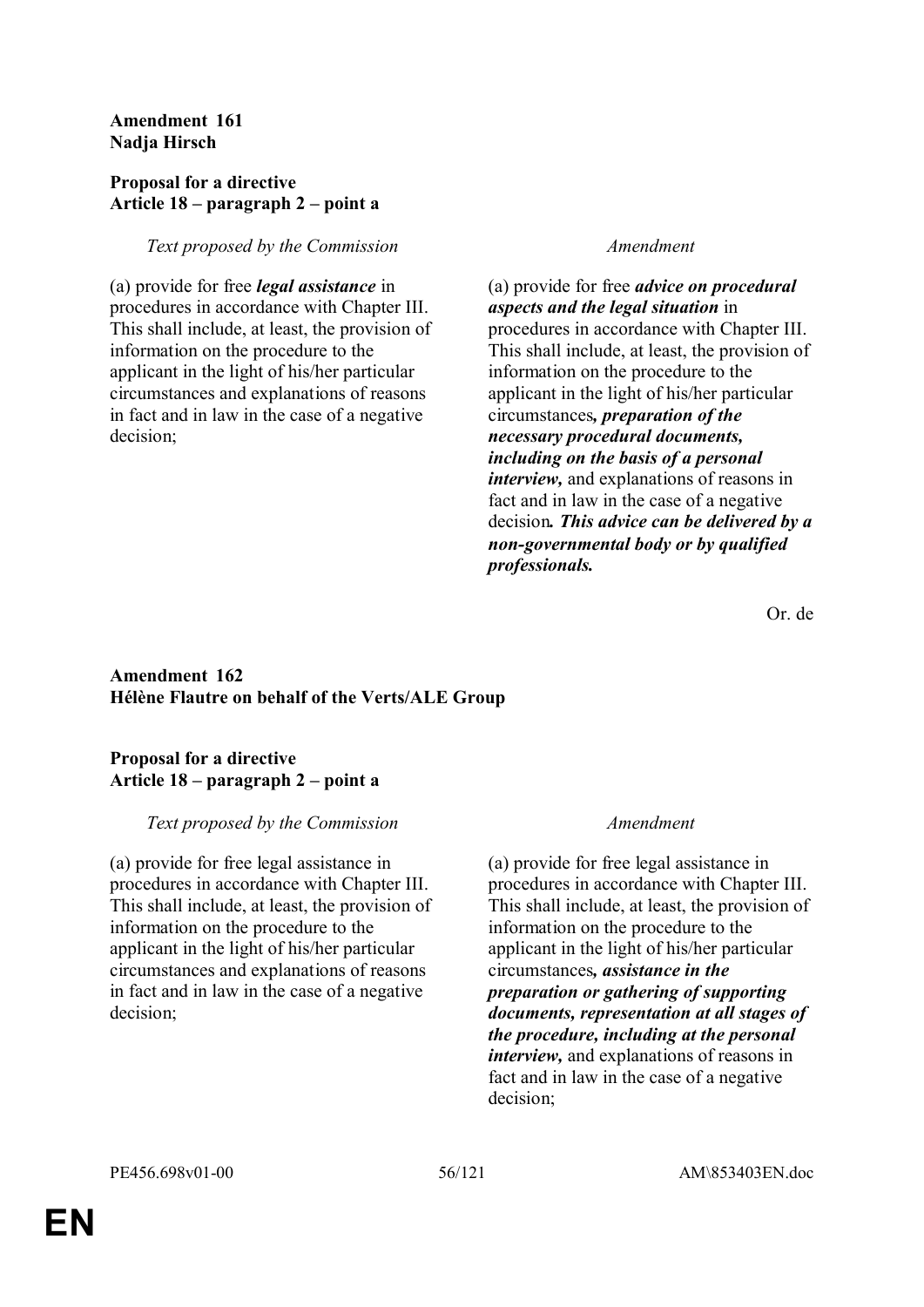AM\853403EN.doc 57/121 PE456.698v01-00

*deleted*

*deleted*

### **Amendment 163 Monika Hohlmeier, Ernst Strasser**

**Proposal for a directive Article 18 – paragraph 2 – point b** 

*Text proposed by the Commission Amendment*

*(b) provide for free legal assistance or representation in procedures in accordance with Chapter V. This shall include, at least, the preparation of the required procedural documents and participation in the hearing before a court or tribunal of first instance on behalf of the applicant.*

**Amendment 164 Simon Busuttil, Georgios Papanikolaou**

#### **Proposal for a directive Article 18 – paragraph 2 – point b**

*Text proposed by the Commission Amendment*

*(b) provide for free legal assistance or representation in procedures in accordance with Chapter V. This shall include, at least, the preparation of the required procedural documents and participation in the hearing before a court or tribunal of first instance on behalf of the applicant.*

Or. en

Or. de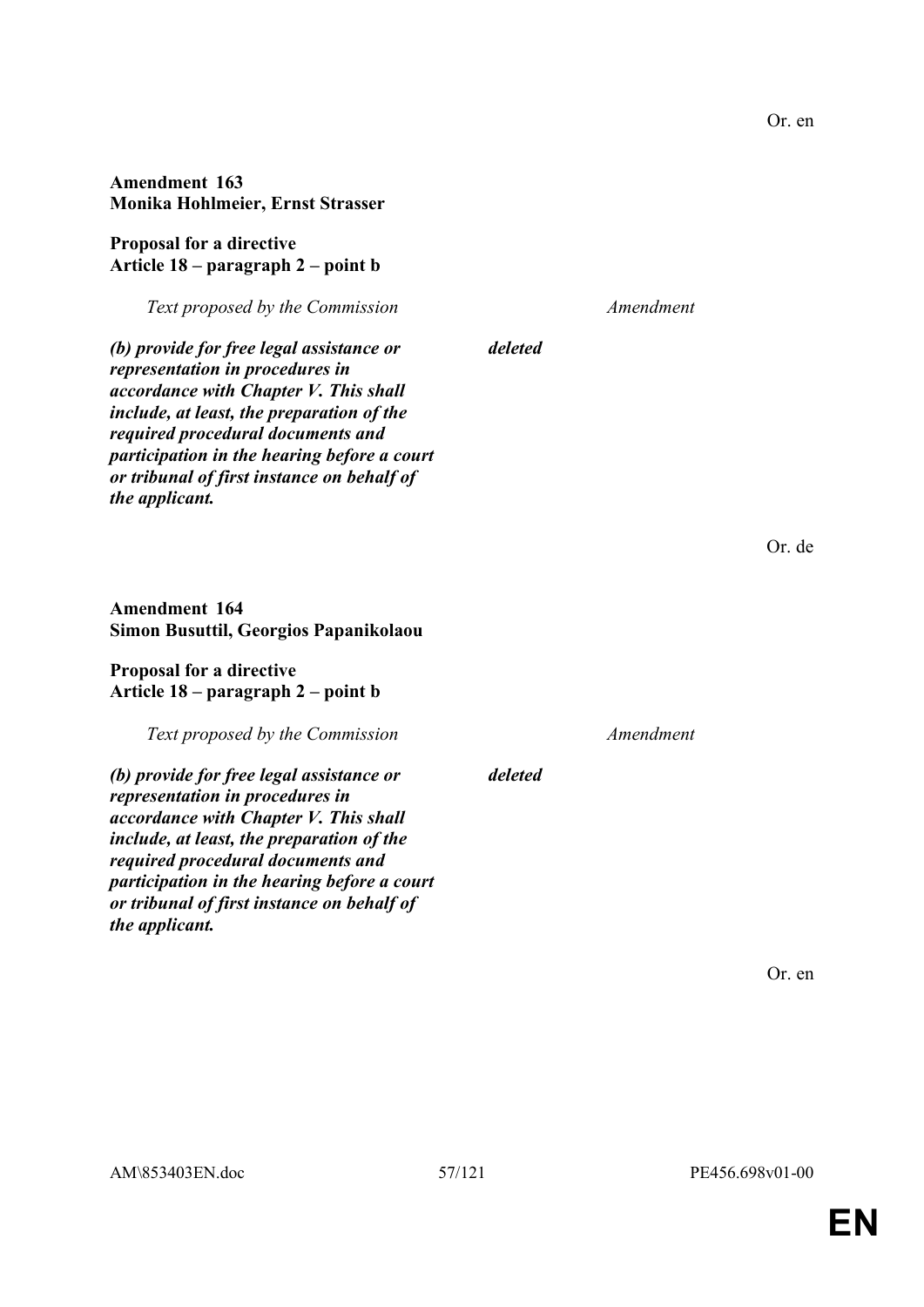# **Amendment 165 Kyriacos Triantaphyllides, Cornelis de Jong, Rui Tavares, Cornelia Ernst, Marie-Christine Vergiat**

# **Proposal for a directive Article 18 – paragraph 2 – point b**

### *Text proposed by the Commission Amendment*

(b) provide for free legal assistance *or* representation in procedures in accordance with Chapter V. This shall include, at least, the preparation of the required procedural documents and participation in the hearing before a court or tribunal of first instance on behalf of the applicant.

(b) provide for free legal assistance *and* representation in procedures in accordance with Chapter V. This shall include, at least, the preparation of the required procedural documents and participation in the hearing before a court or tribunal of first instance on behalf of the applicant.

Or. en

## **Amendment 166 Monika Hohlmeier**

## **Proposal for a directive Article 18 – paragraph 3 – subparagraph 1 – introductory part**

*Text proposed by the Commission Amendment*

3. Member States may provide in their national legislation that free legal assistance and/or representation is granted:

3. Member States may provide in their national legislation*, in particular,* that free legal assistance and/or representation is granted:

Or. de

# **Amendment 167**

# **Hélène Flautre on behalf of the Verts/ALE Group**

### **Proposal for a directive Article 18 – paragraph 3 – subparagraph 1 – point a**

*Text proposed by the Commission Amendment*

*(a) only to those who lack sufficient* 

PE456.698v01-00 58/121 AM\853403EN.doc

*resources; and/or*

*deleted*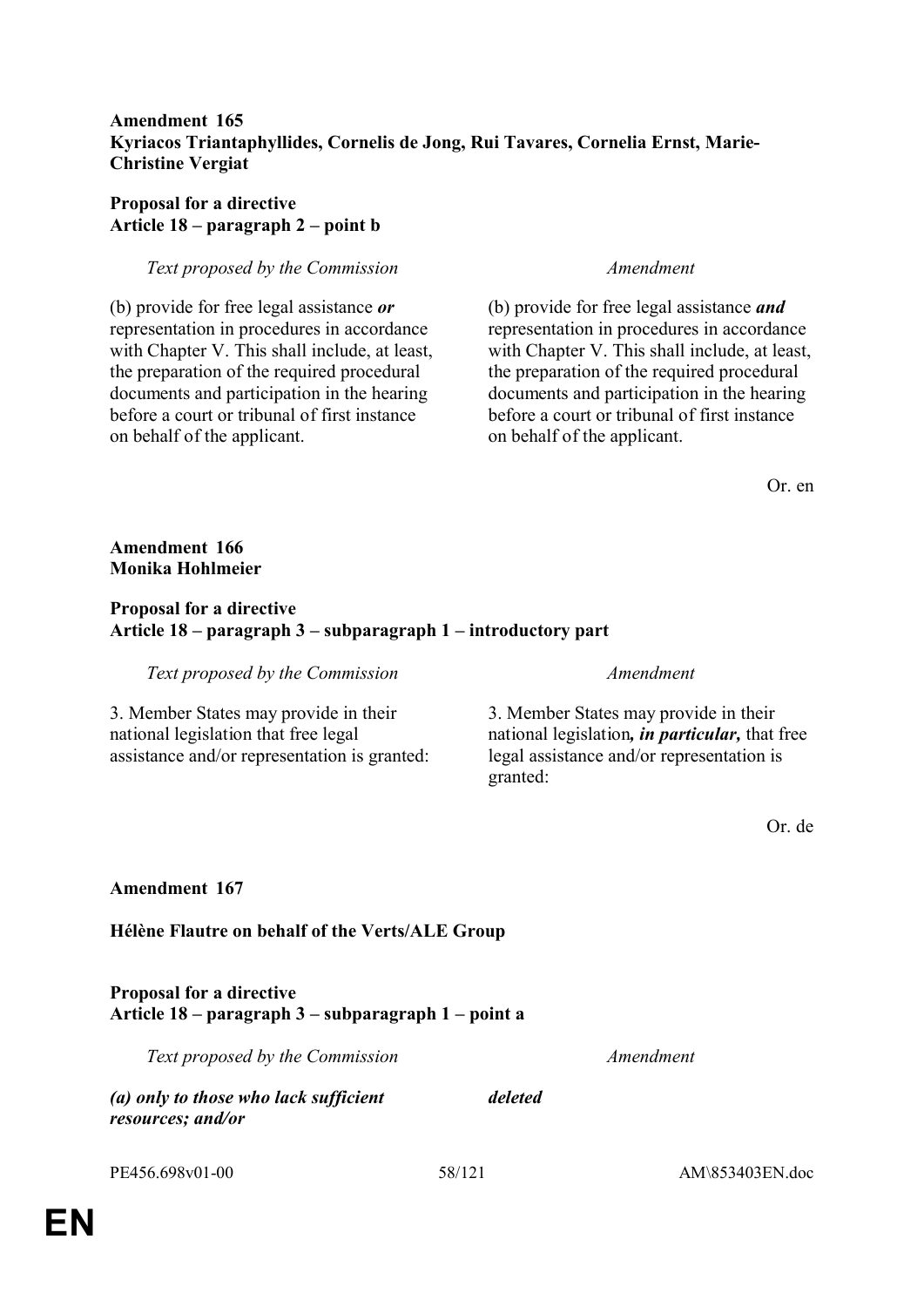#### **Amendment 168**

### **Hélène Flautre on behalf of the Verts/ALE Group**

# **Proposal for a directive Article 18 – paragraph 3 – subparagraph 1 – point b**

*Text proposed by the Commission Amendment*

*deleted*

*(b) only to legal advisers or other counsellors specifically designated by national law to assist and/or represent applicants for international protection.*

Or. en

**Amendment 169 Simon Busuttil, Georgios Papanikolaou**

#### **Proposal for a directive Article 18 – paragraph 3 – subparagraph 1 – point b a (new)**

*Text proposed by the Commission Amendment*

*(ba) only for procedures before a court or tribunal in accordance with Chapter V and not for any onward appeals or reviews provided for under national law, including a rehearing of an appeal following an onward appeal or review; and/or*

Or. en

**Amendment 170 Monika Hohlmeier**

**Proposal for a directive Article 18 – paragraph 3 – subparagraph 1 – point b a (new)** 

AM\853403EN.doc 59/121 PE456.698v01-00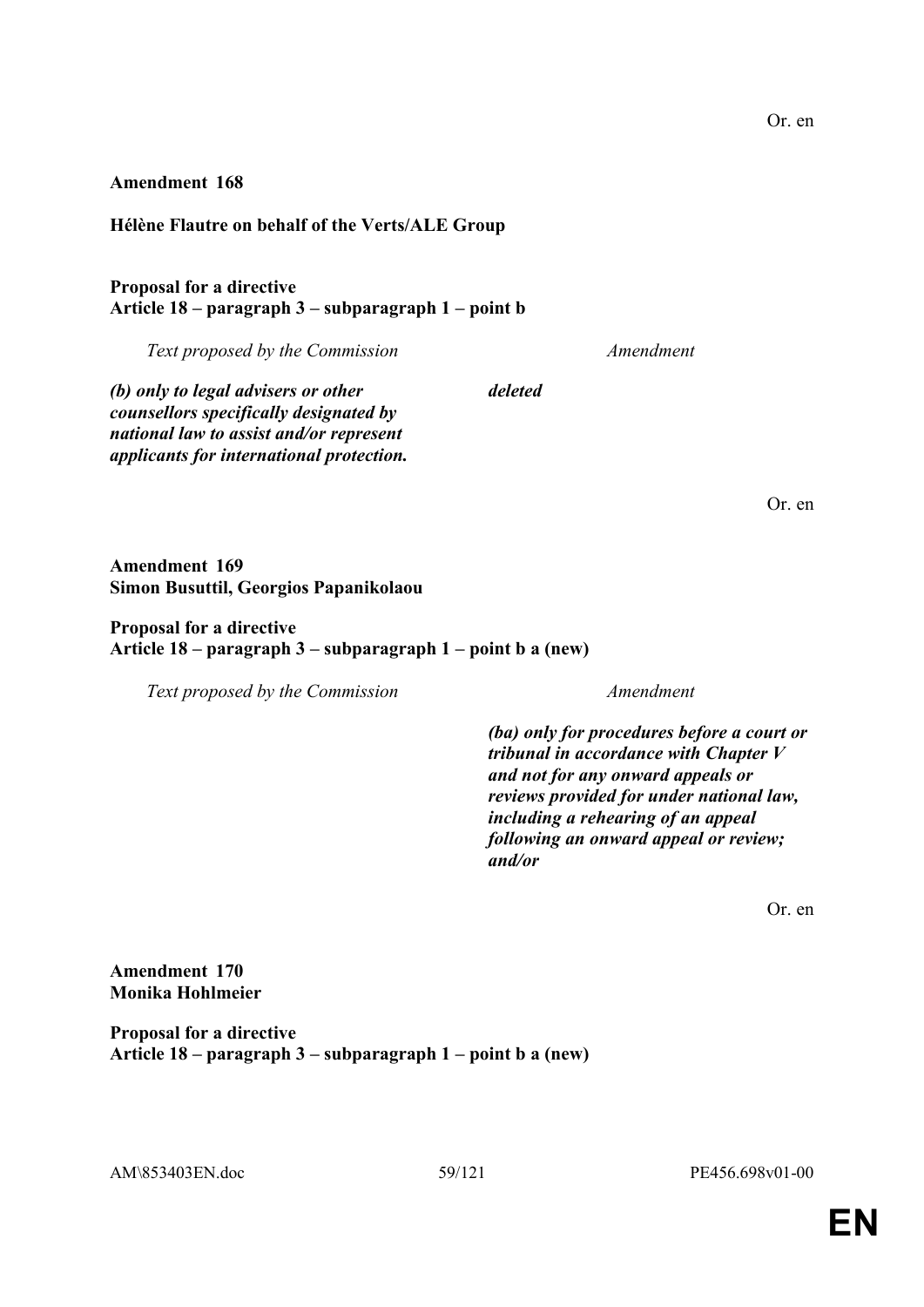*Text proposed by the Commission Amendment*

*(ba) only if the appeal or review is likely to succeed.*

Or. de

### *Justification*

*Unless the appeal or review is likely to succeed, there is a danger of unnecessary procedural delays and abuse.*

#### **Amendment 171 Simon Busuttil, Georgios Papanikolaou**

#### **Proposal for a directive Article 18 – paragraph 3 – subparagraph 1 – point b b (new)**

*Text proposed by the Commission Amendment*

*(bb) only if the appeal or review is likely to succeed.*

Or. en

**Amendment 172 Monika Hohlmeier**

#### **Proposal for a directive Article 18 – paragraph 3 – subparagraph 2**

*Text proposed by the Commission Amendment*

*With respect to the procedures provided for in Chapter V, Member States may choose to only make free legal assistance and/or representation available to applicants insofar as such assistance is necessary to ensure their effective access to justice.* Member States shall ensure that legal assistance and/or representation granted pursuant to *this paragraph* is not arbitrarily restricted.

Member States shall ensure that legal assistance and/or representation granted pursuant to *point (d)* is not arbitrarily restricted.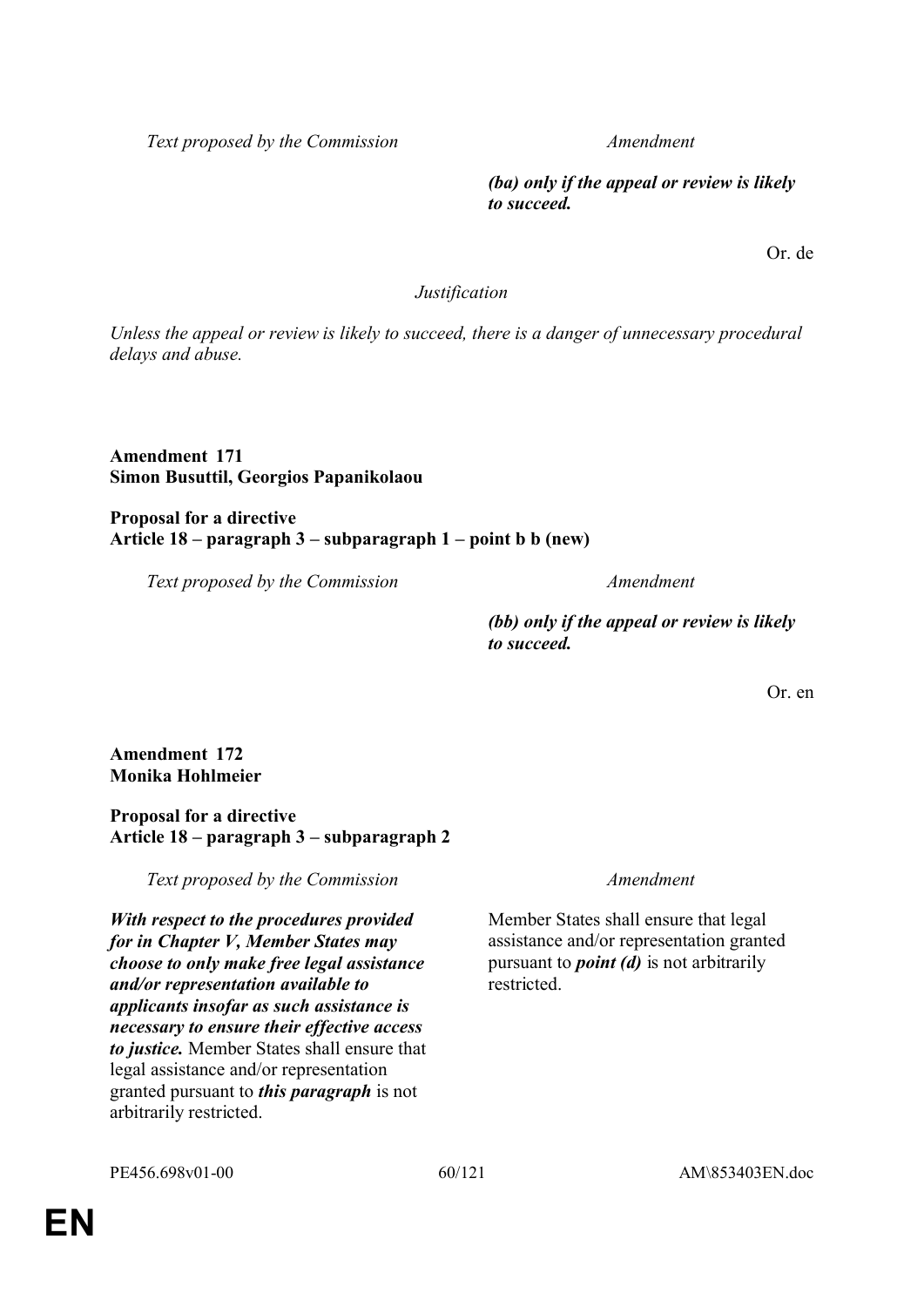### **Amendment 173 Mario Borghezio**

### **Proposal for a directive Article 18 – paragraph 3 – subparagraph 2**

#### *Text proposed by the Commission Amendment*

With respect to the procedures provided for in Chapter V, Member States may choose to only make free legal assistance and/or representation available to applicants insofar as such assistance is necessary to ensure their effective access to justice. *Member States shall ensure that legal assistance and/or representation granted pursuant to this paragraph is not arbitrarily restricted.*

With respect to the procedures provided for in Chapter V, Member States may choose to only make free legal assistance and/or representation available to applicants insofar as such assistance is necessary to ensure their effective access to justice *after having verified that the applicants cannot pay for it*.

#### **Amendment 174 Ernst Strasser**

### **Proposal for a directive Article 18 – paragraph 3 – subparagraph 2**

#### *Text proposed by the Commission Amendment*

# *With respect to the procedures provided*

*for in Chapter V,* Member States may choose to only make free legal assistance and/or representation available to applicants insofar as such assistance is necessary to ensure their effective access to justice. Member States shall ensure that legal assistance and/or representation granted pursuant to this paragraph is not arbitrarily restricted.

Member States may choose to only make free legal assistance and/or representation available to applicants insofar as such assistance is necessary to ensure their effective access to justice. Member States shall ensure that legal assistance and/or representation granted pursuant to this paragraph is not arbitrarily restricted.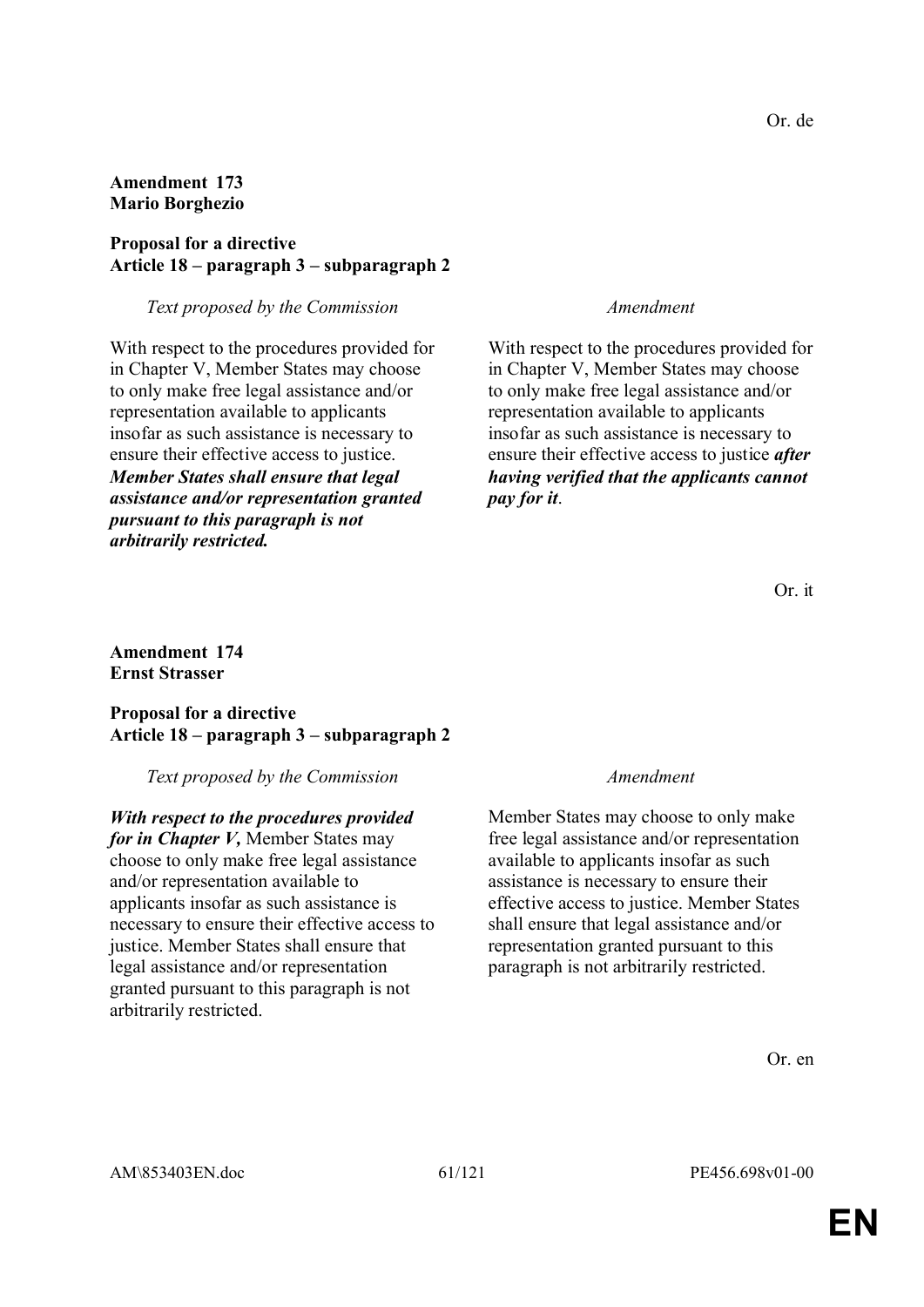### **Amendment 175 Nadja Hirsch**

## **Proposal for a directive Article 18 – paragraph 3 – subparagraph 2**

# *Text proposed by the Commission Amendment*

With respect to the procedures provided for in Chapter V, Member States may choose to only make free legal assistance and/or representation available to applicants insofar as such assistance is necessary to ensure their effective access to justice. Member States shall ensure that legal assistance and/or representation granted pursuant to this paragraph is not arbitrarily restricted.

With respect to the procedures provided for in Chapter V, Member States may choose to only make free legal assistance and/or representation available to applicants insofar as such assistance is necessary to ensure their effective access to justice. Member States shall ensure that legal assistance and/or representation granted pursuant to this paragraph is not arbitrarily restricted*, but on the other hand that it is granted only if there is a sufficient prospect of success*.

Or. de

### **Amendment 176**

# **Hélène Flautre on behalf of the Verts/ALE Group**

#### **Proposal for a directive Article 18 – paragraph 5**

#### *Text proposed by the Commission Amendment*

5. Member States *may* allow nongovernmental organisations to provide free legal assistance and/or representation to applicants for international protection in procedures provided for in Chapter III and*/or* Chapter V.

5. Member States *shall* allow *and facilitate* the provision by non-governmental organisations of free legal assistance and/or representation to applicants for international protection in procedures provided for in Chapter III and Chapter V.

Or. en

# **Amendment 177**

#### **Hélène Flautre on behalf of the Verts/ALE Group**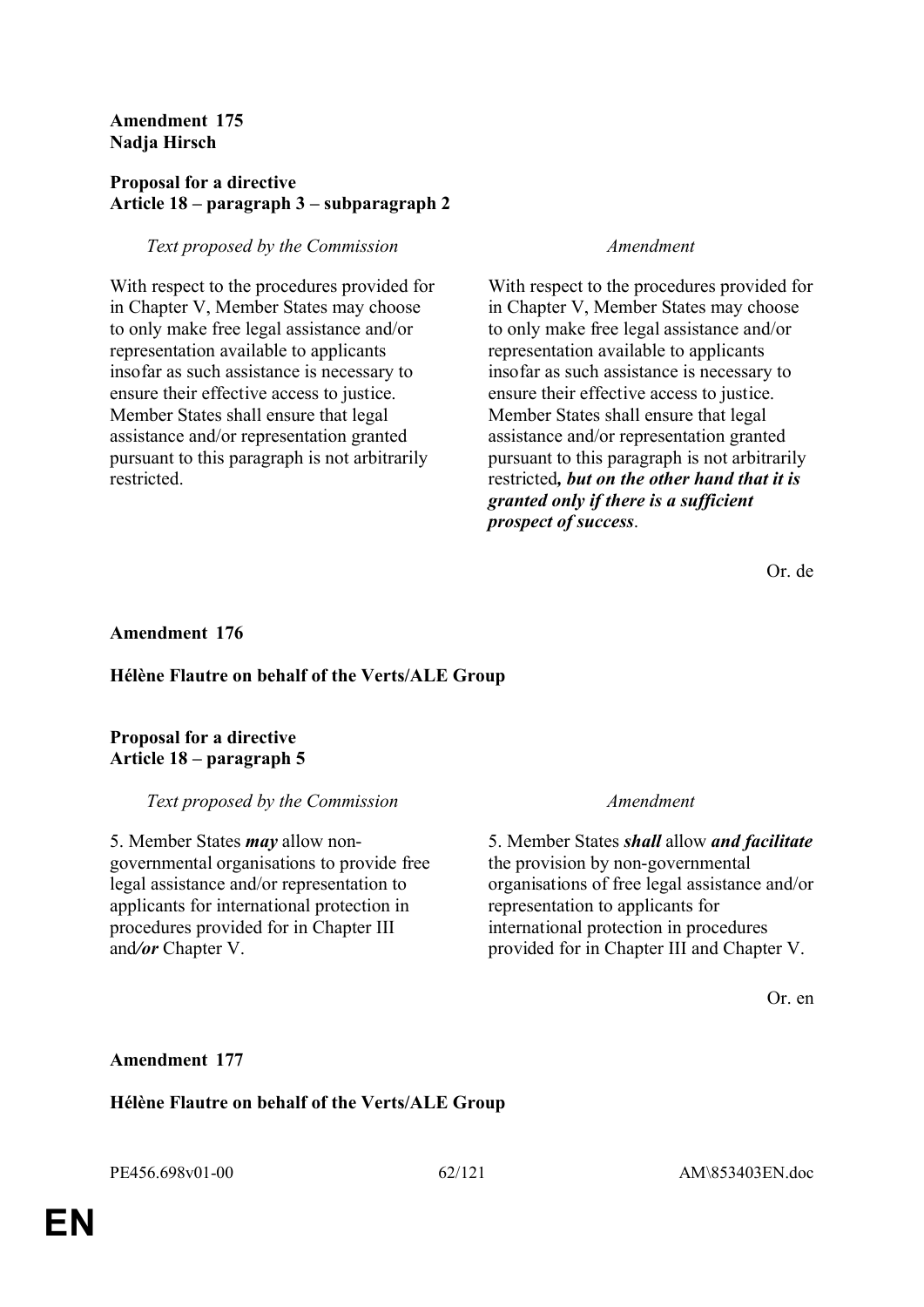### **Proposal for a directive Article 18 – paragraph 7**

*Text proposed by the Commission Amendment*

*deleted*

*7. Member States may demand to be reimbursed wholly or partially for any expenses granted if and when the applicant's financial situation has improved considerably or if the decision to grant such benefits was taken on the basis of false information supplied by the applicant.*

Or. en

### **Amendment 178**

# **Hélène Flautre on behalf of the Verts/ALE Group**

### **Proposal for a directive Article 19 – paragraph 1 – subparagraph 1**

### *Text proposed by the Commission Amendment*

1. Member States shall ensure that a legal adviser or other counsellor admitted or permitted as such under national law, and who assists or represents an applicant for international protection under the terms of national law, shall enjoy access to *the information in* the applicant's file upon which a decision is or will be made.

1. Member States shall ensure that a legal adviser or other counsellor admitted or permitted as such under national law, and who assists or represents an applicant for international protection under the terms of national law, shall enjoy *full and immediate* access to the applicant's file upon which a decision is or will be made.

Or. en

# AM\853403EN.doc 63/121 PE456.698v01-00 **Amendment 179 Monika Hohlmeier Proposal for a directive Article 19 – paragraph 1 – subparagraph 2 – point a**  *Text proposed by the Commission Amendment (a) grant access to the information or deleted*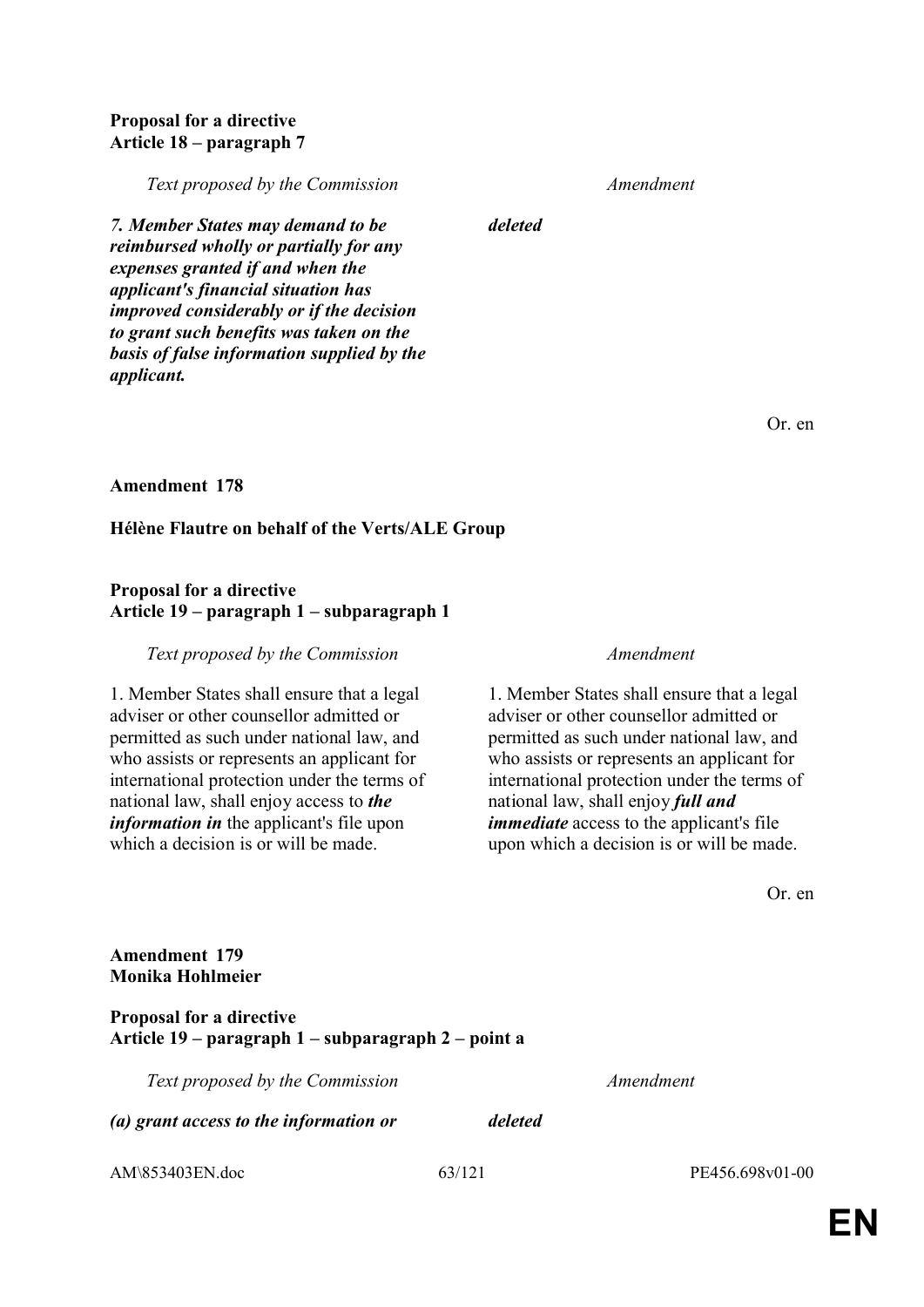*sources in question at least to a legal advisor or counsellor who has undergone a security check, insofar as the information is relevant to the examination of the application or taking a decision to withdraw international protection;*

*Justification*

*Security checks on lawyers are not sufficient to safeguard security interests. In addition, the practicability of a security check is questionable.*

**Amendment 180 Nadja Hirsch**

#### **Proposal for a directive Article 19 – paragraph 3**

*Text proposed by the Commission Amendment*

3. Member States shall allow the applicant to bring to the personal interview a legal adviser or other counsellor admitted or permitted as such under national law.

3. Member States shall allow the applicant to bring to the personal interview a legal adviser or other counsellor admitted or permitted as such under national law*, or a qualified expert*.

Or. de

### **Amendment 181 Monika Hohlmeier, Simon Busuttil**

#### **Proposal for a directive Article 20 – paragraph 1**

#### *Text proposed by the Commission Amendment*

1. Member States shall take appropriate measures to ensure that applicants *with special needs* are given the opportunity to present the elements of an application as completely as possible and with all available evidence. Where needed, they

1. Member States shall take appropriate measures to ensure that applicants *who in the opinion of the determining authority have been subjected to torture, rape or other serious forms of psychological, physical or sexual violence as described in* 

Or. de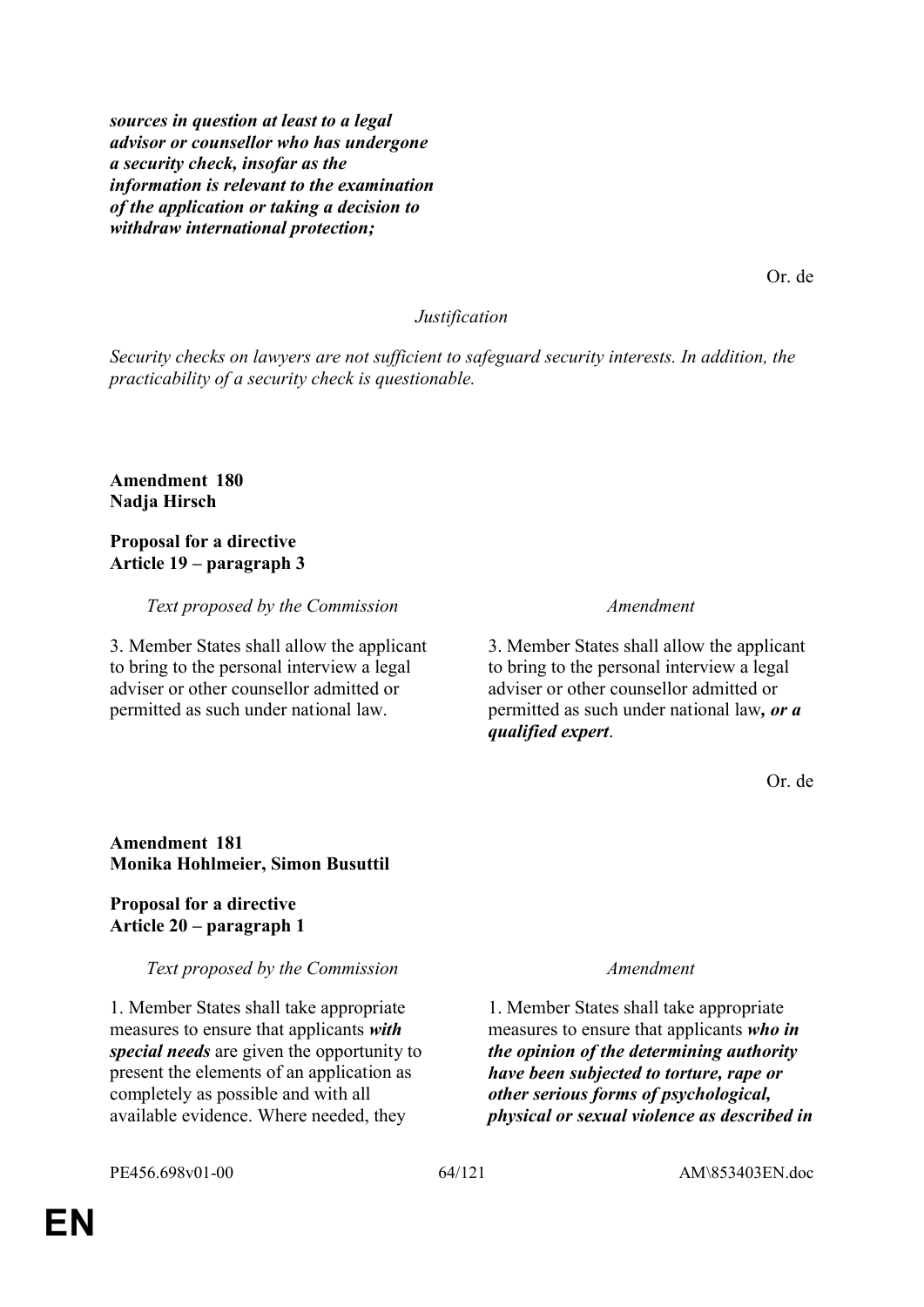shall be granted time extensions to enable them to submit evidence or take other necessary steps in the procedure.

*Article 21 of Directive […/…/EC] [laying down minimum standards for the reception of asylum seekers (the Reception Conditions Directive)]* are given the opportunity *and support* to present the elements of an application as completely as possible and with all available evidence. Where needed, they shall be granted time extensions to enable them to submit evidence or take other necessary steps in the procedure.

Or. de

# *Justification*

*Article 20(1) and (2) can be combined in a single paragraph. It must be ensured that the people concerned are given the right opportunities and the necessary support.*

**Amendment 182 Monika Hohlmeier, Simon Busuttil**

**Proposal for a directive Article 20 – paragraph 2** 

*Text proposed by the Commission Amendment*

*2. In cases where the determining authority consider that an applicant has been subjected to torture, rape or other serious forms of psychological, physical or sexual violence as described in Article 21 of Directive […/…/EC] [laying down minimum standards for the reception of asylum seekers (the Reception Conditions Directive)], the applicant shall be granted sufficient time and relevant support to prepare for a personal interview on the substance of his/her application.*

*deleted*

Or. de

*Justification*

*Article 20(2) is covered by the addition to paragraph 1, and therefore now superfluous.*

AM\853403EN.doc 65/121 PE456.698v01-00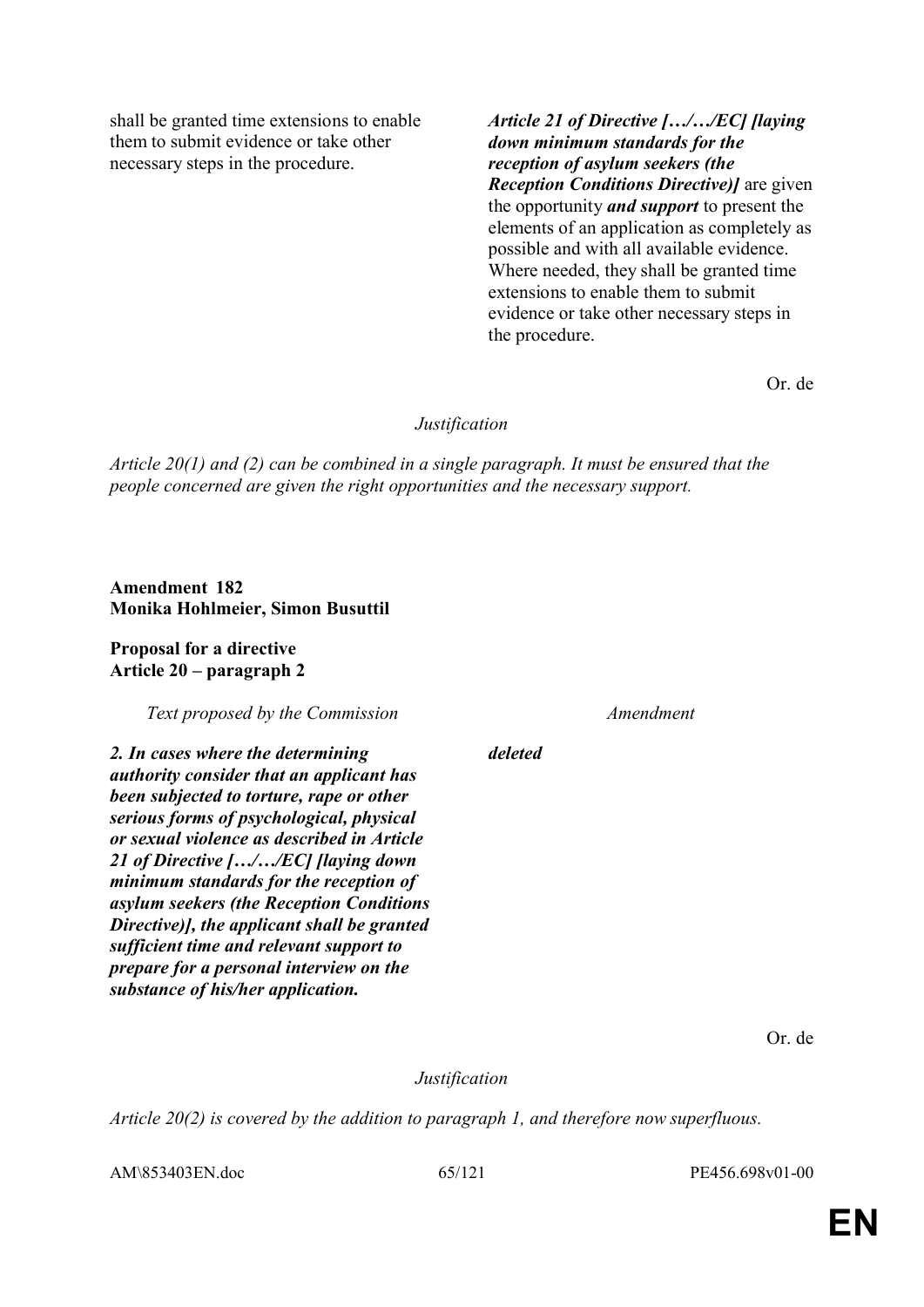### **Amendment 183 Kyriacos Triantaphyllides, Cornelis de Jong, Rui Tavares, Cornelia Ernst, Marie-Christine Vergiat**

### **Proposal for a directive Article 20 – paragraph 2**

# *Text proposed by the Commission Amendment*

2. In cases where the determining authority consider that an applicant has been subjected to torture, rape or other serious forms of psychological, physical or sexual violence as described in Article 21 of Directive [.../.../EC] [laying down] minimum standards for the reception of asylum seekers (the Reception Conditions Directive)], the applicant shall be granted sufficient time and relevant support to prepare for a personal interview on the substance of his/her application.

2. In cases where the determining authority consider that an applicant has been subjected to torture, rape or other serious forms of psychological, physical or sexual violence as described in Article 21 of Directive [.../.../EC] [laying down] minimum standards for the reception of asylum seekers (the Reception Conditions Directive)], the applicant shall be granted sufficient time and relevant support to prepare for a personal interview on the substance of his/her application. *Special attention shall be given to those applicants who did not mention their sexual orientation immediately.*

**Amendment 184 Monika Hohlmeier, Simon Busuttil Proposal for a directive Article 20 – paragraph 3**  *Text proposed by the Commission Amendment 3. Article 27 (6) and (7) shall not apply to the applicants referred to in paragraph 2. deleted* Or. de

*Justification*

*There is no justification for not applying to applicants with special needs the accelerated* 

PE456.698v01-00 66/121 AM\853403EN.doc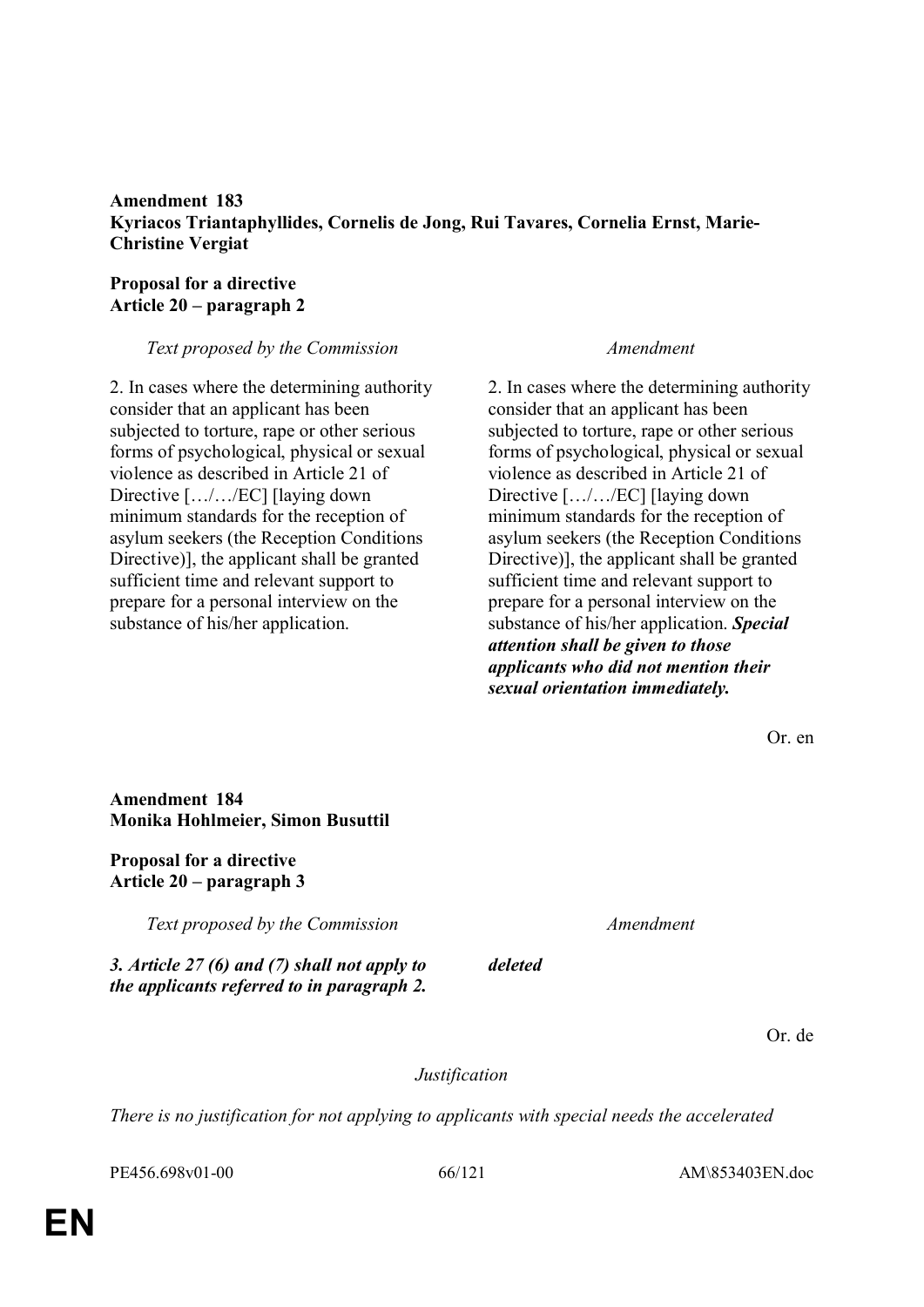*procedure or the rules governing rejection of asylum applications as manifestly unfounded. An application for protection can only be rejected as manifestly unfounded after a thorough examination of the facts of the case. If after examination of all the facts it is clear that the application will not be successful, there is no reason for extending the procedure.*

### **Amendment 185 Monika Hohlmeier**

### **Proposal for a directive Article 21 – paragraph 1 – subparagraph 1 – point a**

### *Text proposed by the Commission Amendment*

(a) as soon as possible take measures to ensure that a representative represents and assists the unaccompanied minor with respect to the lodging and the examination of the application. The representative shall be impartial and have the necessary expertise in the field of childcare. This representative can also be the representative referred to in Directive  $\left[\ldots/\ldots/EC\right]$ <sup>17</sup> [the Reception Conditions] Directive];

(a) as soon as possible take measures to ensure that a representative *of the competent national body* represents and assists the unaccompanied minor with respect to the lodging and the examination of the application. The representative shall be impartial and have the necessary expertise in the field of childcare. This representative can also be the representative referred to in Directive  $\left[\ldots/\ldots/\text{EC}\right]^{17}$  [the Reception Conditions Directive];

Or. de

# **Amendment 186**

# **Hélène Flautre on behalf of the Verts/ALE Group**

### **Proposal for a directive Article 21 – paragraph 1 – subparagraph 1 – point a**

#### *Text proposed by the Commission Amendment*

(a) *as soon as possible* take measures to ensure that a representative represents and assists the unaccompanied minor with respect to the lodging and the examination of the application. The representative shall be impartial and have the necessary

(a) *immediately* take measures to ensure that a representative represents and assists the unaccompanied minor with respect to the lodging and the examination of the application. The representative shall be impartial and have the necessary expertise

AM\853403EN.doc 67/121 PE456.698v01-00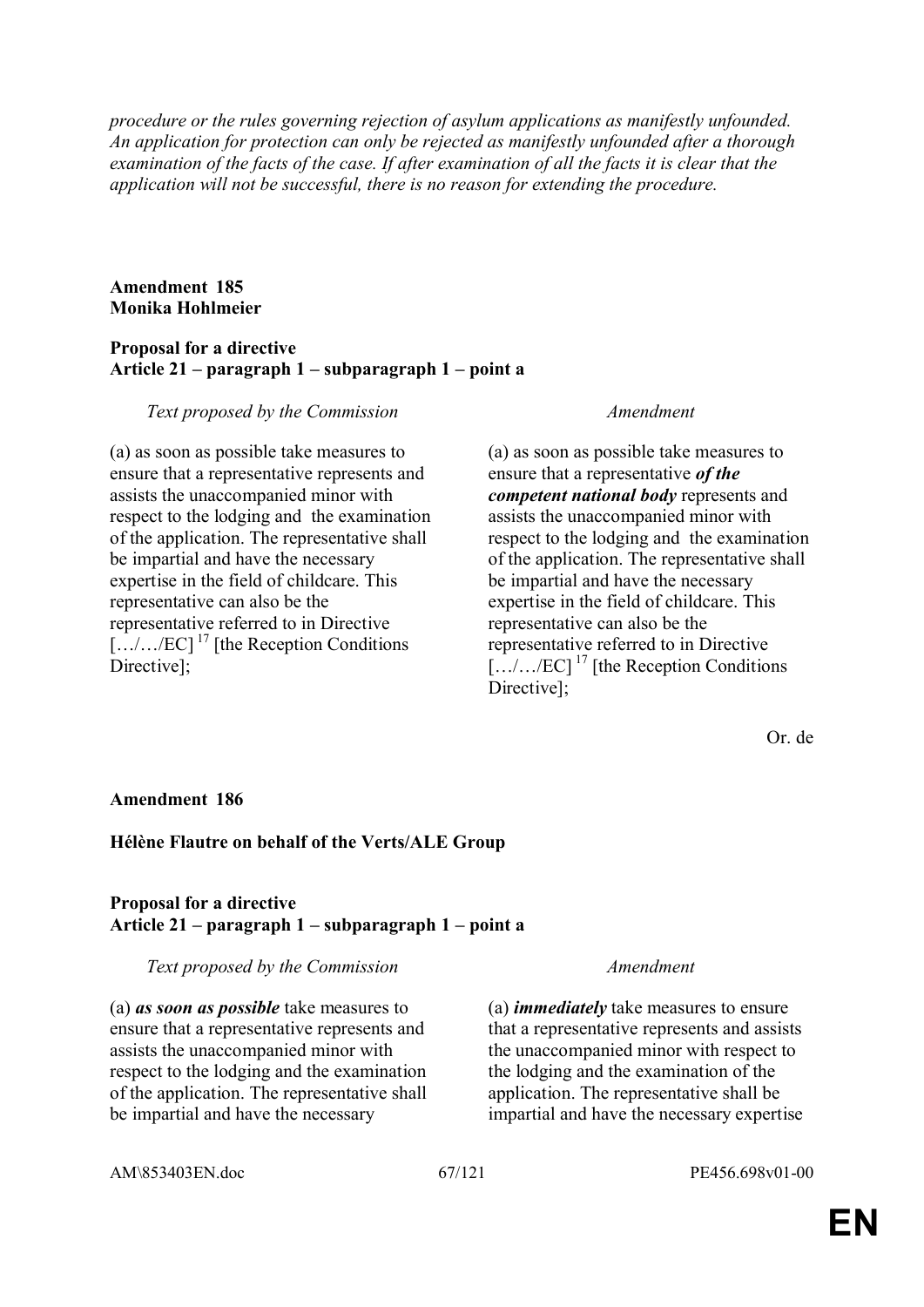**Amendment 188 Nadja Hirsch**

**Proposal for a directive Article 21 – paragraph 1 – subparagraph 1 – point b** 

*Text proposed by the Commission Amendment*

(b) ensure that the representative is given the opportunity to inform the unaccompanied minor about the meaning and possible consequences of the personal

PE456.698v01-00 68/121 AM\853403EN.doc

# **Amendment 187**

Directivel:

#### **Hélène Flautre on behalf of the Verts/ALE Group**

#### **Proposal for a directive Article 21 – paragraph 1 – subparagraph 1 – point b**

#### *Text proposed by the Commission Amendment*

### (b) ensure that the representative *is given the opportunity to inform* the

expertise in the field of childcare. This

representative referred to in Directive  $\left[\ldots/\ldots/EC\right]^{17}$  [the Reception Conditions

representative can also be the

unaccompanied minor about the meaning and possible consequences of the personal interview and, where appropriate, how to prepare himself/herself for the personal interview. Member States shall ensure that a representative and/or a legal advisor or other counsellor admitted as such under national law are present at that interview and have an opportunity to ask questions or make comments, within the framework set by the person who conducts the interview.

### in the field of childcare. This representative can also be the representative referred to in Directive  $[\ldots \ldots \text{/EC}]^{17}$  [the Reception Conditions Directive];

Or. en

(b) ensure that the representative *informs* the unaccompanied minor about the meaning and possible consequences of the personal interview and, where appropriate, how to prepare himself/herself for the personal interview. Member States shall ensure that a representative and/or a legal advisor or other counsellor admitted as such under national law are present at that interview and have an opportunity to ask questions or make comments, within the framework set by the person who conducts the interview.

Or. en

(b) ensure that the representative is given the opportunity to inform the unaccompanied minor about the meaning and possible consequences of the personal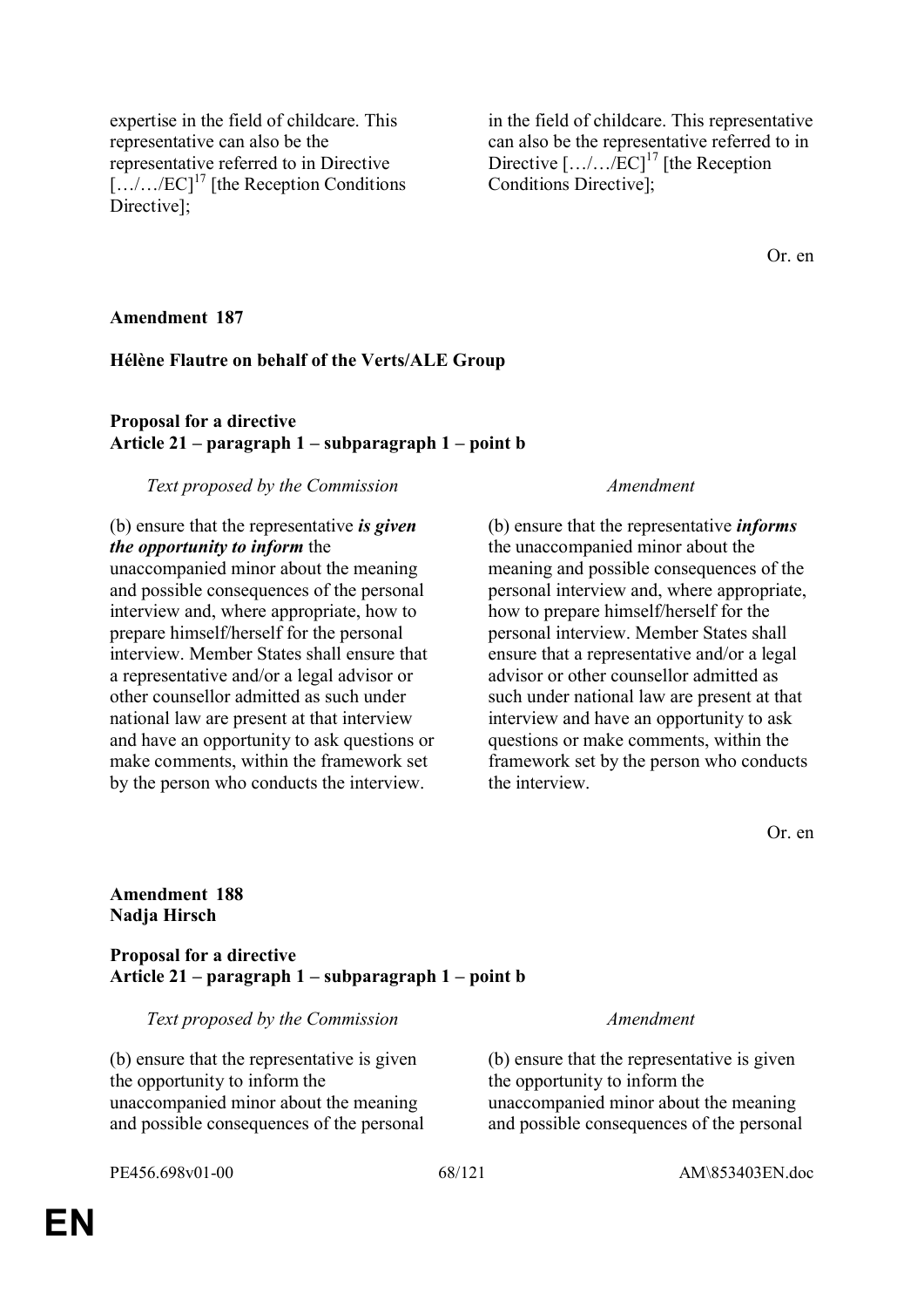interview and, where appropriate, how to prepare himself/herself for the personal interview. Member States shall ensure that a representative and/or a legal advisor or other counsellor admitted as such under national law are present at that interview and have an opportunity to ask questions or make comments, within the framework set by the person who conducts the interview.

interview and, where appropriate, how to prepare himself/herself for the personal interview. Member States shall ensure that a representative and/or a legal advisor or other counsellor admitted as such under national law *or other qualified professional* are present at that interview and have an opportunity to ask questions or make comments, within the framework set by the person who conducts the interview.

Or. de

# **Amendment 189 Monika Hohlmeier**

**Proposal for a directive Article 21 – paragraph 2** 

*Text proposed by the Commission Amendment*

*2. Member States may refrain from appointing a representative where the unaccompanied minor:*

*(a) will in all likelihood reach the age of maturity before a decision at first instance is taken;*

*(b) is married or has been married.*

*deleted*

Or. de

# *Justification*

*In view of the possibility of a forced marriage, a minor who is married should receive the same assistance from a representative as any other minor.*

**Amendment 190 Mario Borghezio**

**Proposal for a directive Article 21 – paragraph 2 – point b**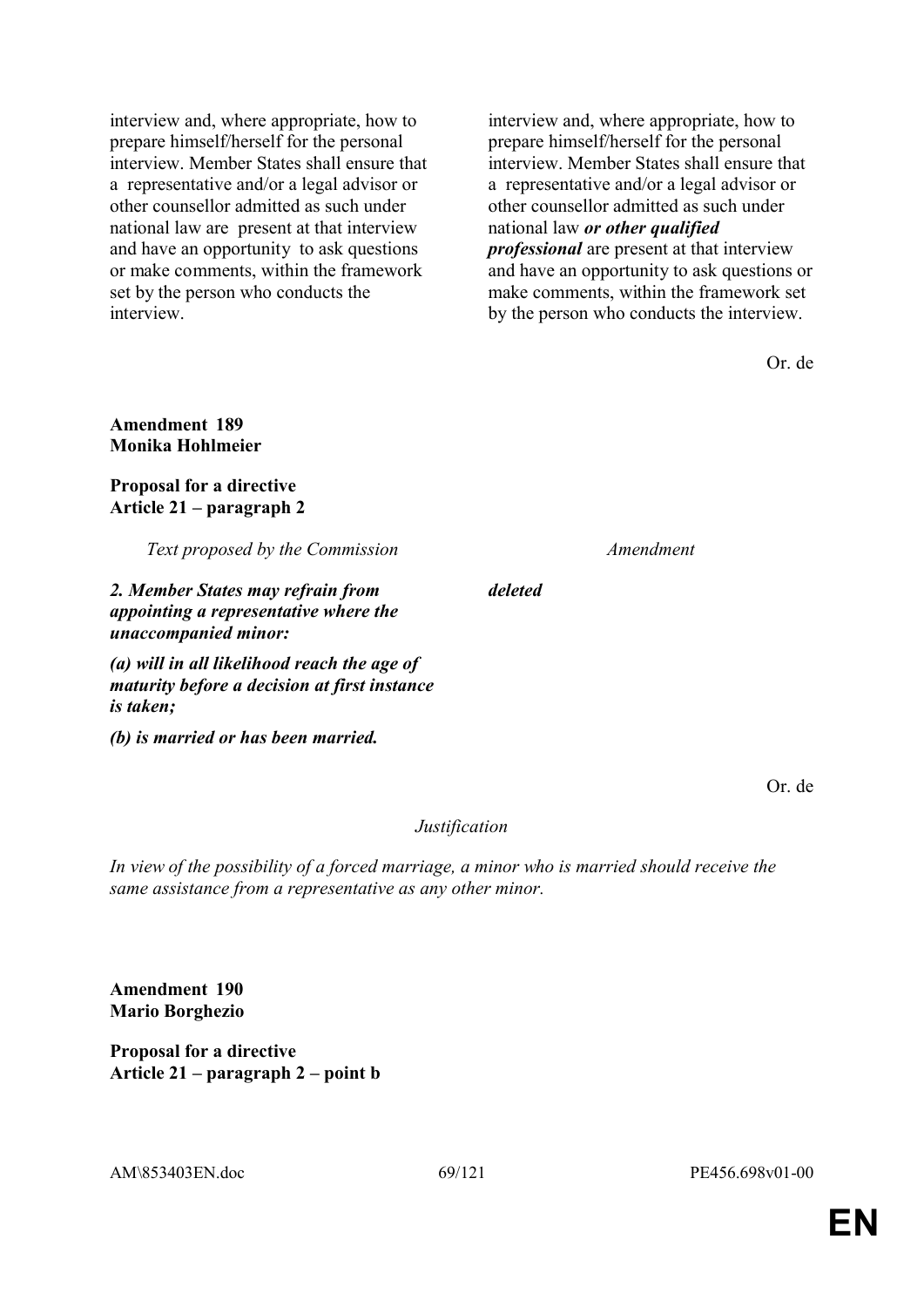*Text proposed by the Commission Amendment*

*(b) is married or has been married. deleted*

Or. it

# **Amendment 191 Anna Maria Corazza Bildt, Véronique Mathieu, Mariya Nedelcheva, Simon Busuttil**

## **Proposal for a directive Article 21 – paragraph 3 – point a**

*Text proposed by the Commission Amendment*

(a) If an unaccompanied minor has a personal interview on his/her application for international protection as referred to in Articles 13, 14 and 15 that interview is conducted by a person who has the necessary knowledge of the special needs of minors;

(a) If an unaccompanied minor has a personal interview on his/her application for international protection as referred to in Articles 13, 14 and 15 that interview is conducted by a person who has the necessary knowledge of the special needs *and rights* of minors;

Or. en

# **Amendment 192 Anna Maria Corazza Bildt, Mariya Nedelcheva, Simon Busuttil, Véronique Mathieu**

# **Proposal for a directive Article 21 – paragraph 3 – point b**

# *Text proposed by the Commission Amendment*

(b) an official with the necessary knowledge of the special needs of minors prepares the decision by the determining authority on the application of an unaccompanied minor.

(b) an official with the necessary knowledge of the special needs *and rights* of minors prepares the decision by the determining authority on the application of an unaccompanied minor.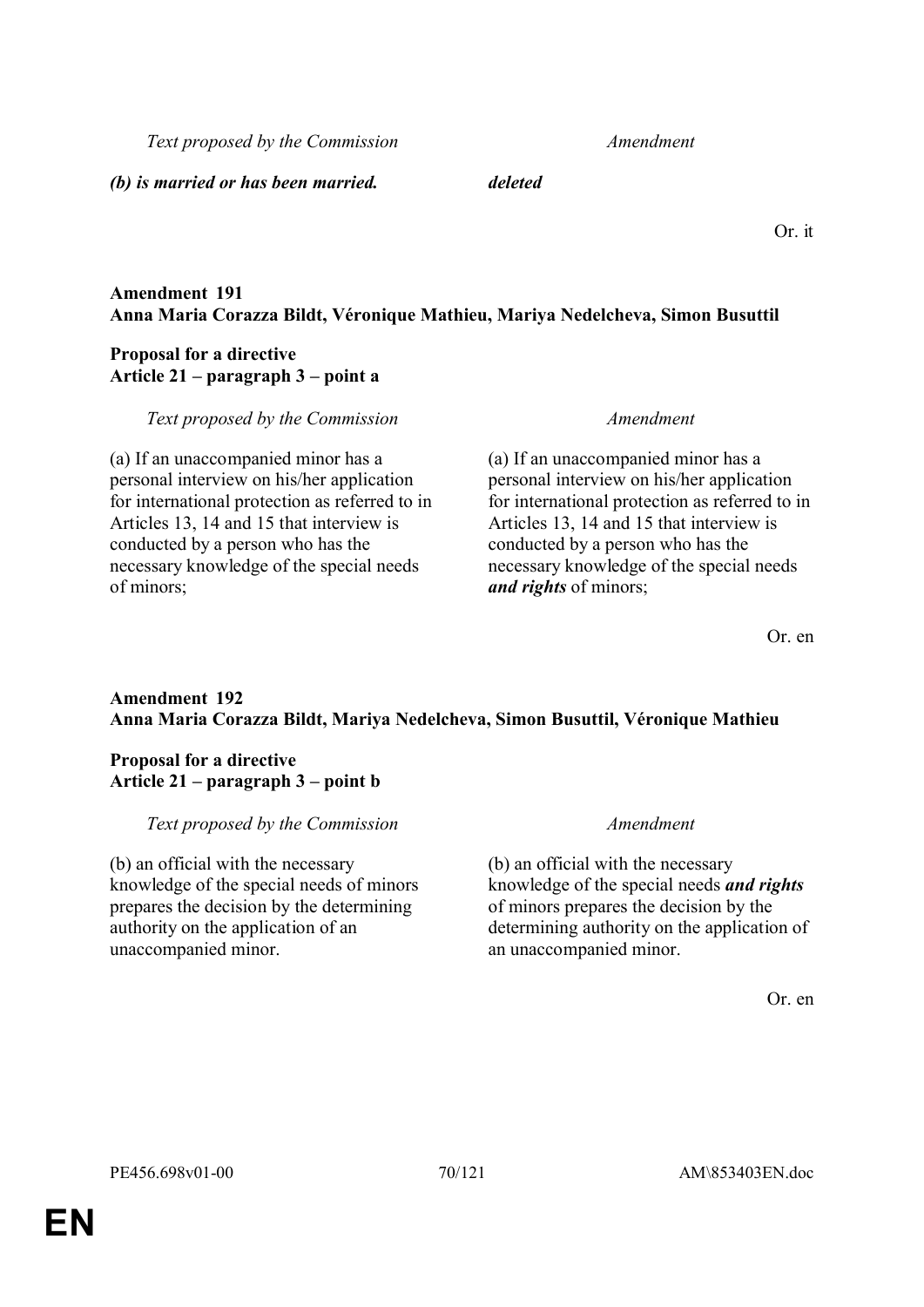# **Amendment 193 Monika Hohlmeier**

### **Proposal for a directive Article 21 – paragraph 4**

### *Text proposed by the Commission Amendment*

4. Subject to the conditions set out in Article 18, unaccompanied minors shall be granted free legal assistance with respect to all procedures provided for in this **Directive** 

4. Subject to the conditions set out in Article 18, unaccompanied minors shall be granted free legal assistance with respect to all procedures provided for in this Directive*, in so far as this is necessary or possible in the light of personal circumstances*.

*With respect to the procedures provided for in Chapter V, the Member States may provide for this to be limited to cases where the appeal or review is likely to succeed.*

Or. de

#### *Justification*

*Financial support for legal assistance should only be provided in cases where the unaccompanied minor does not have sufficient resources of his/her own. If an unaccompanied minor is in a position to pay for legal assistance privately, there is no justification for it to be financed by the state.*

# **Amendment 194 Kyriacos Triantaphyllides, Cornelis de Jong, Rui Tavares, Cornelia Ernst, Marie-Christine Vergiat**

### **Proposal for a directive Article 21 – paragraph 4**

#### *Text proposed by the Commission Amendment*

4. Subject to the conditions set out in Article 18, unaccompanied minors shall be granted free legal assistance with respect to all procedures provided for in this **Directive** 

4. Subject to the conditions set out in Article 18, unaccompanied minors shall be granted free legal assistance *and representation* with respect to all procedures provided for in this Directive.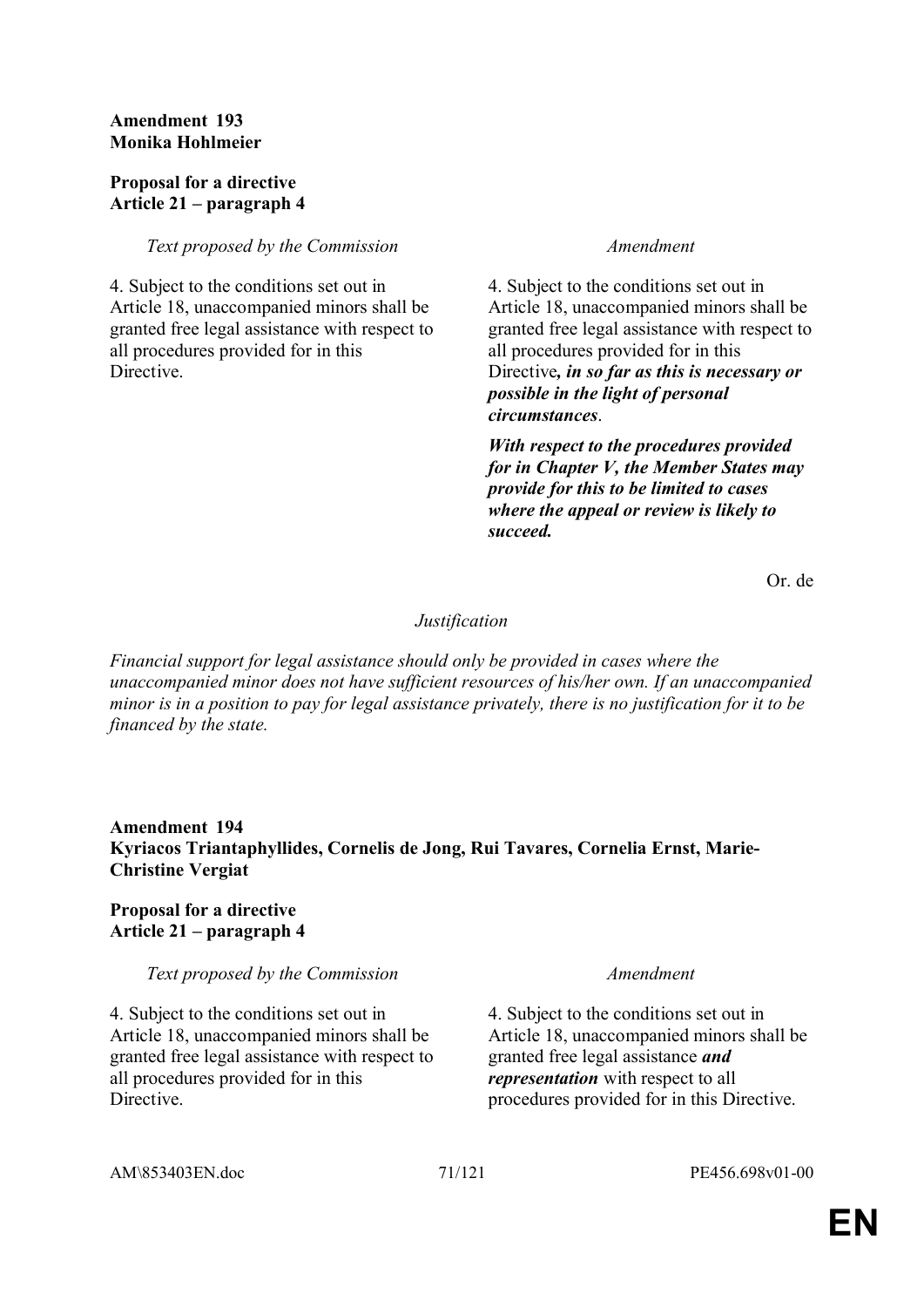**Amendment 195 Nadja Hirsch**

#### **Proposal for a directive Article 21 – paragraph 4**

*Text proposed by the Commission Amendment*

4. Subject to the conditions set out in Article 18, unaccompanied minors shall be granted free legal *assistance* with respect to all procedures provided for in this Directive.

4. Subject to the conditions set out in Article 18, unaccompanied minors *and their appointed representative* shall*, with respect to all procedures provided for in this Directive,* be granted free legal *advice regarding the phases and the legal situation in the procedure*. *This advice can be delivered by a non-governmental body or by qualified professionals.*

Or. de

### **Amendment 196 Kyriacos Triantaphyllides, Rui Tavares, Cornelia Ernst, Marie-Christine Vergiat**

### **Proposal for a directive Article 21 – paragraph 5 – subparagraph 1**

#### *Text proposed by the Commission Amendment*

5. Member States may use medical examinations to determine the age of unaccompanied minors within the framework of the examination of an application for international protection , where, following his/her general statements or other relevant evidence, Member States still have doubts concerning his/her age.

5. Member States may use medical examinations to determine the age of unaccompanied minors within the framework of the examination of an application for international protection, where, following his/her general statements or other relevant evidence, Member States still have doubts concerning his/her age. *If those doubts persist after the medical examination, any decision shall always be for the benefit of the unaccompanied minor.*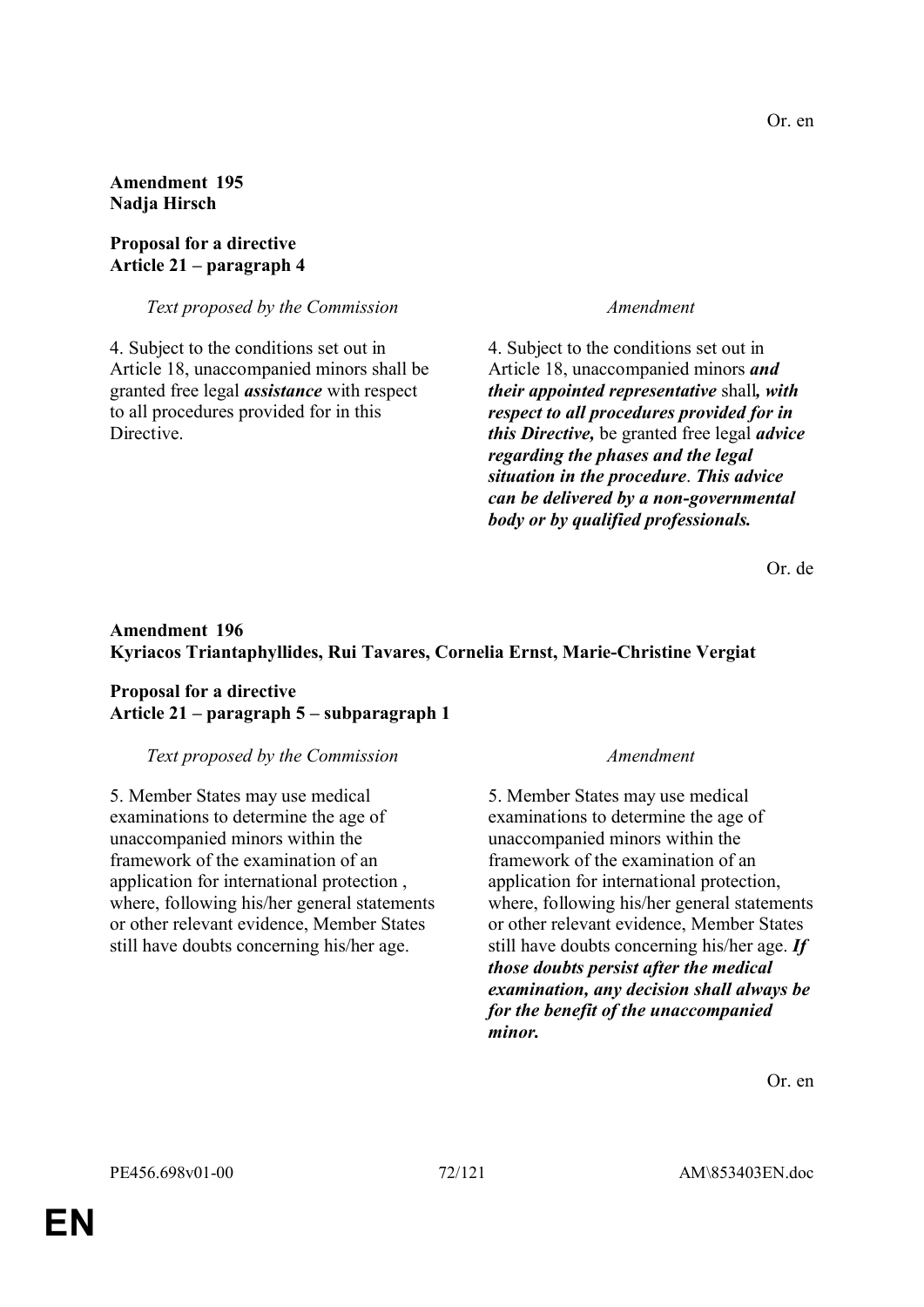## **Amendment 197**

## **Hélène Flautre on behalf of the Verts/ALE Group**

## **Proposal for a directive Article 21 – paragraph 5 – subparagraph 1**

### *Text proposed by the Commission Amendment*

5. Member States may use medical examinations to determine the age of unaccompanied minors within the framework of the examination of an application for international protection , where, following his/her general statements or other relevant evidence, Member States still have doubts concerning his/her age.

5. Member States may use medical examinations to determine the age of unaccompanied minors within the framework of the examination of an application for international protection , where, following his/her general statements or other relevant evidence, Member States still have doubts concerning his/her age. *In case of doubt; any decision shall be in favour of the minor.*

Or. en

## **Amendment 198 Monika Hohlmeier**

## **Proposal for a directive Article 21 – paragraph 5 – subparagraph 2**

#### *Text proposed by the Commission Amendment*

Any medical examination shall be performed in full respect of the individual's dignity, selecting the less invasive exams.

*(Does not affect the English version)*

Or. de

### *Justification*

*Linguistic adaptation of the German text to the English version ('less invasive') [This does not affect the English version].*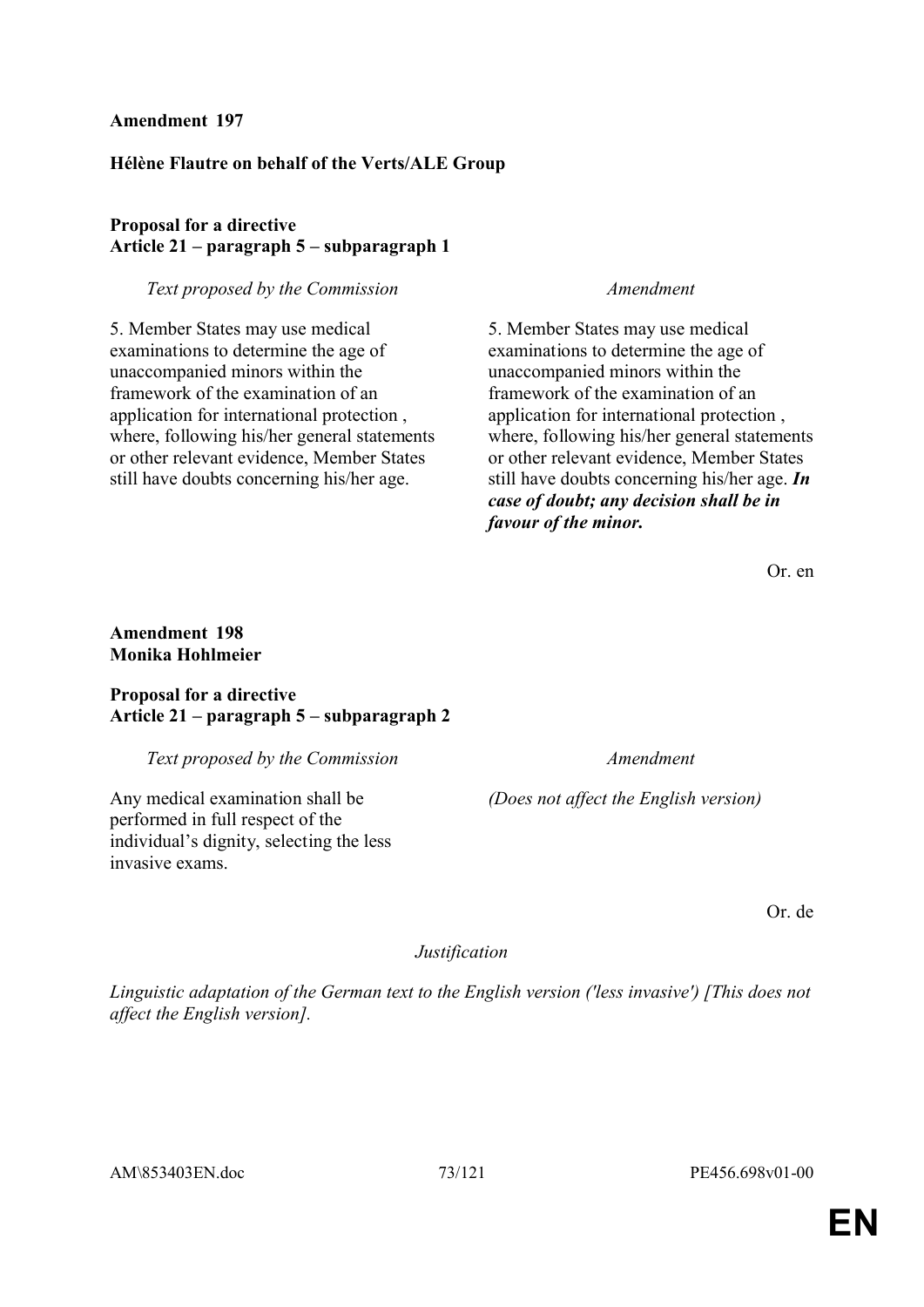## **Amendment 199**

## **Hélène Flautre on behalf of the Verts/ALE Group**

## **Proposal for a directive Article 21 – paragraph 5 – subparagraph 2**

*Text proposed by the Commission Amendment*

Any medical examination shall be performed in full respect of the individual's dignity, selecting the less invasive exams.

Any medical examination shall be performed in full respect of the individual's dignity, selecting the *most reliable and* less invasive examinations.

Or. en

## **Amendment 200 Anna Maria Corazza Bildt, Mariya Nedelcheva, Simon Busuttil, Véronique Mathieu**

## **Proposal for a directive Article 21 – paragraph 5 – subparagraph 2**

*Text proposed by the Commission Amendment*

Any medical examination shall be performed in full respect of the individual's dignity, selecting the less invasive exams.

Any medical examination shall be performed in full respect of the individual's dignity, selecting the less invasive exams *and carried out by qualified and impartial medical experts*.

Or. en

## **Amendment 201 Monika Hohlmeier, Simon Busuttil**

### **Proposal for a directive Article 21 – paragraph 5 – subparagraph 3 – point a**

*Text proposed by the Commission Amendment*

(a) unaccompanied minors are informed prior to the examination of their application for international protection , and in a language which they understand, of the possibility that their age may be

(a) unaccompanied minors are informed prior to the examination of their application for international protection, and in a language which they *may reasonably be supposed to* understand, of the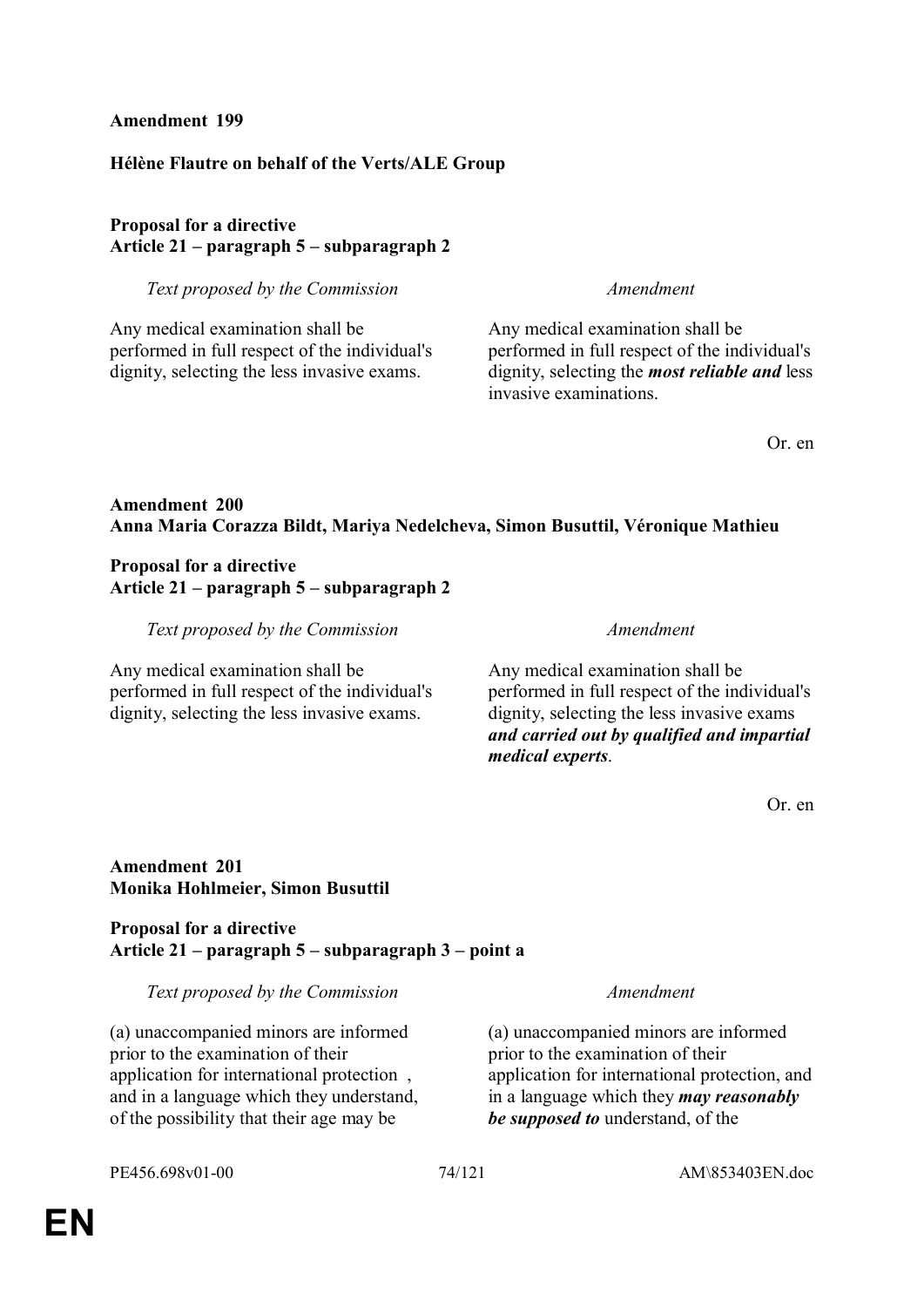determined by medical examination. This shall include information on the method of examination and the possible consequences of the result of the medical examination for the examination of the application for international protection , as well as the consequences of refusal on the part of the unaccompanied minor to undergo the medical examination;

possibility that their age may be determined by medical examination. This shall include information on the method of examination and the possible consequences of the result of the medical examination for the examination of the application for international protection, as well as the consequences of refusal on the part of the unaccompanied minor to undergo the medical examination;

Or. de

*Justification*

*For practical reasons and in view of the difficulty of proving language proficiency, the wording of the current Directive is preferable.*

**Amendment 202 Monika Hohlmeier**

## **Proposal for a directive Article 21 – paragraph 6**

*Text proposed by the Commission Amendment*

*deleted*

*6. Article 27 (6) and (7), Article 29 (2) (c), Article 32, and Article 37 shall not apply to unaccompanied minors.*

Or. de

### *Justification*

*There is no justification for not applying generally to unaccompanied minors the accelerated procedure or the provisions governing rejection of asylum applications as manifestly unfounded, the safe third country rules and specific border procedures. Uniform application of privileged treatment harbours considerable potential for abuse.*

**Amendment 203**

**Hélène Flautre on behalf of the Verts/ALE Group**

AM\853403EN.doc 75/121 PE456.698v01-00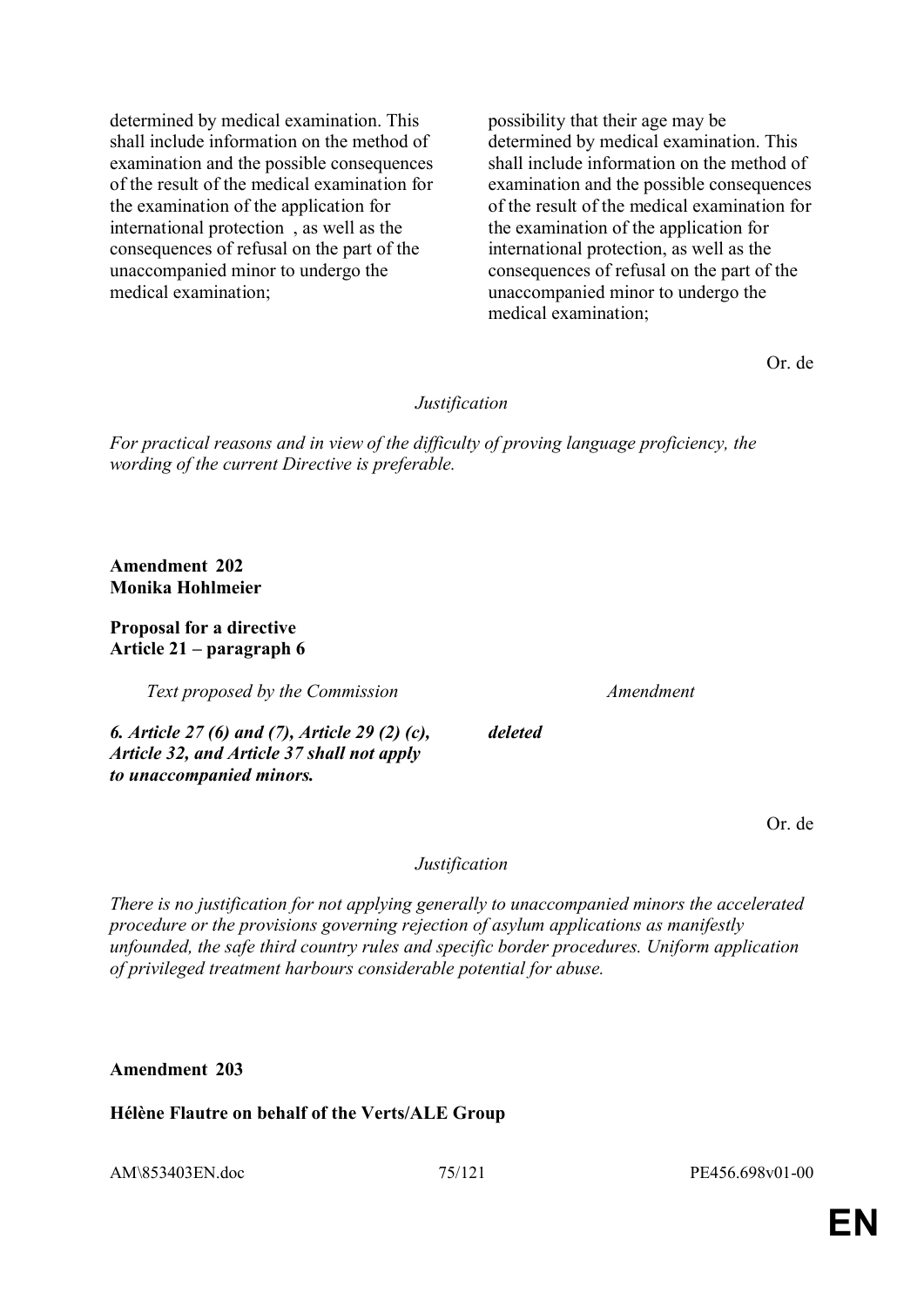*Text proposed by the Commission Amendment*

*Article 22a*

*Detention of minors*

*The detention of minors shall be strictly prohibited in all circumstances.*

Or. en

**Amendment 204**

#### **Hélène Flautre on behalf of the Verts/ALE Group**

#### **Proposal for a directive Article 23 – paragraph 1**

*Text proposed by the Commission Amendment*

1. Insofar as Member States provide for the possibility of explicit withdrawal of the application under national law, when an applicant explicitly withdraws his/her application for international protection , Member States shall ensure that the determining authority takes a decision to either discontinue the examination or reject the application.

1. Insofar as Member States provide for the possibility of explicit withdrawal of the application under national law, when an applicant explicitly withdraws his/her application for international protection, Member States shall ensure that the determining authority takes a decision to either discontinue the examination or reject the application, *and explain to the applicant the consequences of the withdrawal*.

Or. en

**Amendment 205 Monika Hohlmeier**

**Proposal for a directive Article 24 – paragraph 1 – subparagraph 1** 

*Text proposed by the Commission Amendment*

1. When there is reasonable cause to 1. When there is reasonable cause to

PE456.698v01-00 76/121 AM\853403EN.doc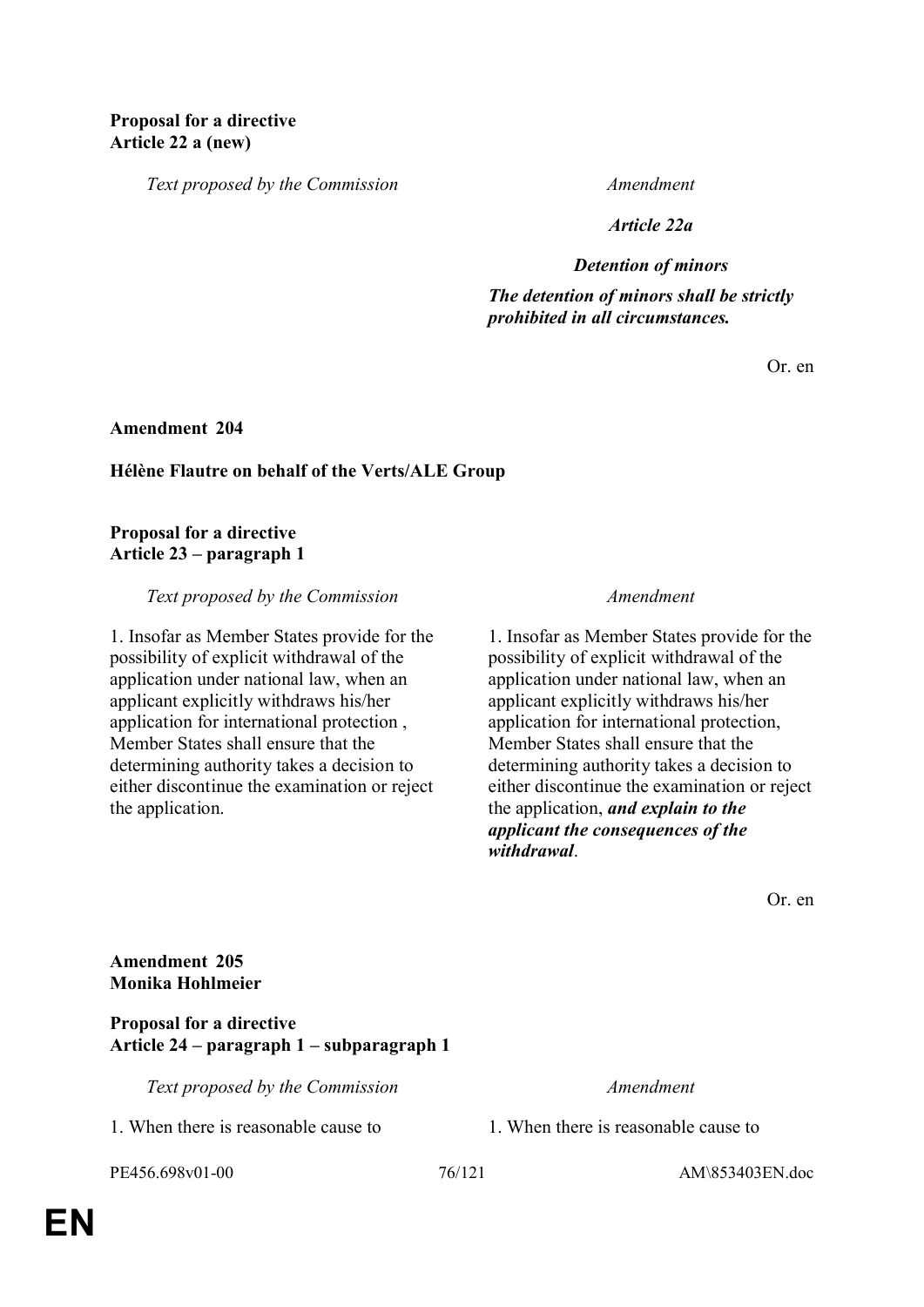consider that an applicant for international protection has implicitly withdrawn or abandoned his/her application for international protection , Member States shall ensure that the determining authority takes a decision to discontinue the examination .

consider that an applicant for asylum has implicitly withdrawn or abandoned his/her application for asylum, Member States shall ensure that the determining authority takes a decision to *either* discontinue the examination *or reject the application on the basis that the applicant has not established an entitlement to refugee status in accordance with Directive 2004/83/EC*.

Or. de

#### *Justification*

*The determining authority must have the option of rejecting the application for asylum. If this possibility does not exist, asylum procedures can no longer be concluded since they can continue to run without a time limit despite in fact being abandoned and despite a lack of need for protection. This is not conducive either to efficient processing by the authorities or to the protection of genuine victims of persecution. If the authorities cannot terminate a procedure or turn down an application, absconding will be rewarded, and this should not be allowed.*

### **Amendment 206 Simon Busuttil, Georgios Papanikolaou**

## **Proposal for a directive Article 24 – paragraph 1 – subparagraph 1**

### *Text proposed by the Commission Amendment*

1. When there is reasonable cause to consider that an applicant for international protection has implicitly withdrawn or abandoned his/her application for international protection, Member States shall ensure that the determining authority takes a decision to discontinue the examination*.*

1. When there is reasonable cause to consider that an applicant for international protection has implicitly withdrawn or abandoned his/her application for international protection, Member States shall ensure that the determining authority takes a decision *either* to discontinue the examination *or to reject the application on the basis that the applicant has not established an entitlement to refugee status in accordance with Directive 2004/83/EC*.

Or. en

AM\853403EN.doc 77/121 PE456.698v01-00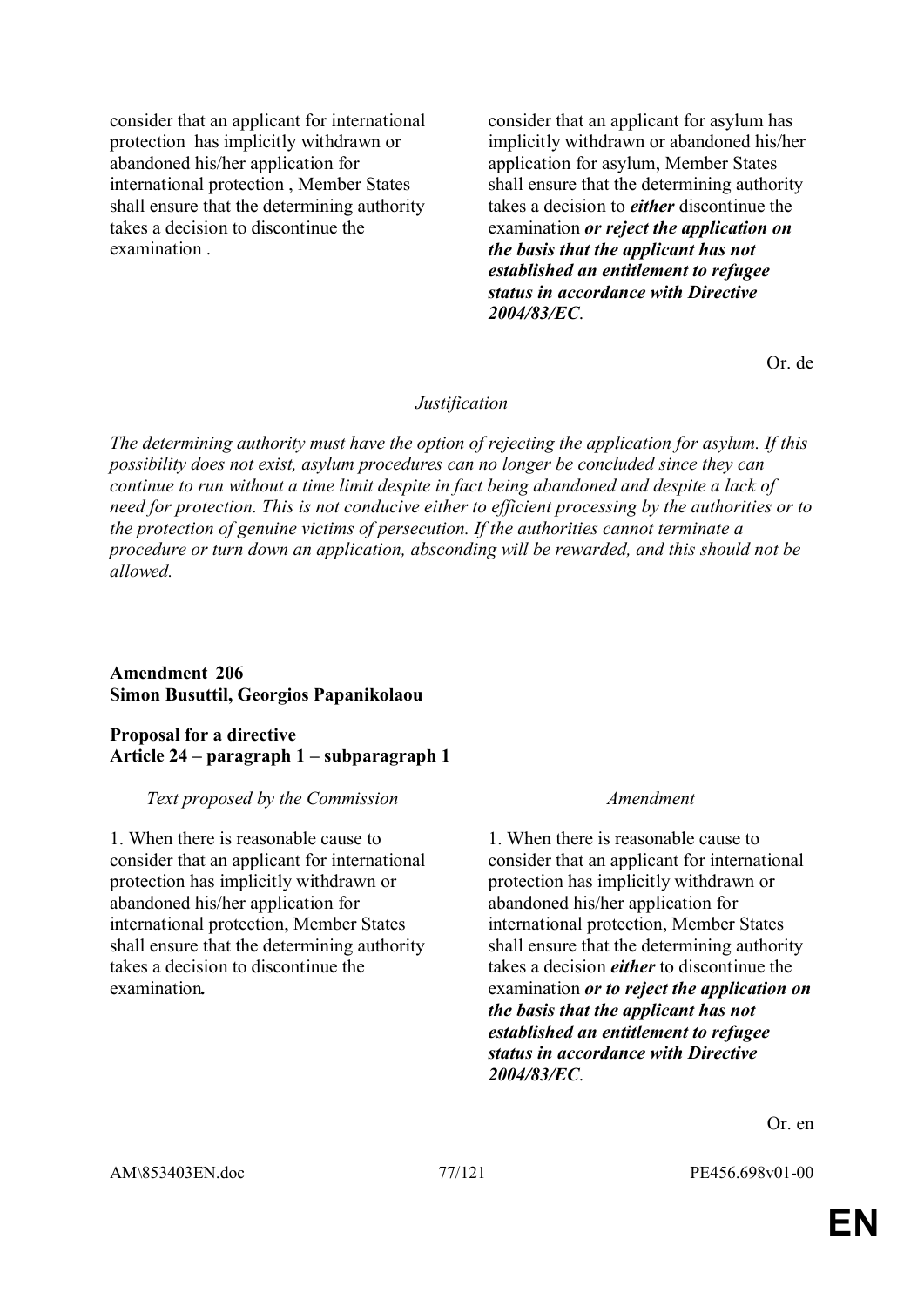## **Amendment 207 Monika Hohlmeier**

## **Proposal for a directive Article 24 – paragraph 2 – subparagraph 1**

## *Text proposed by the Commission Amendment*

2. Member States shall ensure that the applicant who reports again to the competent authority after a decision to discontinue as referred to in paragraph 1 of this Article is taken, is entitled to request that his/her case be reopened.

2. Member States shall ensure that the applicant who reports again to the competent authority after a decision to discontinue as referred to in paragraph 1 of this Article is taken, is entitled to request that his/her case be reopened*, unless the request is examined in accordance with Articles 35 and 36*.

*Member States may provide for a time limit after which the applicant's case can no longer be re-opened.*

Or. de

## *Justification*

*In order to prevent abuse, it must be possible to definitively conclude procedures after a fixed period. There will otherwise be an incentive to refrain from pursuing an asylum procedure seriously and reaching a definite conclusion on the application. Furthermore, without the possibility of concluding the procedure, the six-month time limit for processing asylum applications pursuant to Article 27(3) cannot be respected.*

## **Amendment 208 Simon Busuttil, Georgios Papanikolaou**

**Proposal for a directive Article 24 – paragraph 2 – subparagraph 1** 

### *Text proposed by the Commission Amendment*

2. Member States shall ensure that the applicant who reports again to the competent authority after a decision to discontinue as referred to in paragraph 1 of this Article is taken, is entitled to request

2. Member States shall ensure that the applicant who reports again to the competent authority after a decision to discontinue as referred to in paragraph 1 of this Article is taken, is entitled to request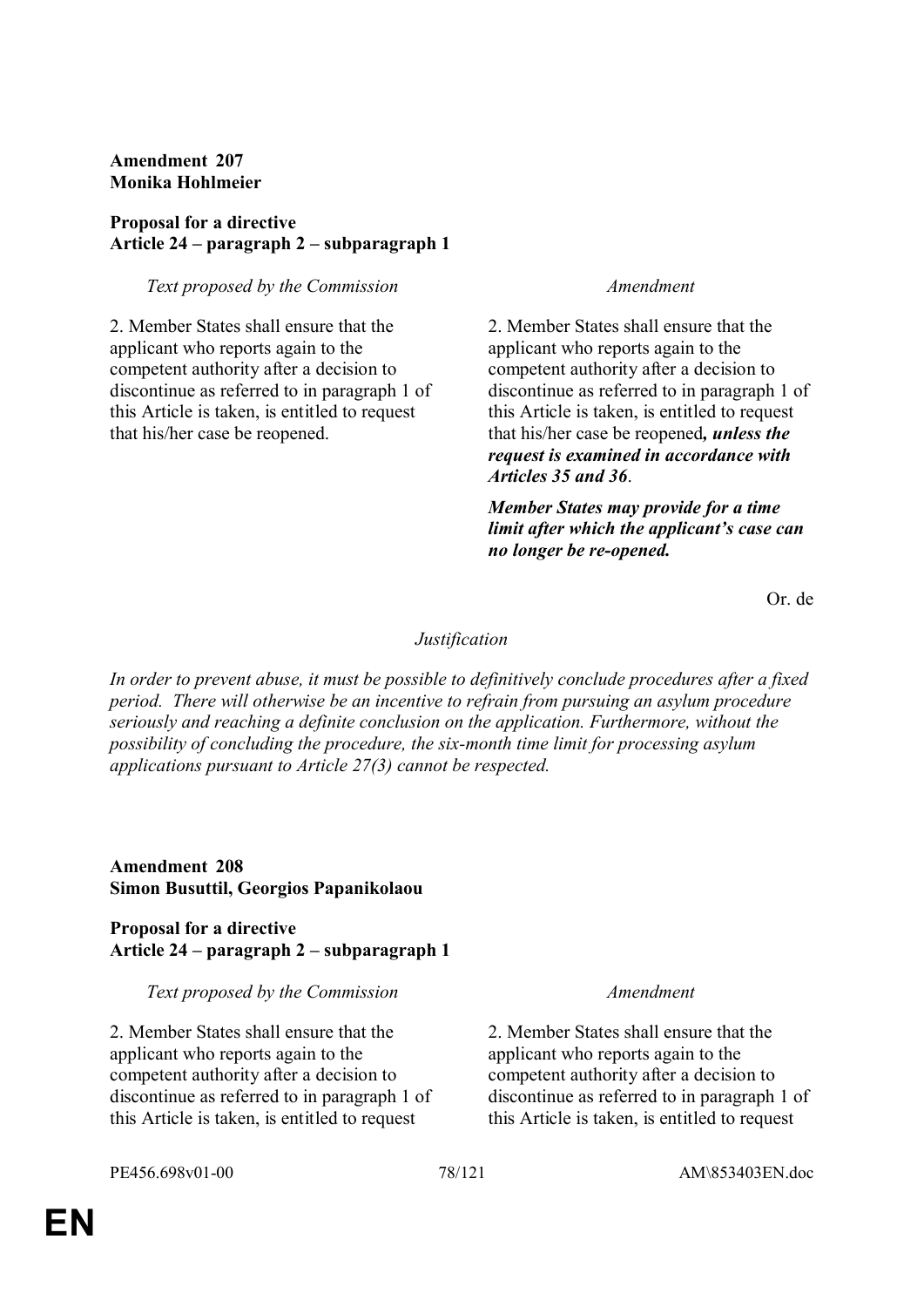that his/her case be reopened. that his/her case be reopened *unless the request is examined in accordance with Articles 32 and 34*.

Or. en

## **Amendment 209 Nadja Hirsch**

## **Proposal for a directive Article 24 – paragraph 2 – subparagraph 1**

## *Text proposed by the Commission Amendment*

2. Member States shall ensure that the applicant who reports again to the competent authority after a decision to discontinue as referred to in paragraph 1 of this Article is taken, is entitled to request that his/her case be reopened .

2. Member States shall ensure that the applicant who reports again to the competent authority after a decision to discontinue as referred to in paragraph 1 of this Article is taken, is entitled to request that his/her case be reopened . *Only one such request for a case to be reopened may be submitted during an asylum procedure.*

Or. de

## **Amendment 210 Nadja Hirsch**

**Proposal for a directive Article 24 – paragraph 2 – subparagraph 1 a (new)** 

*Text proposed by the Commission Amendment*

*Member States may provide for a time limit after which the applicant's case can no longer be re-opened. The time allowed in each case shall be at least one year.*

Or. de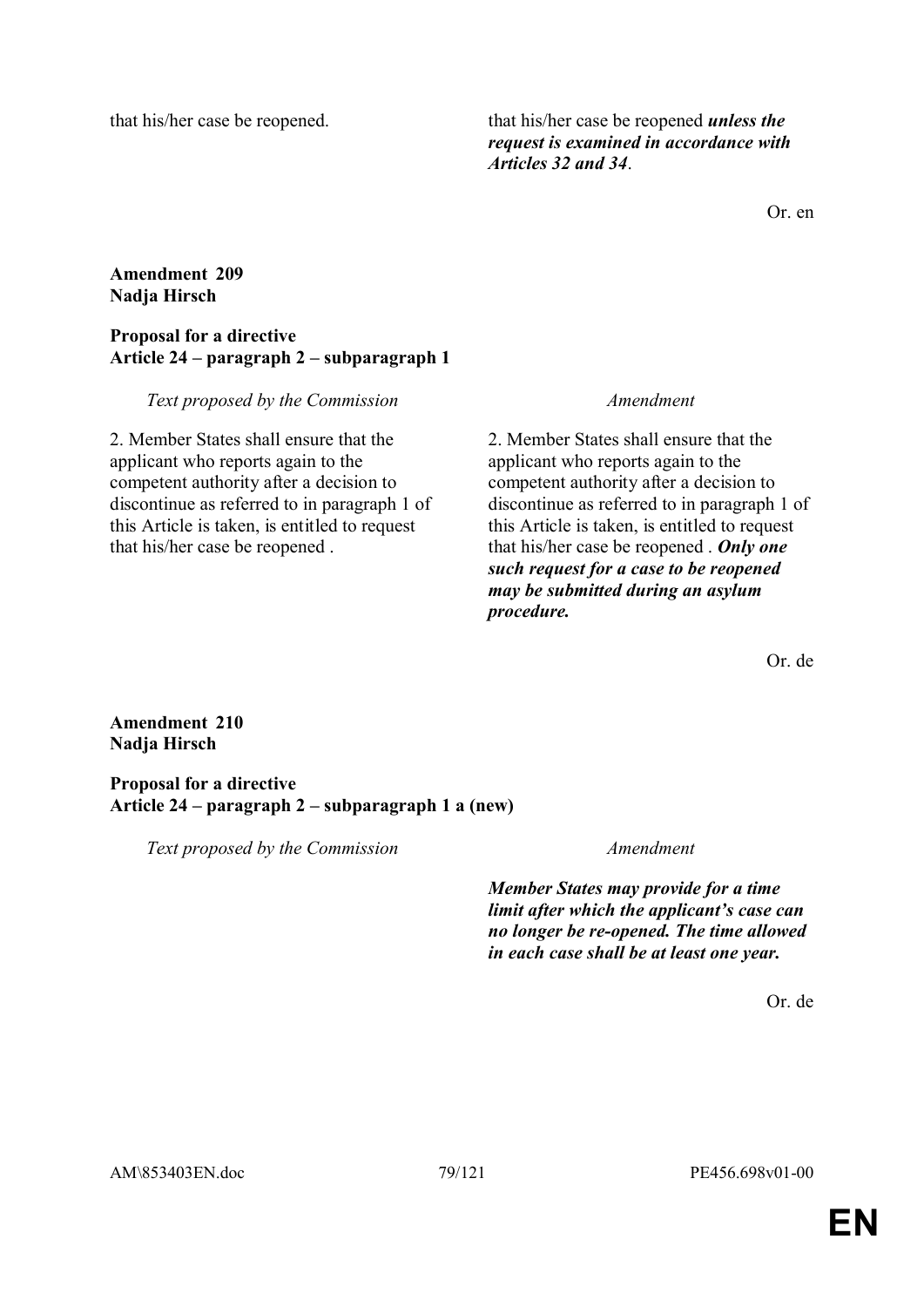## **Amendment 211 Simon Busuttil, Georgios Papanikolaou**

## **Proposal for a directive Article 24 – paragraph 2 – subparagraph 1 a (new)**

*Text proposed by the Commission Amendment*

*Member States may provide for a time limit after which the applicant's case may no longer be re-opened.*

Or. en

**Amendment 212**

# **Hélène Flautre on behalf of the Verts/ALE Group**

**Proposal for a directive Article 24 – paragraph 3** 

*Text proposed by the Commission Amendment*

*3. This Article shall be without prejudice to Regulation (EC) No …/…. [the Dublin Regulation].*

Or. en

## **Amendment 213**

# **Hélène Flautre on behalf of the Verts/ALE Group**

## **Proposal for a directive Article 25 – paragraph 1 – point a**

*Text proposed by the Commission Amendment*

(a) to have access to applicants for international protection , including those in detention and in airport or port transit zones;

(a) to have *immediate* access to applicants for international protection, including those in detention and in airport or port transit zones;

Or. en

*deleted*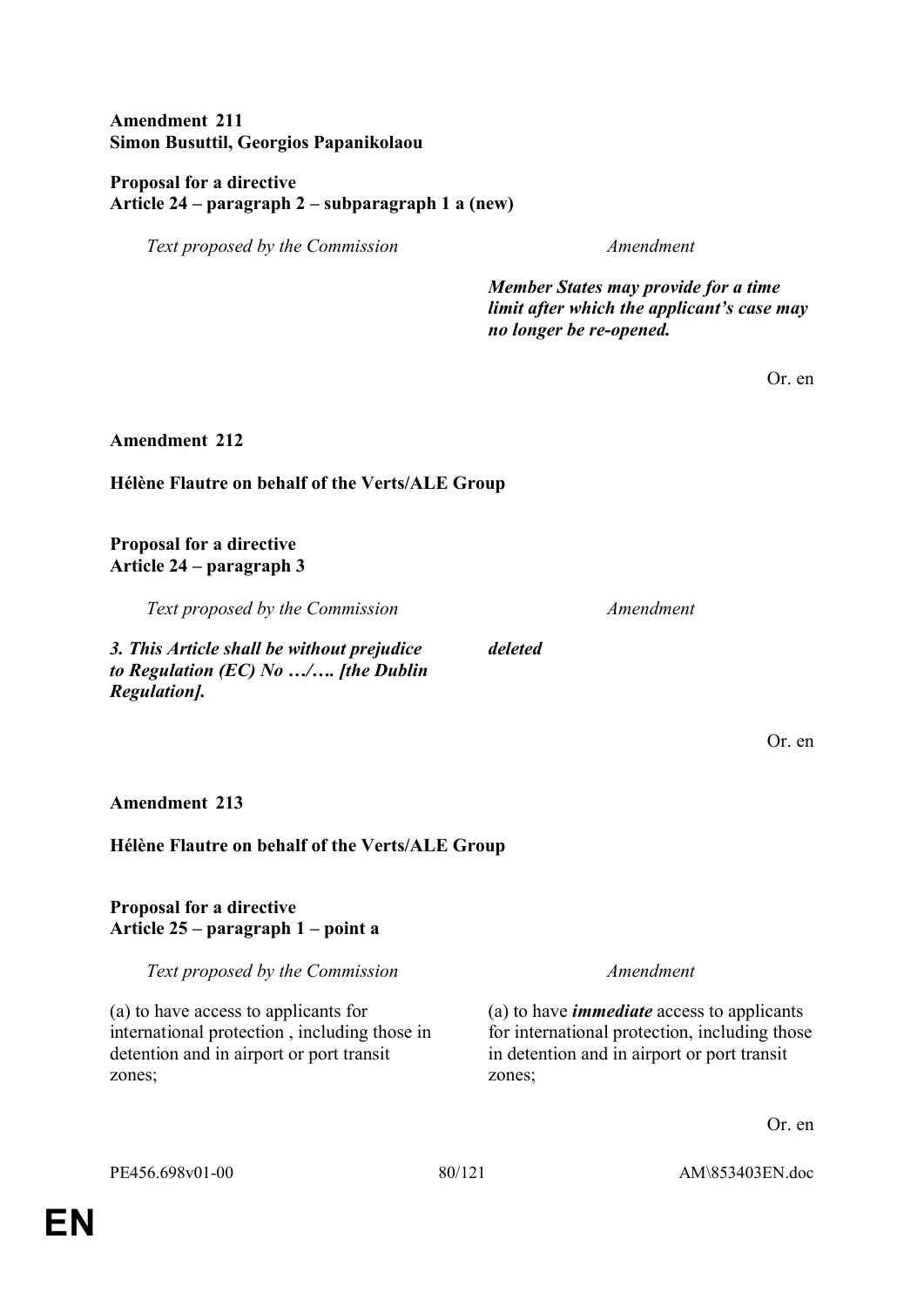### **Amendment 214**

#### **Hélène Flautre on behalf of the Verts/ALE Group**

## **Proposal for a directive Article 25 – paragraph 1 – point b**

#### *Text proposed by the Commission Amendment*

(b) to have access to information on individual applications for international protection , on the course of the procedure and on the decisions taken, provided that the applicant agrees thereto;

(b) to have *immediate and full* access to information on individual applications for international protection , on the course of the procedure and on the decisions taken, provided that the applicant agrees thereto;

Or. en

### **Amendment 215 Ernst Strasser**

### **Proposal for a directive Article 27 – paragraph 3 – subparagraph 2**

#### *Text proposed by the Commission Amendment*

Member States may extend that time limit for a period not exceeding a further 6 months in individual cases involving complex issues of fact and law.

Member States may extend that time limit for a period not exceeding a further 6 months in individual cases involving complex issues of fact and law*, including cases of applicants with special needs, and in the case of arrivals involving a large number of third-country nationals or stateless persons lodging applications for international protection*.

Or. en

#### **Amendment 216**

**Hélène Flautre on behalf of the Verts/ALE Group**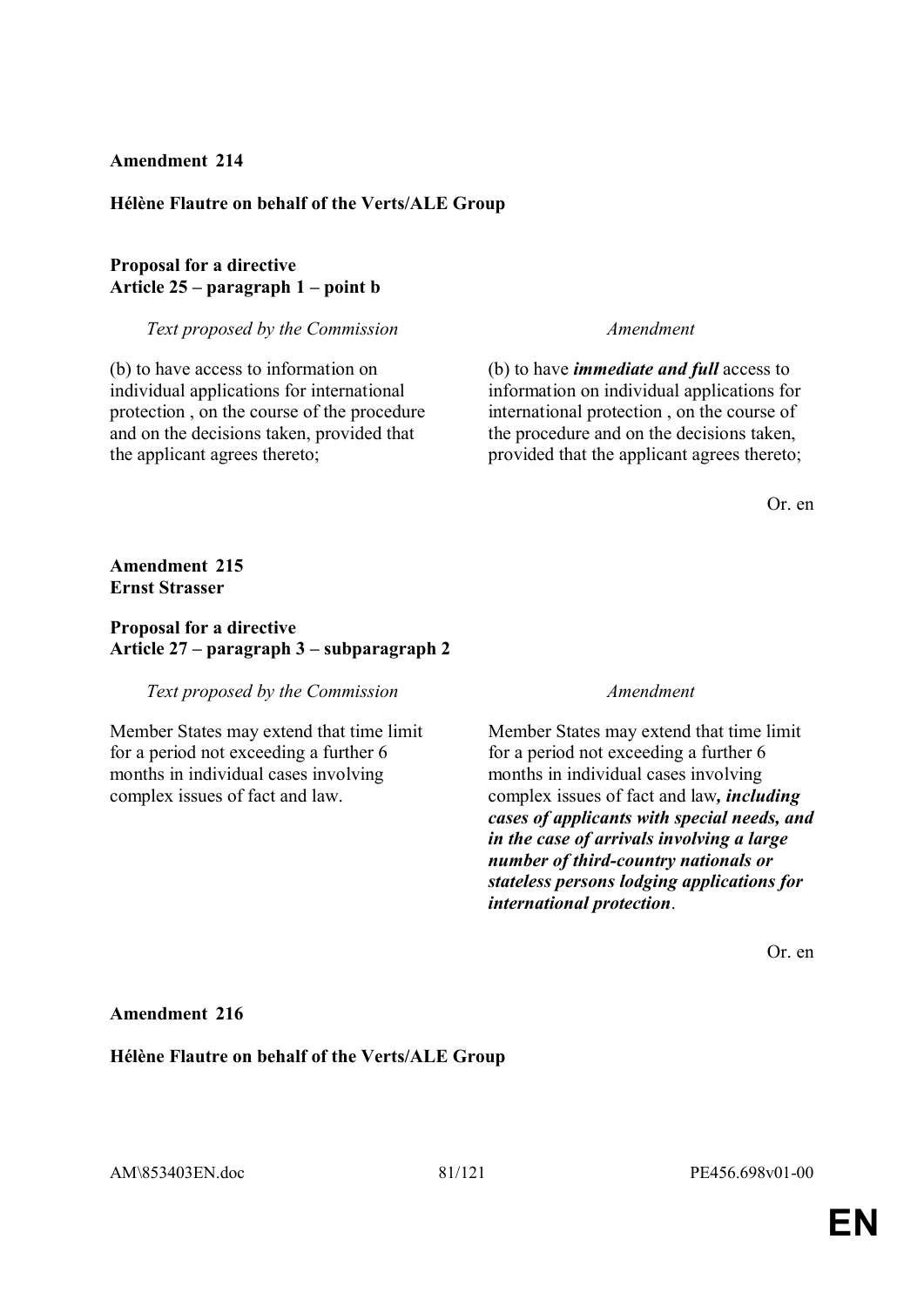## **Proposal for a directive Article 27 – paragraph 4 – subparagraph 1 – point b**

*Text proposed by the Commission Amendment*

(b) receive*, upon his/her request,* information on the reasons for the delay and the time-frame within which the decision on his/her application is to be expected.

(b) receive information on the reasons for the delay and the time-frame within which the decision on his/her application is to be expected.

Or. en

## **Amendment 217 Ernst Strasser**

## **Proposal for a directive Article 27 – paragraph 5 – introductory part**

## *Text proposed by the Commission Amendment*

5. Member States may prioritise an examination of an application for international protection in accordance with the basic principles and guarantees of Chapter II:

5. Member States may prioritise *or accelerate* an examination of an application for international protection in accordance with the basic principles and guarantees of Chapter II:

Or. en

## **Amendment 218**

# **Hélène Flautre on behalf of the Verts/ALE Group**

## **Proposal for a directive Article 27 – paragraph 5 – introductory part**

*Text proposed by the Commission Amendment*

5. *Member States* may prioritise an examination of an application for international protection in accordance with the basic principles and guarantees of Chapter II:

5. *The determining authorities* may prioritise an examination of an application for international protection in accordance with the basic principles and guarantees of Chapter II:

Or. en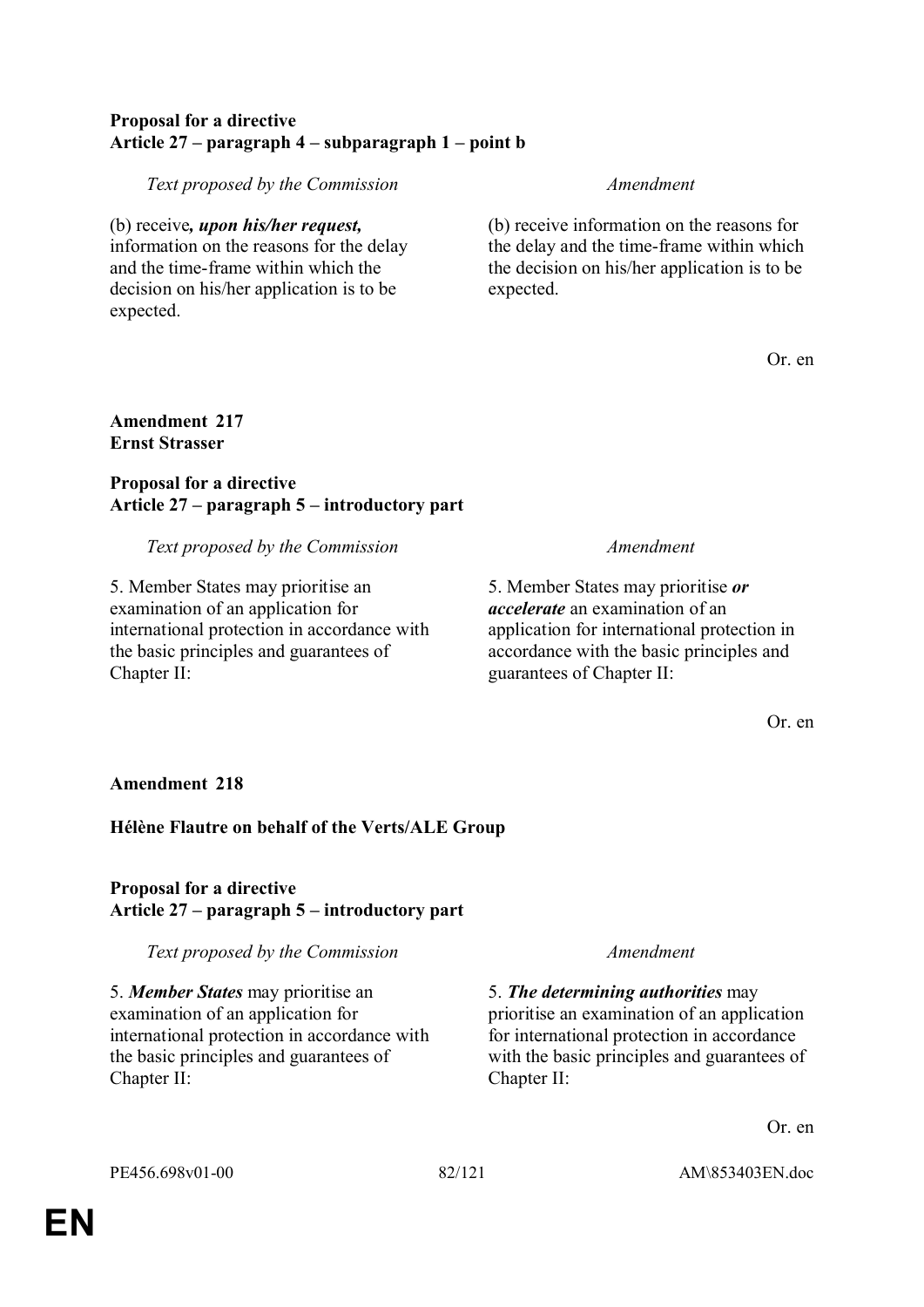## **Amendment 219 Anna Maria Corazza Bildt, Mariya Nedelcheva, Simon Busuttil, Véronique Mathieu**

## **Proposal for a directive Article 27 – paragraph 5 – point b**

*Text proposed by the Commission Amendment*

(b) where the applicant has special needs; (b) where the applicant has special needs*,* 

*in particular unaccompanied minors*;

Or. en

## **Amendment 220**

# **Hélène Flautre on behalf of the Verts/ALE Group**

## **Proposal for a directive Article 27 – paragraph 5 – point c**

*Text proposed by the Commission Amendment*

(c) in other cases with the exception of applications referred to in paragraph 6.

(c) in other cases*, including for environmental and/ or climate reasons,* with the exception of applications referred to in paragraph 6.

Or. en

# **Amendment 221**

# **Hélène Flautre on behalf of the Verts/ALE Group**

**Proposal for a directive Article 27 – paragraph 6** 

*Text proposed by the Commission Amendment*

*6. Member States may provide that an examination procedure in accordance with the basic principles and guarantees of Chapter II be accelerated if:*

*deleted*

AM\853403EN.doc 83/121 PE456.698v01-00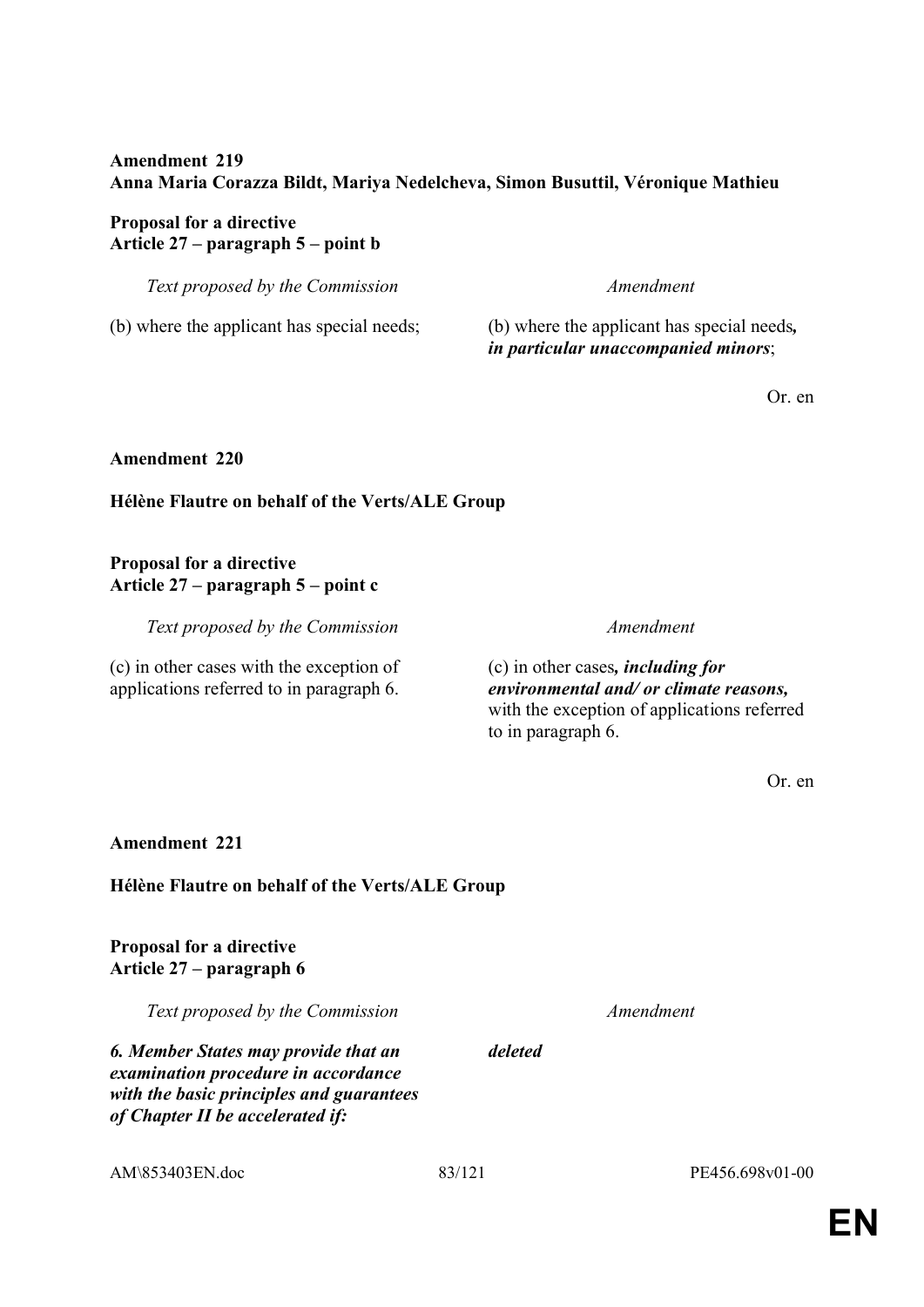*(a) the applicant, in submitting his/her application and presenting the facts, has only raised issues that are not relevant to the examination of whether he/she qualifies as a refugee or a person eligible for subsidiary protection by virtue of Directive […./../EC] [the Qualification Directive] ; or*

*(b) the applicant is from a safe country of origin within the meaning of this Directive , or*

*(c) the applicant has misled the authorities by presenting false information or documents or by withholding relevant information or documents with respect to his/her identity and/or nationality that could have had a negative impact on the decision; or*

*(d) it is likely that, in bad faith, he/she has destroyed or disposed of an identity or travel document that would have helped establish his/her identity or nationality; or*

*(e) the application was made by an unmarried minor to whom Article 6 (7) (c) applies, after the application of the parents or parent responsible for the minor has been rejected and no relevant new elements were raised with respect to his/her particular circumstances or to the situation in his/her country of origin; or*

*(f) the applicant is making an application merely in order to delay or frustrate the enforcement of an earlier or imminent decision which would result in his/her removal.*

Or. en

**Amendment 222 Monika Hohlmeier, Simon Busuttil, Ernst Strasser**

**Proposal for a directive Article 27 – paragraph 6 – point a a (new)**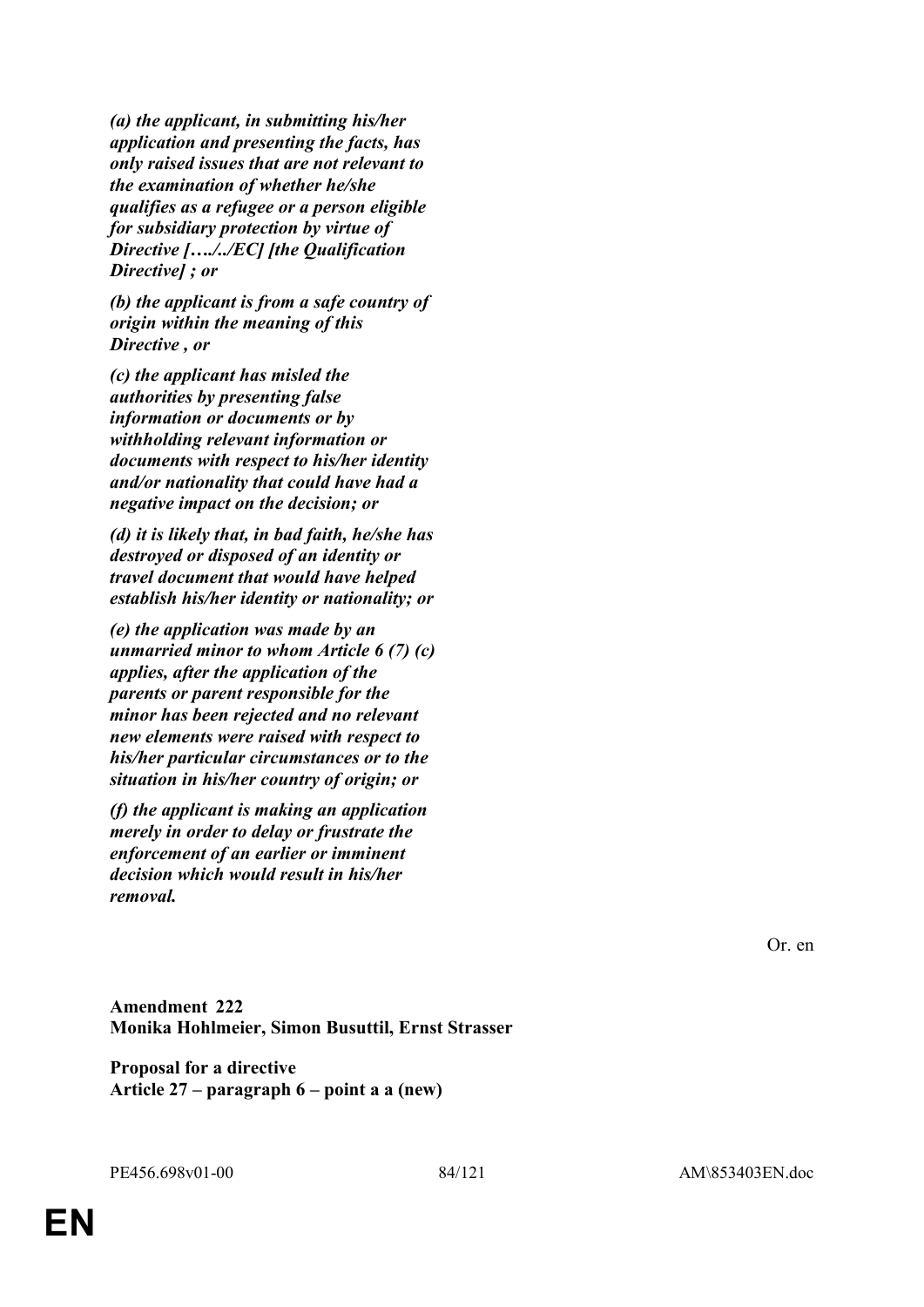*Text proposed by the Commission Amendment*

*(aa) the applicant clearly does not qualify as a refugee or for refugee status in a Member State under Directive […./../EC] [the Qualification Directive]; or*

Or. de

*Justification*

*Article 23(4)(b) of Directive 2005/85/EC should be maintained. The possibility of rejecting an application in an accelerated procedure is justified not only in the case of abusive applications, but also in all cases which have no chance of a successful outcome.*

*deleted*

**Amendment 223 Kyriacos Triantaphyllides, Rui Tavares, Cornelia Ernst, Marie-Christine Vergiat**

**Proposal for a directive Article 27 – paragraph 6 – point b** 

*Text proposed by the Commission Amendment*

*(b) the applicant is from a safe country of origin within the meaning of this Directive , or*

Or. en

## **Amendment 224 Ernst Strasser**

### **Proposal for a directive Article 27 – paragraph 6 – point b**

*Text proposed by the Commission Amendment*

(b) the applicant is from a safe country of origin within the meaning of this Directive, or

(b) the applicant is from a safe country of origin within the meaning of this Directive, or *from a country which is not a Member State but is considered to be a safe third country for the applicant, or*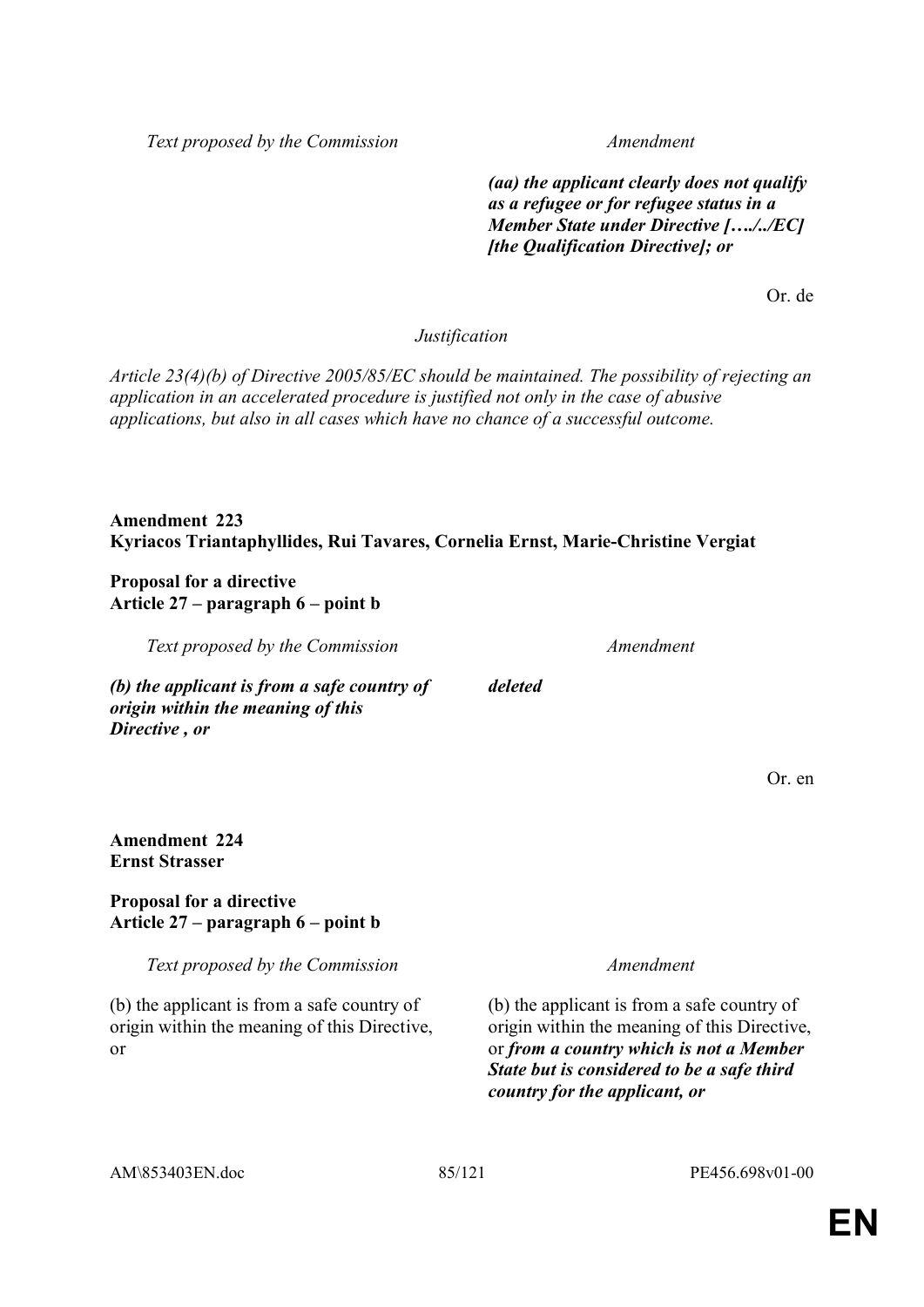## **Amendment 225 Monika Hohlmeier, Simon Busuttil, Ernst Strasser**

## **Proposal for a directive Article 27 – paragraph 6 – point c a (new)**

*Text proposed by the Commission Amendment*

*(ca) the applicant has filed another application for asylum stating other personal data with a different content; or*

Or. de

*Justification*

*Article 23(4)(e) of Directive 2005/85/EC should be maintained. Initiating more than one procedure with a different content and stating different personal data damages the credibility of persons seeking protection and gives rise to the suspicion that there is an intent to deceive.*

**Amendment 226 Monika Hohlmeier, Simon Busuttil, Ernst Strasser**

**Proposal for a directive Article 27 – paragraph 6 – point d a (new)** 

*Text proposed by the Commission Amendment*

*(da) the applicant has made clearly inconsistent, contradictory, improbable, insufficient or false representations which make his/her claim clearly unconvincing in relation to his/her having been the object of persecution referred to in Directive […./../EC] [the Qualification Directive]; or*

Or. de

*Justification*

*Article 23(4)(g) of Directive 2005/85/EC should be maintained. The possibility of rejecting an application in an accelerated procedure should also be provided for cases in which the* 

PE456.698v01-00 86/121 AM\853403EN.doc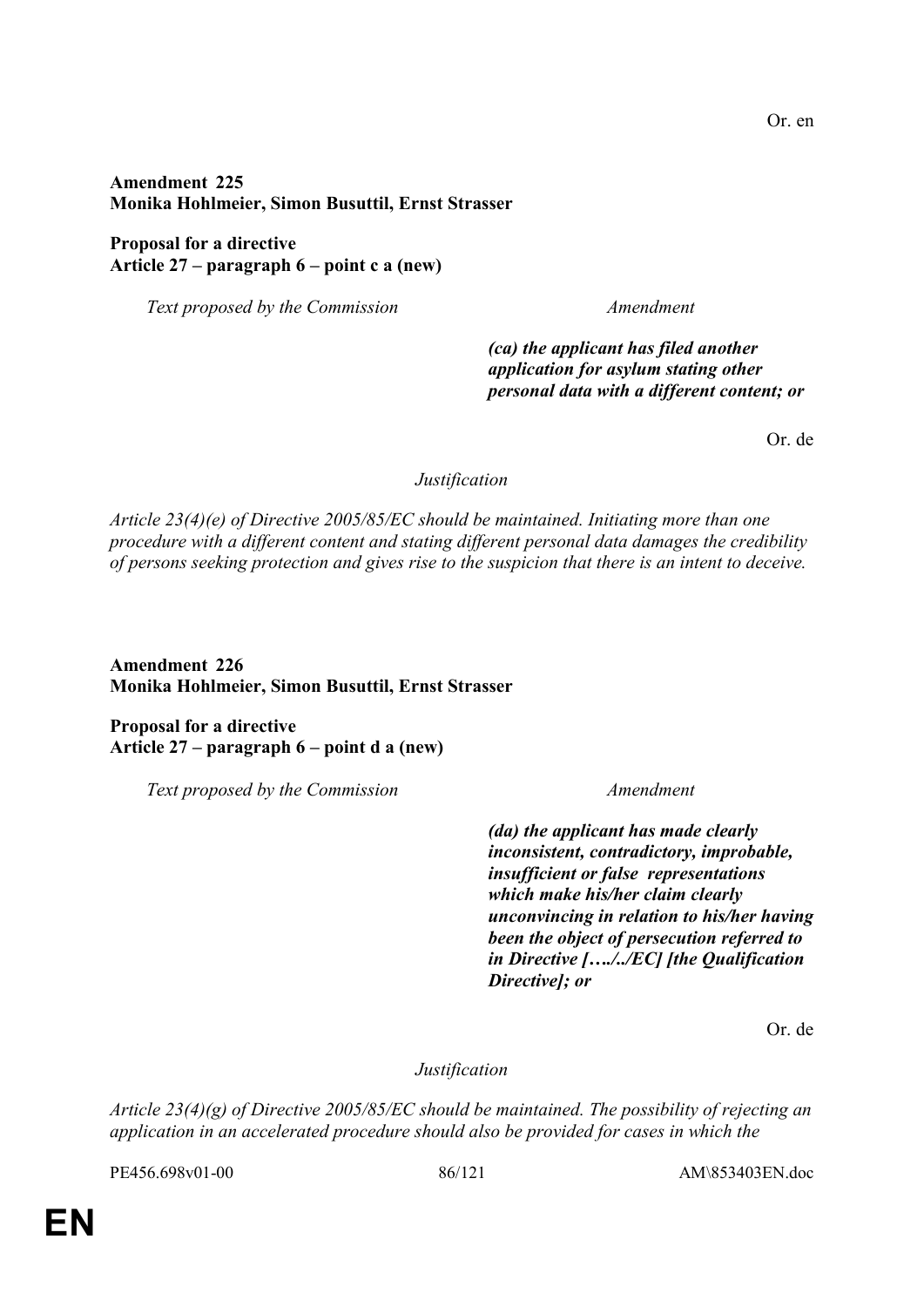### *submissions made by persons seeking protection are clearly unreliable and unbelievable.*

**Amendment 227 Monika Hohlmeier, Simon Busuttil, Ernst Strasser**

**Proposal for a directive Article 27 – paragraph 6 – point d b (new)** 

*Text proposed by the Commission Amendment*

*(db) the applicant has submitted a subsequent application which clearly does not raise any relevant new elements with respect to his/her particular circumstances or to the situation in his/her country of origin; or*

Or. de

## **Amendment 228 Monika Hohlmeier, Simon Busuttil, Ernst Strasser**

**Proposal for a directive Article 27 – paragraph 6 – point d c (new)** 

*Text proposed by the Commission Amendment*

*(dc) the applicant has failed without reasonable cause to make his/her application earlier, having had opportunity to do so; or*

Or. de

## **Amendment 229 Sylvie Guillaume**

**Proposal for a directive Article 27 – paragraph 6 – point e** 

*Text proposed by the Commission Amendment*

*(e) the application was made by an unmarried minor to whom Article 6 (7) (c)*  *deleted*

AM\853403EN.doc 87/121 PE456.698v01-00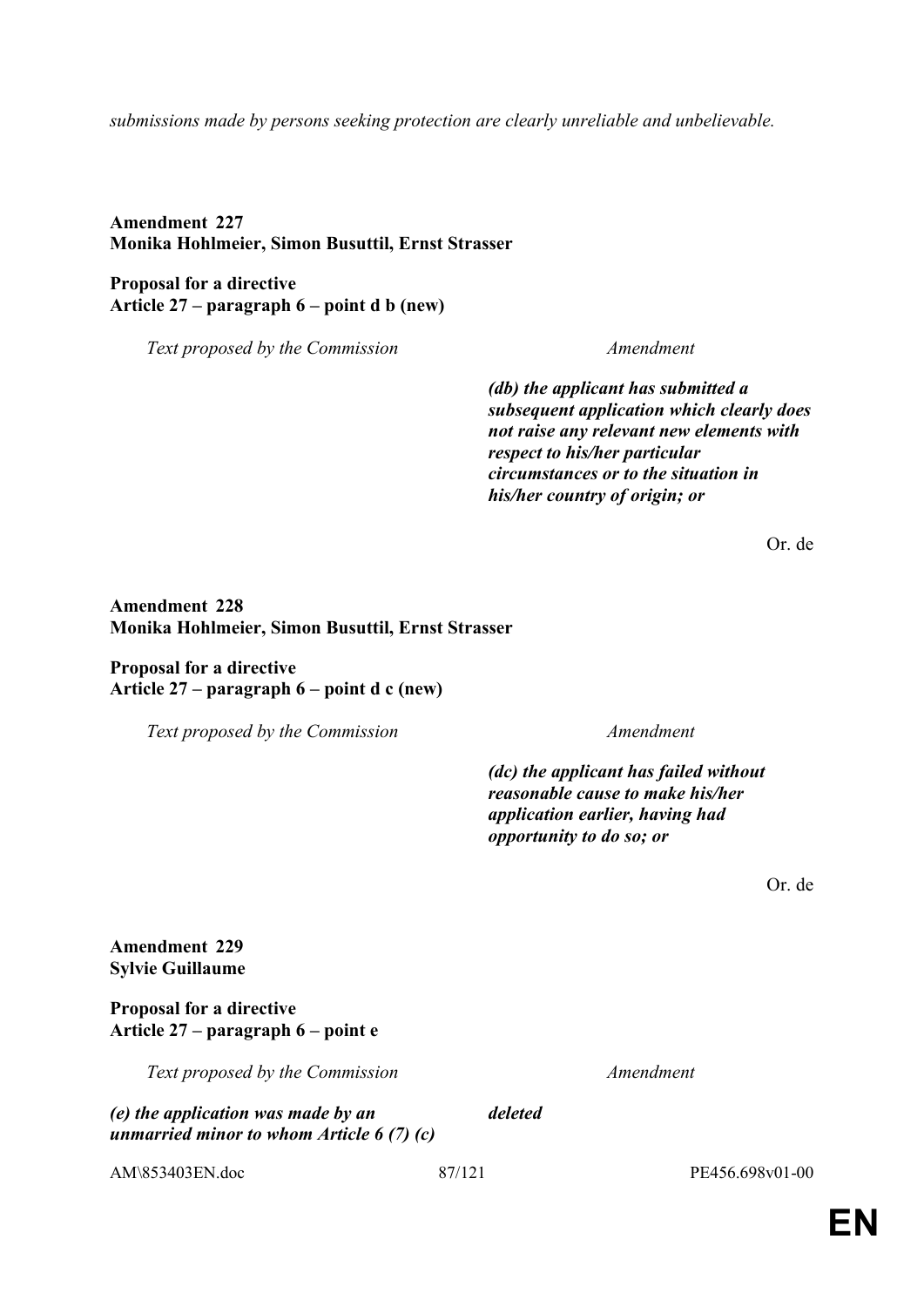*applies, after the application of the parents or parent responsible for the minor has been rejected and no relevant new elements were raised with respect to his/her particular circumstances or to the situation in his/her country of origin; or*

Or. fr

*Justification*

*See justification to Amendment 9.*

## **Amendment 230 Monika Hohlmeier, Simon Busuttil, Ernst Strasser**

**Proposal for a directive Article 27 – paragraph 6 – point f a (new)** 

*Text proposed by the Commission Amendment*

*(fa) the applicant has failed without good reason to comply with his/her obligations to cooperate in the examination of the facts of his/her case and the establishment of his/her identity referred to in Article 4(1) and (2) of Directive […/../EC] [the Qualification Directive] or in Article 12(1) and (2)(a), (b) and (c) and Article 24(1) of this Directive; or*

Or. de

### *Justification*

*Article 23(4)(k) of Directive 2005/85/EC should be maintained. There should be the possibility of imposing penalties for serious failures to cooperate in a procedure. It is very hard for immigration authorities to prove that travel documents have been destroyed or disposed of in bad faith or that there is a deliberate intent to deceive by withholding relevant information, presenting specific false information, submitting false documents or withholding documents (Article 27(6)(c) and (d) of the Commission proposal).*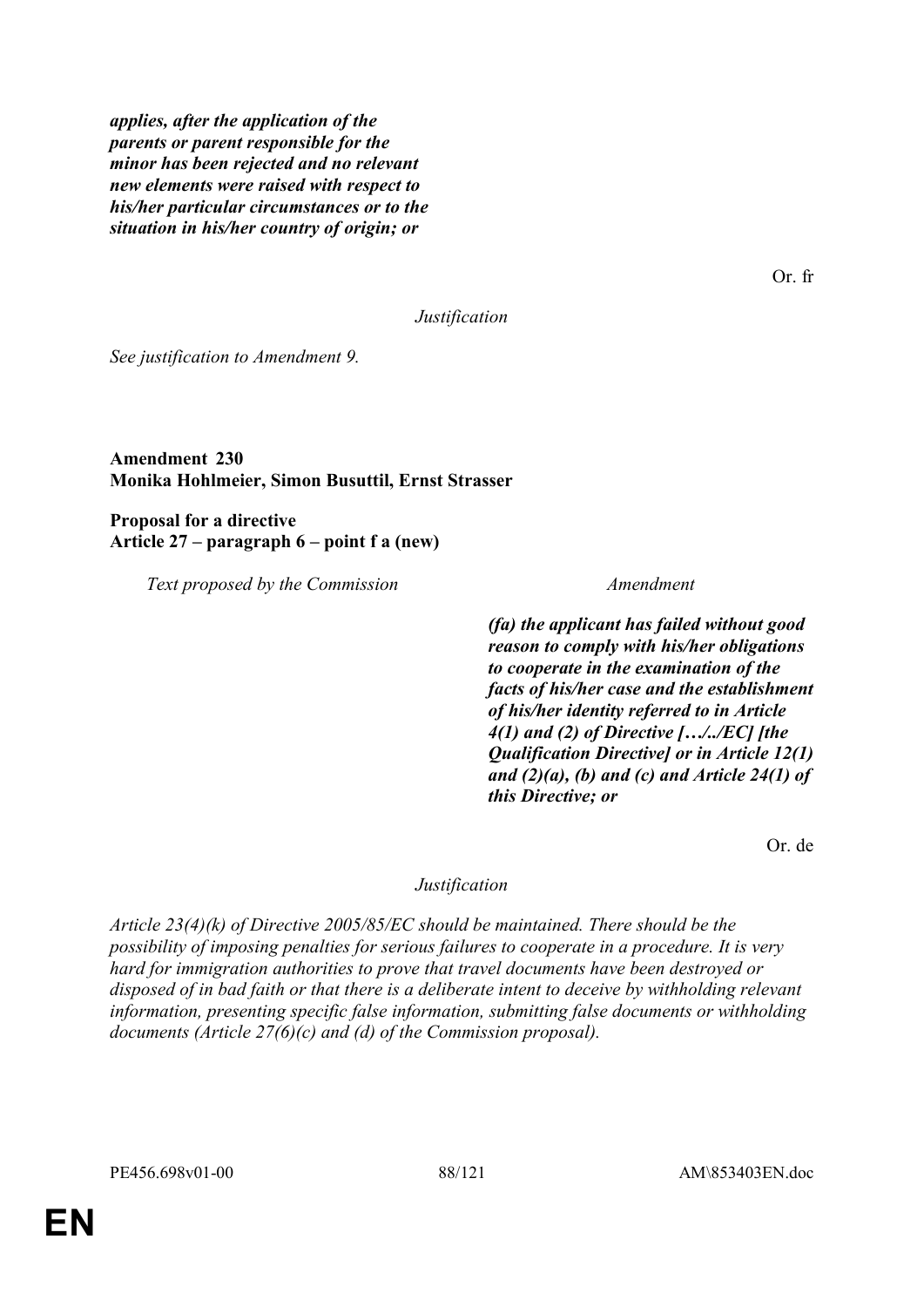## **Amendment 231 Monika Hohlmeier, Simon Busuttil, Ernst Strasser**

## **Proposal for a directive Article 27 – paragraph 6 – point f b (new)**

*Text proposed by the Commission Amendment*

*(fb) the applicant entered the territory of the Member State unlawfully or prolonged his/her stay unlawfully and, without good reason, has either not presented himself/herself to the authorities and/or filed an application for asylum as soon as possible, given the circumstances of his/her entry; or*

Or. de

## **Amendment 232 Monika Hohlmeier, Simon Busuttil, Ernst Strasser**

**Proposal for a directive Article 27 – paragraph 6 – point f c (new)** 

*Text proposed by the Commission Amendment*

*(fc) the applicant may for serious reasons be considered a danger to the national security of the Member State, or the applicant has been forcibly expelled for serious reasons of public security and public order under national law.*

Or. de

## *Justification*

*Article 23(4)(m) of Directive 2005/85/EC should be maintained. The possibility of ordering the immediate removal of persons posing a risk to security is urgently necessary in an age when terrorist networks operate globally.*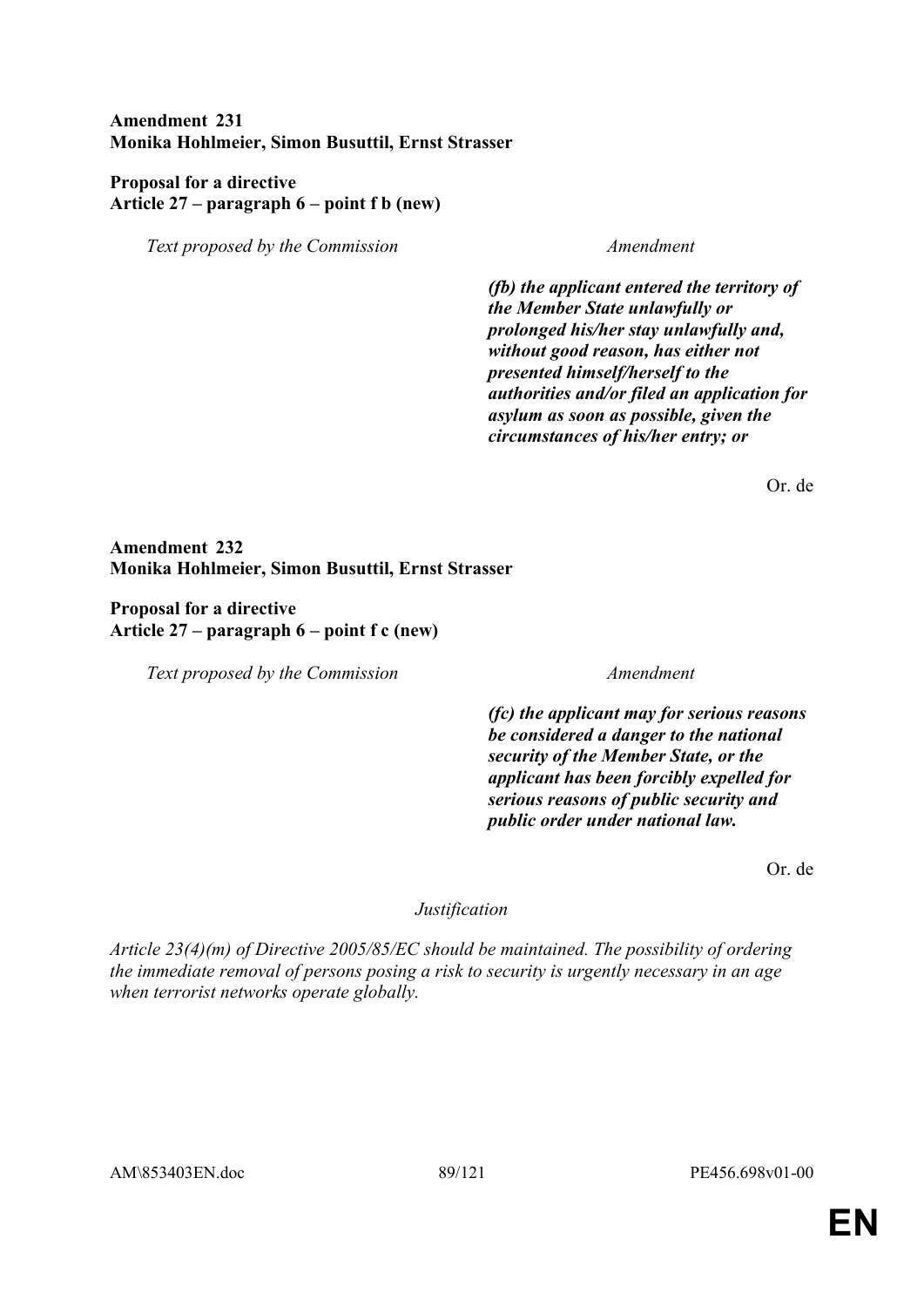## **Amendment 233 Ernst Strasser**

### **Proposal for a directive Article 27 – paragraph 7**

## *Text proposed by the Commission Amendment*

7. In cases of unfounded applications, as referred to in Article 28, in which any of the circumstances listed in paragraph 6 apply, Member States may reject an application as manifestly unfounded following an adequate *and complete* examination.

7. In cases of unfounded applications, as referred to in Article 28, in which any of the circumstances listed in paragraph 6 apply, Member States may reject an application as manifestly unfounded following an adequate examination.

**Amendment 234** Hélène Flautre on behalf of the Verts/ALE Group

## **Proposal for a directive Article 27 – paragraph 8**

*Text proposed by the Commission Amendment*

*8. Member States shall lay down reasonable time limits for the adoption of a decision in the procedure at first instance pursuant to paragraph 6.*

Or. en

### **Amendment 235 Monika Hohlmeier**

**Proposal for a directive Article 27 – paragraph 9** 

*Text proposed by the Commission Amendment*

9. The fact that an application for international protection was submitted after an irregular entry into the territory or at the border, including in transit zones, as well

9. The fact that an application for international protection was submitted after an irregular entry into the territory or at the border, including in transit zones, as well

*deleted*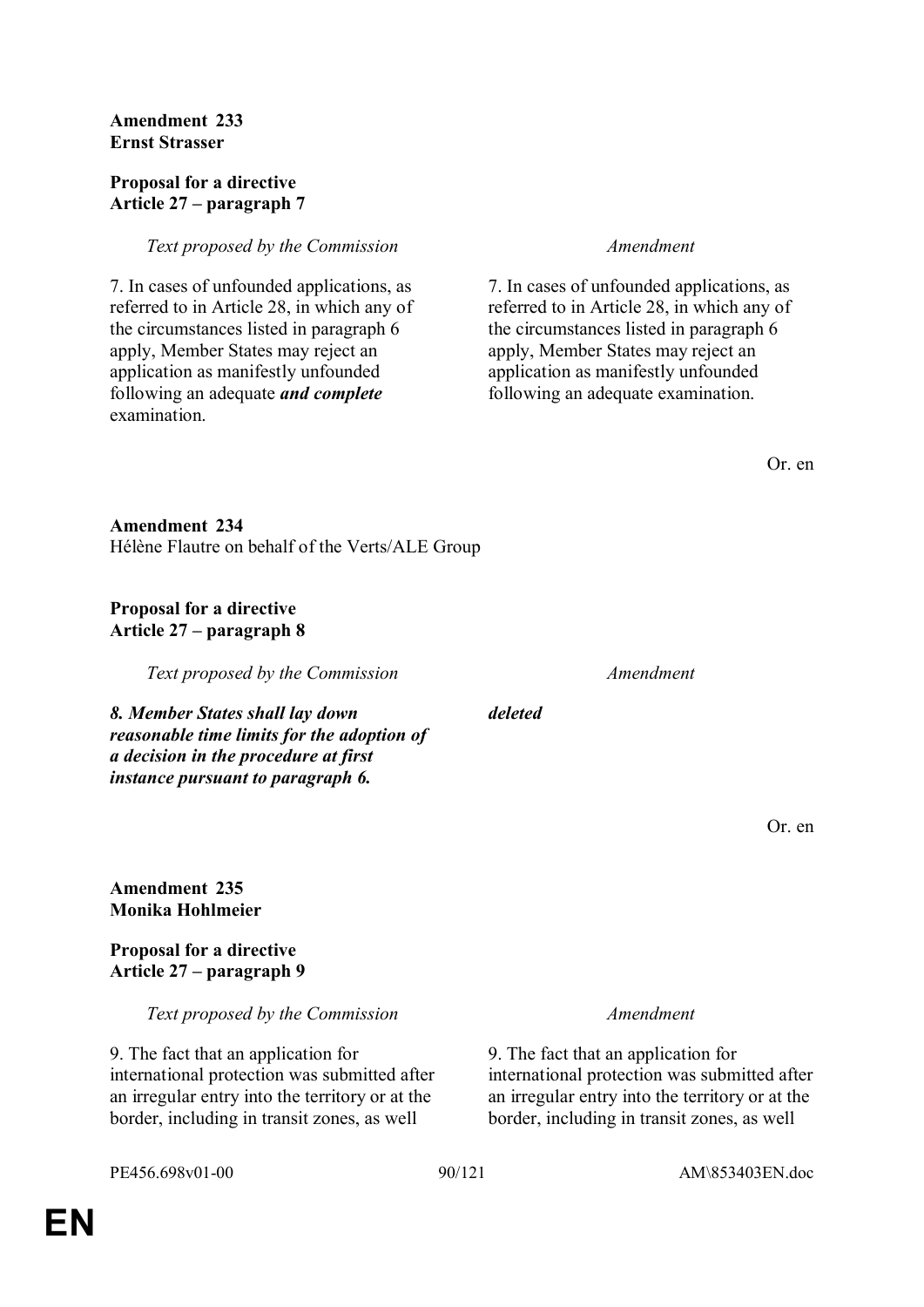as the lack of documents or use of forged documents, shall not per se entail an automatic recourse to an accelerated examination procedure.

as the lack of documents *on entry* or *the* use of forged documents, shall not per se entail an automatic recourse to an accelerated examination procedure.

Or. de

## *Justification*

*Asylum seekers may find themselves obliged to use forged travel documents in order to leave the country of persecution. They must however reveal their true identity to the determining authority after entry. An individual case history of persecution can only be established if the identity and nationality of the applicant are known. It is a major security risk to allow persons to remain whose identity has not been established due to a refusal on their part to cooperate.*

#### **Amendment 236**

Hélène Flautre on behalf of the Verts/ALE Group

#### **Proposal for a directive Article 29 – paragraph 2 – point b**

| Text proposed by the Commission                                                                                                       |         | Amendment |         |
|---------------------------------------------------------------------------------------------------------------------------------------|---------|-----------|---------|
| (b) a country which is not a Member State<br>is considered as a first country of asylum<br>for the applicant, pursuant to Article 31; | deleted |           |         |
|                                                                                                                                       |         |           | Or. en  |
| <b>Amendment 237</b><br>Hélène Flautre on behalf of the Verts/ALE Group                                                               |         |           |         |
| <b>Proposal for a directive</b><br>Article $29$ – paragraph $2$ – point c                                                             |         |           |         |
| Text proposed by the Commission                                                                                                       |         | Amendment |         |
| (c) a country which is not a Member State<br>is considered as a safe third country for<br>the applicant, pursuant to Article 32;      | deleted |           |         |
|                                                                                                                                       |         |           | $Or$ en |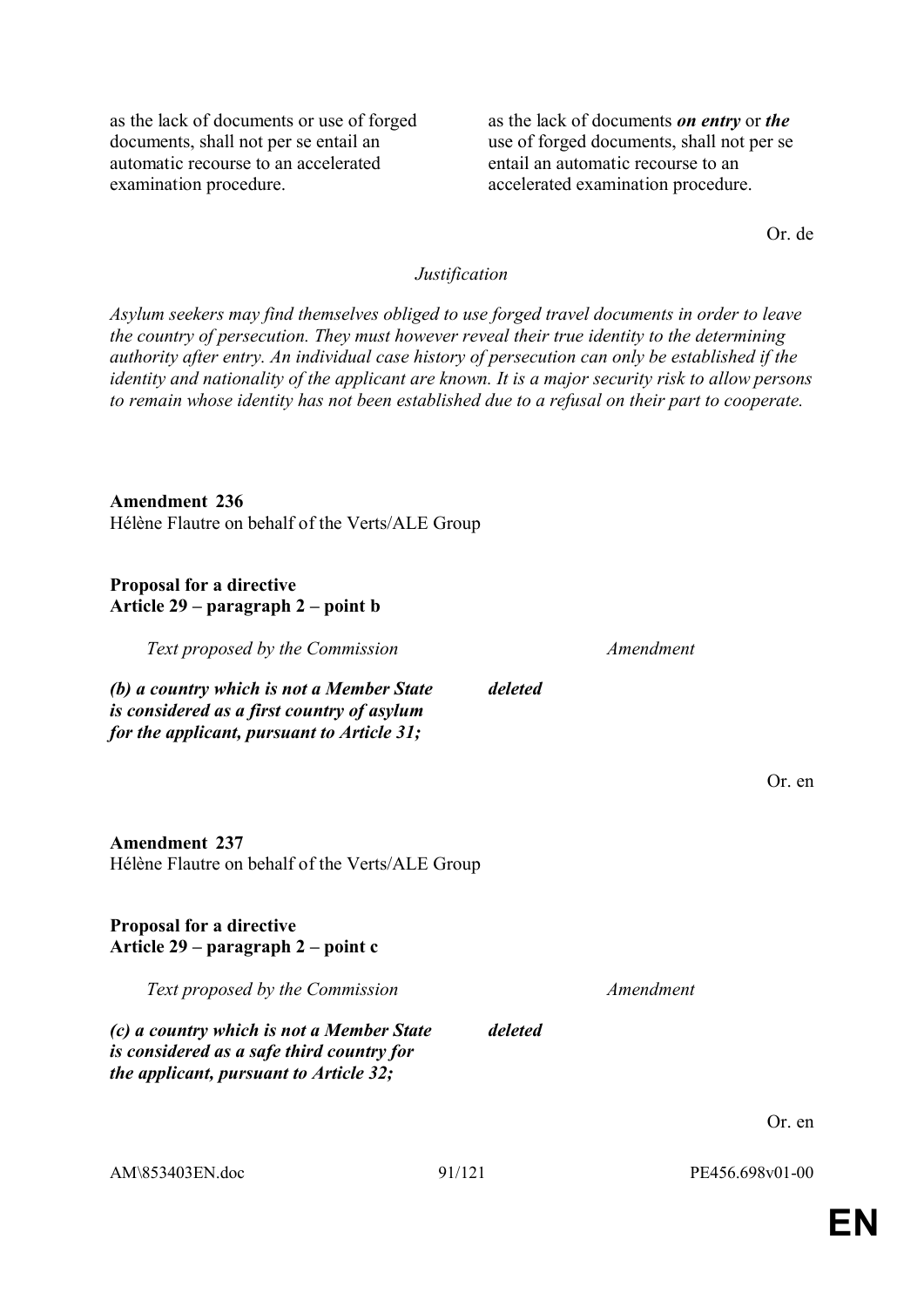**Amendment 238 Ernst Strasser**

## **Proposal for a directive Article 29 – paragraph 2 – point d**

*Text proposed by the Commission Amendment*

(d) the applicant has lodged *an identical* application *after* a *final decision*;

(d) the applicant has lodged *a subsequent* application *in accordance with Article2(p*a);

Or. en

**Amendment 239** Hélène Flautre on behalf of the Verts/ALE Group

## **Proposal for a directive Article 30 – paragraph 2**

*Text proposed by the Commission Amendment*

*2. Paragraph 1 shall be without prejudice to Article 5 of Regulation (EC) No …/…. [the Dublin Regulation].*

*deleted*

Or. en

# **Amendment 240** Hélène Flautre on behalf of the Verts/ALE Group

# **Proposal for a directive Article 31 – paragraph 1**

# *Text proposed by the Commission Amendment*

A country can be considered to be a first country of asylum for a particular applicant for international protection if:

(a) he/she has been recognised in that country as a refugee and he/she can still avail himself/herself of that protection; or

A country can be considered to be a first country of asylum for a particular applicant for international protection if:

(a) he/she has been recognised in that country as a refugee and he/she can still avail himself/herself of that protection; or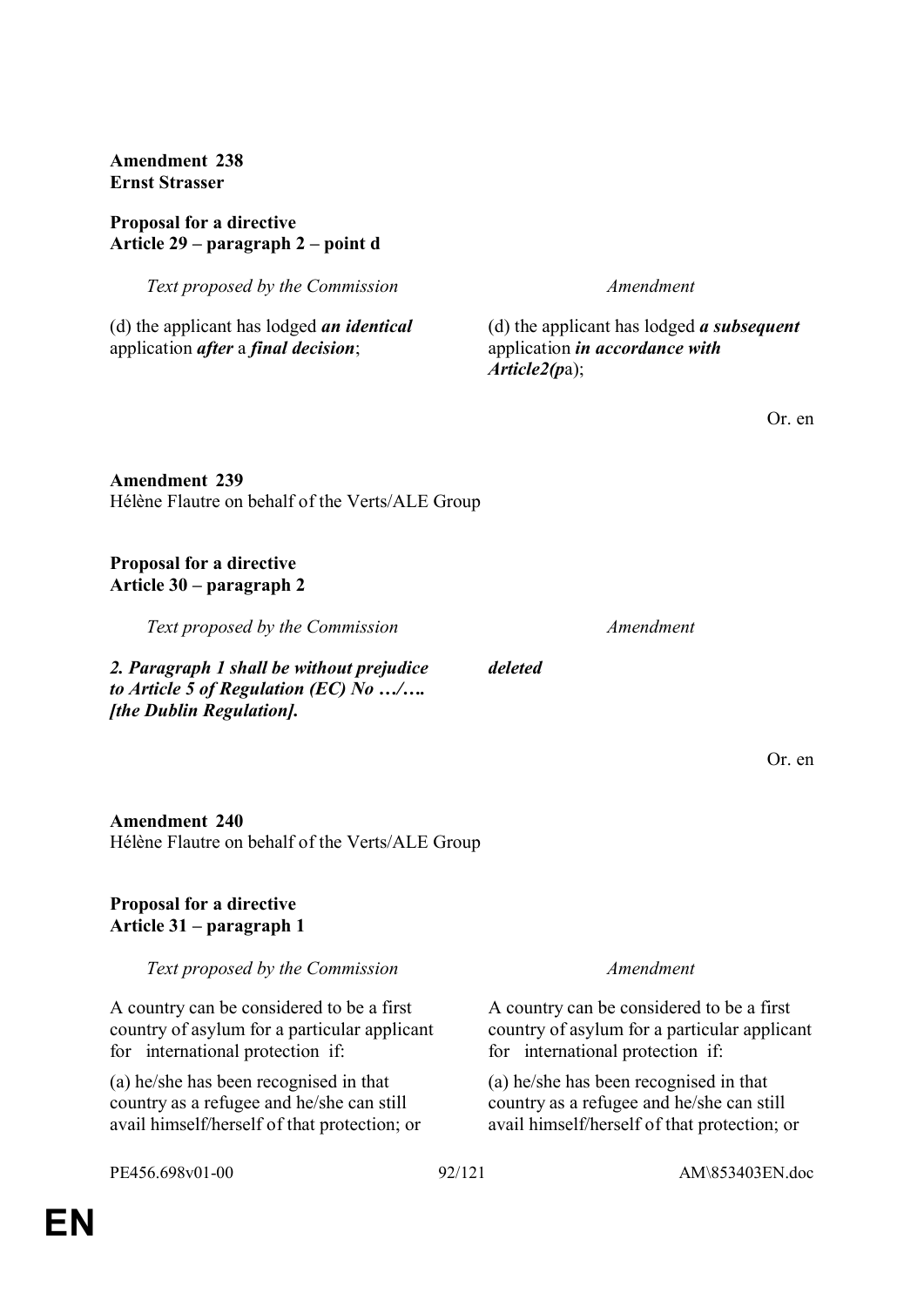| refoulement;<br>provided that he/she will be readmitted to<br>that country.                                                                                                                            | refoulement; |           | Or. en |
|--------------------------------------------------------------------------------------------------------------------------------------------------------------------------------------------------------|--------------|-----------|--------|
| <b>Amendment 241</b><br>Hélène Flautre on behalf of the Verts/ALE Group                                                                                                                                |              |           |        |
| Proposal for a directive<br>Article 31 – paragraph 1 - point b                                                                                                                                         |              |           |        |
| Text proposed by the Commission                                                                                                                                                                        |              | Amendment |        |
| (b) he/she otherwise enjoys sufficient<br>protection in that country, including<br>benefiting from the principle of non-<br>refoulement;                                                               | deleted      |           |        |
|                                                                                                                                                                                                        |              |           | Or. en |
| <b>Amendment 242</b><br>Hélène Flautre on behalf of the Verts/ALE Group                                                                                                                                |              |           |        |
| Proposal for a directive<br>Article 31 – paragraph 2                                                                                                                                                   |              |           |        |
| Text proposed by the Commission                                                                                                                                                                        |              | Amendment |        |
| In applying the concept of first country of<br>asylum to the particular circumstances of<br>an applicant for international protection<br><b>Member States may take into account</b><br>Article 32 (1). | deleted      |           |        |
|                                                                                                                                                                                                        |              |           | Or. en |
| <b>Amendment 243</b><br>Hélène Flautre on behalf of the Verts/ALE Group                                                                                                                                |              |           |        |

(b) he/she otherwise enjoys sufficient protection in that country, including benefiting from the principle of non-

(b) he/she otherwise enjoys sufficient protection in that country, including benefiting from the principle of non-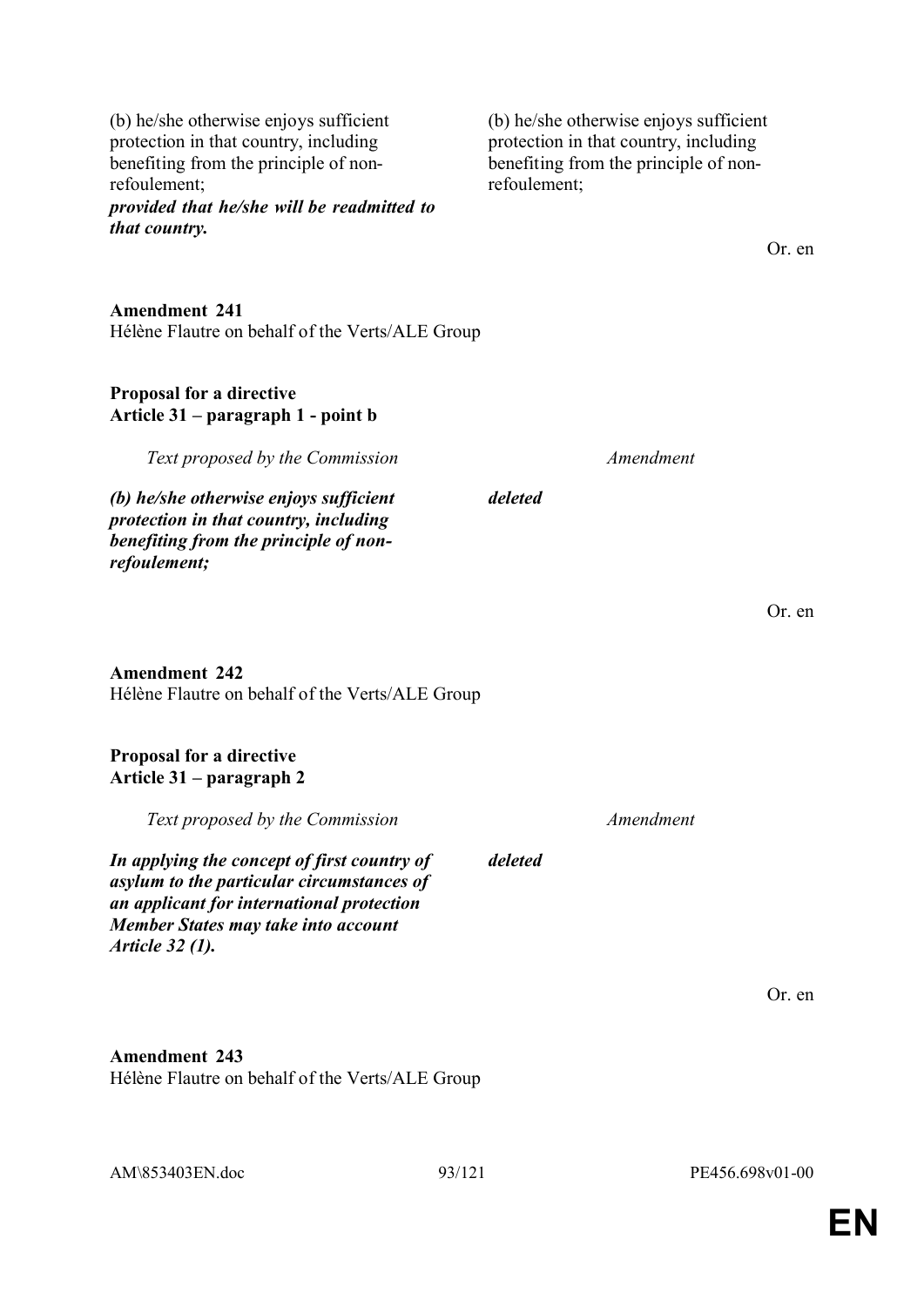## **Proposal for a directive Article 32**

*Text proposed by the Commission Amendment*

#### *The safe third country concept deleted*

*1. Member States may apply the safe third country concept only where the competent authorities are satisfied that a person seeking international protection will be treated in accordance with the following principles in the third country concerned:*

*(a) life and liberty are not threatened on account of race, religion, nationality, membership of a particular social group or political opinion;*

*(b) there is no risk of serious harm as defined in [Directive …./../EC] [the Qualification Directive];* 

*(c) the principle of non-refoulement in accordance with the Geneva Convention is respected;*

*(d) the prohibition of removal, in violation of the right to freedom from torture and cruel, inhuman or degrading treatment as laid down in international law, is respected; and*

*(e) the possibility exists to request refugee status and, if found to be a refugee, to receive protection in accordance with the Geneva Convention.*

*2. The application of the safe third country concept shall be subject to rules laid down in national legislation, including:*

*(a) rules requiring a connection between the person seeking international protection and the third country concerned on the basis of which it would be reasonable for that person to go to that country;*

*(b) rules on the methodology by which the competent authorities satisfy themselves that the safe third country concept may be*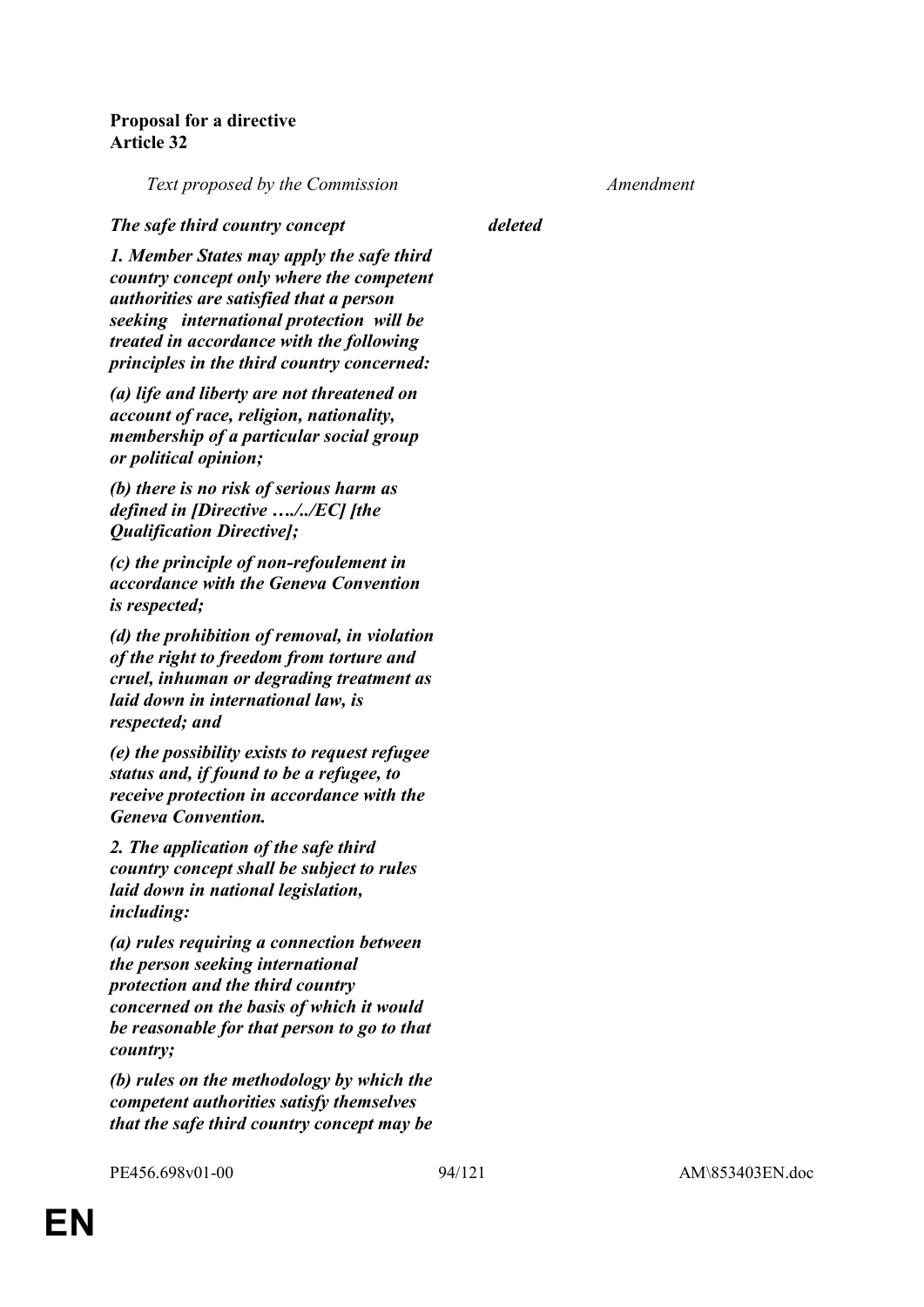*applied to a particular country or to a particular applicant. Such methodology shall include case-by-case consideration of the safety of the country for a particular applicant and/or national designation of countries considered to be generally safe;*

*(c) rules in accordance with international law, allowing an individual examination of whether the third country concerned is safe for a particular applicant which, as a minimum, shall permit the applicant to challenge the application of the safe third country concept on the grounds that the third country is not safe in his/her particular circumstances. The applicant shall also be allowed to challenge the existence of a connection between him/her and the third country in accordance with point (a) .When implementing a decision solely based on this Article, Member States shall:*

*3. When implementing a decision solely based on this Article, Member States shall:*

*(a) inform the applicant accordingly; and*

*(b) provide him/her with a document informing the authorities of the third country, in the language of that country, that the application has not been examined in substance.*

*4. Where the third country does not permit the applicant for international protection to enter its territory, Member States shall ensure that access to a procedure is given in accordance with the basic principles and guarantees described in Chapter II.*

*5. Member States shall inform the Commission periodically of the countries to which this concept is applied in accordance with the provisions of this Article.*

Or. en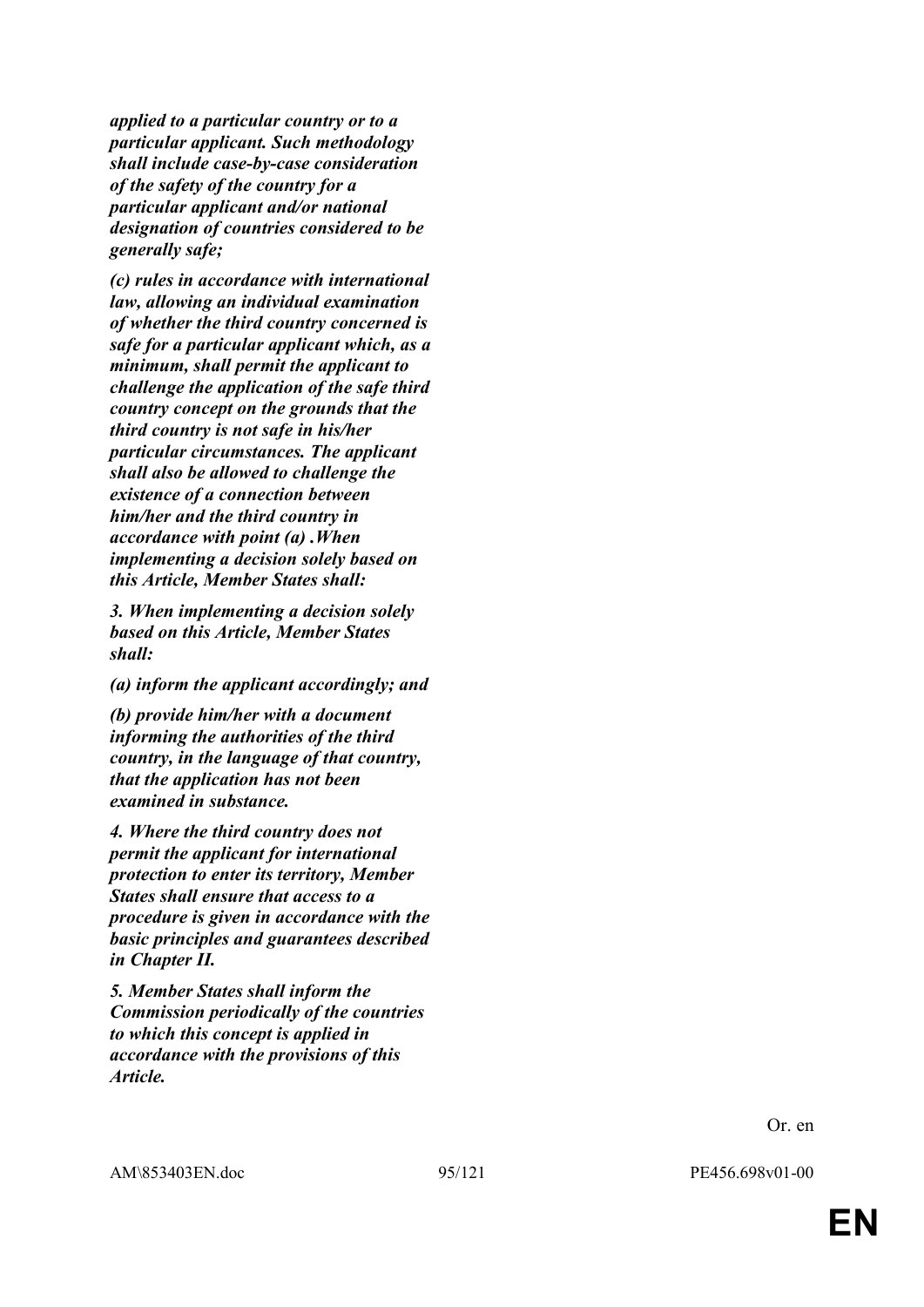**Amendment 244 Nadja Hirsch**

**Proposal for a directive Article 32 – paragraph 1** 

*Text proposed by the Commission Amendment*

*deleted*

*1. Member States may apply the safe third country concept only where the competent authorities are satisfied that a person seeking international protection will be treated in accordance with the following principles in the third country concerned:*

*a) life and liberty are not threatened on account of race, religion, nationality, membership of a particular social group or political opinion;*

*b) there is no risk of serious harm as defined in [Directive …./../EC] [the Qualification Directive];*

*c) the principle of non-refoulement in accordance with the Geneva Convention is respected;*

*d) the prohibition of removal, in violation of the right to freedom from torture and cruel, inhuman or degrading treatment as laid down in international law, is respected; and*

*e) the possibility exists to request refugee status and, if found to be a refugee, to receive protection in accordance with the Geneva Convention.*

Or. de

#### *Justification*

*The aim is to establish a common European asylum system. The definitions of safe third countries must therefore also be uniform in all Member States.*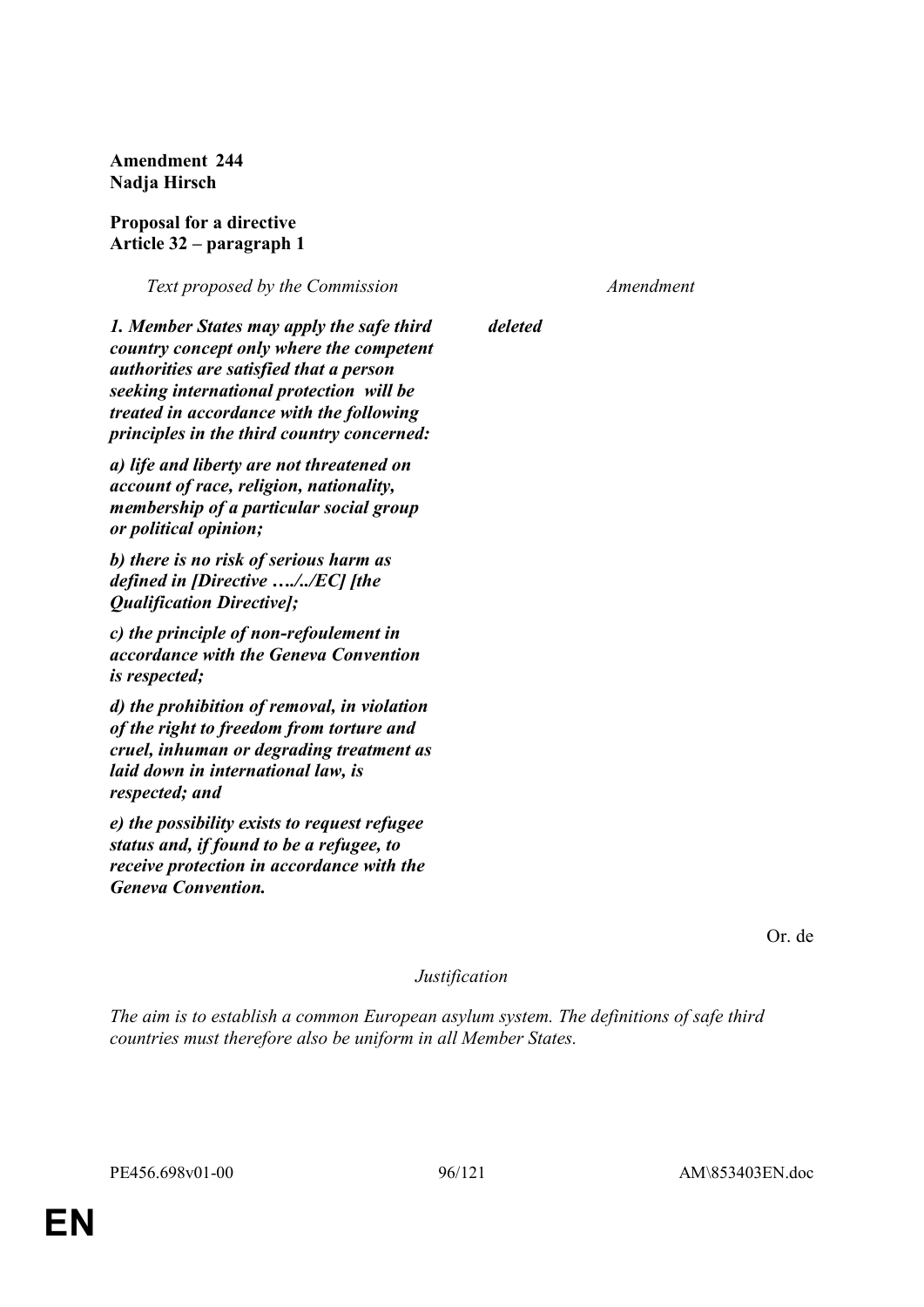**Amendment 245 Nadja Hirsch**

#### **Proposal for a directive Article 32 – paragraph 2**

*Text proposed by the Commission Amendment*

*deleted*

*2. The application of the safe third country concept shall be subject to rules laid down in national legislation, including:*

*(a) rules requiring a connection between the person seeking international protection and the third country concerned on the basis of which it would be reasonable for that person to go to that country;*

*(b) rules on the methodology by which the competent authorities satisfy themselves that the safe third country concept may be applied to a particular country or to a particular applicant. Such methodology shall include case-by-case consideration of the safety of the country for a particular applicant and/or national designation of countries considered to be generally safe;*

*(c) rules in accordance with international law, allowing an individual examination of whether the third country concerned is safe for a particular applicant which, as a minimum, shall permit the applicant to challenge the application of the safe third country concept on the grounds that the third country is not safe in his/her particular circumstances. The applicant shall also be allowed to challenge the existence of a connection between him/her and the third country in accordance with point (a) .*

Or. de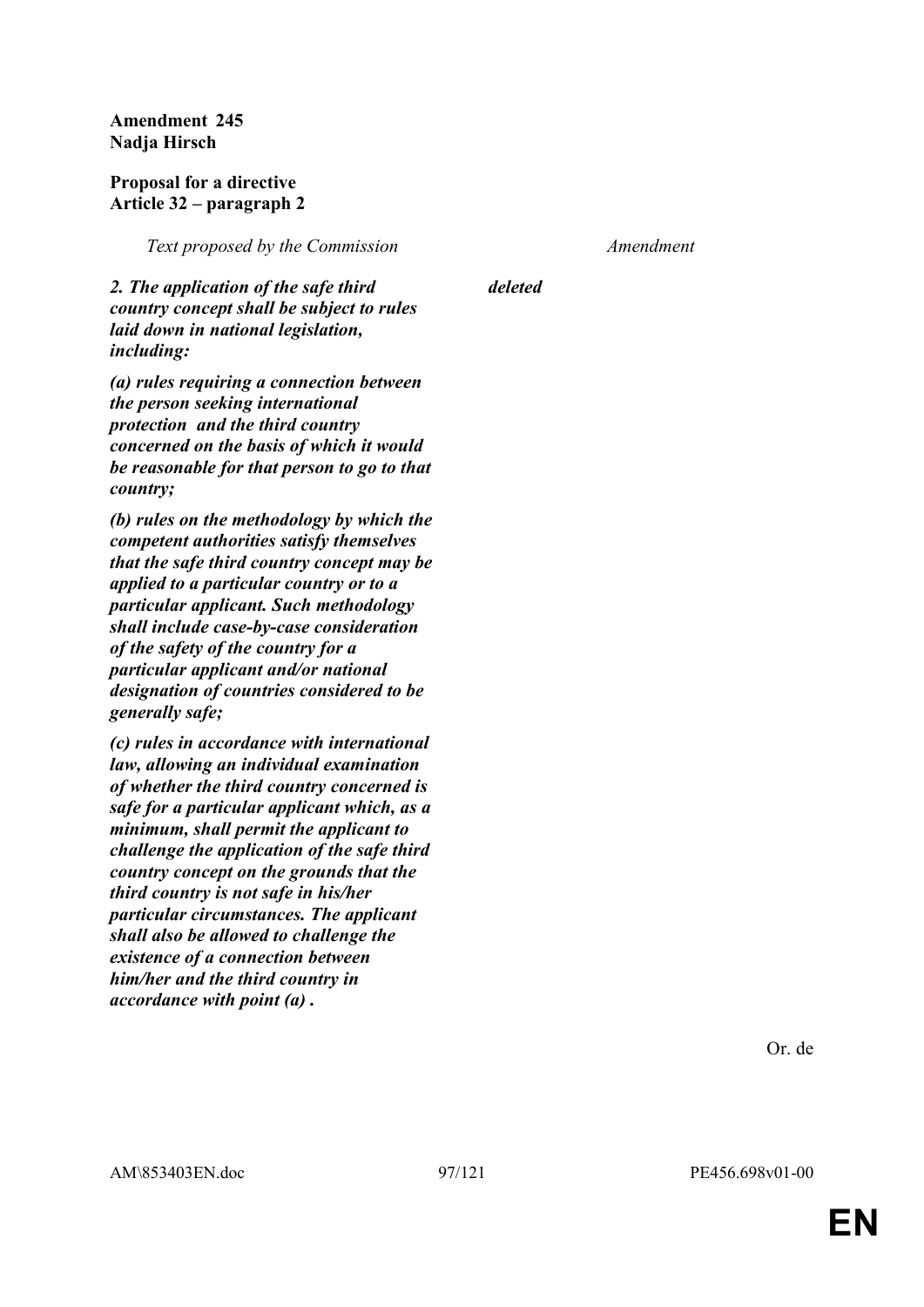**Amendment 246 Nadja Hirsch**

#### **Proposal for a directive Article 32 – paragraph 3**

*Text proposed by the Commission Amendment*

*deleted*

*deleted*

*3. When implementing a decision solely based on this Article, Member States shall:*

*(a) inform the applicant accordingly; and*

*(b) provide him/her with a document informing the authorities of the third country, in the language of that country, that the application has not been examined in substance.*

Or. de

Or. de

**Amendment 247 Nadja Hirsch**

## **Proposal for a directive Article 32 – paragraph 4**

*Text proposed by the Commission Amendment*

*4. Where the third country does not permit the applicant for international protection to enter its territory, Member States shall ensure that access to a procedure is given in accordance with the basic principles and guarantees described in Chapter II.*

**Amendment 248 Nadja Hirsch**

**Proposal for a directive Article 32 – paragraph 5**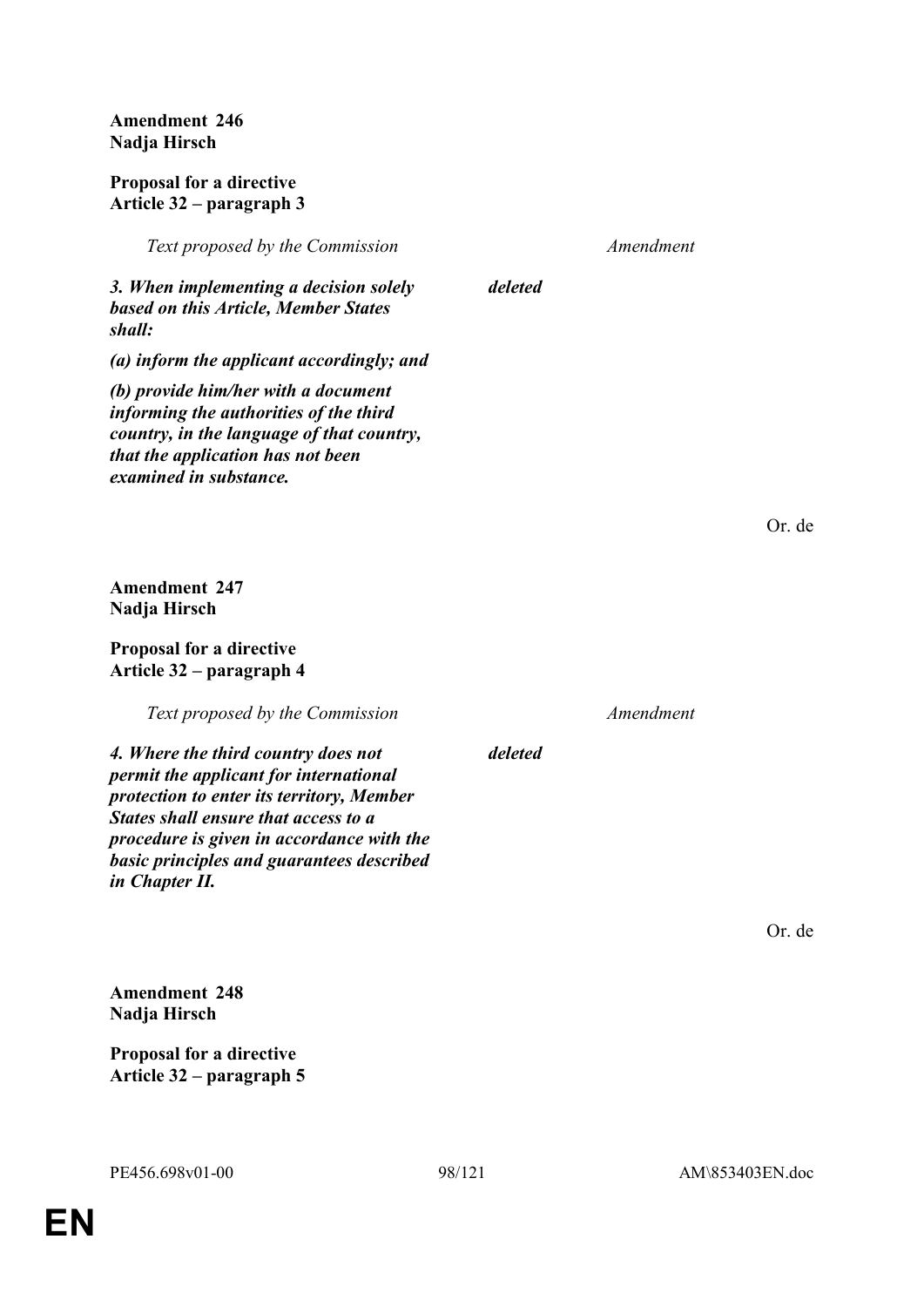*Text proposed by the Commission Amendment*

Or. de

*deleted*

*5. Member States shall inform the Commission periodically of the countries to which this concept is applied in accordance with the provisions of this Article.*

**Amendment 249**

### **Hélène Flautre on behalf of the Verts/ALE Group**

**Proposal for a directive Article 33** 

| Text proposed by the Commission                                                                                                                                                                                                                                                                                                                                                  |         | Amendment |
|----------------------------------------------------------------------------------------------------------------------------------------------------------------------------------------------------------------------------------------------------------------------------------------------------------------------------------------------------------------------------------|---------|-----------|
| <b>National designation of third countries as</b><br>safe countries of origin                                                                                                                                                                                                                                                                                                    | deleted |           |
| 1. Member States may retain or introduce<br>legislation that allows, in accordance with<br>Annex II, for the national designation of<br>safe countries of origin for the purposes<br>of examining applications for<br><i>international protection.</i>                                                                                                                           |         |           |
| 2. new Member States shall ensure a<br>regular review of the situation in third<br>countries designated as safe in<br>accordance with this Article.                                                                                                                                                                                                                              |         |           |
| 3. The assessment of whether a country is<br>a safe country of origin in accordance<br>with this Article shall be based on a range<br>of sources of information, including in<br>particular information from other<br><b>Member States, the European Asylum</b><br><b>Support Office, the UNHCR, the Council</b><br>of Europe and other relevant<br>international organisations. |         |           |
| 4. Member States shall notify to the<br><b>Commission the countries that are</b><br>designated as safe countries of origin in                                                                                                                                                                                                                                                    |         |           |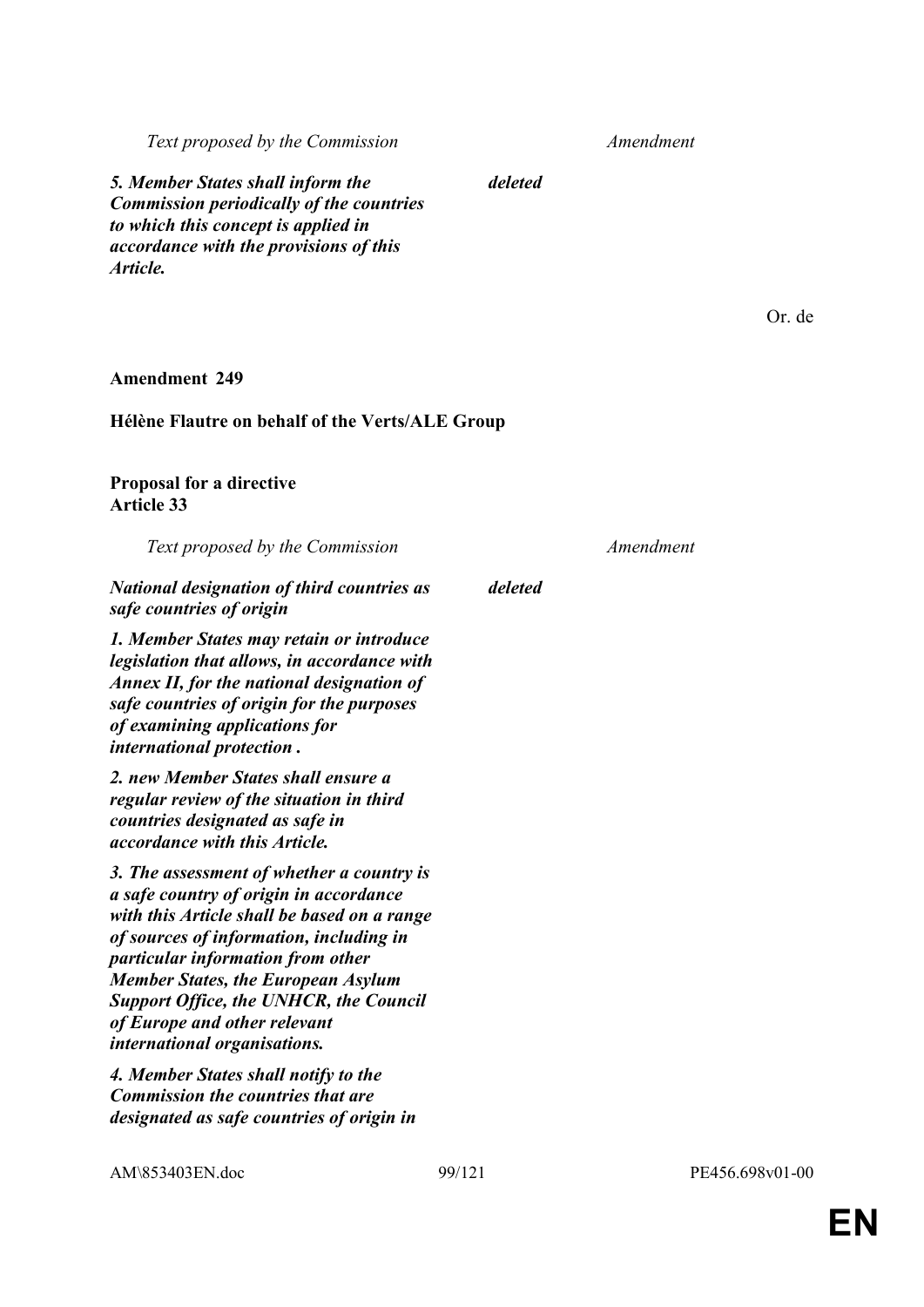*accordance with this Article.*

**Amendment 250 Nadja Hirsch**

**Proposal for a directive Article 33** 

*Text proposed by the Commission Amendment*

*deleted*

*National designation of third countries as safe countries of origin*

*1. Member States may retain or introduce legislation that allows, in accordance with Annex II, for the national designation of safe countries of origin for the purposes of examining applications for international protection. .*

*2. Member States shall ensure a regular review of the situation in third countries designated as safe in accordance with this Article.*

*3. The assessment of whether a country is a safe country of origin in accordance with this Article shall be based on a range of sources of information, including in particular information from other Member States, the European Asylum Support Office, the UNHCR, the Council of Europe and other relevant international organisations.*

*4. Member States shall notify to the Commission the countries that are designated as safe countries of origin in accordance with this Article.*

Or. de

*Justification*

*The aim is to establish a common European asylum system. The definitions of safe third countries must therefore also be uniform in all Member States.*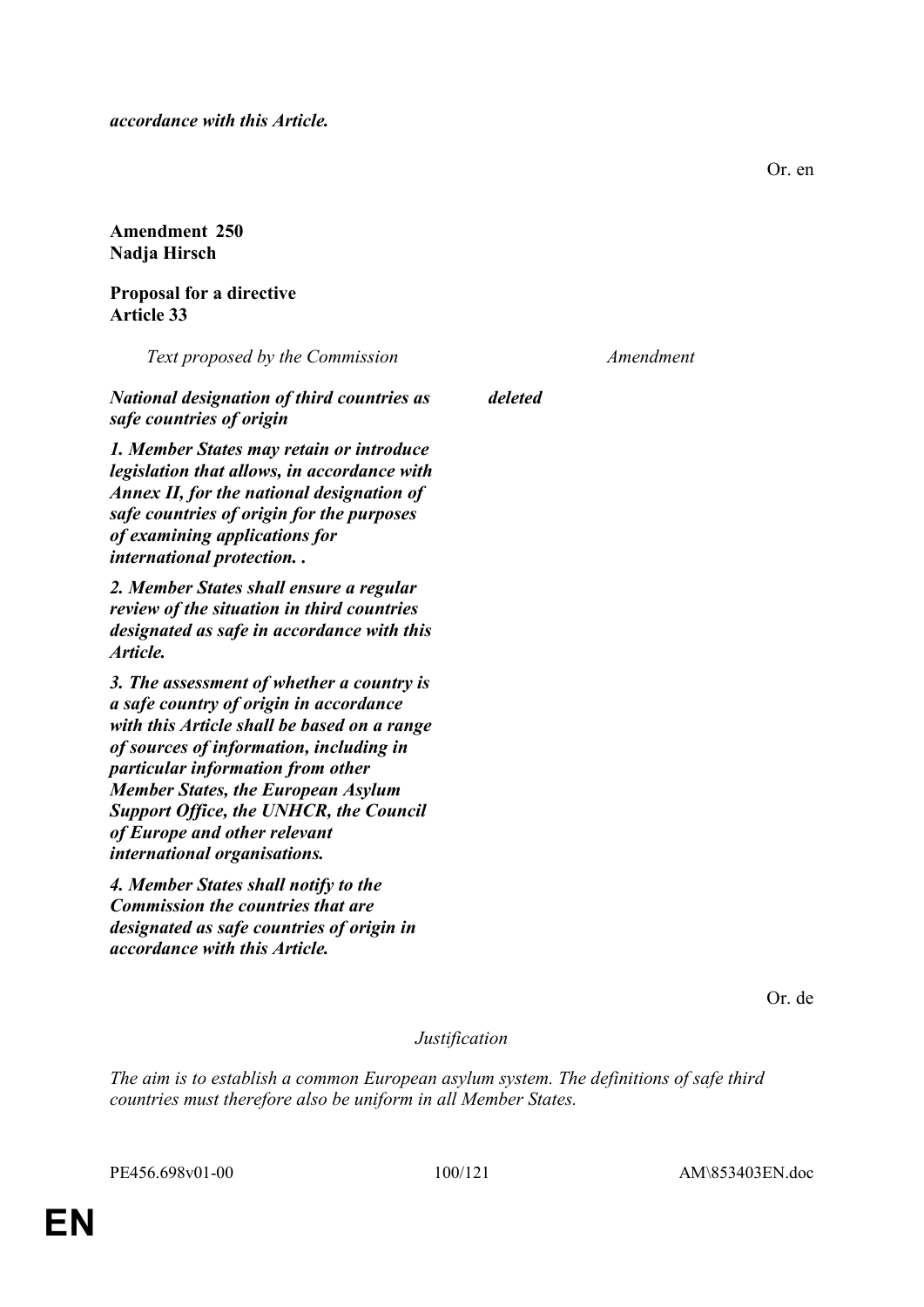#### **Amendment 251**

#### **Hélène Flautre on behalf of the Verts/ALE Group**

## **Proposal for a directive Article 34**

*Text proposed by the Commission Amendment*

*The safe country of origin concept deleted*

*1. A third country designated as a safe country of origin in accordance with this Directive may, after an individual examination of the application, be considered as a safe country of origin for a particular applicant only if:*

*(a) he/she has the nationality of that country; or*

*(b) he/she is a stateless person and was formerly habitually resident in that country;*

*(c) and he/she has not submitted any serious grounds for considering the country not to be a safe country of origin in his/her particular circumstances and in terms of his/her qualification as a refugee or a person eligible for subsidiary protection in accordance with [Directive …./../EC] [the Qualification Directive] .*

*2. Member States shall lay down in national legislation further rules and modalities for the application of the safe country of origin concept.*

Or. en

**Amendment 252 Nadja Hirsch**

**Proposal for a directive Article 34**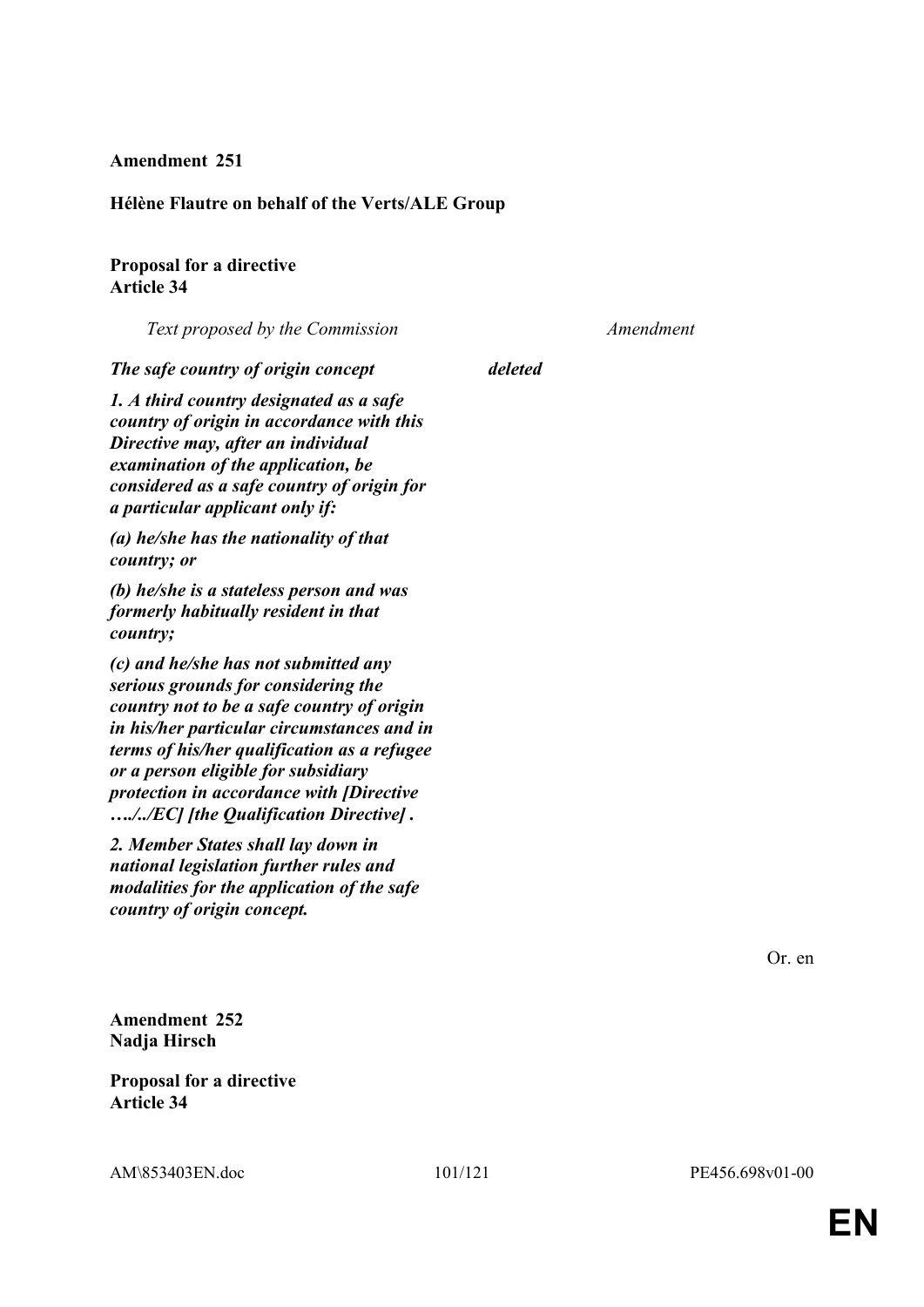*Text proposed by the Commission Amendment*

*The safe country of origin concept deleted*

*1. A third country designated as a safe country of origin in accordance with this Directive may, after an individual examination of the application, be considered as a safe country of origin for a particular applicant only if:*

*(a) he/she has the nationality of that country;*

*(b) he/she is a stateless person and was formerly habitually resident in that country;*

*(c) and he/she has not submitted any serious grounds for considering the country not to be a safe country of origin in his/her particular circumstances and in terms of his/her qualification as a refugee or a person eligible for subsidiary protection in accordance with [Directive …./../EC] [the Qualification Directive] .*

*2. Member States shall lay down in national legislation further rules and modalities for the application of the safe country of origin concept.*

Or. de

*Justification*

*The aim is to establish a common European asylum system. The definitions of safe third countries must therefore also be uniform in all Member States.*

**Amendment 253 Monika Hohlmeier**

**Proposal for a directive Article 35 – paragraph 2 – introductory part**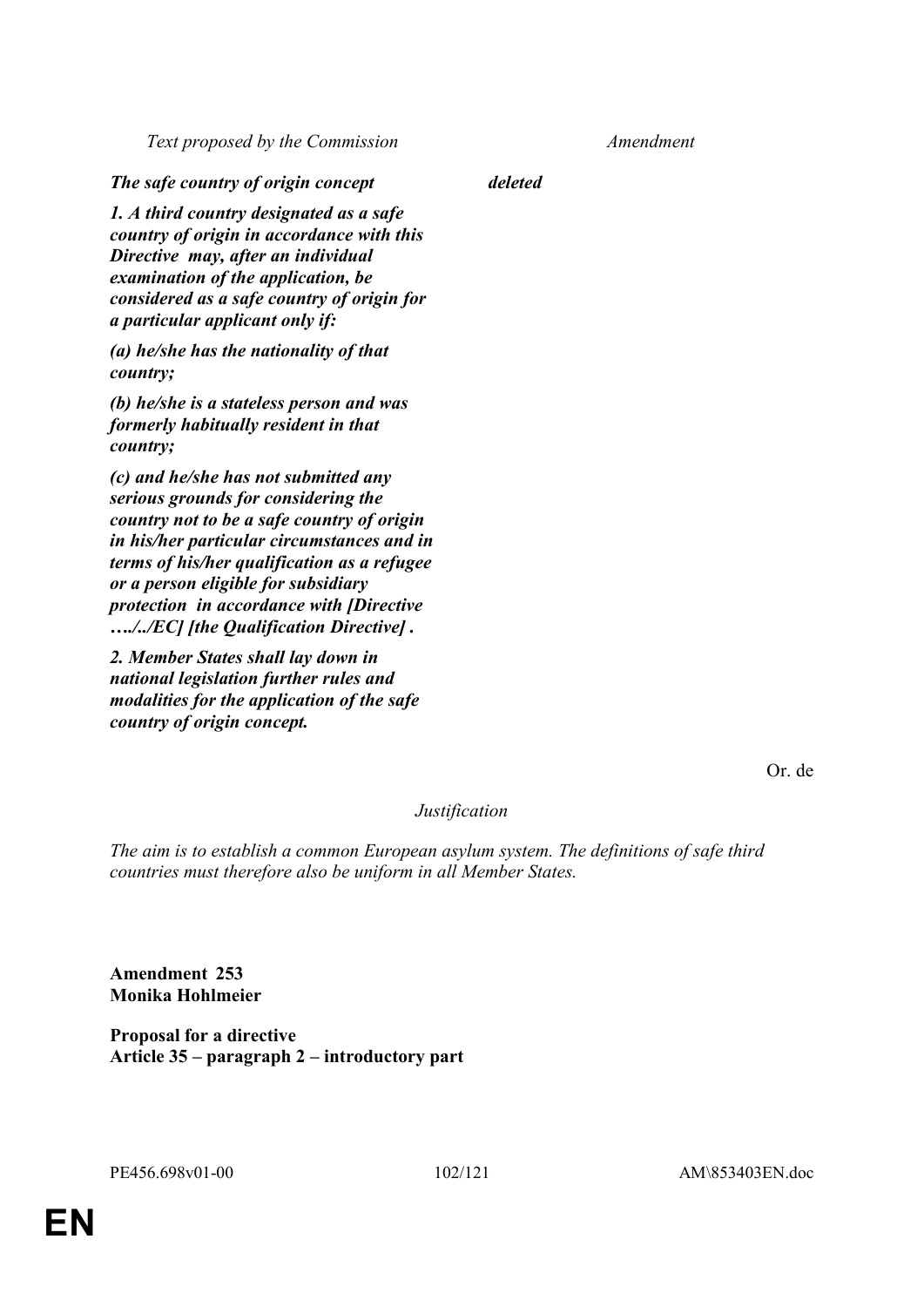## *Text proposed by the Commission Amendment*

2. For the purpose of taking a decision on the admissibility of an application for international protection *pursuant to Article 29 (2) (d)*, Member States may apply a specific procedure as referred to in paragraph 3 of this Article , where a person makes a subsequent application for international protection:

2. For the purpose of taking a decision on the admissibility of an application for international protection, Member States may apply a specific procedure as referred to in paragraph 3 of this Article , where a person makes a subsequent application for international protection:

Or. de

## **Amendment 254 Monika Hohlmeier**

## **Proposal for a directive Article 35 – paragraph 2 – point a**

## *Text proposed by the Commission Amendment*

(a) after his/her previous application has been withdrawn by virtue of Article 23;

(a) after his/her previous application has been withdrawn by virtue of Article 23 *or 24 or he/she has decided not to pursue the procedure*;

Or. de

## **Amendment 255 Simon Busuttil, Georgios Papanikolaou**

### **Proposal for a directive Article 35 – paragraph 2 – point a**

*Text proposed by the Commission Amendment*

(a) after his/her previous application has been withdrawn by virtue of Article 23;

(a) after his/her previous application has been withdrawn *or abandoned* by virtue of Article 23;

Or. en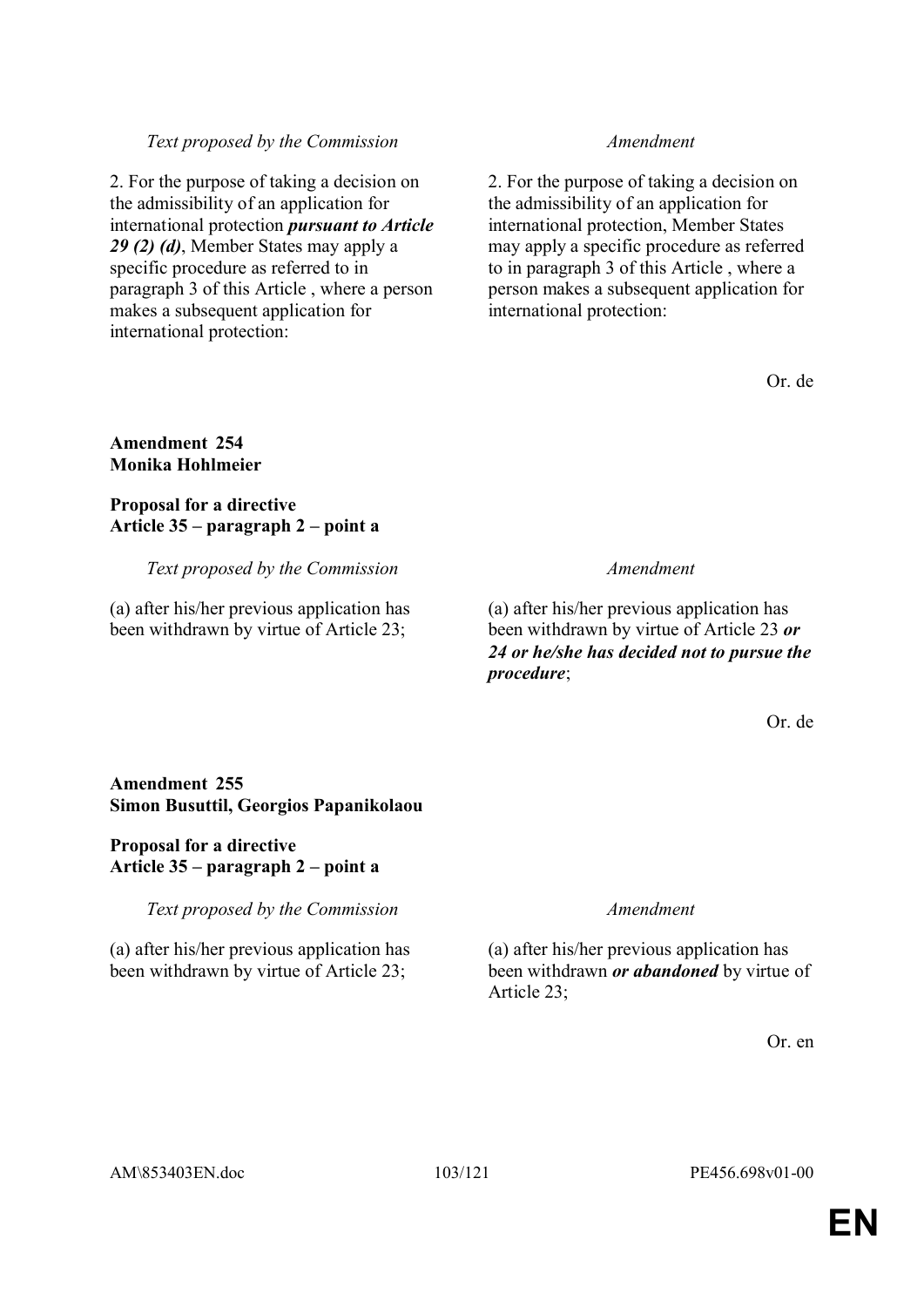**Amendment 256 Ernst Strasser**

#### **Proposal for a directive Article 35 – paragraph 2 – subparagraph 1 a (new)**

*Text proposed by the Commission Amendment*

*In the case of subsequent applications, Member States may derogate from their obligations under Articles 7, 9, 11 and 18, as they were already fulfilled within the former procedure.*

Or. en

**Amendment 257 Sophia in 't Veld**

**Proposal for a directive Article 35 – paragraph 6** 

*Text proposed by the Commission Amendment*

*6. Member States may decide to further examine the application only if the applicant concerned was, through no fault of his/her own, incapable of asserting the situations set forth in paragraphs 3, 4 and 5 of this Article in the previous procedure, in particular by exercising his/her right to an effective remedy pursuant to Article 41.*

*deleted*

Or. en

**Amendment 258 Ernst Strasser**

**Proposal for a directive Article 35 – paragraph 8 – subparagraph 1 – introductory part** 

*Text proposed by the Commission Amendment* 8. If, following a final decision *to consider a subsequent application inadmissible* 

8. If, following a final decision, the person concerned lodges a new application for

PE456.698v01-00 104/121 AM\853403EN.doc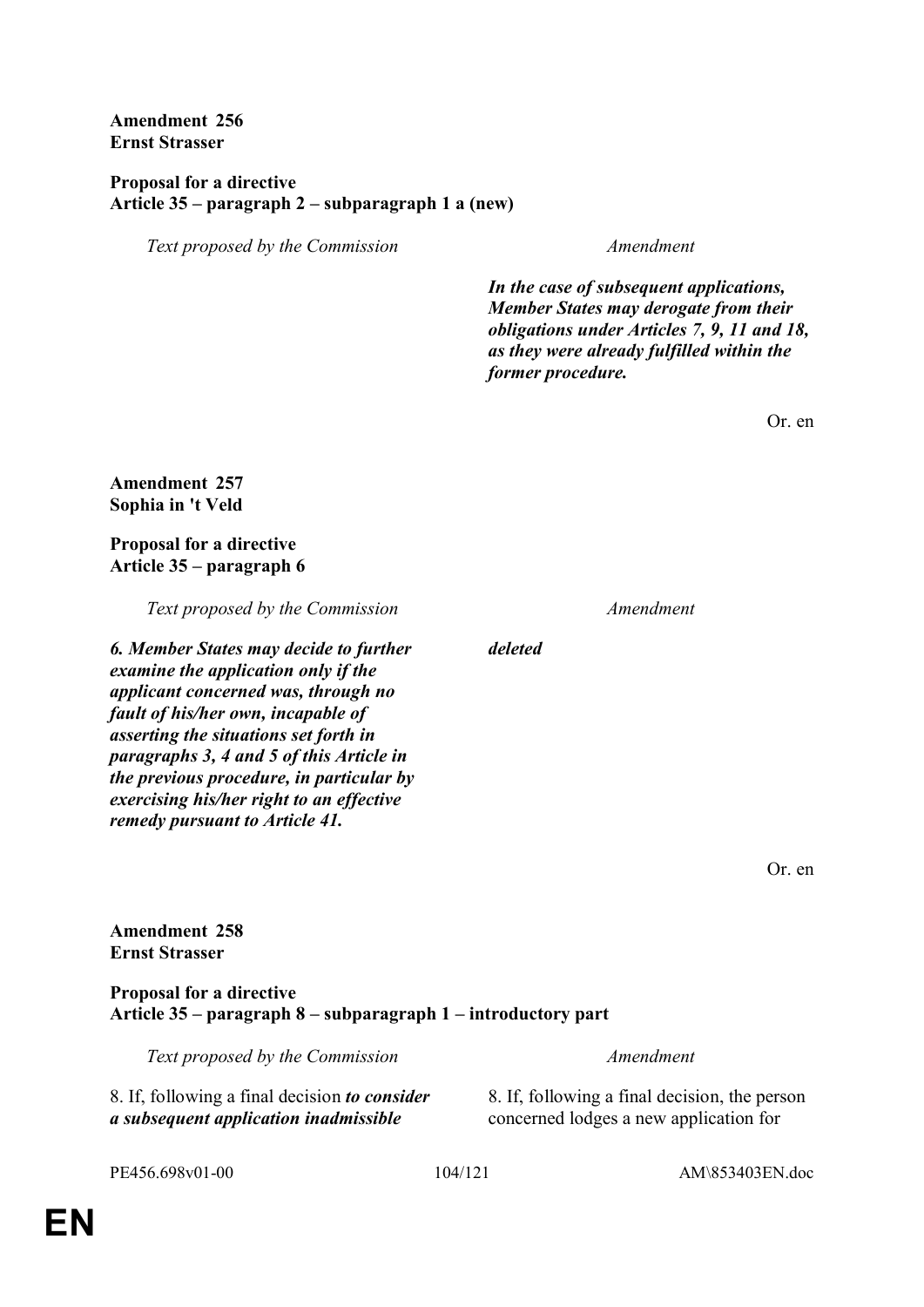#### *pursuant to Article 29 (2) (d) or a final decision to reject a subsequent application*

*as unfounded*, the person concerned lodges a new application for international protection in the same Member State before a return decision has been enforced, that Member State may:

international protection in the same Member State before a return decision has been enforced, that Member State may:

Or. en

## **Amendment 259 Monika Hohlmeier**

## **Proposal for a directive Article 35 – paragraph 8 – subparagraph 1 – introductory part**

*Text proposed by the Commission Amendment*

8. If, *following a final decision to consider a subsequent application inadmissible pursuant to Article 29 (2) (d) or a final decision to reject a subsequent application as unfounded*, the person concerned lodges a new application for international protection in the same Member State before a return decision has been enforced, that Member State may:

8. If, *after the procedure relating to the initial application has been terminated pursuant to paragraph 2,* the person concerned lodges a new application for international protection in the same Member State before a return decision has been enforced, *and that new application does not lead to a further examination pursuant to this article,* that Member State may:

Or. de

# *Justification*

*In the interests of procedural efficiency, which is among the objectives, and to avoid procedures dragging on, an accelerated procedure should be possible not after the third inadmissible application but after the second.*

**Amendment 260 Monika Hohlmeier**

**Proposal for a directive Article 35 – paragraph 8 – subparagraph 1 – point b** 

AM\853403EN.doc 105/121 PE456.698v01-00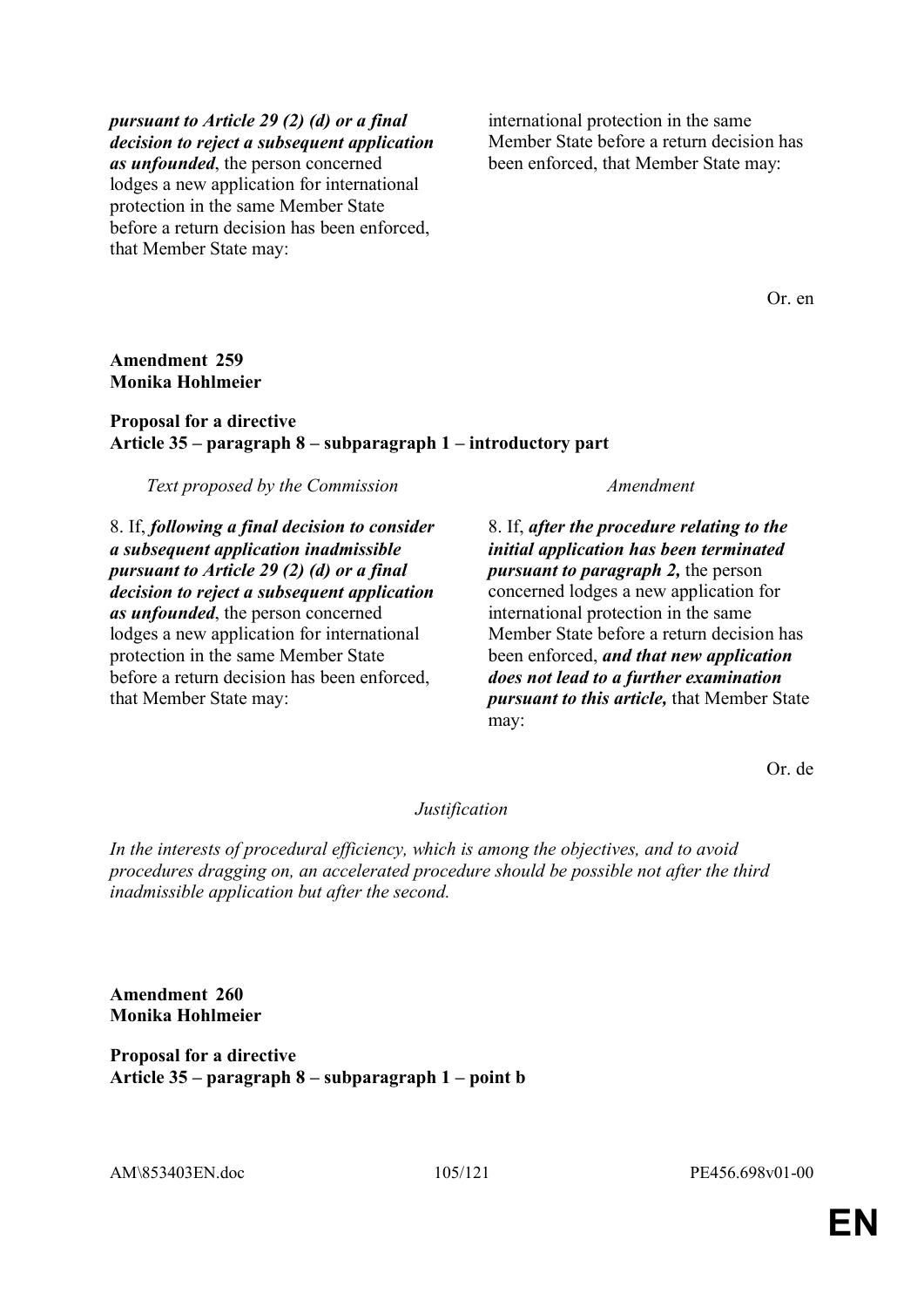**EN**

# *Text proposed by the Commission Amendment*

(b) provide that the application be subjected to the admissibility procedure in accordance with this Article; and/or

Or. de

# *Justification*

*deleted*

*The admissibility procedure for a subsequent application must not be restricted. Otherwise, unjustified procedural delays, rises in costs and protracted stays would be unavoidable.*

# **Amendment 261**

*29*; and/or

**Hélène Flautre on behalf of the Verts/ALE Group**

## **Proposal for a directive Article 35 – paragraph 9**

(b) provide that the application be

subjected to the admissibility procedure in accordance with this Article *and Article* 

*Text proposed by the Commission Amendment*

*9. Where a person with regard to whom a transfer decision has to be enforced pursuant to Regulation (EC) […/…] [the Dublin Regulation] makes further representations or a subsequent application in the transferring Member State, those representations or subsequent applications shall be examined by the responsible Member State, as defined in Regulation (EC) […/…] [the Dublin Regulation], in accordance with this Directive.*

Or. en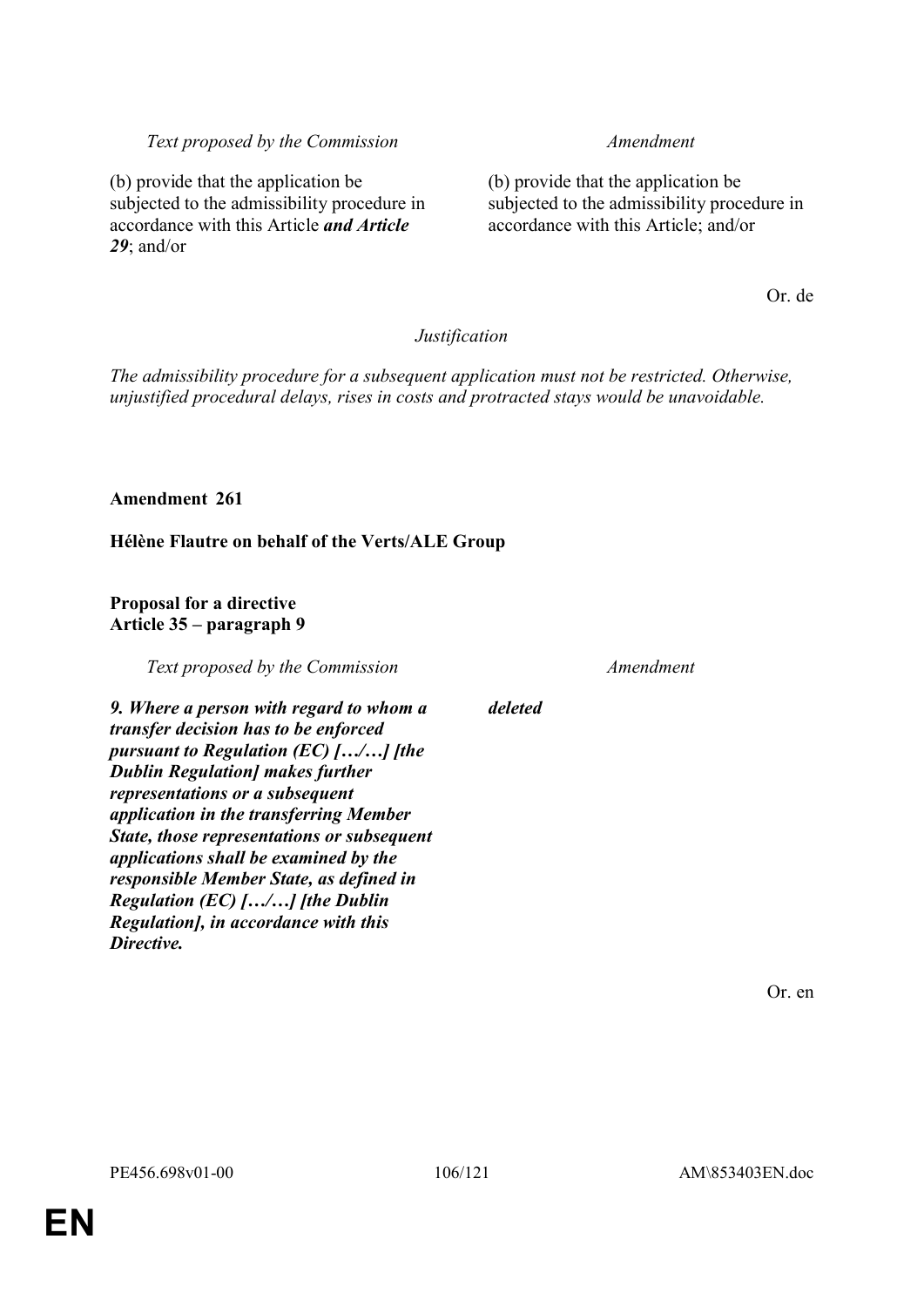**Amendment 262 Monika Hohlmeier, Simon Busuttil**

### **Proposal for a directive Article 36 – paragraph 2 – subparagraph 1 – point a a (new)**

*Text proposed by the Commission Amendment*

*(aa) set an appropriate period within which the applicant must submit the new information after learning thereof;*

Or. de

#### *Justification*

*Applicants should continue to be required to submit the new information which has come to their knowledge within an appropriate period. If the applicant delays the submission of this new information, it damages his credibility and gives rise to a suspicion that he is attempting to delay the procedure.*

**Amendment 263 Monika Hohlmeier**

#### **Proposal for a directive Article 36 – paragraph 2 – subparagraph 1 – point b**

*Text proposed by the Commission Amendment*

(b) permit the preliminary examination to be conducted on the sole basis of written submissions without a personal interview*, with the exception of cases referred to in Article 35(7)*.

(b) permit the preliminary examination to be conducted on the sole basis of written submissions without a personal interview.

Or. de

### **Amendment 264**

**Hélène Flautre on behalf of the Verts/ALE Group**

**Proposal for a directive Article 37 – paragraph 1 – introductory part**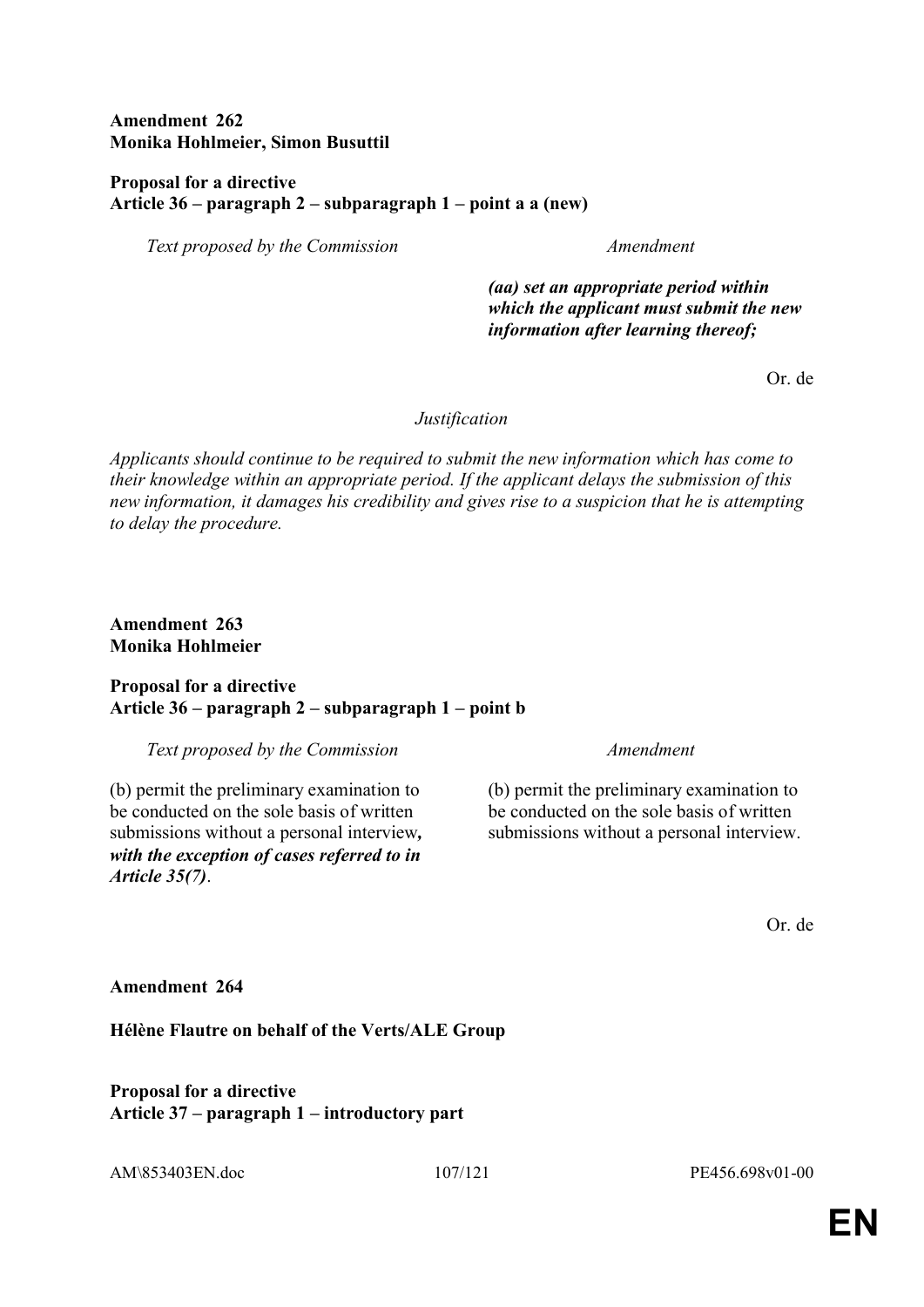## *Text proposed by the Commission Amendment*

1. Member States may provide for procedures, in accordance with the basic principles and guarantees of Chapter II, in order to decide at the border or transit zones of the Member State on:

1. Member States may provide for procedures, in accordance with the basic principles and guarantees of Chapter II, in order *for determining authorities* to decide at the border or transit zones of the Member State on:

Or. en

## **Amendment 265 Monika Hohlmeier**

### **Proposal for a directive Article 37 – paragraph 1 – point b**

*Text proposed by the Commission Amendment*

(b) the substance of an application *in an accelerated procedure pursuant to Article 27(6)*.

(b) the substance of an application.

Or. de

## *Justification*

*The substance of an application in a border procedure cannot be restricted to the preconditions for accelerated procedures pursuant to Article 27(6), as border procedures serve different purposes.*

**Amendment 266**

**Hélène Flautre on behalf of the Verts/ALE Group**

## **Proposal for a directive Article 37 – paragraph 2**

*Text proposed by the Commission Amendment*

2. Member States shall ensure that a decision in the framework of the procedures provided for in paragraph 1 is

2. Member States shall ensure that a decision in the framework of the procedures provided for in paragraph 1 is

PE456.698v01-00 108/121 AM\853403EN.doc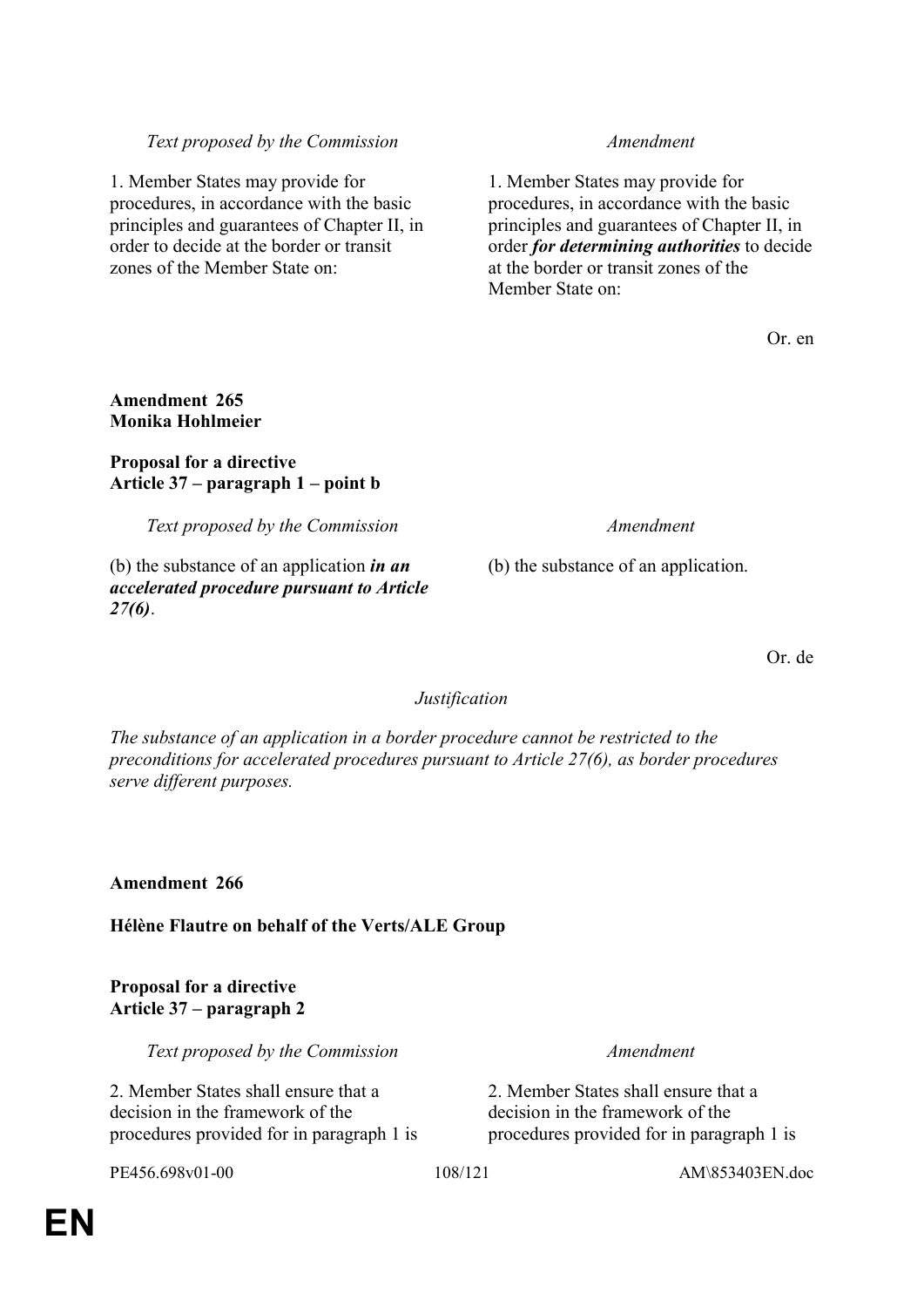taken within a reasonable time. When a decision has not been taken within four weeks, the applicant shall be granted entry to the territory of the Member State in order for his/her application to be processed in accordance with the other provisions of this Directive.

taken within a reasonable time *and as long as these third country nationals or stateless persons are accommodated normally at locations close to the border or transit zone*. When a decision has not been taken within four weeks, the applicant shall be granted entry to the territory of the Member State in order for his/her application to be processed in accordance with the other provisions of this Directive.

Or. en

#### **Amendment 267**

#### **Hélène Flautre on behalf of the Verts/ALE Group**

#### **Proposal for a directive Article 38**

*Text proposed by the Commission Amendment*

## *The European safe third countries concept*

*1. Member States may provide that no, or no full, examination of the asylum application and of the safety of the applicant in his/her particular circumstances as described in Chapter II, shall take place in cases where a competent authority has established, on the basis of the facts, that the applicant for international protection is seeking to enter or has entered illegally into its territory from a safe third country according to paragraph 2.*

*2. A third country can only be considered as a safe third country for the purposes of paragraph 1 where:*

*(a) it has ratified and observes the provisions of the Geneva Convention without any geographical limitations;*

*(b) it has in place an asylum procedure prescribed by law; and*

*deleted*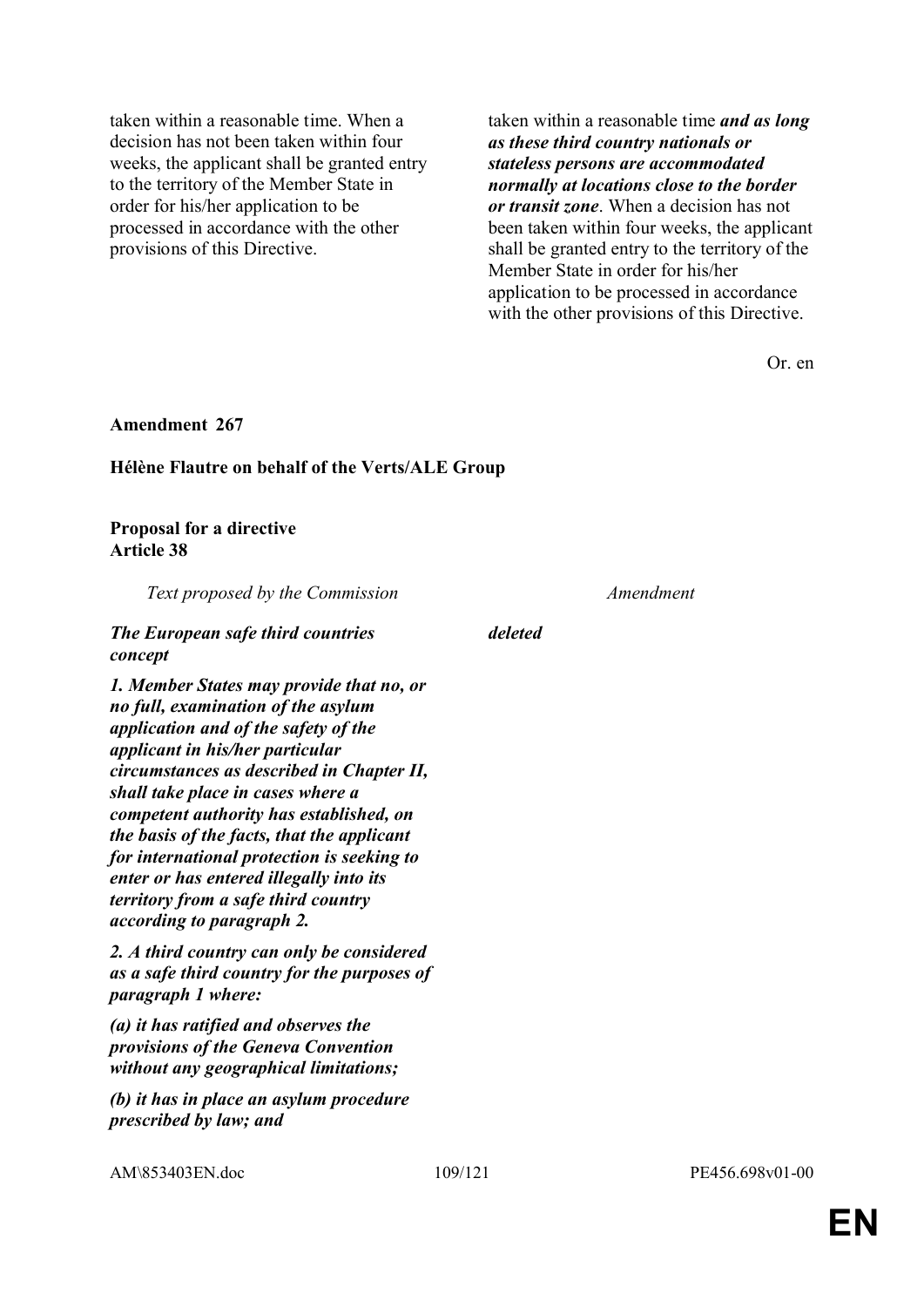*(c) it has ratified the European Convention for the Protection of Human Rights and Fundamental Freedoms and observes its provisions, including the standards relating to effective remedies.*

*3. The Member States concerned shall lay down in national law the modalities for implementing the provisions of paragraph 1 and the consequences of decisions pursuant to those provisions in accordance with the principle of nonrefoulement , including providing for exceptions from the application of this Article for humanitarian or political reasons or for reasons of public international law.*

*4. When implementing a decision solely based on this Article, the Member States concerned shall:*

*(a) inform the applicant accordingly; and*

*(b) provide him/her with a document informing the authorities of the third country, in the language of that country, that the application has not been examined in substance.*

*5. Where the safe third country does not re-admit the applicant for asylum, Member States shall ensure that access to a procedure is given in accordance with the basic principles and guarantees described in Chapter II.*

**Amendment 268 Nadja Hirsch**

**Proposal for a directive Article 38 – paragraph 2 – point c a (new)** 

*Text proposed by the Commission Amendment*

*(ca) it has been so designated by the Council in accordance with paragraph 3.*

Or. en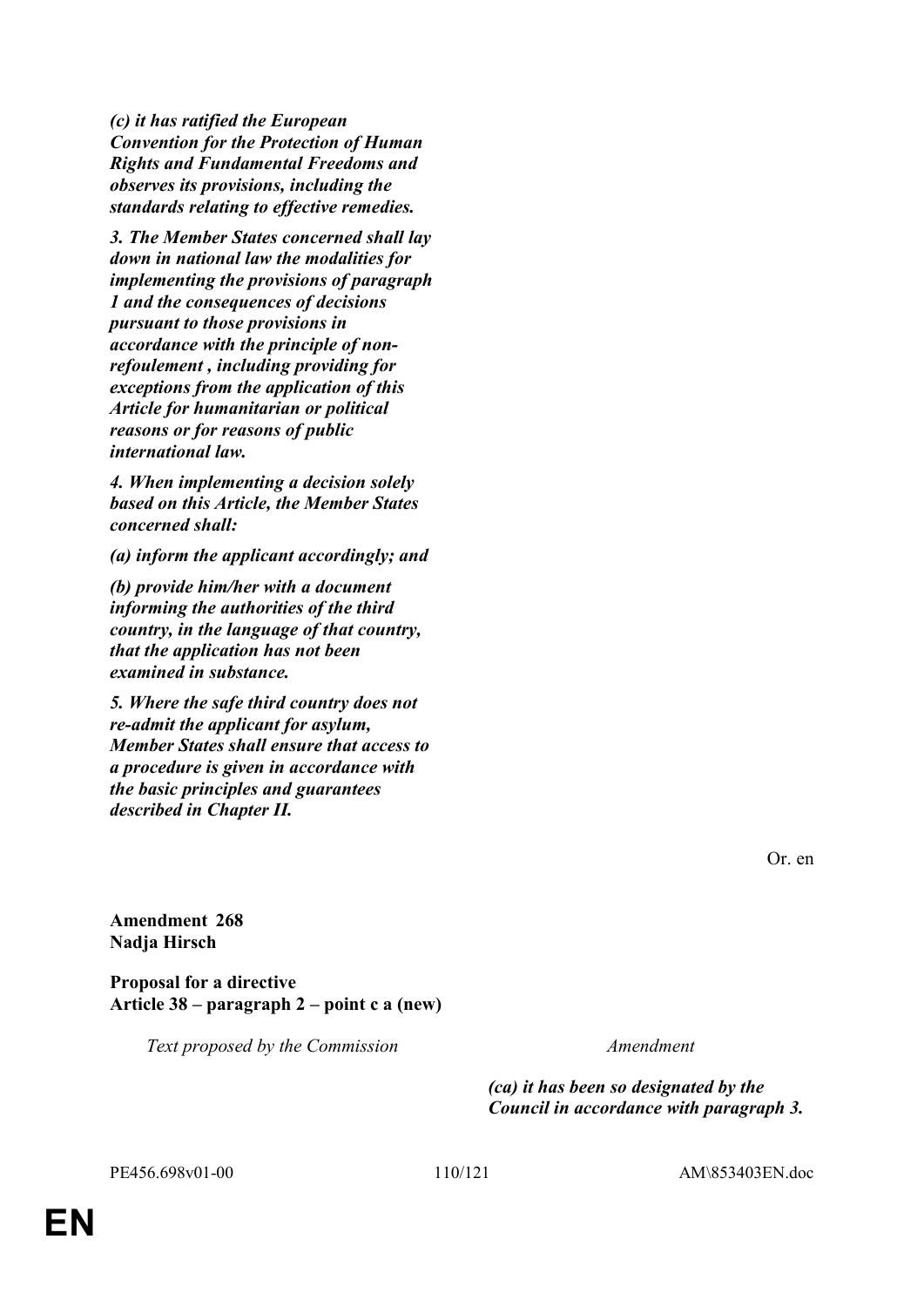# *Justification*

*The aim is to establish a common European asylum system. The definitions of safe third countries must therefore also be uniform in all Member States.*

**Amendment 269 Nadja Hirsch**

# **Proposal for a directive Article 38 – paragraph 2 a (new)**

*Text proposed by the Commission Amendment*

*2a. The Council shall, acting by qualified majority on a proposal from the Commission and after consultation of the European Parliament, adopt or amend a common list of third countries that shall be regarded as safe third countries for the purposes of paragraph 1.*

Or. de

*Justification*

*The aim is to establish a common European asylum system. The definitions of safe third countries must therefore also be uniform in all Member States.*

**Amendment 270 Nadja Hirsch**

**Proposal for a directive Article 38 – paragraph 5 a (new)** 

*Text proposed by the Commission Amendment*

*5a. Member States which have designated third countries as safe countries in accordance with national legislation in force on 1 December 2005 and on the basis of the criteria in paragraph 2(a), (b)* 

AM\853403EN.doc 111/121 PE456.698v01-00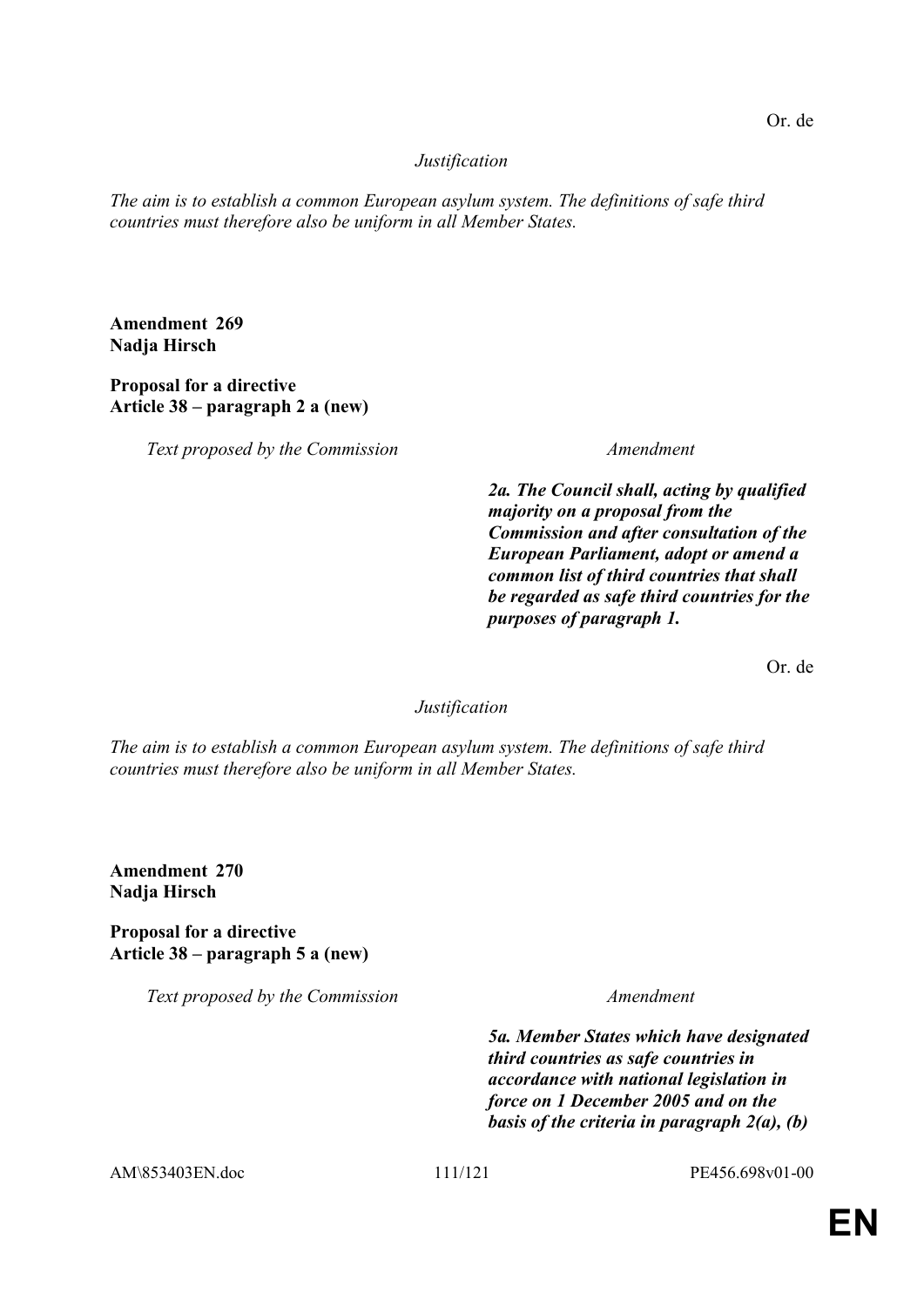*and (c), may apply paragraph 1 to these third countries until the Council has adopted the common list pursuant to paragraph 3.*

Or. de

#### *Justification*

*The aim is to establish a common European asylum system. The definitions of safe third countries must therefore also be uniform in all Member States.*

**Amendment 271**

#### **Hélène Flautre on behalf of the Verts/ALE Group**

#### **Proposal for a directive Article 40 – paragraph 1 – subparagraph 2 – point b**

#### *Text proposed by the Commission Amendment*

(b) where information on an individual case is collected for the purposes of reconsidering the international protection status, it is not obtained from the actor(s) of persecution or serious harm in a manner that would result in such actor(s) being directly informed of the fact that the person concerned is a beneficiary of international protection whose status is under reconsideration, nor jeopardise the physical integrity of the person and his/her dependants, or the liberty and security of his/her family members still living in the country of origin.

(b) where information on an individual case is collected for the purposes of reconsidering the international protection status, it is not obtained from the actor(s) of persecution or serious harm in a manner that would result in such actor(s) being directly *or indirectly* informed of the fact that the person concerned is a beneficiary of international protection whose status is under reconsideration, nor jeopardise the physical integrity of the person and his/her dependants, or the liberty and security of his/her family members still living in the country of origin.

Or. en

**Amendment 272 Monika Hohlmeier**

**Proposal for a directive Article 40 – paragraph 4**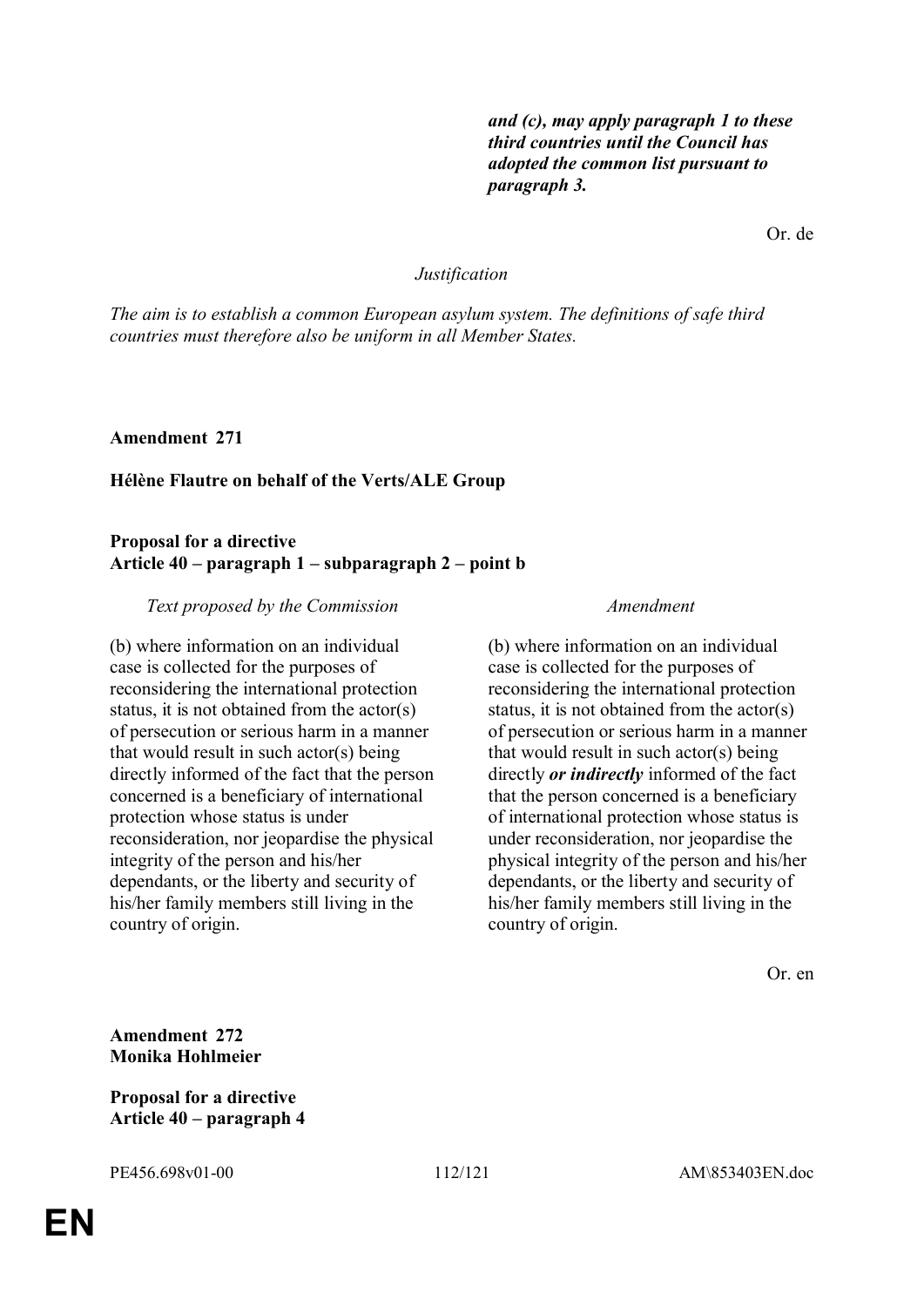4. By derogation to paragraphs 1, 2 and 3 of this Article, Member States may decide that the *international protection* status shall lapse by law if the *beneficiary of international protection* has unequivocally renounced his/her recognition as a *beneficiary of international protection*.

4. By derogation to paragraphs 1, 2 and 3 of this Article, Member States may decide that the *refugee* status shall lapse by law *in case of cessation in accordance with Article 11(1)(a) to (d) of Directive […/../EC] (Qualification Directive) or* if the *refugee* has unequivocally renounced his/her recognition as a *refugee*.

Or. de

### **Amendment 273 Monika Hohlmeier**

**Proposal for a directive Article 41 – paragraph 1 – point b a (new)** 

*Text proposed by the Commission Amendment*

*(ba) a decision not to further examine the subsequent application pursuant to Articles 35 and 36;*

Or. de

**Amendment 274 Ernst Strasser**

# **Proposal for a directive Article 41 – paragraph 3**

*Text proposed by the Commission Amendment*

3. Member States shall ensure that the effective remedy referred to in paragraph 1 provides for a full examination *of both facts and points of law, including an ex nunc examination of the international protection needs pursuant to Directive […./../EC] [the Qualification Directive],* at least in appeal procedures before a court or tribunal of first instance.

3. Member States shall ensure that the effective remedy referred to in paragraph 1 provides for a full examination at least in appeal procedures before a court or tribunal of first instance.

AM\853403EN.doc 113/121 PE456.698v01-00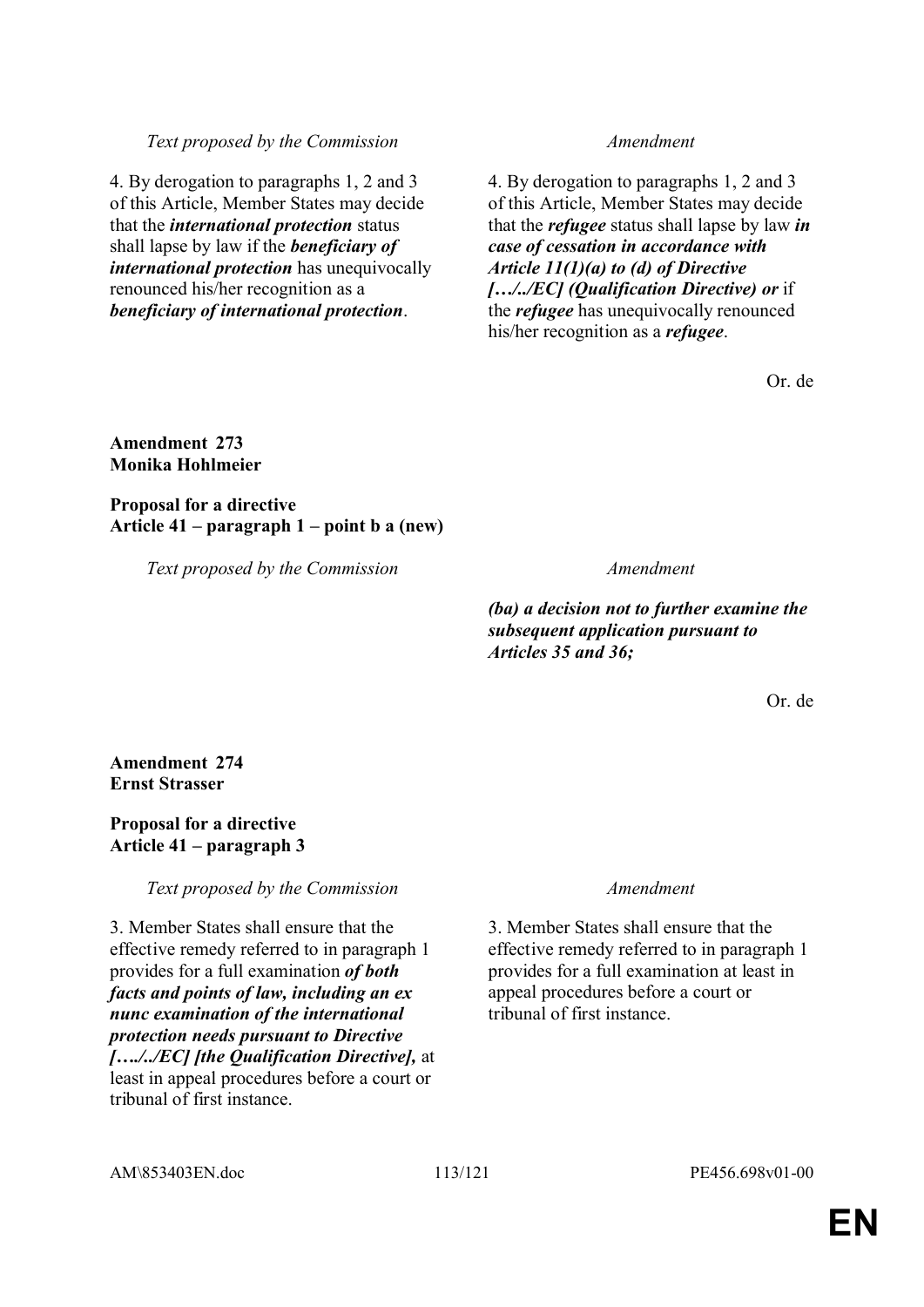**Amendment 275 Ernst Strasser**

### **Proposal for a directive Article 41 – paragraph 5**

*Text proposed by the Commission Amendment*

5. Without prejudice to paragraph 6, the remedy provided for in paragraph 1 of this Article shall have the effect of allowing applicants to remain in the Member State concerned pending its outcome.

5. Without prejudice to paragraph 6 *and 7*, the remedy provided for in paragraph 1 of this Article shall have the effect of allowing applicants to remain in the Member State concerned pending its outcome.

Or. en

**Amendment 276 Monika Hohlmeier**

### **Proposal for a directive Article 41 – paragraph 5**

*Text proposed by the Commission Amendment*

5. Without prejudice to paragraph 6, the remedy provided for in paragraph 1 of this Article shall have the effect of allowing applicants to remain in the Member State concerned pending its outcome.

5. Without prejudice to paragraph 6, *Member States shall lay down that* the remedy provided for in paragraph 1 of this Article shall have the effect of allowing applicants to remain in the Member State concerned pending its outcome.

Or. de

### **Amendment 277**

**Hélène Flautre on behalf of the Verts/ALE Group**

**Proposal for a directive Article 41 – paragraph 6 – subparagraph 1**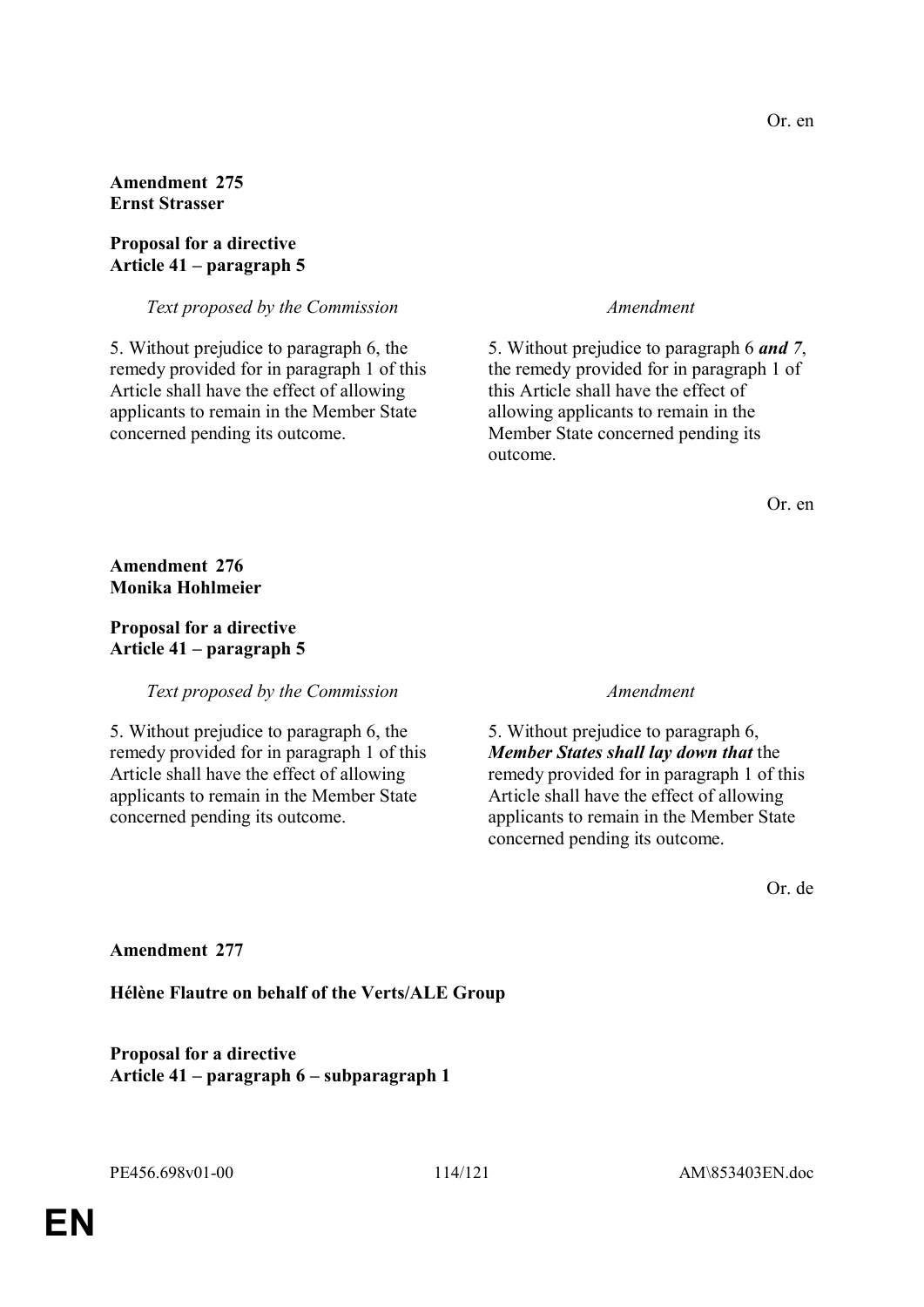*Text proposed by the Commission Amendment*

*6. In the case of a decision taken in the accelerated procedure pursuant to Article 27 (6) and of a decision to consider an application inadmissible pursuant to Article 29 (2) (d), and where the right to remain in the Member State pending the outcome of the remedy is not foreseen under national legislation, a court or tribunal shall have the power to rule whether or not the applicant may remain on the territory of the Member State, either upon request of the concerned applicant or acting on its own motion.*

*deleted*

Or. en

### **Amendment 278 Ernst Strasser**

### **Proposal for a directive Article 41 – paragraph 6 – subparagraph 1**

#### *Text proposed by the Commission Amendment*

6. In the case of a decision taken in the accelerated procedure pursuant to Article 27 (6*) and of a decision to consider an application inadmissible pursuant to Article 29 (2) (d*)*,* and where the right to remain in the Member State pending the outcome of the remedy is not foreseen under national legislation, a court or tribunal shall have the power to rule whether or not the applicant may remain on the territory of the Member State, either upon request of the concerned applicant or acting on its own motion.

6. In the case of a decision taken in the accelerated procedure pursuant to Article 27 (6) and where the right to remain in the Member State pending the outcome of the remedy is not foreseen under national legislation, a court or tribunal shall have the power to rule whether or not the applicant may remain on the territory of the Member State, either upon request of the concerned applicant or acting on its own motion.

Or. en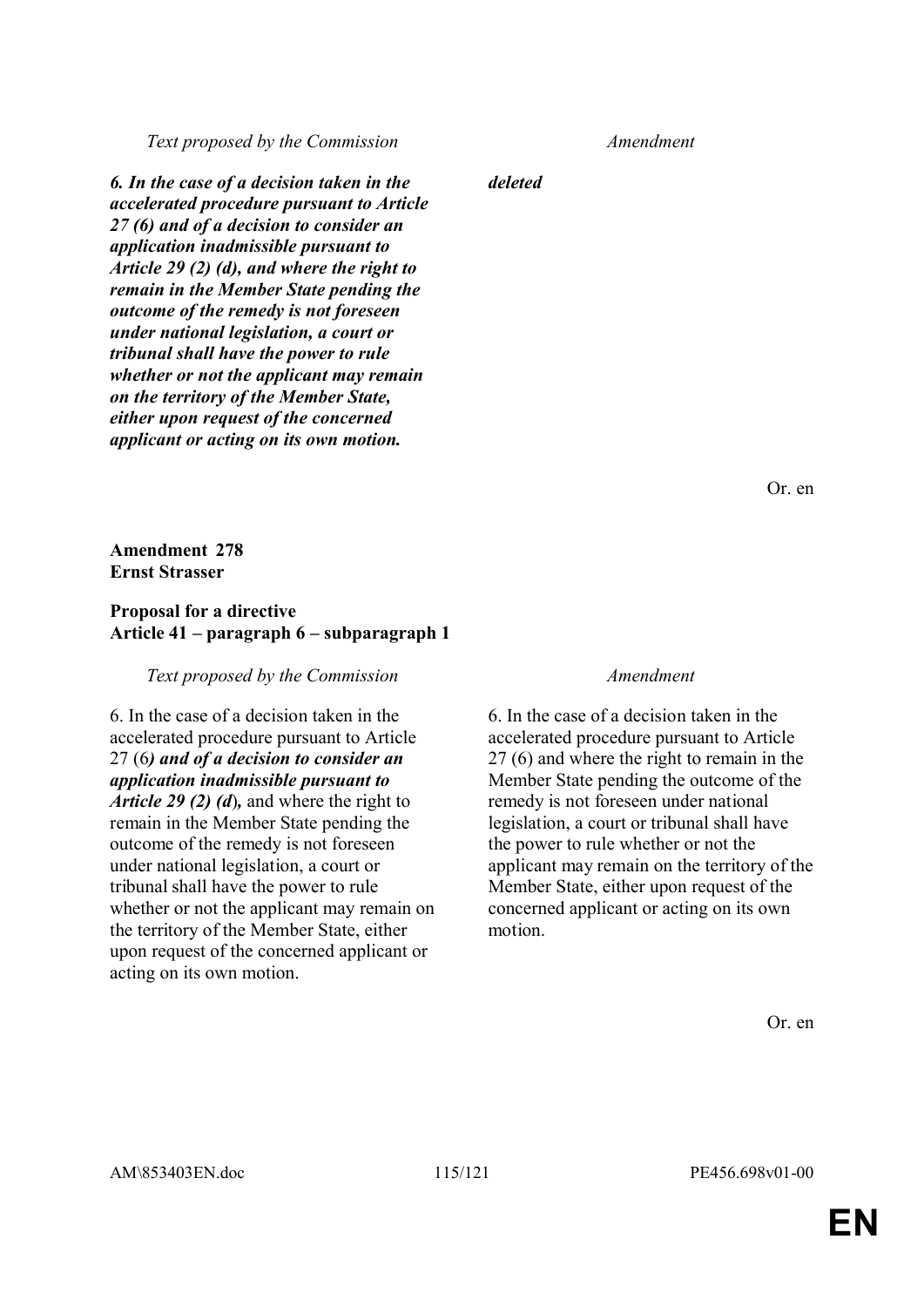### **Amendment 279 Monika Hohlmeier**

#### **Proposal for a directive Article 41 – paragraph 6**

### *Text proposed by the Commission Amendment*

6. In the case of a decision *taken in the accelerated procedure pursuant to Article 27 (6) and of a decision to consider an application inadmissible pursuant to Article 29 (2) (d), and where the right to remain in the Member State pending the outcome of the remedy is not foreseen under national legislation, a court or tribunal shall have the power to rule whether or not the applicant may remain on the territory of the Member State, either upon request of the concerned applicant or acting on its own motion.*

*This paragraph shall not apply to procedures referred to in Article 37.*

6. In the case of a decision:

*(a) taken in the accelerated procedure pursuant to Article 27(6), (b) to consider an application manifestly unfounded pursuant to Article 27(7), (c) to consider an application inadmissible pursuant to Article 29(2)(a) or (d), (d) not to further examine, pursuant to Chapter II of this Directive, the subsequent application pursuant to Articles 35 and 36, (e) to refuse to reopen the examination of an application after its discontinuation pursuant to Articles 23 and 24, (f) in the procedure pursuant to Article 37, (g) not to conduct an examination pursuant to Article 38, where the right to remain in the Member State pending the outcome of the remedy is not foreseen under national legislation, a court or tribunal shall have the power to* 

*rule whether or not the applicant may remain on the territory of the Member State, either at the request of the applicant*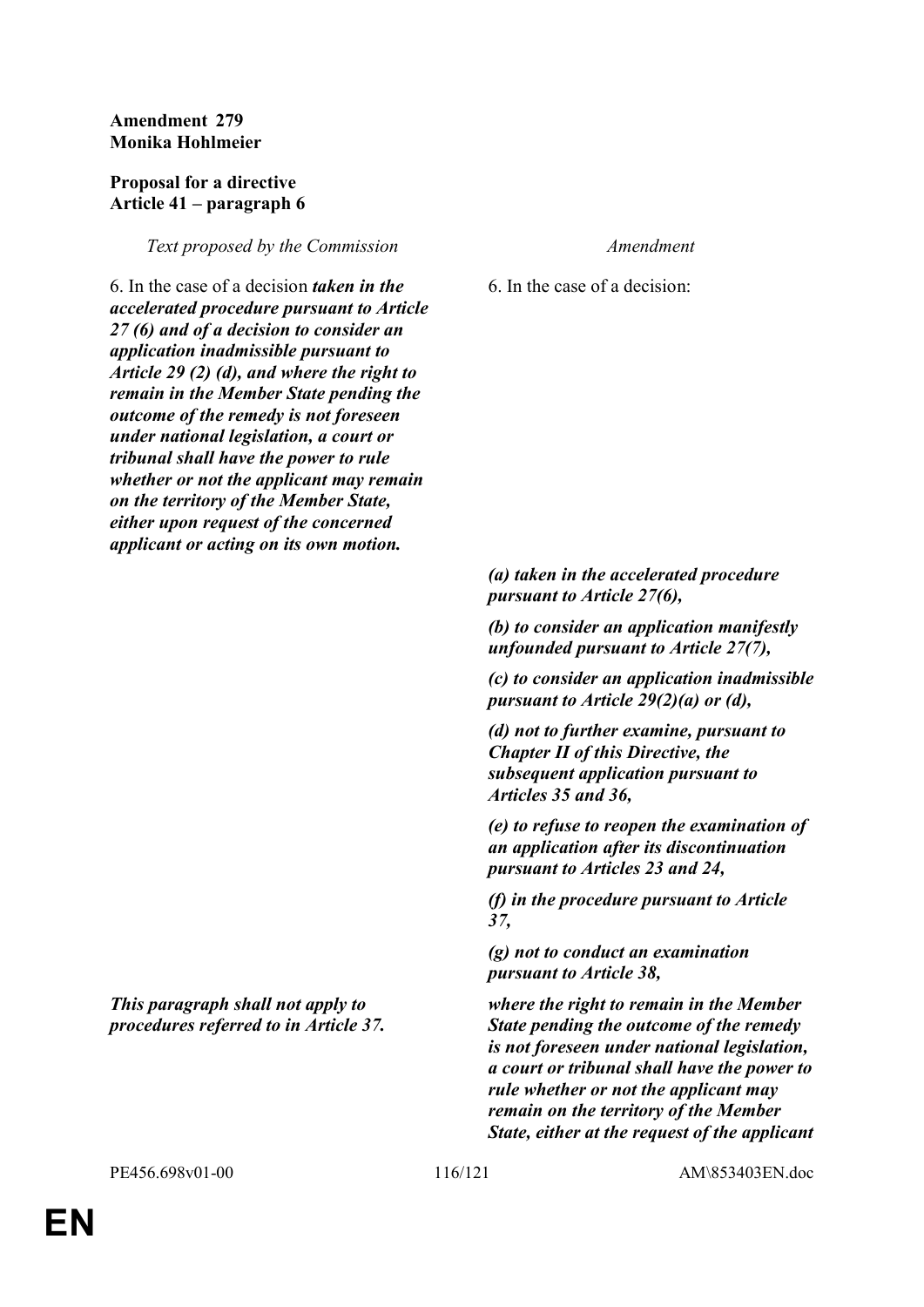# **EN**

#### *or – if national legislation provides for this – acting on its own motion.*

Or. de

#### *Justification*

*Automatic suspensive effect would fail to take account of the facts of the individual case. The competent courts must be given a classification of situations for use in making a differentiated assessment of the individual case. The courts should be able to decide on suspensive effect in the light of the individual case.*

**Amendment 280 Ernst Strasser**

**Proposal for a directive Article 41 – paragraph 6 a (new)** 

*Text proposed by the Commission Amendment*

*6a. In the case of an application which is inadmissible pursuant to Article 29(2)(d) and where a valid expulsion order is in force, Member States may not allow the applicant to remain in their territory pending the outcome of the remedy.*

Or. en

# **Amendment 281 Monika Hohlmeier**

**Proposal for a directive Article 41 – paragraph 7** 

*Text proposed by the Commission Amendment*

7. Member States shall allow the applicant to remain in the territory pending the outcome of the procedure referred to in paragraph 6.

7. Member States shall allow the applicant to remain in the territory pending the outcome of the procedure referred to in paragraph 6*; an exception may apply for subsequent applications which do not lead to a further examination pursuant to Articles 35 and 36, if a return decision*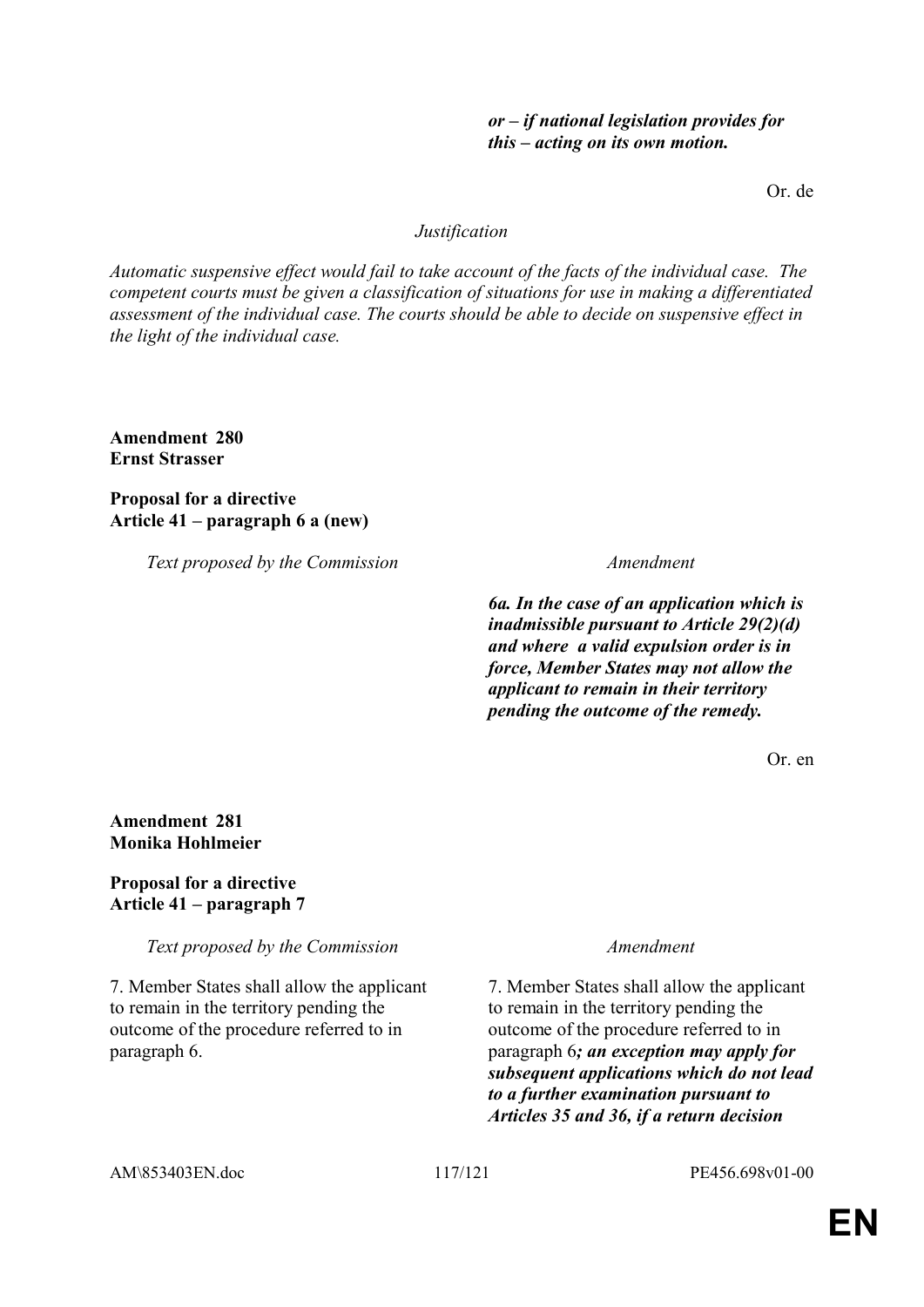*pursuant to Article 3(4) of Directive 2008/11/EC has been taken, and for decisions in the procedure pursuant to Article 38 if this is provided for in national legislation.*

Or. de

### **Amendment 282 Monika Hohlmeier, Simon Busuttil**

# **Proposal for a directive Article 41 – paragraph 9**

*Text proposed by the Commission Amendment*

9. Member States *shall* lay down timelimits for the court or tribunal pursuant to paragraph 1 to examine the decision of the determining authority.

9. Member States *may* lay down timelimits for the court or tribunal pursuant to paragraph 1 to examine the decision of the determining authority.

Or. de

# *Justification*

*As the courts are independent, it is impossible to lay down a binding time-limit for their decision.*

# **Amendment 283 Monika Hohlmeier, Simon Busuttil**

### **Proposal for a directive Article 45**

# *Text proposed by the Commission Amendment*

No later than […], the Commission shall report to the European Parliament and the Council on the application of this Directive in the Member States and shall propose any amendments that are necessary. Member States shall send the Commission all the information that is appropriate for drawing up this report. After presenting the report,

No later than […], the Commission shall report to the European Parliament and the Council on the application of this Directive in the Member States and shall propose any amendments that are necessary. Member States shall send the Commission all the information that is appropriate for drawing up this report. After presenting the report,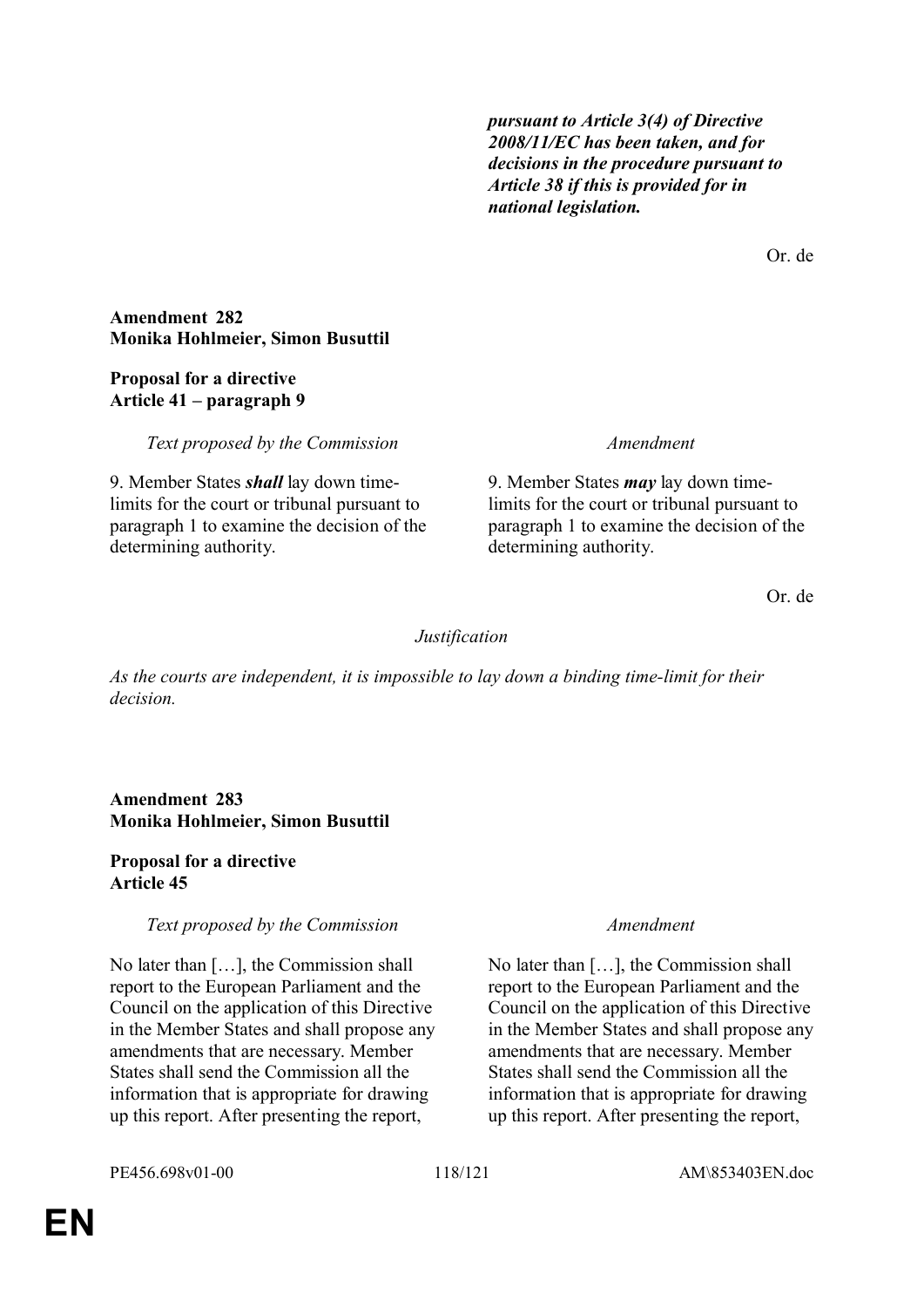the Commission shall report to the European Parliament and the Council on the application of this Directive in the Member States at least every *five* years.

the Commission shall report to the European Parliament and the Council on the application of this Directive in the Member States at least every *two* years.

Or. de

#### *Justification*

*For reasons of transparency, the Commission should report to Parliament and the Council every two years.*

**Amendment 284 Georgios Papanikolaou, Simon Busuttil**

### **Proposal for a directive Article 45**

#### *Text proposed by the Commission Amendment*

No later than […], the Commission shall report to the European Parliament and the Council on the application of this Directive in the Member States and shall propose any amendments that are necessary. Member States shall send the Commission all the information that is appropriate for drawing up this report. After presenting the report, the Commission shall report to the European Parliament and the Council on the application of this Directive in the Member States at least every five years.

No later than […], the Commission shall report to the European Parliament and the Council on the application *and the financial cost* of this Directive in the Member States and shall propose any amendments that are necessary. Member States shall send the Commission all the information *and financial data* that is appropriate for drawing up this report. After presenting the report, the Commission shall report to the European Parliament and the Council on the application of this Directive in the Member States at least every five years.

Or. en

**Amendment 285 Nadja Hirsch**

**Proposal for a directive Article 46 – subparagraph 2**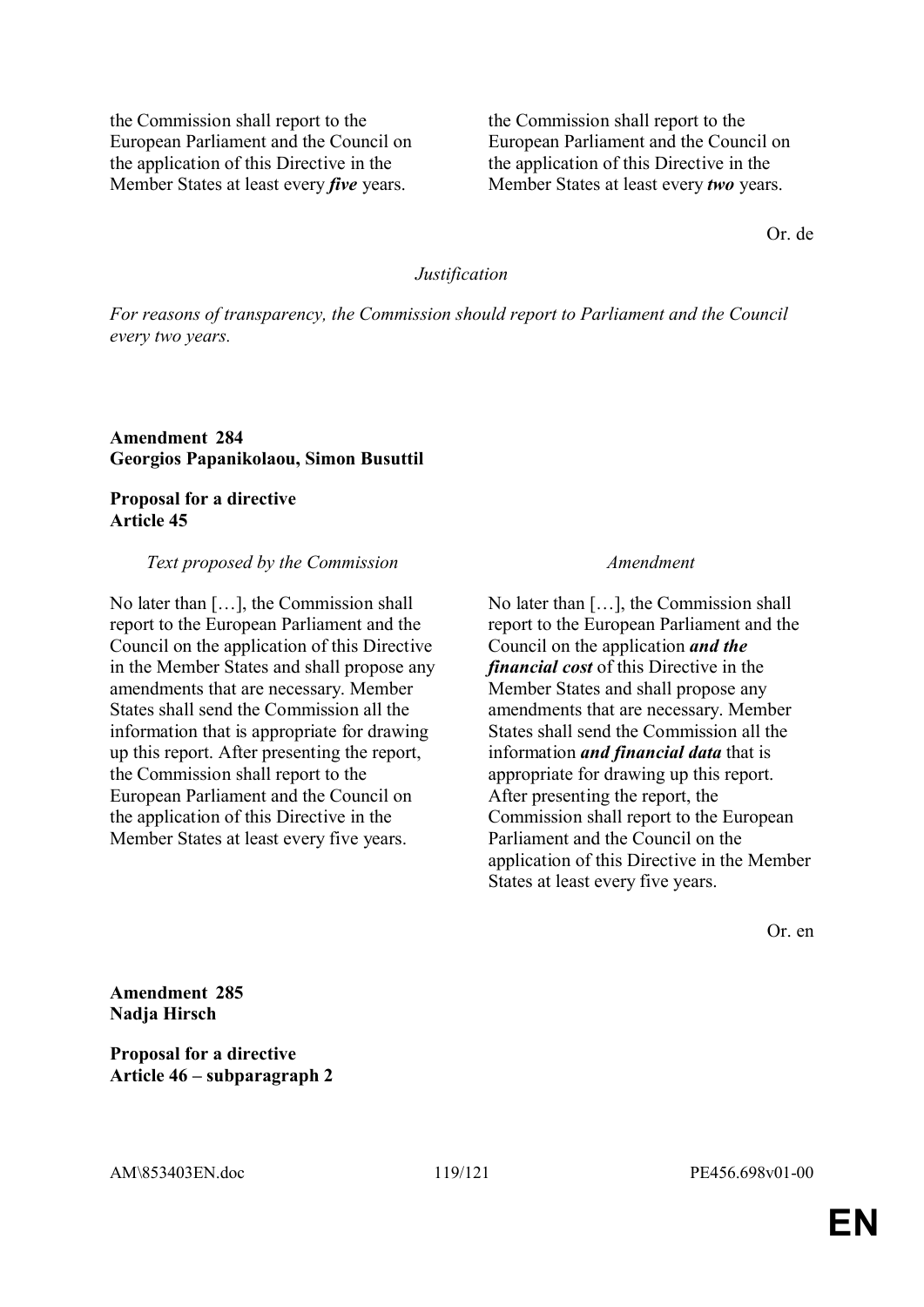# *Text proposed by the Commission Amendment*

Member States shall bring into force the laws, regulations and administrative provisions necessary to comply with Article 27(3) by [*3 years* from the date of the transposition]. They shall forthwith communicate to the Commission the text of those provisions and a correlation table between those provisions and this Directive.

Member States shall bring into force the laws, regulations and administrative provisions necessary to comply with Article 27(3) by [*2 years* from the date of the transposition]. They shall forthwith communicate to the Commission the text of those provisions and a correlation table between those provisions and this Directive.

Or. de

# **Amendment 286**

# **Hélène Flautre on behalf of the Verts/ALE Group**

# **Proposal for a directive Annex II**

*Text proposed by the Commission Amendment*

*deleted*

*Designation of safe countries of origin for the purposes of Article 33(1) A country is considered as a safe country of origin where, on the basis of the legal situation, the application of the law within a democratic system and the general political circumstances, it can be shown that there is generally and consistently no persecution as defined in Article 9 of Directive […./../EC] [the Qualification Directive], no torture or inhuman or degrading treatment or punishment and no threat by reason of indiscriminate violence in situations of international or internal armed conflict. In making this assessment, account shall be taken, inter alia, of the extent to which protection is provided against persecution or mistreatment by: (a) the relevant laws and regulations of the country and the manner in which they are applied;*